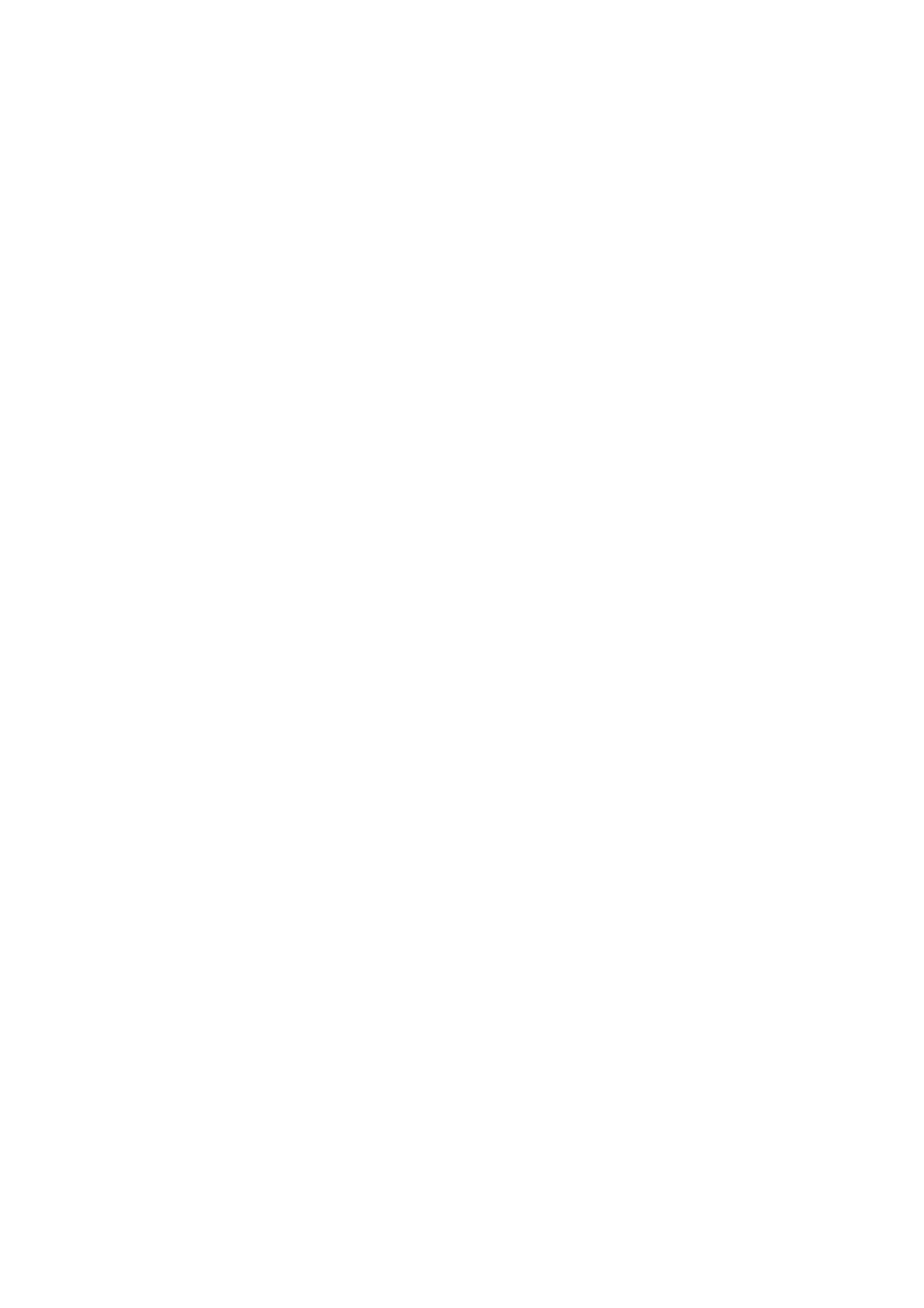

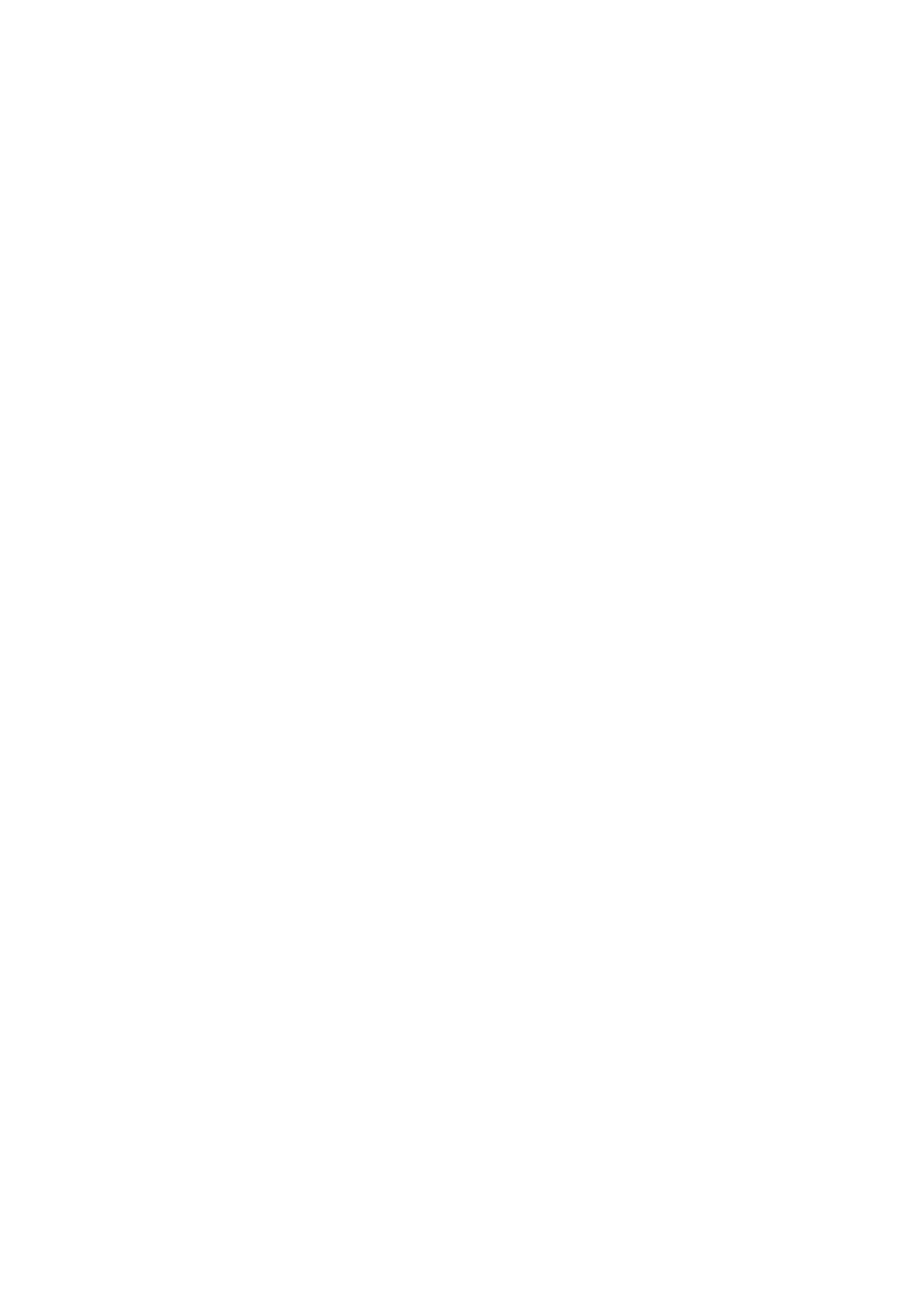#### **ENT 331 INVESTMENT MANAGEMENT ANALYSIS I**

| Course Code             | <b>ENT 331</b>                                       |
|-------------------------|------------------------------------------------------|
| Course Title            | <b>Investment Management Analysis I</b>              |
| Course Developer/Writer | Dr. J. N. Obi<br>National Open University of Nigeria |
| Course Editor           |                                                      |
| Programme Leader        | Dr. O.J. Onwe<br>National Open University of Nigeria |
| Course Coordinator      | Caroline Aturu-Aghedo                                |
|                         | <b>School of Management Sciences</b>                 |

# ENT 331 INVESTMENT MANAGEMENT ANALYSIS I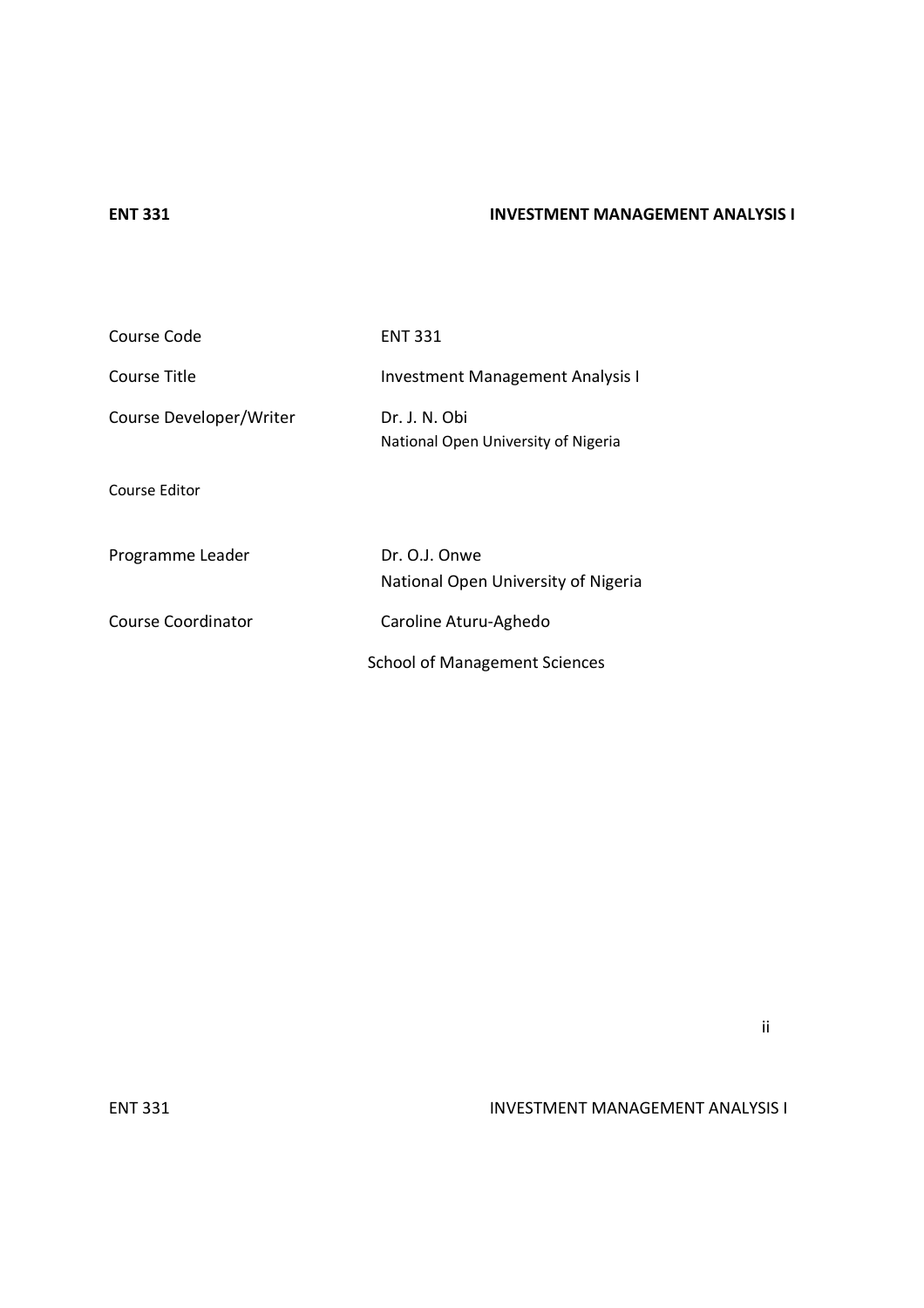#### **CONTENTS**

# Module 1

| Unit 1 | The Role of Investment         |
|--------|--------------------------------|
| Unit 2 | <b>Fixed income Securities</b> |
| Unit 3 | <b>Securities Markets</b>      |
| Unit 4 | <b>Investment Planning</b>     |

# Module 2

| Unit 1 | Investment Return                  |
|--------|------------------------------------|
| Unit 2 | Risk: The other side of the Coin   |
| Unit 3 | Investing in Common Stock          |
| Unit 4 | Buying and selling of Common Stock |

# Module 3

| Unit 1 | <b>Security Analysis</b>                           |
|--------|----------------------------------------------------|
| Unit 2 | Investing in Fixed-Income Securities               |
| Unit 3 | <b>Bond Valuation and Analysis</b>                 |
| Unit 4 | <b>Preferred Stocks and Convertible Securities</b> |

#### Module 4

| Unit 1 | <b>Puts and Calls Options</b>            |
|--------|------------------------------------------|
| Unit 2 | <b>Commodities and Financial Futures</b> |
| Unit 3 | <b>Financial Futures</b>                 |
| Unit 4 | <b>Mutual Funds</b>                      |

iii in de la provincia de la provincia de la provincia de la provincia de la provincia de la provincia del pro ENT 331 MODULE 1

# MODULE 1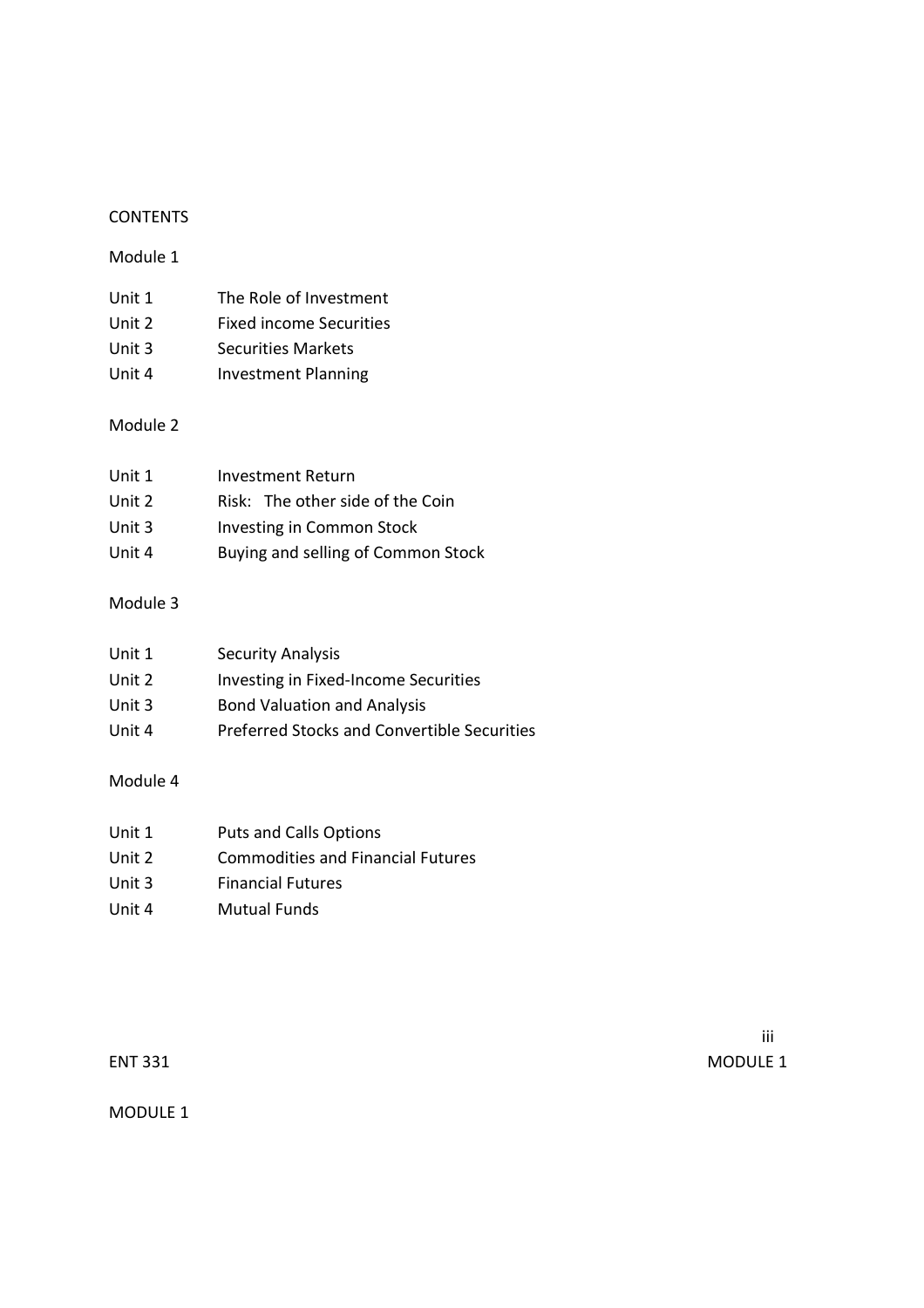- Unit 1 The Role of Investment
- Unit 2 Fixed Income Securities
- Unit 3 Security Markets
- Unit 4 Investment Planning and Information
- UNIT 1 THE ROLE OF INVESTMENT

# **CONTENTS**

- 1.0 Introduction
- 2.0 Objectives
- 3.0 Main Content
	- 3.1 Definition of Investment
		- 3.1.1 Why do People Invest?
		- 3.1.2 Types of Investment
		- 3.1.3 Low and High Risk Investments
	- 3.2 The Structure of the Investment Process
		- 3.2.1 Participants in the Investment Process
		- 3.2.2 Government participation
		- 3.2.3 Business Participation
	- 3.3 Types of Investors
		- 3.3.1 Short-term Investments
		- 3.3.2 Common Stock Investments
- 4.0 Conclusions
- 5.0 Summary
- 6.0 Tutor-Marked Assignment
- 7.0 Reference/Further Reading
- 1.0 INTRODUCTION

This unit introduces the student to the basic definition of investment. The unit discusses the motive behind investments and why people take the risk of investing in various instruments.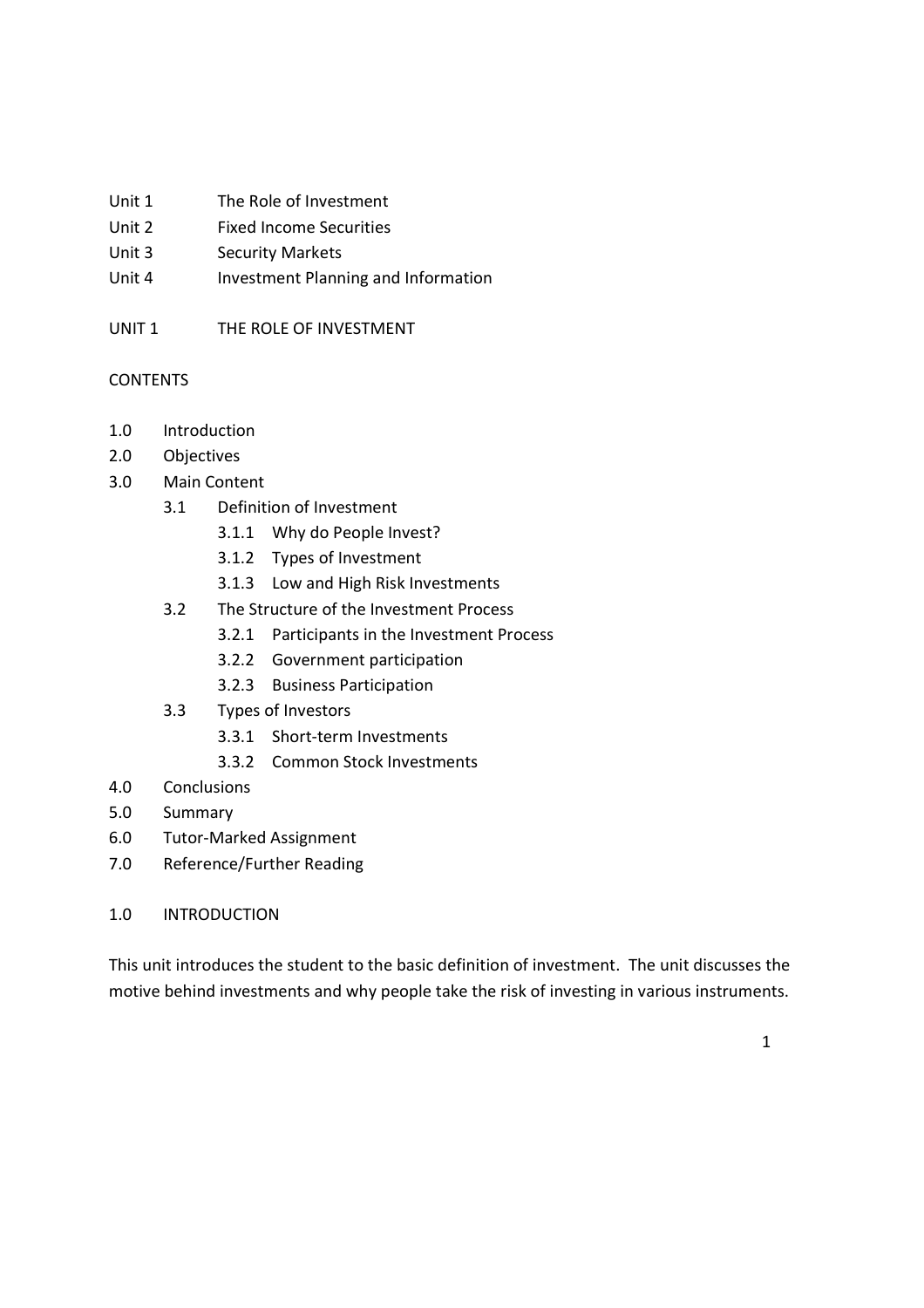Investment has assumed the centre stage in today's business world. Studying this section will help you to understand this increasingly important subject and to make the most of your financial resources.

# 2.0 OBJECTIVES

After studying this unit, you should be able to:

- \* Define and explain the nature of investments
- \* Understand why people take the risk of investing their resources

#### 3.0 MAIN CONTENT

The need to invest resources into instruments and projects arises in response to man's quest to make gains increase his resources. Therefore the desire to multiply ones wealth lies at the centre of investment. However, the practice of investment goes with risk meaning that an investor must be circumspect in making investment decisions. We will start by giving the definition of investment.

#### 3.1 Definition of Investment

An investment is simply any instrument into which you place your funds with the expectation that you will generate increased income or profit in the future. If you deposit money in a savings account in a bank, you already have an investment to your because the bank will pay you interest on the money you deposited.

The rewards or returns from an investment can be received in form of current income or increased value to your asset. For example, if you invest money in a bank's savings account, you will receive current income in the form of periodic interest payments. On the other hand, if you buy a piece of land or building, this investment will give you increased value in future over and above what you spent in buying. It is a simple logic. Landed property (land and building) appreciates in value as the area where the property is located urbanizes or develops.

#### 3.1.2 Types of Investments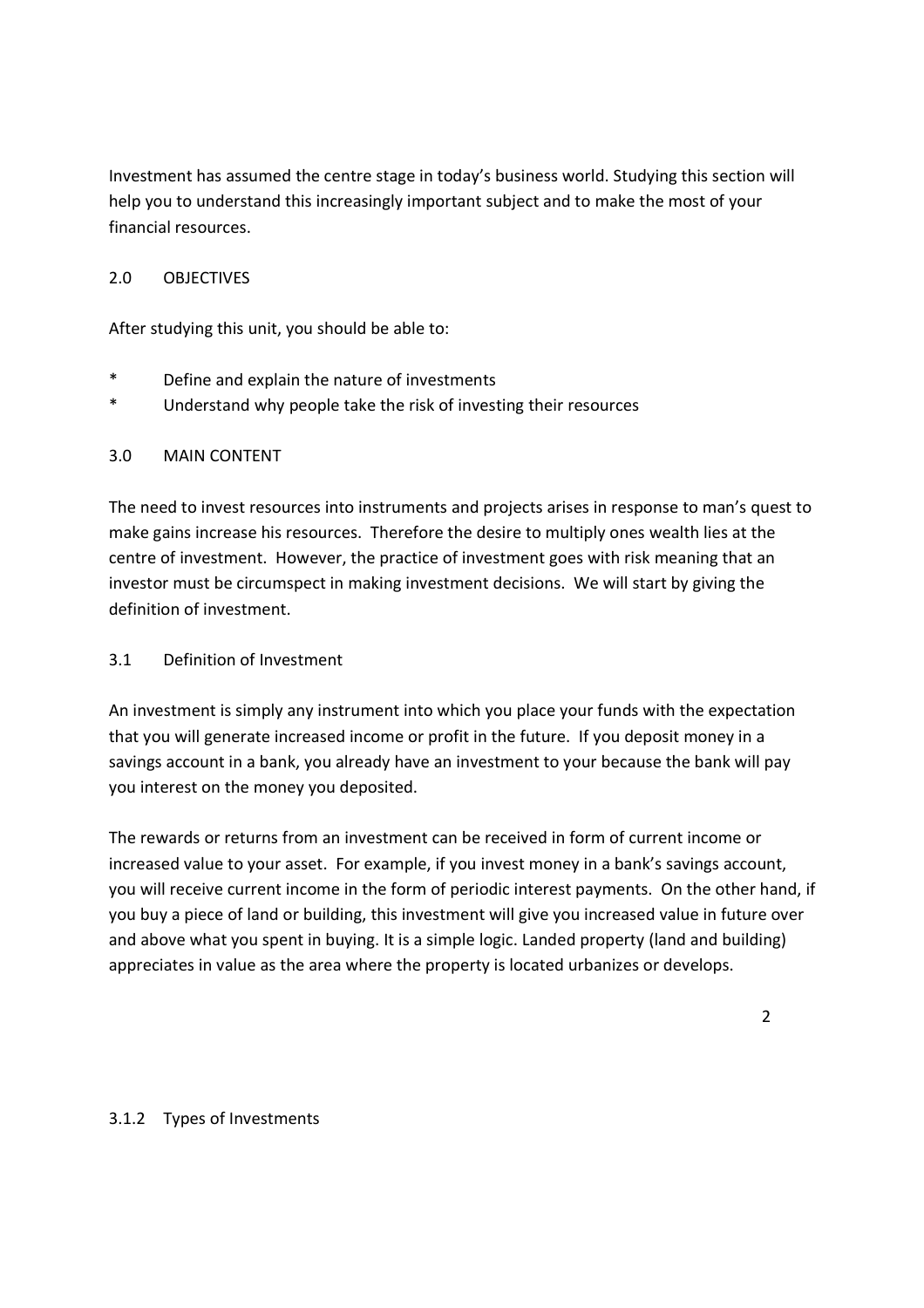When you invest in an organization, whether it is a company or government entity, the organization offers you an expected future benefit in exchange for the current use of your funds. A wise investor invests in that organization that offers the highest interest or value. However, different investors judge desirable benefits differently. As a result, investments of every type are available, from "sure outcome" such as earning 3 percent interest on your bank's savings account. For the possibility of tripling your money fast, you may decide to invest on land adjacent to a planned inter-state highway. What investments you choose will depend on a combination of your resources, your goals, and your personality. There are various types of investments and each has its own peculiar feature.

#### Securities and Property:

Investments that represent debt or ownership or the legal right to acquire and sell an ownership interest are called securities. The common securities we have are stocks and bonds, and options.

Property, on the other hand consists of investment in real assets or tangible personal property. When we talk of real assets, we are referring to land and building, and that which is permanently affixed to the land. Tangible personal property includes items such as gold, artwork and antiques.

#### Direct and Indirect Investments:

Direct investment is that in which an investor directly acquires a claim on a security or property. If you buy a stock, a bond, a parcel of real estate, or a rare coin in order to earn income or preserve value, you have made a direct investment.

An indirect investment is an investment made in a portfolio or collection of securities or properties, typically constructed to meet one or more investment goals. You may purchase a share of a mutual fund which gives you a claim on a fraction of the entire portfolio rather than on the security of a single firm.

Debt, Equity or Derivative Securities:

Usually an investment represents either a debt or an equity interest. Debt is funds lent in exchange for interest income and the promised repayment of the loan at a given future date.

When you buy a Usually an investment represents either a debt or an equity interest debt

3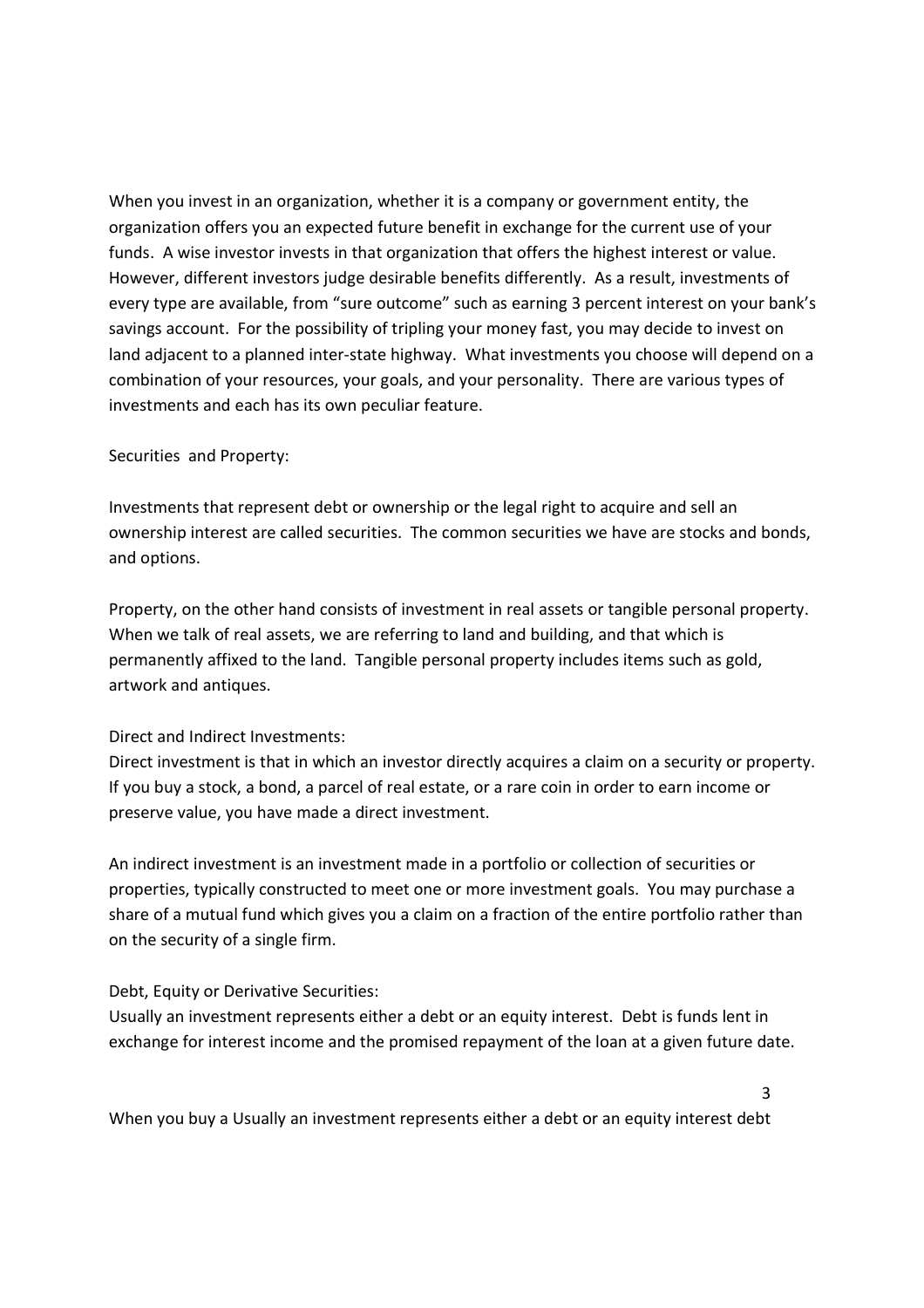instrument like a bond, in effect, you have lent money to the issuer, who agrees to pay you a stated rate of interest over a specified period of time, at the end of which the original sum will be returned.

**Equity** represents on-going ownership in a specific business or property. An equity investment may be held by title to a specific property or as a security. The most popular type of security is common stock.

**Derivative securities** are neither debt nor equity. They derive their value from and have characteristics similar to those of an underlying security or assert. Options are an example: An investor essentially buys the opportunity to sell or buy another security or asset at a specified price during a given period of time. Options and other derivative security investments, though not so common as debt and equity investments, have grown rapidly in popularity during recent years.

#### 3.1.3 Low and High Risk

Investments are sometimes differentiated on the basis of risk. As used in finance, risk refers to the chance that the value or return on an investment will be less than its expected value or return. In other words, risk is the chance that an investment w3ill earn less than expected. The broader the range of possible values or returns associated with an investment, the greater its risk.

Investors are confronted with a continuum of investments that range from low to high risk. Although each type of investment vehicle has a basic risk characteristic, the actual level of risk depends on the specific instrument. For example, stocks are generally believed to be more risky than bonds. However, it is not difficult to find high-risk bonds that are in fact more risky than the stock of a financially sound firm. High-risk investments are considered speculative. Their levels of income and future value are highly uncertain. Simply stated, **speculation** offers highly uncertain earnings and future value, so it is high-risk investment. Of course, because of this greater risk, the returns associated with speculation are expected to be greater. Both investment and speculation differ from gambling, which involves merely playing games of chance.

Short- or Long-term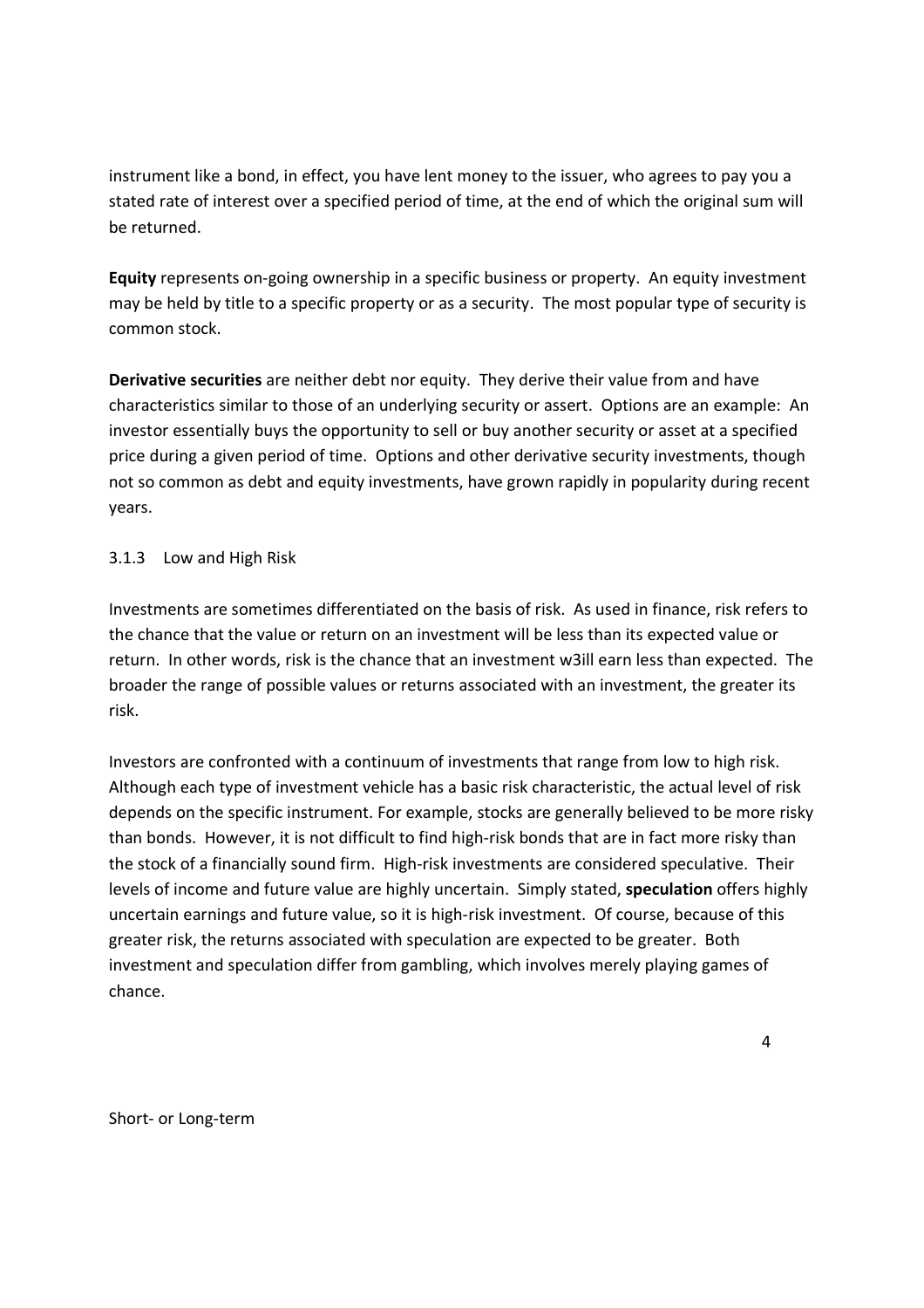The life of an investment can be described as either short- or long-term. Short-term investments typically mature within 1 year. Long-term investments are those with longer maturities or perhaps, like common stock, with no maturity at all. As will become clear later, it is not unusual to find investors matching the maturity of an investment to the period of time over which they wish to invest their funds.

#### 3.2 The Structure of the Investment Process

The investment process is the mechanism for bringing together suppliers of extra funds with demanders who need funds. Suppliers and demanders are most often brought together through a financial institution a financial market. Financial institutions are organizations that channel the savings of governments, businesses and individuals into loans or investments. Banks and insurance companies are financial institutions. Financial markets are for a in which suppliers and demanders of funds make financial transactions, often through intermediaries . They include securities, commodities, and foreign exchange markets.

The dominant financial market in most major economies throughout the world consists of the securities markets, which include stock markets, bond markets, and options markets. Similar markets exist in most major economies throughout the world. Their common feature is that the price of an investment instrument at any point in time results from an equilibrium between the forces of supply and demand. As new information about returns, risk, inflation, world events, etc. becomes available, the changes in the forces of supply and demand may result in a new equilibrium or market price. Financial markets streamline the process of bringing together suppliers and demanders of funds, and they allow transactions to be made quickly and at a fair price. They also publicize security prices.

# 3.2.1 Participants in the Investment Process

Government, business and individuals are the three key participants in the investment process. Each may act as a supplier and a demander of funds. Funds must be available to qualified individuals and to government and business for the economy to grow and prosper. If individuals began suddenly to hide their excess funds under floorboards rather than putting them in financial institutions or investing them in the financial markets, then government, business, and other individuals in need of funds would have difficulty obtaining them. As a

result, government spending, business expansion, and consumer purchases would decline, and economic activity would be greatly retarded.

5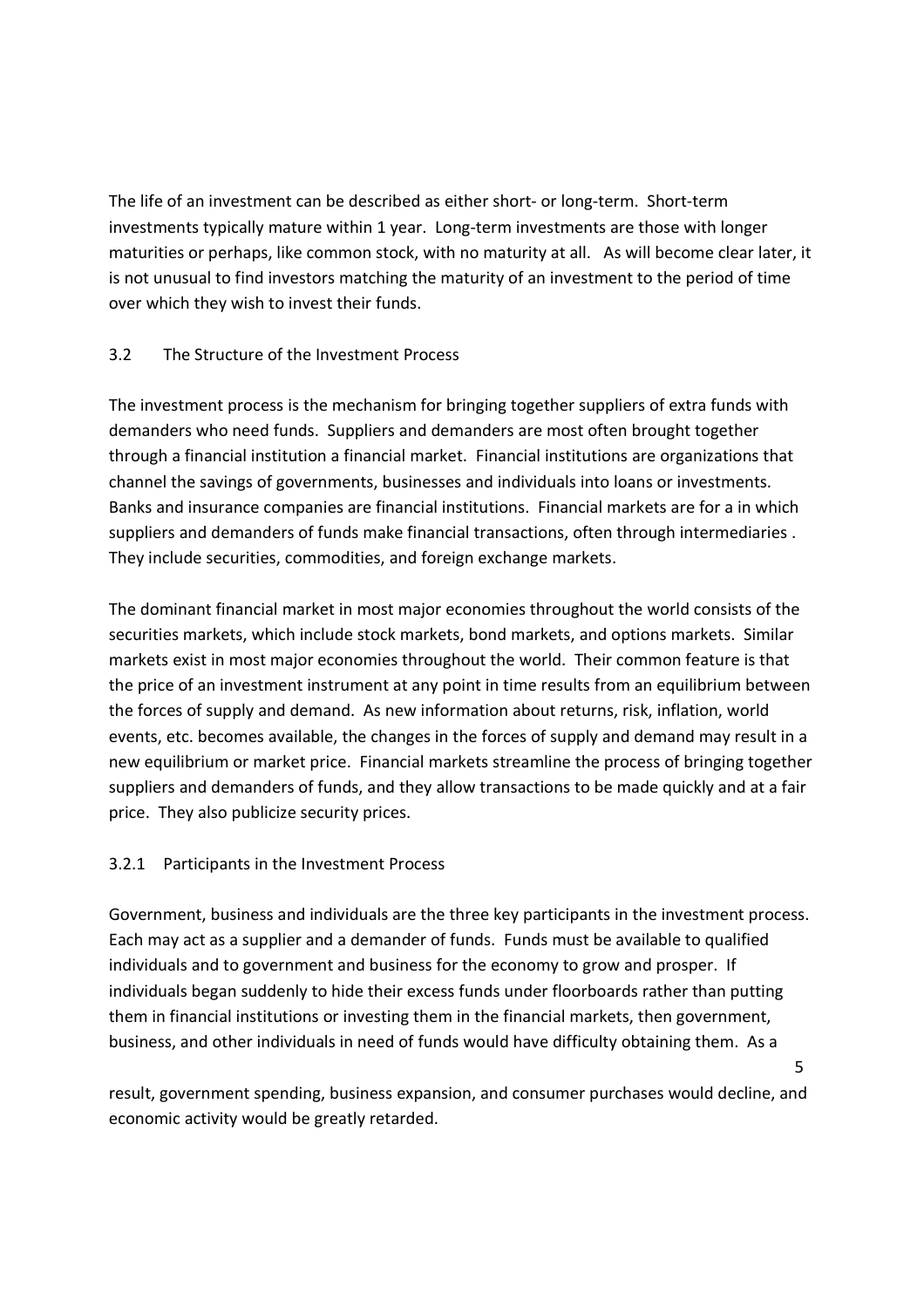3.2.2 **Government.** All levels of government – Federal, State and Local government areas – Require vast sums of money. Some go to finance capital expenditures: Long-term projects related to the construction of public facilities such as schools, hospitals, public housing, and highways. Usually the financing for such projects is obtained by issuing various types of longterm debt securities.

Another demand for funds comes from operating needs – the money required to keep the government running. At the federal level, for example, these funds are used to pay employee and other costs associated with national defence, education, public works, welfare, provision of medical treatment, payment of interest on national debt, etc. These operating costs are usually paid from tax revenue and fee collections. However, when operating expenditures exceed government revenues or when there is a timing mismatch between government receipts and payments, the government borrows funds, typically by issuing g short-term debt securities.

Occasionally, governments are also suppliers of funds. If a state has temporarily idle cash, it may make a short-term investment to earn a positive return, rather than just hold these resources in a checking account. In general, though, government is a net demander of funds, that is, it demands more funds than it supplies. The financial activities of governments, both as demanders and suppliers of funds, significantly affect the behaviour of financial institutions and financial markets.

3.2.3 **Business** Most business firms require large sums of money to support operations. Like government, business has both long- and short-term financial needs. On the long-term side, businesses seek funds to build plants, acquire equipment and facilities, and develop products. Their short-term needs centre on obtaining funds to finance inventory and accounts receivable and to meet other operating costs. Businesses issue a wide variety of debt and equity securities to finance these needs.

Businesses also supply funds when they have excess cash. In fact, many large business firms have sophisticated cash-management operations and are major purchasers of short-term securities. But like government, business firms in general are net demanders of funds.

 $\overline{6}$ 

Individuals You might be surprised to learn that the individual investor's role in the investment process is significant. Most individuals are more aware of their need to borrow than they are of the ways in which they put money into the financial system. They frequently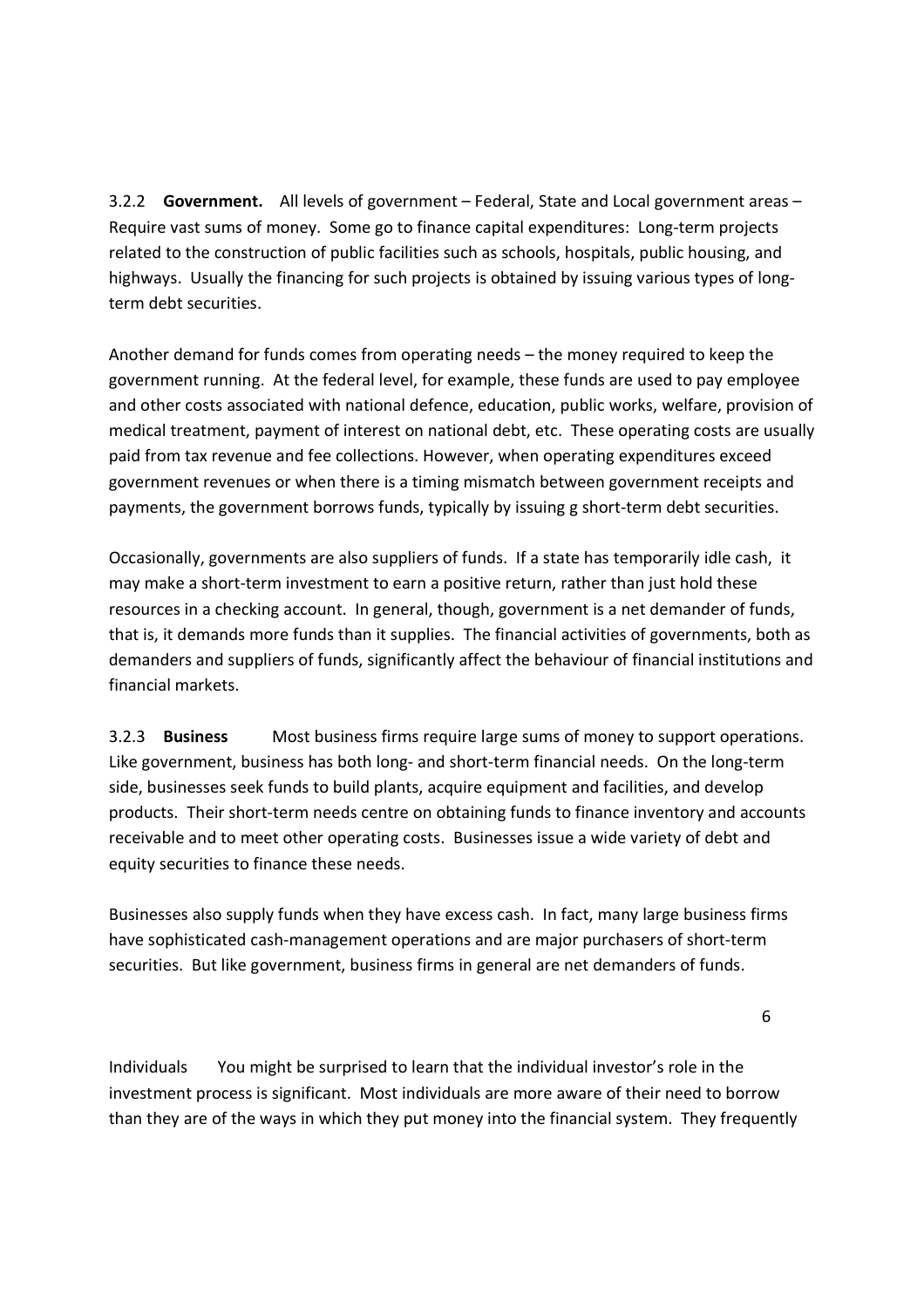demand funds in the form of loan s to finance the acquisition of property typically cars and houses. The activities of individual investors help to satisfy the net demands of government and business for funds in a variety of ways: They place funds in savings accounts, buy debt or equity instruments, buy insurance, make retirement contributions and purchase various types of property.

# 3.3 **Types of Investors**

When we refer to individuals in the investment process, we do so to differentiate household from government and business. We can further characterize the participation of individuals in the investment process in terms of who manages the funds. Individual investors manage their personal funds in order to achieve their financial goals. The individual investor usually concentrates on earning a return from idle funds, building a source of retirement income and providing security for his family. The sole activity of many individual investors involves selecting the investment instrument to be included in their employer retirement plan or individual portfolio.

Individuals with large sums of money to invest and those who lack the time and expertise to make investment decisions often employ **institutional investors** , that is, investment professionals who are paid to manage other people's money. They trade large volumes of securities for individuals, businesses and governments. Institutional investors include financial institutions, and large non-financial corporations. Financial institutions invest large sums in order to earn significant returns for their customers. For example, a life insurance company invests its premium receipts to earn returns that will permit payments to policy holders or beneficiaries.

Both individual and institutional investors apply similar fundamental principles.. However, institutional investors usually invest larger sums on behalf of others and therefore are often more sophisticated in both investment knowledge and investment methods.

3.3.1 Short-Term Instruments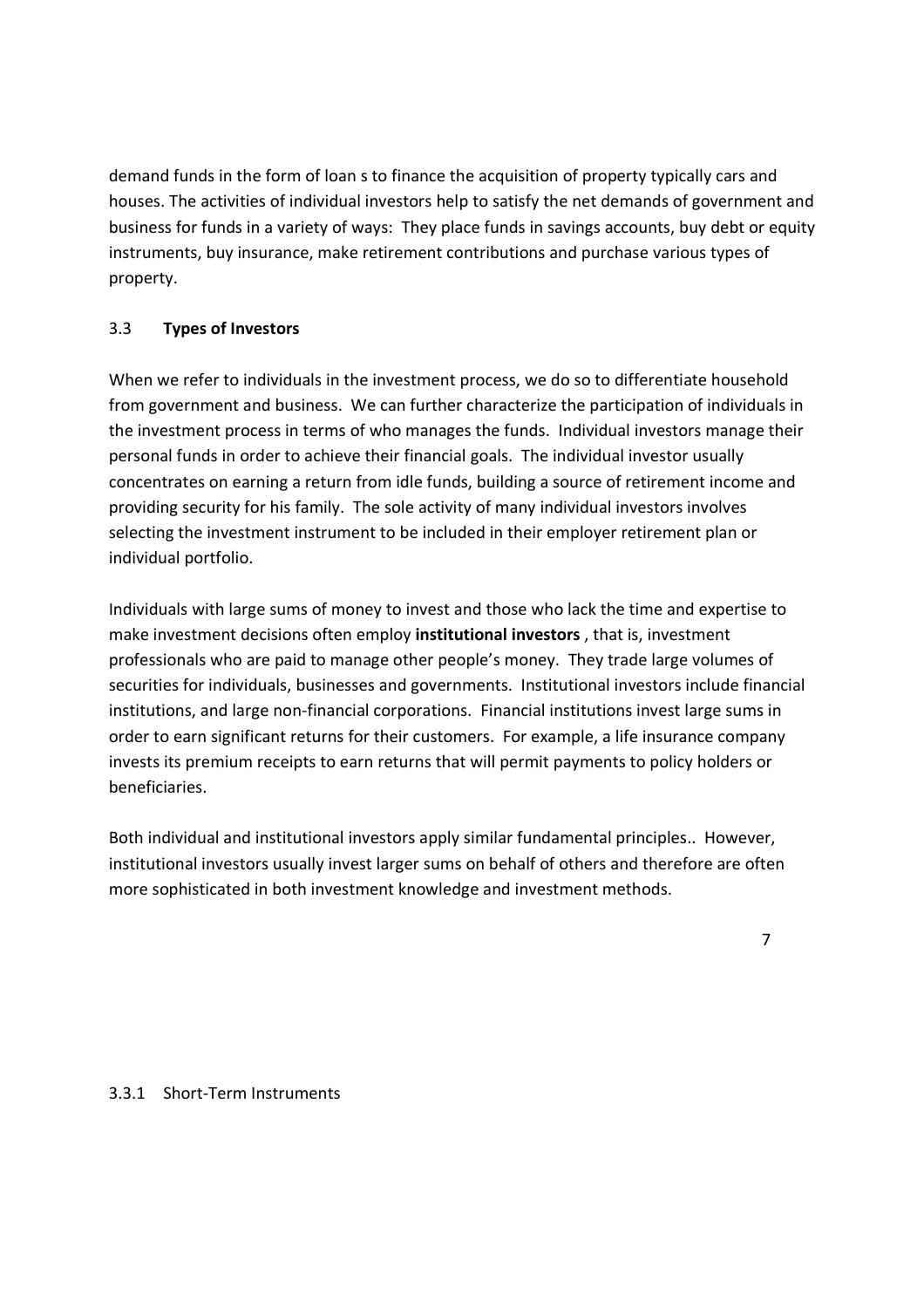Short-term instruments include savings instruments that usually have lives of one year or less. Short-term instruments generally carry little or no risk. Often such instruments are used to "warehouse" idle funds and earn a return while suitable long-term instruments are being evaluated. They are also popular among conservative investors, who may use short-term instruments as a primary investment outlet. The most important of these are various types of deposit accounts, such as, treasury bills, certificates of deposit (CDs), commercial papers, banker's acceptances, and money market mutual funds.

In addition to their "warehousing" function and their use by conservative investors, short-term instruments provide liquidity – they can be converted into cash quickly and with little or no loss in value. Provision for liquidity is an important part of any financial plan. As a rule of thumb, financial planners often suggest that anywhere from 3 to 6 months' worth of after-tax income should be held in short-term instruments.

#### 3.3.2 Common Stock

Common stock is an equity investment that represents ownership in a corporate organization. Each share of common stock represents a fractional ownership interest in the firm. For example, one share of common stock in a company that has 10,000 shares outstanding would represent 1/10,000 ownership interest. Next to short-term instrument and home ownership, common stock is the most popular form of investment instrument.

The return on common stock investment comes from either of two sources: Dividends, which are periodic payments made by the company to its shareholders from its current and past earnings, and capital gains, which results from selling the stock at a price above that originally paid. For example, say you purchased a single share of Adams Company common stock for N40 per share. During the first year you owned it, you received N2.50 per share in cash dividends; at the end of the year, you sold the stock for N44 per share. If we ignore the costs associated with buying and selling the stock, you earned N2.50 in dividends and N4 in capital gains that is (N44 sale price – N40 purchase price).

#### 4.0 CONCLUSIONS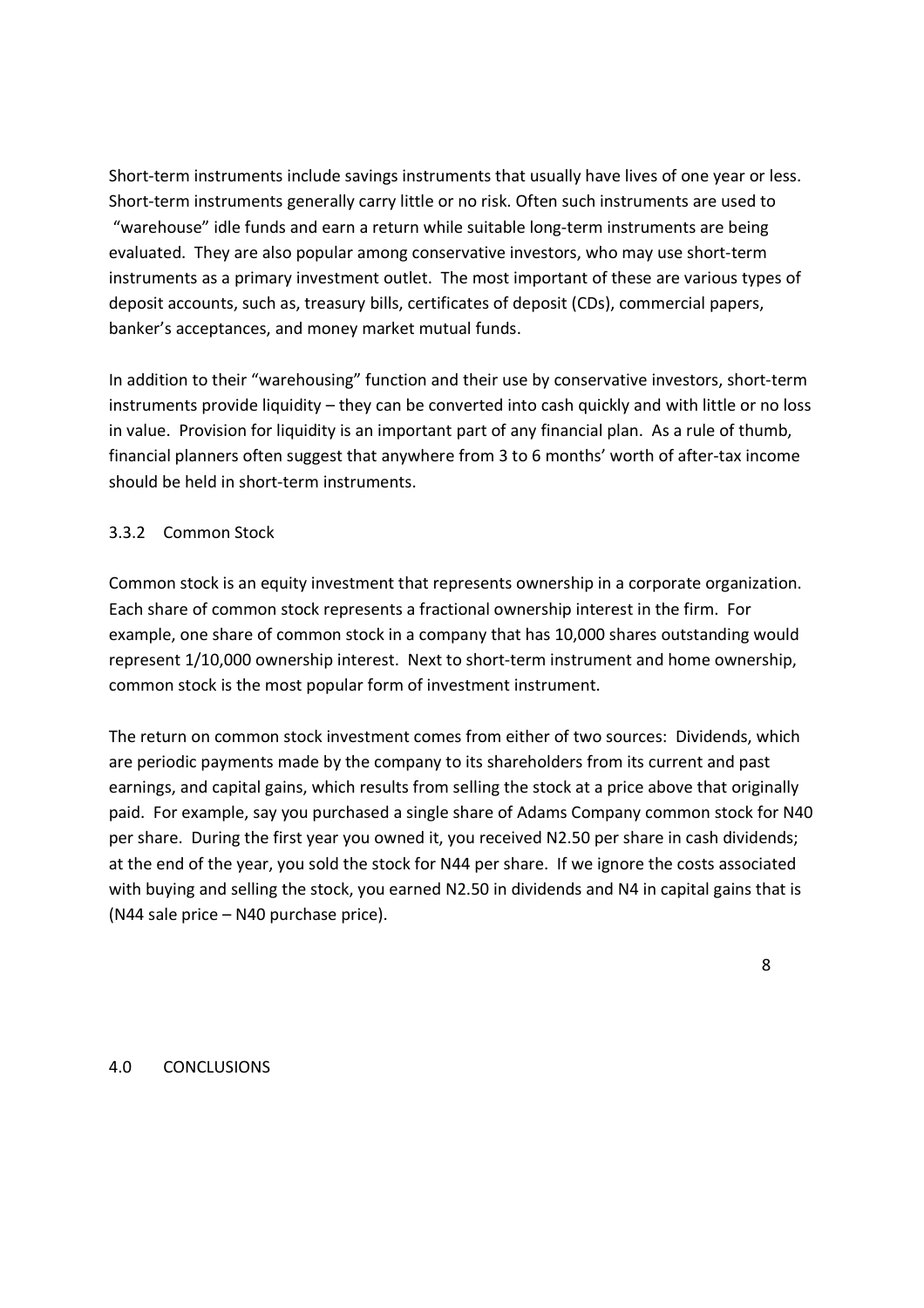In this unit, we looked at the basic meaning of investment and people are willing to invest their resources in assets and projects. The desire to make more profits and gains is the driving force behind every investment move. We also studied the various types of investment. Some investment opportunities are more profitable than others. But then each investor has to weigh the risks against the benefits derivable from any investment option.

# 5.0 SUMMARY

This unit has taught us that investment is something that is common with individuals especially people in business. To invest successfully, one has to choose the investment opportunity that is more advantageous in terms of the benefits accruing from such investment. Every investment has risks in it. The investor must take into account the level of risks he is assuming in each investment. Short term and long term investments exist. Long-term investments carry more risks but then they are more profitable in the long run. Participants in the investment process include government, business organizations and individuals.

#### 6.0 TUTOR-MARKED ASSIGNMENT

Define the word "investment." Why do people stick out their necks to invest? Discuss two types of investors you know.

# 7.0 REFERENCE/FURTHER READING

- Bodie, Z. et al. (2001) Essentials of Investment (Fourth Edition) Published by McGraw-Hill Company Inc., 1221 Avenue, New York, U.S.A.
- Cohen, J. (1977) Investment Analysis & Portfolio Management (Third Edition) Richard D. Irwin Inc. New York, U.S.A.
- Gitman, L.J and Joehnk, M.D. (1998). Fundamentals of Investment (Seventh Edition) Printed by RR Donnelley & Sons Company , U.S.A.
- Rufus, I.A. (2004) Investment Decisions, Concepts, Analysis and Management Glorious Hope Printers, Glorious Hope House, 53 Jagunmolu Street, Bariga, Lagos.

 9 ENT 331 MODULE 1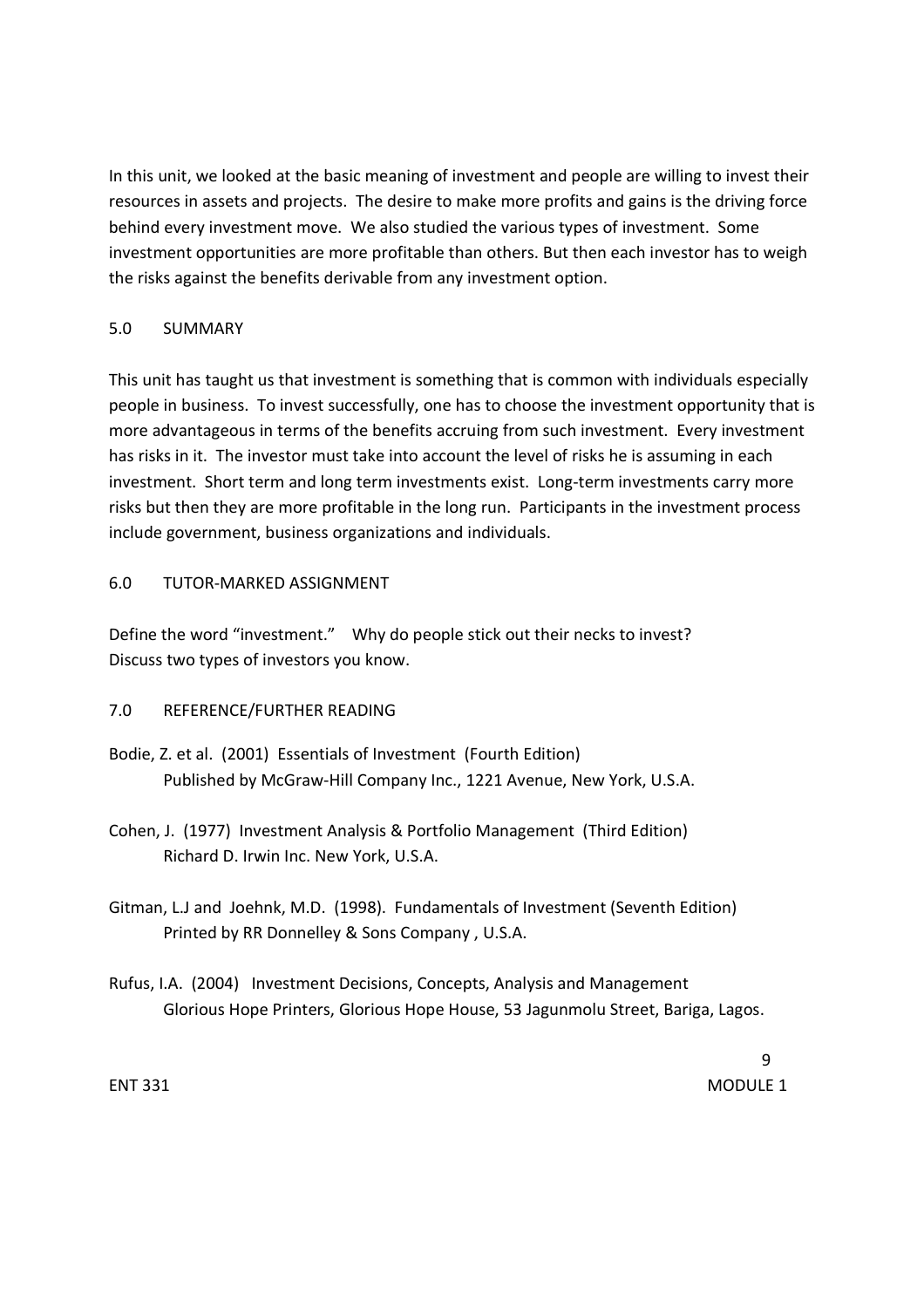#### UNIT 2 FIXED-INCOME SECURITIES

#### CONTENTS

- 1.0 Introduction
- 2.0 Objectives
- 3.0 Main Content
	- 3.1 Securities with fixed-income
		- 3.1.1 Bonds
		- 3.1.2 Preferred stock
		- 3.1.3 Convertible Securities
	- 3.2 Derivative Securities
		- 3.2.1 Options
		- 3.2.2 Futures
		- 3.2.3 Mutual funds
	- 3.3 Other popular Investment Instruments
		- 3.3.1 Real Estate
		- 3.3.2 Tangibles
- 4.0 Conclusions
- 5.0 Summary
- 6.0 Tutor-Marked Assignment
- 7.0 Reference/Further Reading

#### 1.0 INTRODUCTION

We discussed in unit I, basics of investment and why people undertake various types of investment. Unit 2 looks at the investment instruments that carry fixed income. That means, the investor is sure of his income at the end of the period, come rain, come sunshine.

- 2.0 At the end of this unit, you should be able to:
- \* Distinguish between fixed and non-fixed income investments
- \* Understand the concept of derivative securities

#### 3.0 MAIN CONTENT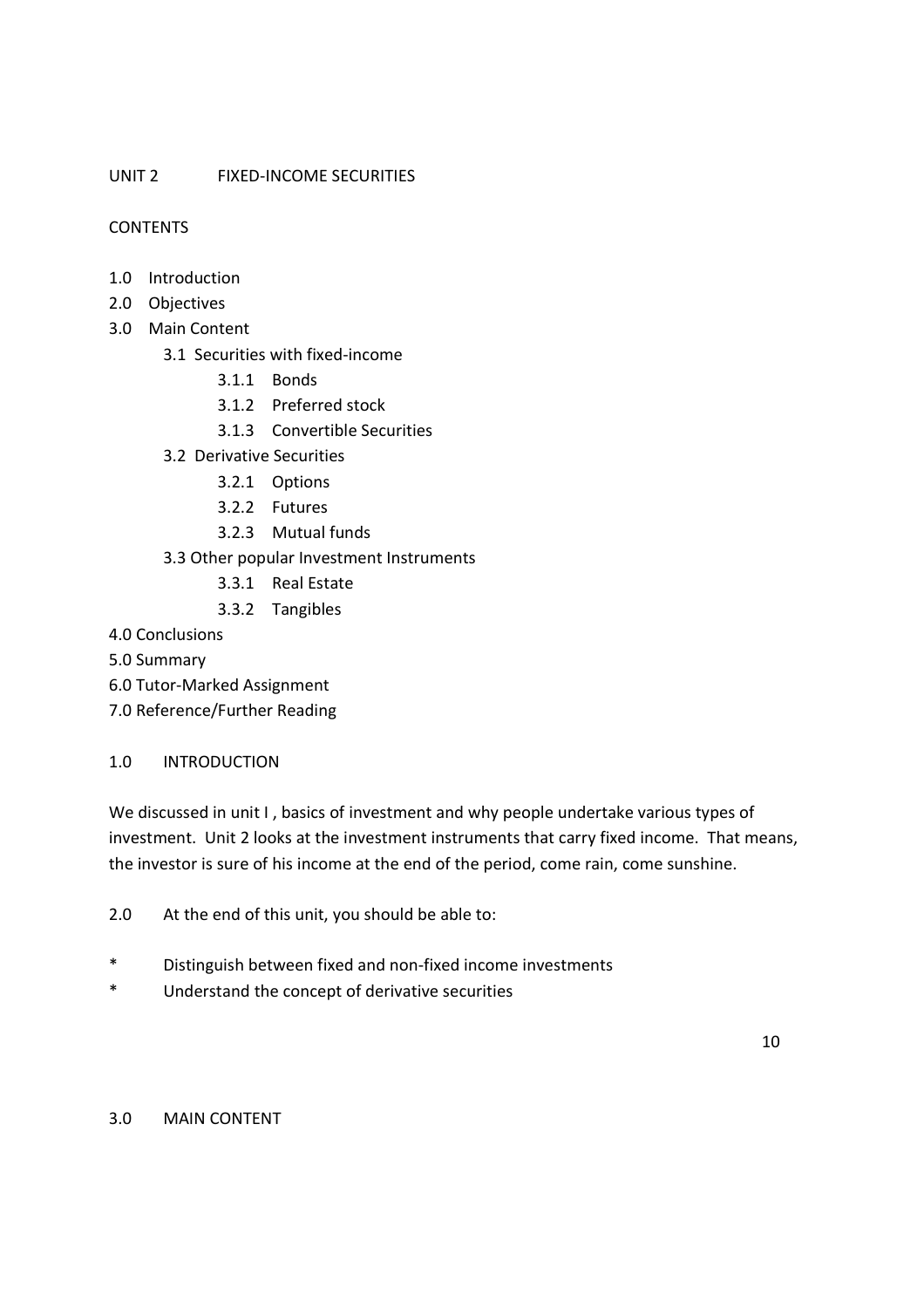### 3.1 Securities with Fixed-Income

Securities having fixed-income are a group of investment instruments that offer fixed periodic return. Some forms offer contractually guaranteed returns; others have specified, but not guaranteed returns. Because of the fixed nature of the returns, fix-income securities tend to be popular investments during periods of high interest rates when investors seek to "lock-in" investments with high returns. The most popular fixed-income securities are bonds, preferred stock, and convertible securities.

#### 3.1.1 Bonds

Bonds are long-term debt instruments issued by corporations and governments. A bond-holder has a contractual right to receive a known interest return, plus return on the bonds face value, i.e. the stated value given on the certificate at maturity (say after 15 or 20 years). If you purchase a N1,000 bond paying 9% interest in semi-annual installments, you would expect to be paid N45 (i.e. 9% X ½ year X N1000) every six months; at maturity, you would receive the N1,000 face value of the bond. An investor may be able to buy or sell a bond prior to maturity.

#### 3.1.2 Preferred Stock

Like common stock, preferred stock represents an ownership interest in a corporation. Unlike common stock, preferred stock has a stated dividend rate; payment of this dividend is given preference over common stock dividends of the same firm. It is important to note that preferred stock has no maturity date. Investors typically purchase it for the dividends is pays, but it may also provide capital gains.

#### 3.1.3 Convertible Securities

A convertible security is a special type of fixed income obligation. It could be bond or preferred stock but with a feature or condition permitting the investor to convert it into a specified number of shares of common stock. Convertible bonds and convertible preferred stock provide the fixed-income benefit of a bond interest or a preferred stock dividend while offering the price appreciation possibility by way of earning capital gain.

#### 3.2 Derivative Securities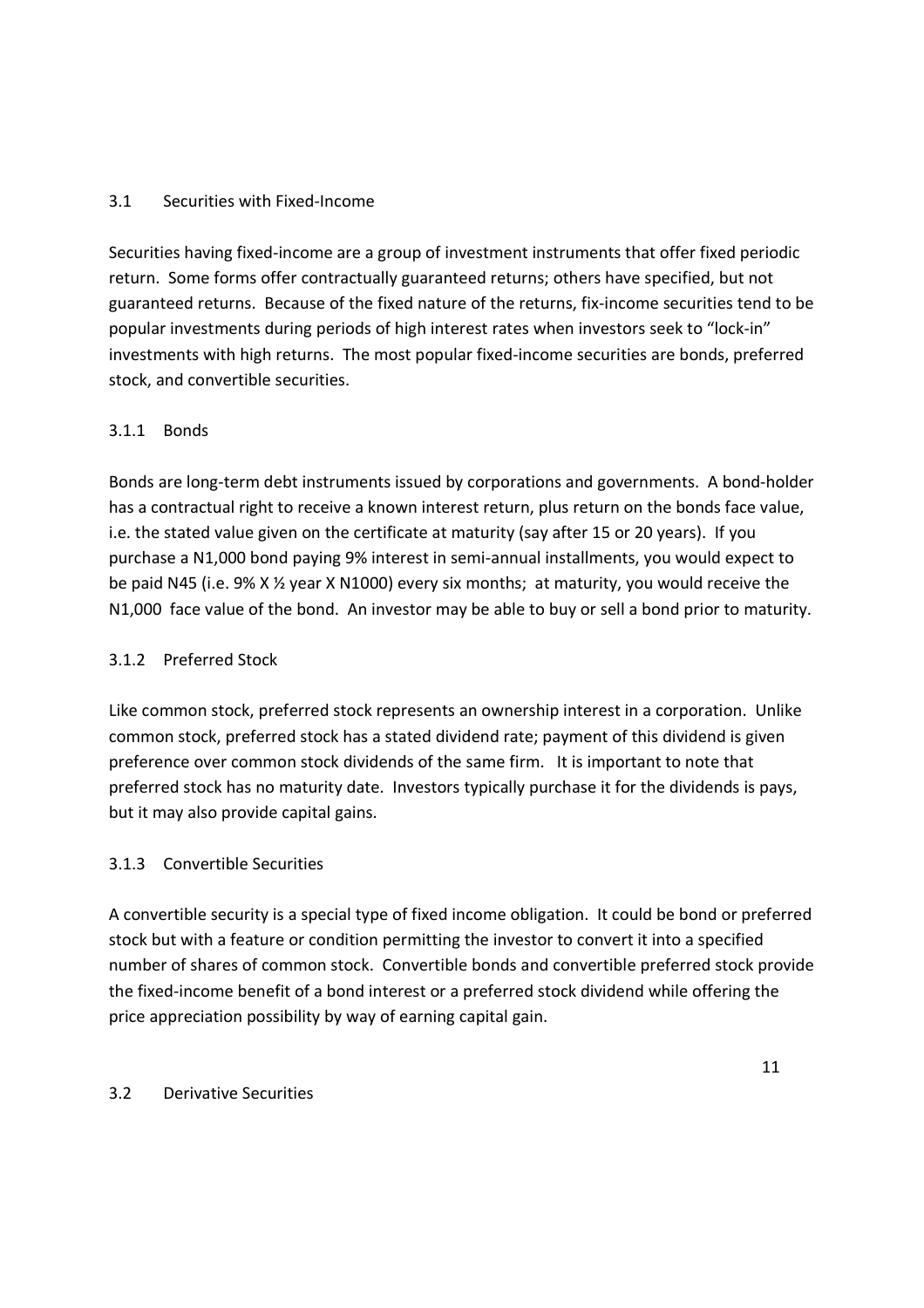As noted earlier, derivative securities derive their value from that of an underlying security or asset. They typically possess high levels of risk, because they usually have uncertain returns or unstable market values. Because of their above-average risk, these instruments also have high levels of expected return. The post popular derivative securities are options and futures.

# 3.2.1 Options

Options are generally securities that give the investor an opportunity to sell or buy another security or property at a specified price over a given period of time. Most often, options are purchased in order to take advantage of anticipated decrease or increase in the price of common stock. However the purchase of an option is not a guarantee on any return and could even lead to a loss of the entire amount invested because the option is not attractive enough for use. Aside from the speculative use of options, they are also sometimes used to protect the existing investment positions against losses. The three common types of options are "puts and calls," "rights," and "warrants."

# 3.2.2 Futures

Futures are legally binding obligations stipulating that the sellers of such contracts will make delivery and the buyers of the contracts will take delivery of a specified commodity or financial instrument at some specified date in the future at a price agreed upon at the time the contract was entered into.

# 3.2.3 Mutual Funds

A company that raises money from the sale of its shares and invests money and professionally manages a diversified portfolio of securities is called a mutual fund. Investors in the fund own an interest in the fund's portfolio of securities. All mutual funds issue and repurchase shares of the fund as demanded at a price that reflects the value of the portfolio at the time the transaction was made.

# 3.3 Other popular Investment Instruments

Various other investment instruments are also widely used by investors. The most common are real estate, tangibles, and tax-advantaged instruments.

# 3.3.1 Real Estate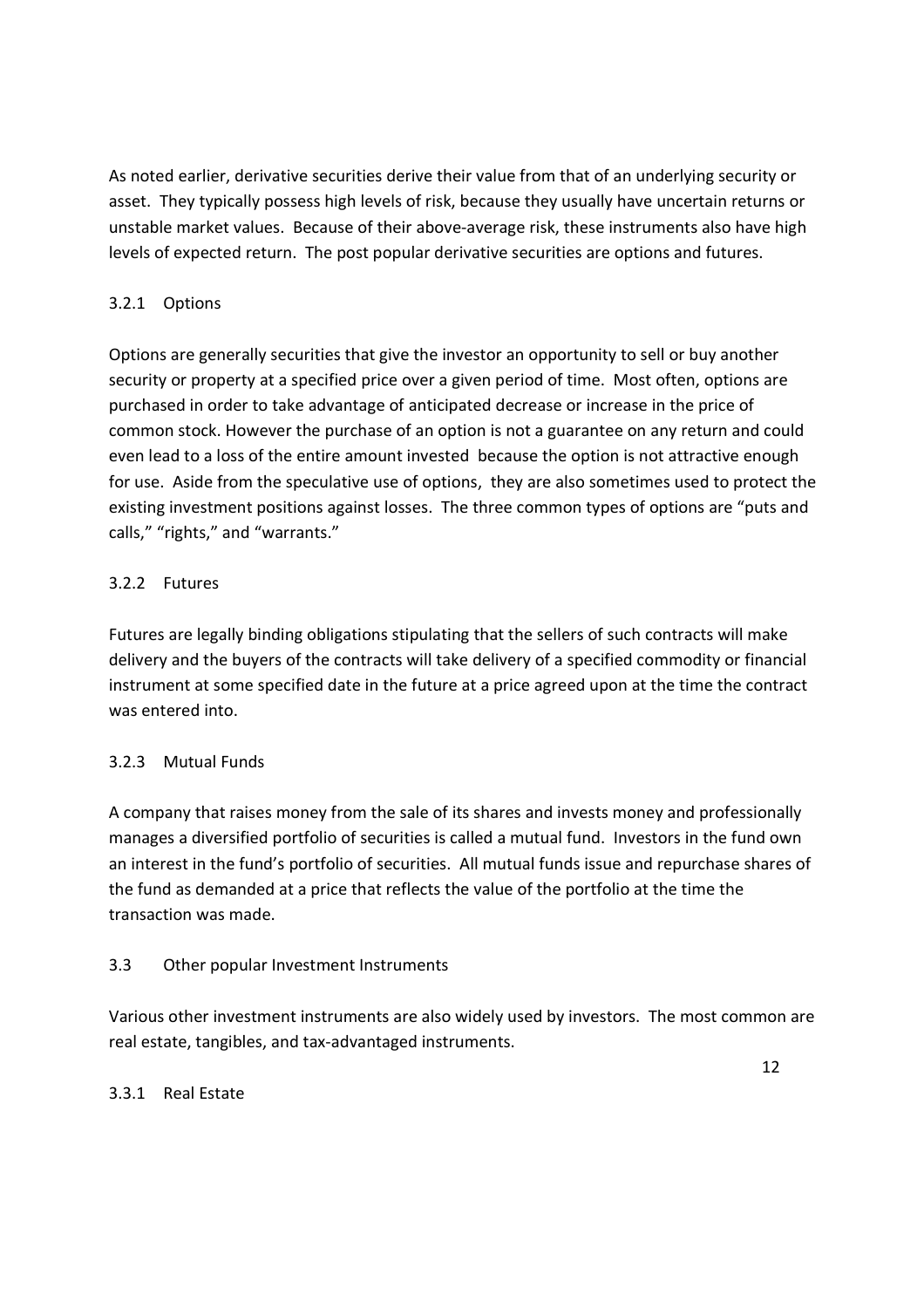The term real estate refers to entities such as residential homes, empty land, and variety of forms of income property, including warehouses, office and apartment buildings. As a result of generally increasing values and favourable tax treatments in many countries since the end of World War II, real estate has become a popular investment instrument Historically, the appeal of real estate investment stemmed from the fact that it offered returns in the form of rental income and capital gains that are not easily available from alternative investment instruments. Furthermore, real asset (land and building) are the only form of assets that appreciate in value as towns and cities develop. Other assets like machinery and equipment depreciate over time.

#### 3.3.2 Tangibles

Tangibles are investment assets, other than real estate, that can be seen or touched. They include gold and other precious metals, gemstones, and collectibles such as coins, stamps, artwork and antiques. These assets are purchased as investments in anticipation of price increases. During the keeping or ownership period, some of them may also provide the investor with psychological or esthetic enjoyment and prestige.

# 4.0 CONCLUSIONS

In this unit, we looked at fixed-income securities and explained the fact that income yield from them are fixed and constant over a given period of investment. Fixed income securities include bonds, preferred stock and convertible securities. The unit discussed other popular investment instruments such as real estate and tangibles. Real estate, especially land and building have investment advantage of maintaining continuous rise in value as towns and cities develop.

#### 5.0 SUMMARY

Most investors who are averse to risk prefer fixed-income securities where they are sure of earning their interests at the end of the investment period. Due to fixed returns, fix-income securities tend to be more popular in time of high interest rate regime when investors seek to lock-in and hold tight to their high returns. The unit identified bonds, preferred stock and convertible securities as the key forms of fixed-income securities. Derivative securities derive their value from that of an underlying security or asset.

#### 6.0 TUTOR-MARKED ASSIGNMENT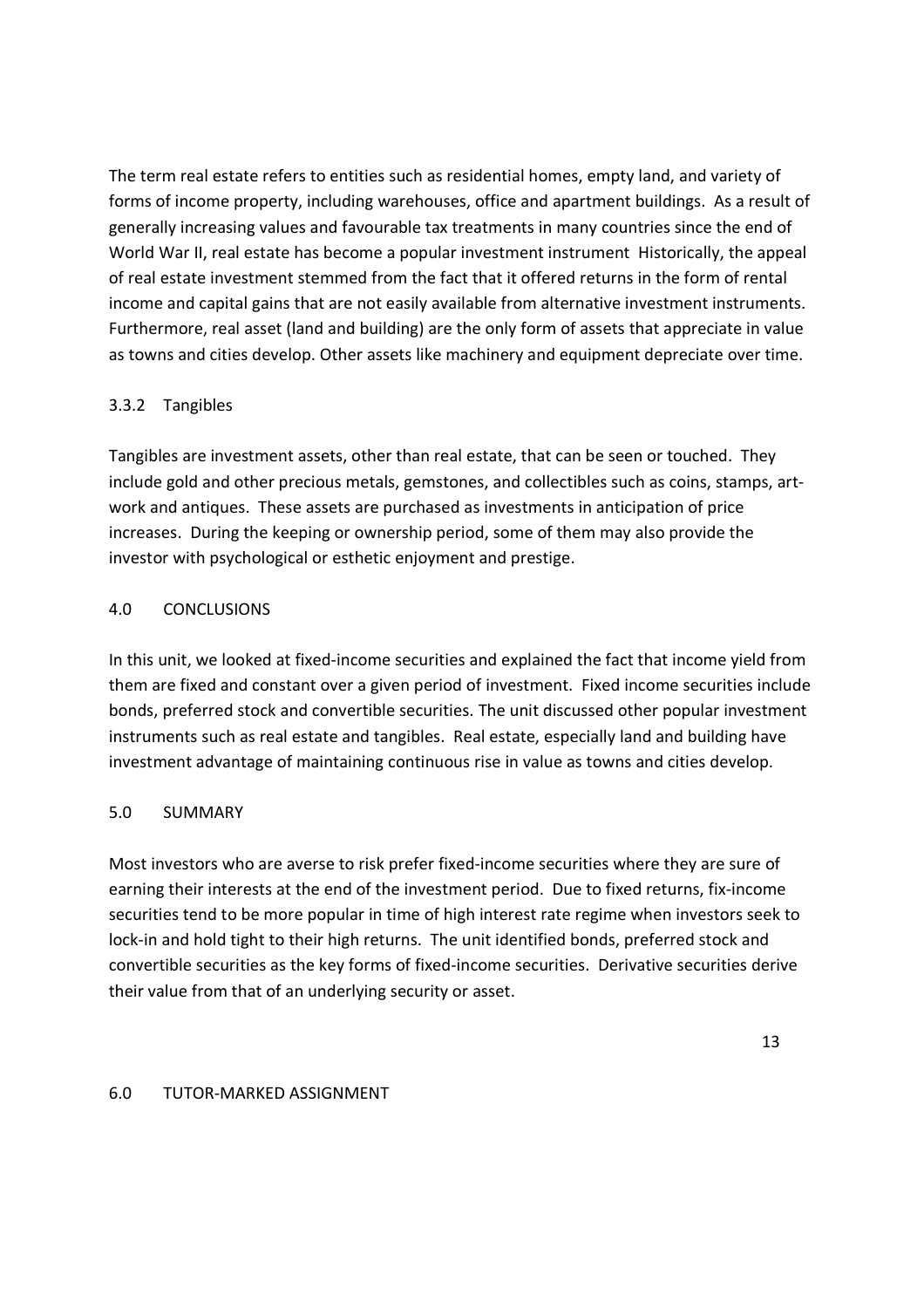- \* Discuss the feature of fixed-income securities
- \* What are the advantages of investment in real estate?

#### 7.0 REFERENCE/FURTHER READING

- Bodie, Z. et al. (2001) Essentials of Investment (Fourth Edition) Published by McGraw-Hill Company Inc., 1221 Avenue, New York, U.S.A.
- Cohen, J. (1977) Investment Analysis & Portfolio Management (Third Edition) Richard D. Irwin Inc. New York, U.S.A.
- Gitman, L.J and Joehnk, M.D. (1998). Fundamentals of Investment (Seventh Edition) Printed by RR Donnelley & Sons Company , U.S.A.
- Rufus, I.A. (2004) Investment Decisions, Concepts, Analysis and Management Glorious Hope Printers, Glorious Hope House, 53 Jagunmolu Street, Bariga, Lagos.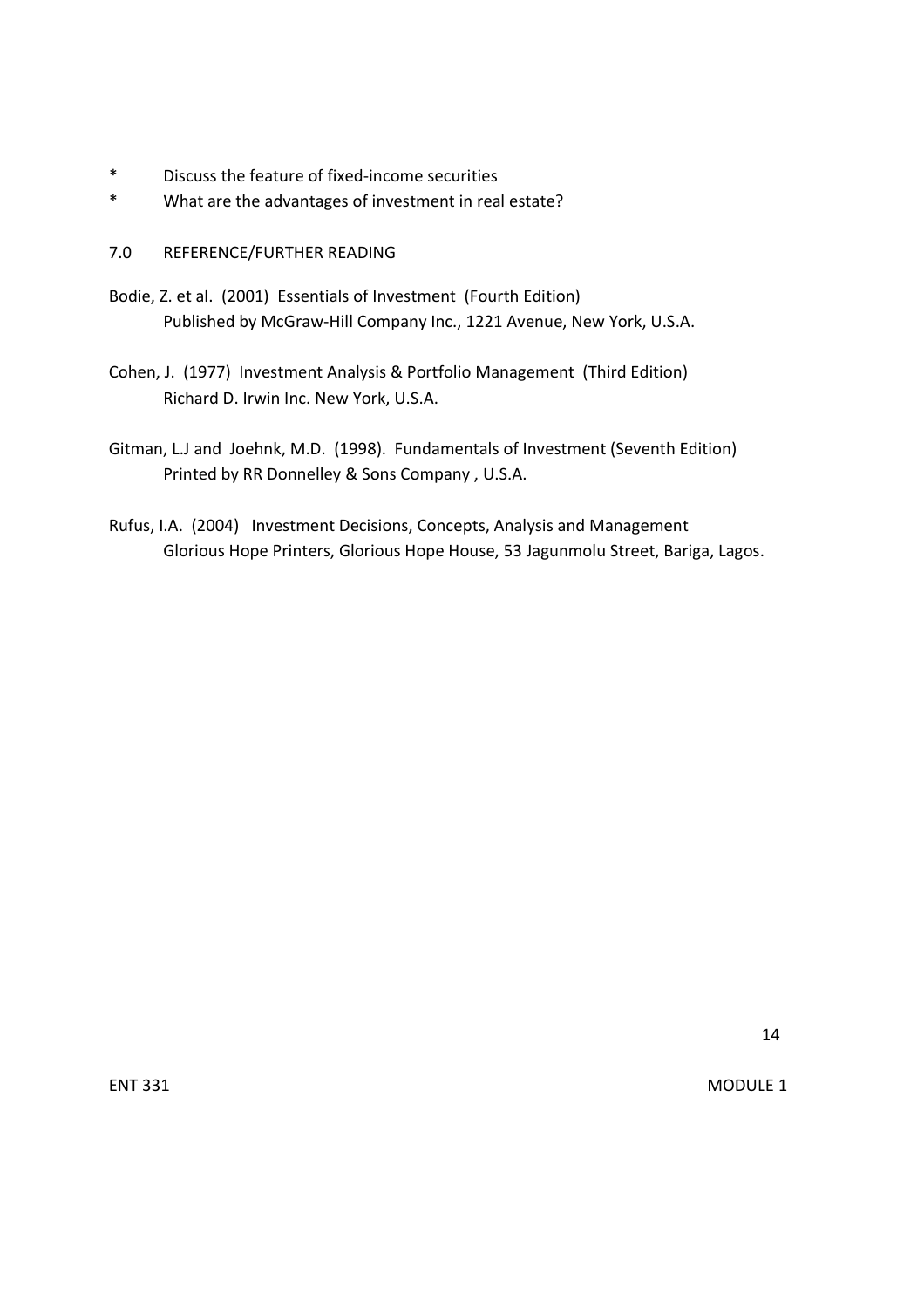#### UNIT 3 SECURITY MARKETS

#### CONTENTS

- 1.0 Introduction
- 2.0 Objectives
- 3.0 Main Content
	- 3.1 Types of Security Markets
		- 3.1.1 The Primary Market
		- 3.1.2 The Role of the Investment Banker
		- 3.1.3 Compensation for Underwriting
	- 3.2 The Secondary Markets
		- 3.2.1 Organized Securities Exchanges
		- 3.2.2 Trading volume
		- 3.2.3 The Nigerian Stock Exchange
	- 3.3 Trading Activity
		- 3.3.1 Listing Policies
		- 3.3.2 Options Exchanges
- 4.0 Conclusions
- 5.0 Summary
- 6.0 Tutor-Marked Assignment
- 7.0 Reference/Further Reading

#### 1.0 INTRODUCTION

In this unit, we will study the markets, the exchanges, the transactions, and the regulations that surround financial careers. The topics presented here are designed to make you a more intelligent investor whether you choose a career in finance or not.

#### 2.0 OBJECTIVES

After studying this unit, you should be familiar with:

- \* The different types of security markets
- \* Type of instruments traded in each of the security markets
- 3.0 MAIN CONTENT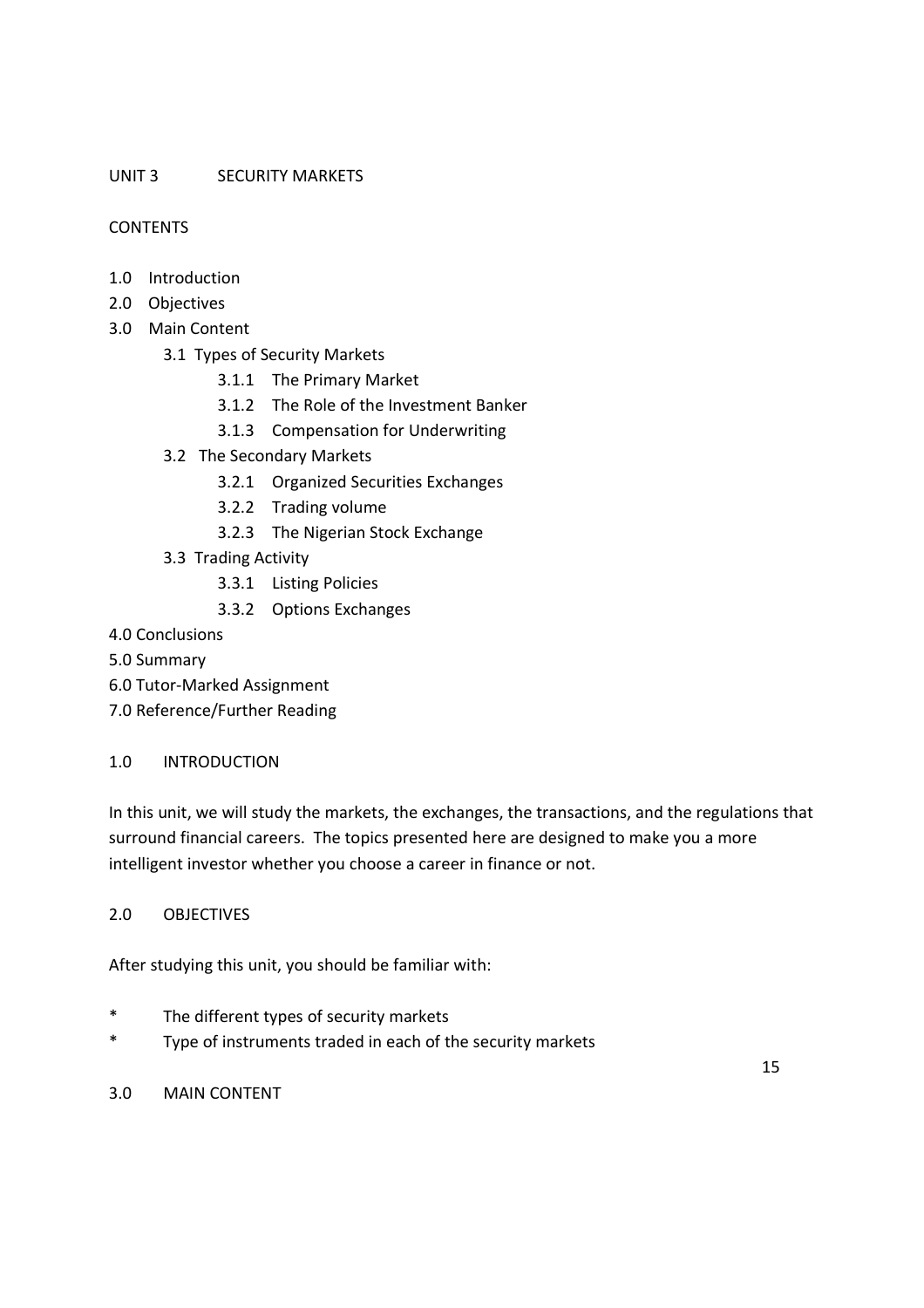Security markets provide avenue for that makes it possible for suppliers and demanders of securities to make financial transactions. They permit such transactions to be made quickly and at a fair price. In this section, we will look at the various types of markets, their organization, and their general behaviour.

# 3.1 Types of Security Markets

Security markets may be classified as either money markets or capital markets. In the money market, short-term securities are bought and sold. In the capital market, transactions are made in longer-term securities such as stocks and bonds. In this unit, we will devote most of our attention to the capital market, through which stock, bond, options, futures, and mutual fund investments can be made. Capital markets can be classified as either primary or secondary market depending on whether securities are initially being introduced by their issuing company or by intervening owners.

# 3.1.1 The Primary Market

The market in which new issues of securities are sold to the public is the primary market. It is the market in which the proceeds of sales go to the issuer of the securities. The main instrument in the primary market is the initial public offer of the instrument. This means, the first public sale of a company's stock. Before securities can be offered for public sale, the issuer must register them and obtain approval from the Securities and Exchange Commission. This federal regulatory agency must confirm the adequacy and accuracy of the information provided to potential investors before a security is publicly offered for sale.

To market its securities in the primary market, a firm has three choices:

- (1) To market the securities as public offering, in which the firm offers its securities for sale to the general public.
- (2) To market the securities by rights offer, in which the firm offers shares to existing stockholders on a pro rata basis.
- (3) To market the securities by private placement, in which the firm sells new securities directly, without SEC registration, to selected groups of investors such as insurance companies and pension funds.
- 3.1.2 The Role of the Investment Banker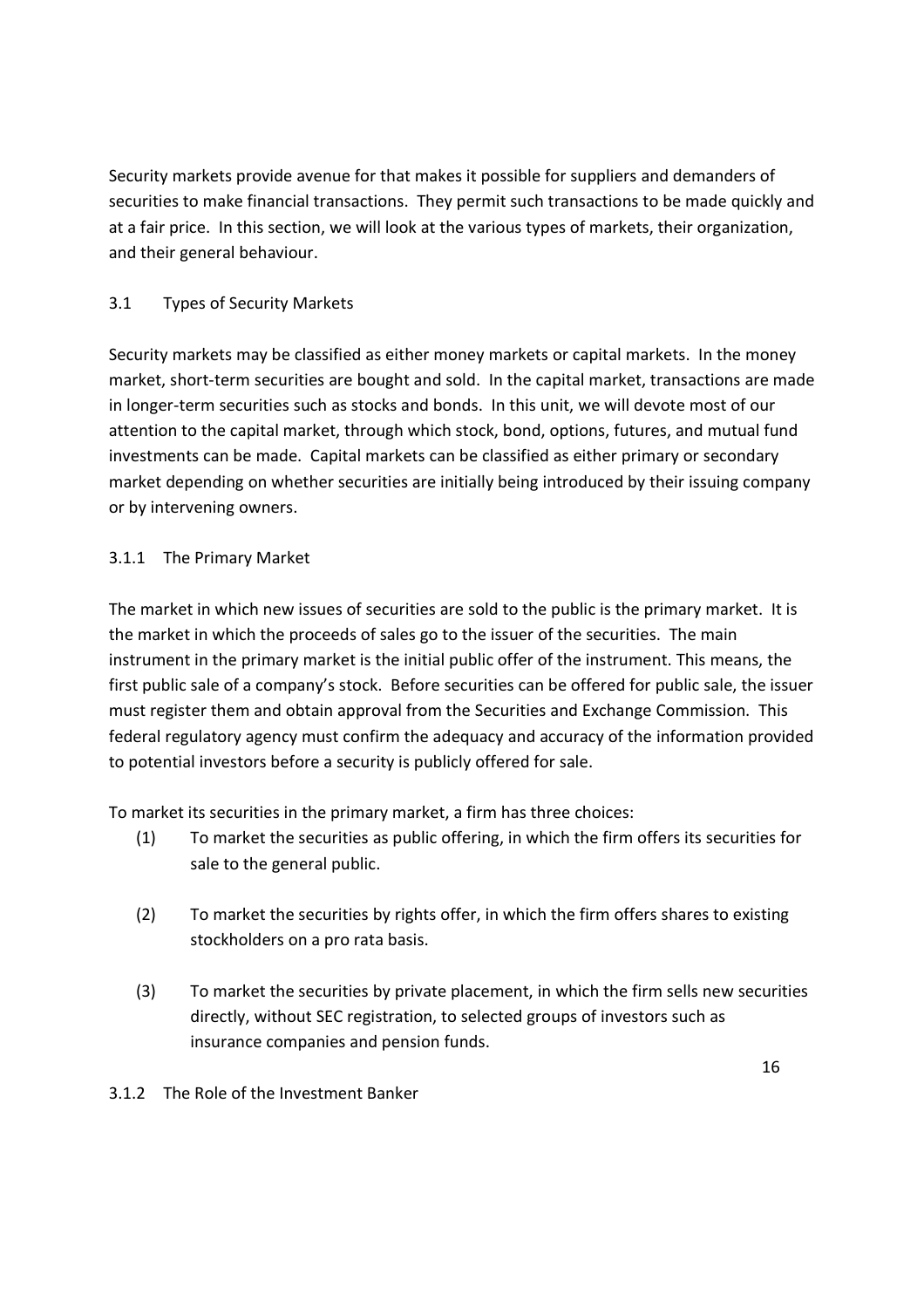Most public offerings are made with the assistance of an investment banker. An investment banker is a financial intermediary that specializes in selling new security issues. The main activity of the investment banker is underwriting. This process involves purchasing the security issue from the issuing firm at an agreed price and bearing the risk of reselling it to the public at a profit. The investment banker also provides the issuer with advice about pricing and other important aspects of the issue.

In the case of very large security issues, the investment banker brings-in other bankers as partners to form an underwriting syndicate, and thus spread the financial risk associated with buying the entire issue from the issuer and reselling the new securities at a profit to the public. The originating investment banker and the syndicate members put together a selling group, normally made up of themselves and a large number of brokerage firms. Each member of the selling group accepts the responsibility for selling a certain portion of the issue and is paid a commission on the securities it sells.

# 3.1.3 Compensation for underwriting

The compensation for underwriting and selling services comes in the form of a discount from the sale price of the securities. For example, an investment banker may pay the issuing firm N25 per share for stock that will be sold for N26 per share. The investment banker may then sell to members of the selling group for N25.25 per share. In this case, the original investment banker earns N1.25 per share (i.e. N25.25 sale price – N24 purchase price), and the members of members of the selling group earn N0.75 on each share they sell (i. e N26 sale price – N25.25 purchase price).

# 3.2 Secondary Markets

The market in which securities are traded after they have been issued is called the secondary market. The secondary market exists because some purchasers of securities already issued may wish to sell them and others may wish to buy them. In the secondary market, unlike the primary market, the company whose securities are traded is not involved in the transaction. Instead money and securities are exchanged between investors, that is, the seller exchanges securities for cash paid by the buyer. The secondary market gives security purchasers liquidity. It also provides a mechanism for continuous pricing of securities to reflect their value at each point in time, on the basis of the best information then available.

#### 3.2.1 Over-the Counter Market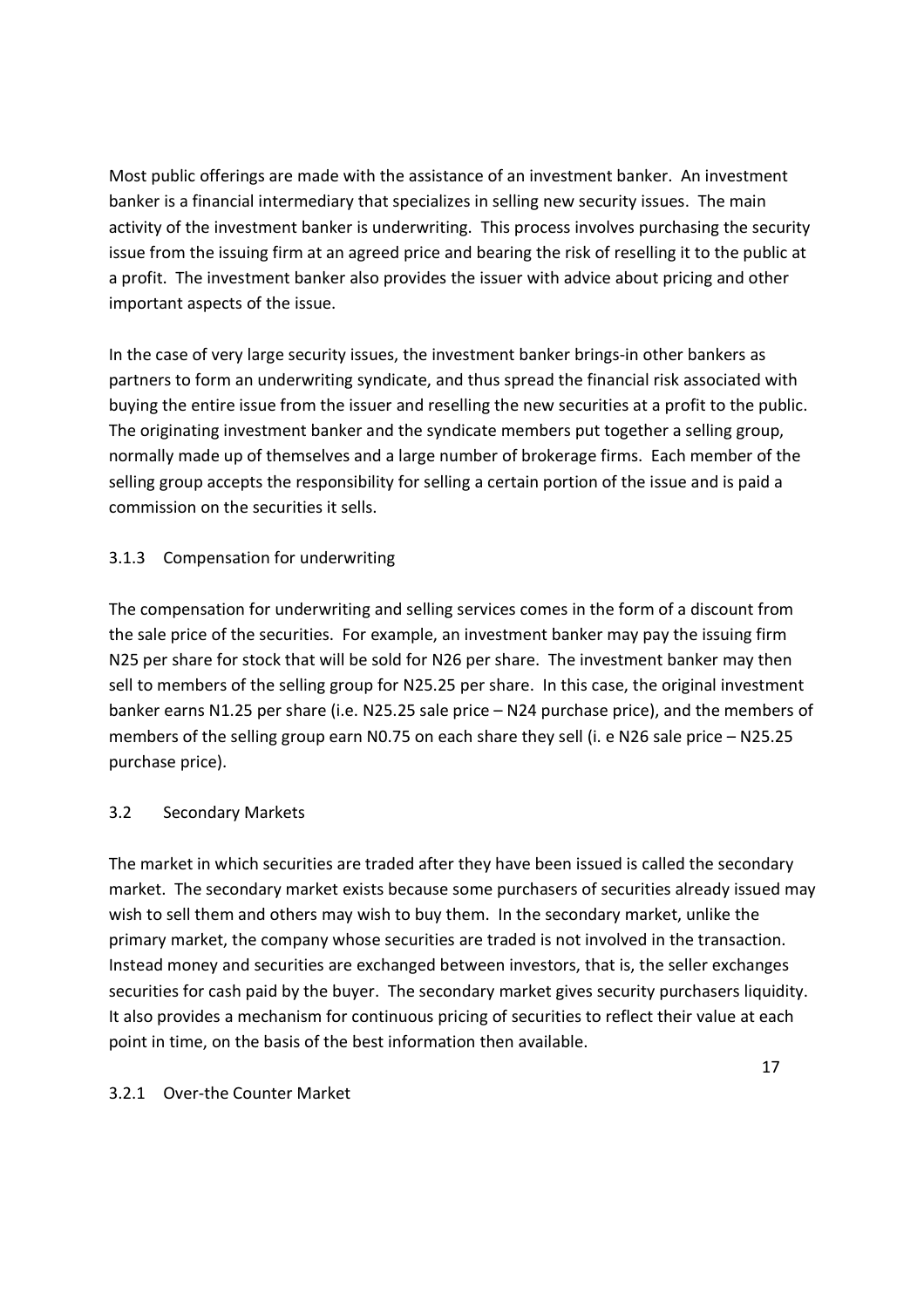Included among secondary markets are the various organized securities exchanges and the over-the-counter market. Organized securities exchanges are centralized institutions in which the forces of supply and demand for securities already outstanding are brought together. Organized securities exchanges are like auction market in which price is determined by the flow of buy and sell orders or requests.

The Over-the-Counter (OTC) market is a widely scattered telecommunications network system through which transactions are made in both initial public offerings and securities already outstanding. The over-the-counter markets use a quote system in which negotiation quote and dealer quote determine the price.

# 3.2.2 Trading Volume

Normally, securities traded on organized securities exchanges account for about 59 per cent of the total Naira volume of domestic shares traded. All trading at a given exchange is carried out in one place, for example, the Nigerian Stock Exchange at Lagos and Abuja. Trading is generally guided by a broad set of rules by persons who are members of that exchange.

3.2.3 Most organized securities exchange are modeled after the Nigerian Stock Exchange (NSE). In order to be a member, an individual or firm must own or lease a "seat" on the exchange. The word "seat" is used only figuratively, because members trade securities standing up. The majority of sit holders are brokerage firms, and each most of the time own more than one seat. Membership is often divided into broad classes based on the members' activities. Although the majority of members make purchase and sale transactions on behalf of their customers, some members specialize in making transactions for other members or for their own account.

# 3.3 Trading Activity

Trading is carried out by members on the floor of the organized exchanges. Trading operation follow almost the same pattern in all the exchanges. Sometimes different posts are created and different stocks are traded in each of the posts. Bonds and less active stocks are traded on separate posts. All trades are made on the floor of the exchange by members of the exchange.

Around the perimeter are telephones and electronic equipment used to transmit, buy and sell orders from brokers' offices to the exchange floor and back again once an order has been executed.

18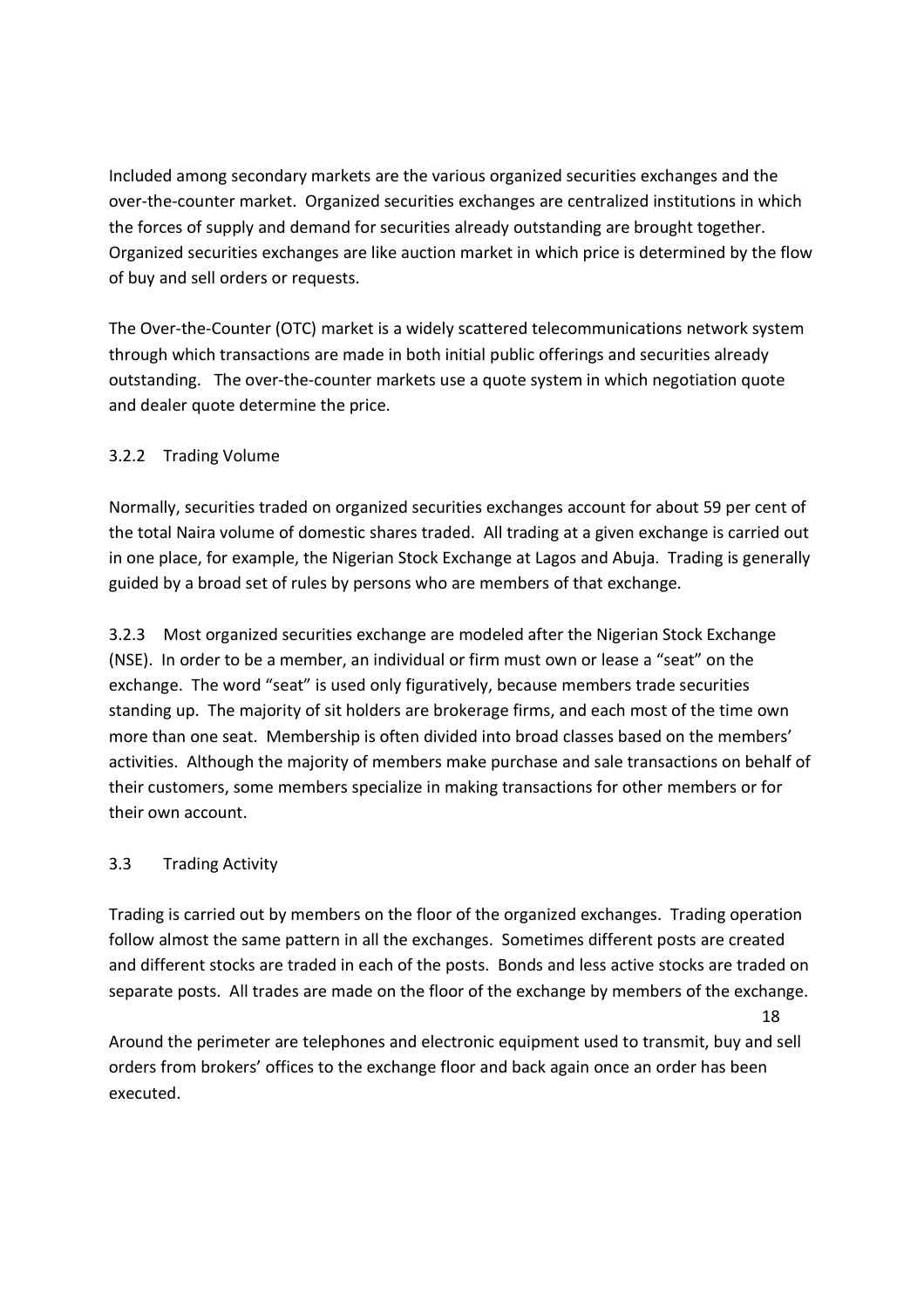All transactions on the floor of the exchange are made through an auction process. The goal is to fill all buy orders at lowest price and to fill all sell orders at the highest price. The price is determined by the flow of buying and selling orders. The actual auction takes place at the post where the particular security is traded.

# 3.3.1 Listing Policies

To have its shares listed on an organized stock exchange, a firm must file an application and meet certain listing requirements. Some firms are listed on more than one exchange. Such firms are said to have dual listing.

Some Stock Exchanges have stringent listing requirements. In order to be eligible for listing, a firm must have at least 1,500 stockholders owning 100 or more shares. It must have a minimum of N1 million shares of publicly held stock earning, earnings should be, at least, N5 million over the previous two years and a minimum of N100 million in stockholders' equity. A firm wanting to list in a stock exchange must pay a listing fee. Once a firm's securities have been accepted for listing, it must meet the requirements of the Securities and Exchange Commission (SEC), which regulates certain aspects of listed securities. If a firm listed fails to continue to meet specified requirements, it could be de-listed.

# 3.3.2 Options Exchange

Options allow their holders to sell or to buy another security or property at a specified price over a given period of time. Usually, an option to sell or buy a given security is listed on only one of the options exchanges, although dual listing sometimes occur. Options exchanges deal only in security options

Futures exchange, on the other hand, are contracts that guarantee the delivery of a specified commodity or a financial instrument at a specified future date at a price agreed upon. Futures are like "Gentleman's Agreement" which must be honoured

# 4.0 CONCLUSION

Under this unit, we discussed security markets outlining that they represent transaction arena where meet to strike financial deals. We noted that security market can be divided into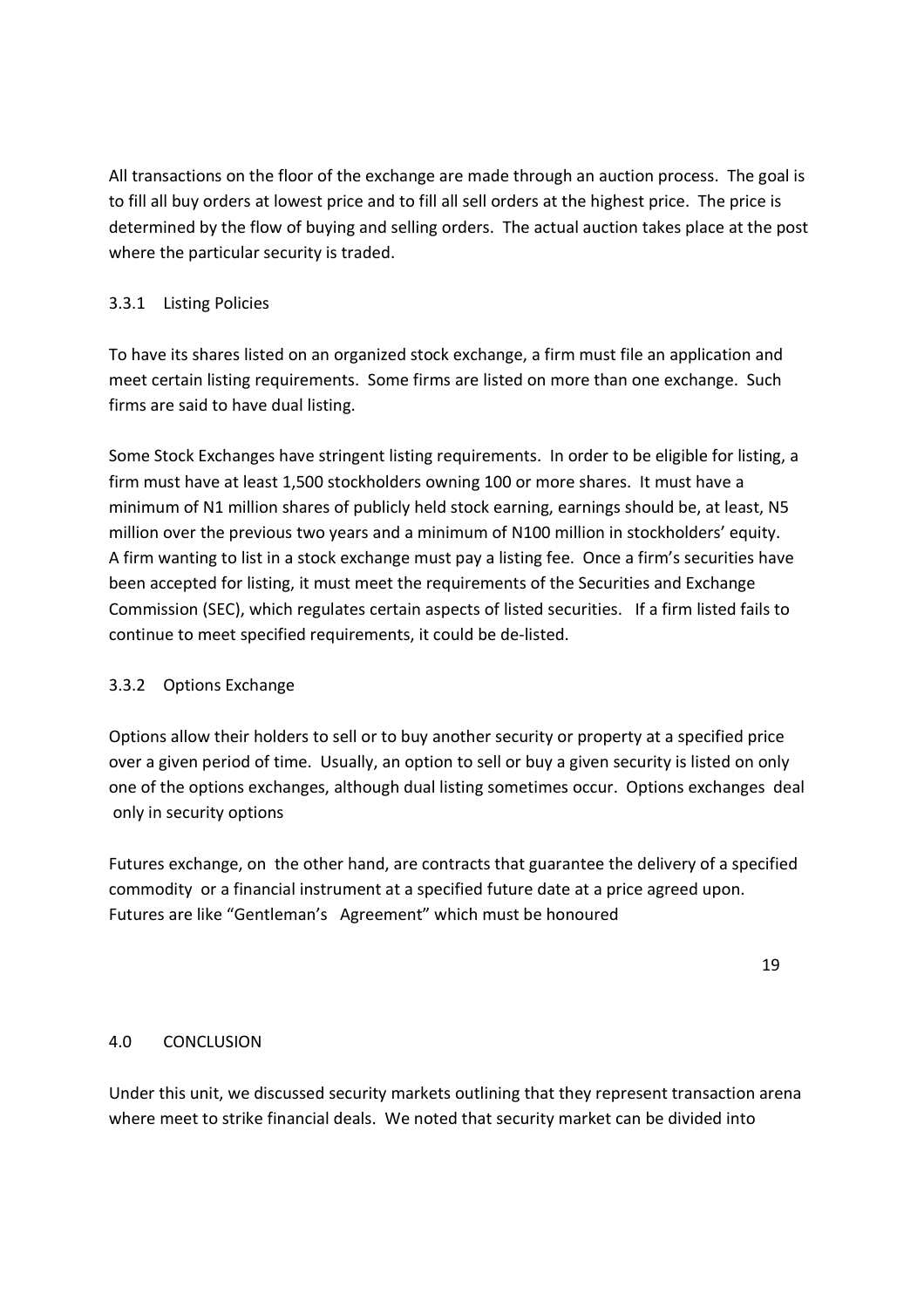primary and secondary markets. Primary market deals with new issues while the secondary market handles already existing shares being re-traded between stockholders. Before a firm can have its shares listed on an organized stock exchange market, that firm must, first of all, file an application and then meet certain listing requirements.

### 5.0 SUMMARY

This unit discussed stock exchange markets and securities traded on them. We looked at how transactions are carried out and the various participants in the stock market. Special attention was paid to the different securities traded on the stock exchange market . Over-the-counter (OTC) market was also studied. We have seen that OTC market represents a widely scattered telecommunications network through which transactions are made in both initial offerings and securities already being held by investors.

# 6.0 TUTOR-MARKED ASSIGNMENT

- Discuss the difference between primary market and secondary market
- \* What are the features of over-the-counter market?

# 7.0 REFERENCE/FURTHER READING

- Bodie, Z. et al. (2001) Essentials of Investment (Fourth Edition) Published by McGraw-Hill Company Inc., 1221 Avenue, New York, U.S.A.
- Cohen, J. (1977) Investment Analysis & Portfolio Management (Third Edition) Richard D. Irwin Inc. New York, U.S.A.
- Gitman, L.J and Joehnk, M.D. (1998). Fundamentals of Investment (Seventh Edition) Printed by RR Donnelley & Sons Company , U.S.A.
- Rufus, I.A. (2004) Investment Decisions, Concepts, Analysis and Management Glorious Hope Printers, Glorious Hope House, 53 Jagunmolu Street, Bariga, Lagos.

 20 ENT 331 MODULE 1

UNIT 4 INVESTMENT PLANNING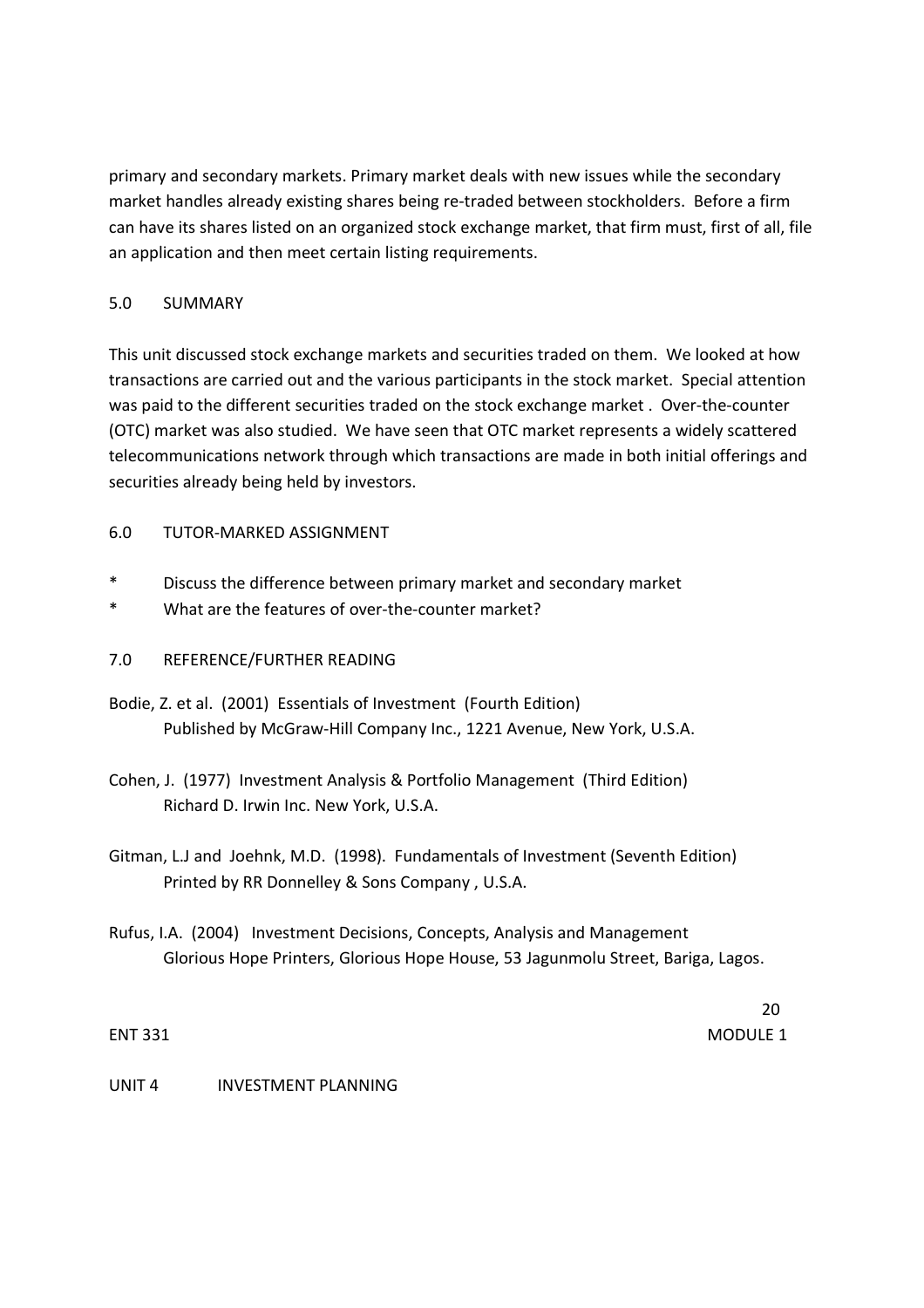#### **CONTENTS**

- 1.0 Introduction
- 2.0 Objectives
- 3.0 Main Content
	- 3.1 Securities with fixed-income
		- 3.1.1 Bonds
		- 3.1.2 Preferred stock
		- 3.1.3 Convertible Securities
	- 3.2 Derivative Securities
		- 3.2.1 Options
		- 3.2.2 Futures
		- 3.2.3 Mutual funds
	- 3.3 Other popular Investment Instruments
		- 3.3.1 Real Estate
		- 3.3.2 Tangibles
- 4.0 Conclusions
- 5.0 Summary
- 6.0 Tutor-Marked Assignment
- 7.0 Reference/Further Reading

#### 1.0 INTRODUCTION

In this unit, we will discuss investment planning and information. The process of investment should be guided by well-developed plans and can be carried out by following a logical progression of steps. Your plan should, of necessity, take into account the impact of taxes on investment and the ever changing economic environment.

#### 2.0 OBJECTIVES

After studying this unit, you should be familiar with: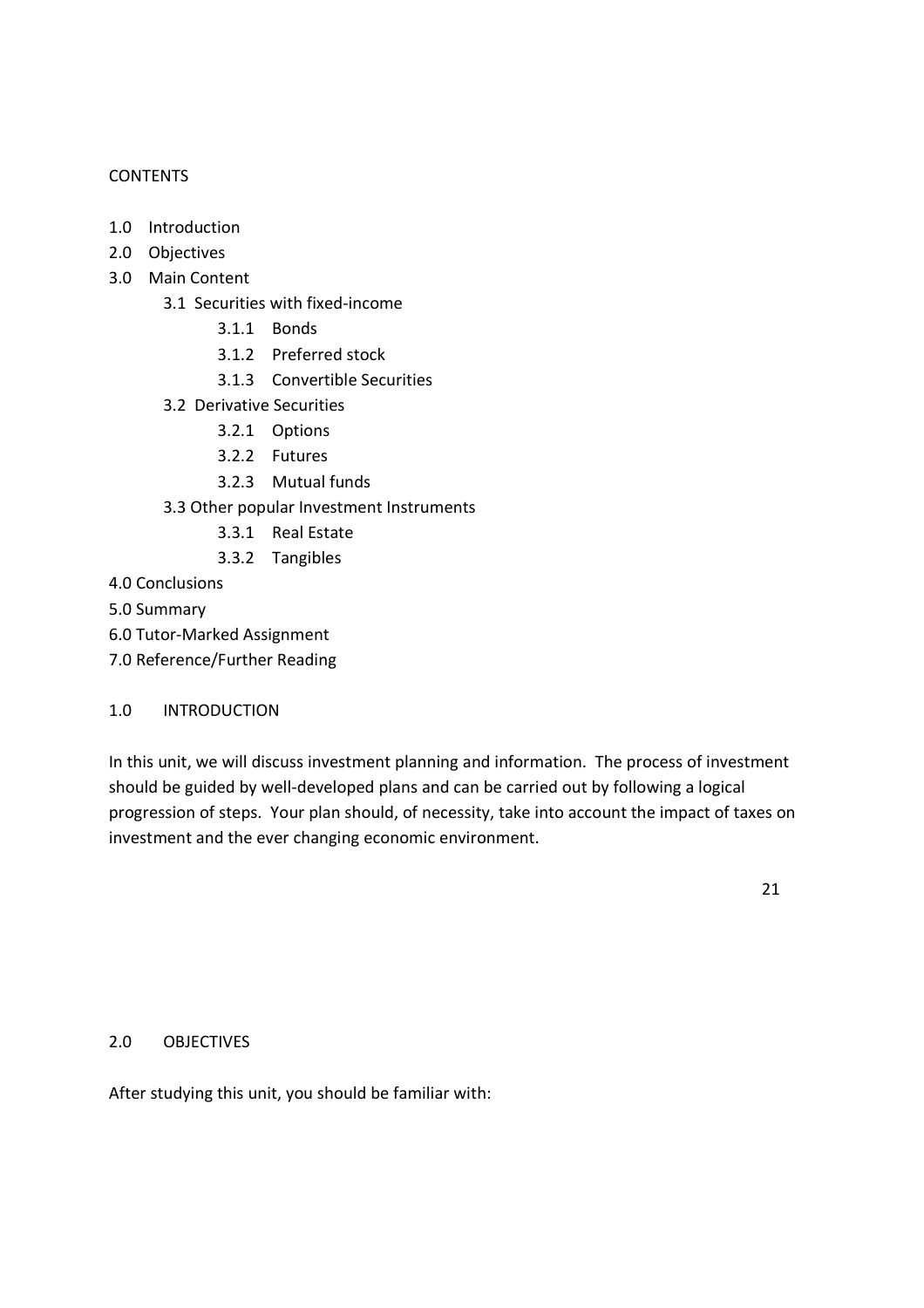- \* The steps involved in investment planning
- \* Taxes on investment returns

### 3.0 MAIN CONTENT

#### 3.1 Steps in Investing

Investing can be conducted in various ways. One approach is a haphazard method in which actions are taken on intuitive basis. Another approach which exactly opposite the first is to rely on plans carefully developed to achieve specific goals. Evidence suggests that reliance on carefully developed plans usually results in better returns. The serious investor should therefore first establish a set of overall financial goals and then develop an investment programme consistent with those goals. We shall now discuss logical steps which should be followed for successful investing.

# 3.1.1 Meeting Investment Prerequisites

This is obviously the first step in investing. Before investing, you must make certain that the necessities of life are adequately provided for. Basic necessities of life include funds for accommodation, housekeeping money (food), transportation, money for taking care of wife and children, funds for clothing.

Another prerequisite is adequate protection that could result from death, illness or disability, damage to property, or a negligent act. Protection against such risks can be acquired through life, health and property insurance.

Planning for adequate retirement income can also be viewed as an investment prerequisite. Achieving this goal may partially depend on the success of one's investment programme.

# 3.1.2 Establishing Investment Goals

Once you have satisfied the prerequisites and set clearly defined financial goals, you must establish investment goals. Investment goals are the financial objectives you wish to achieve by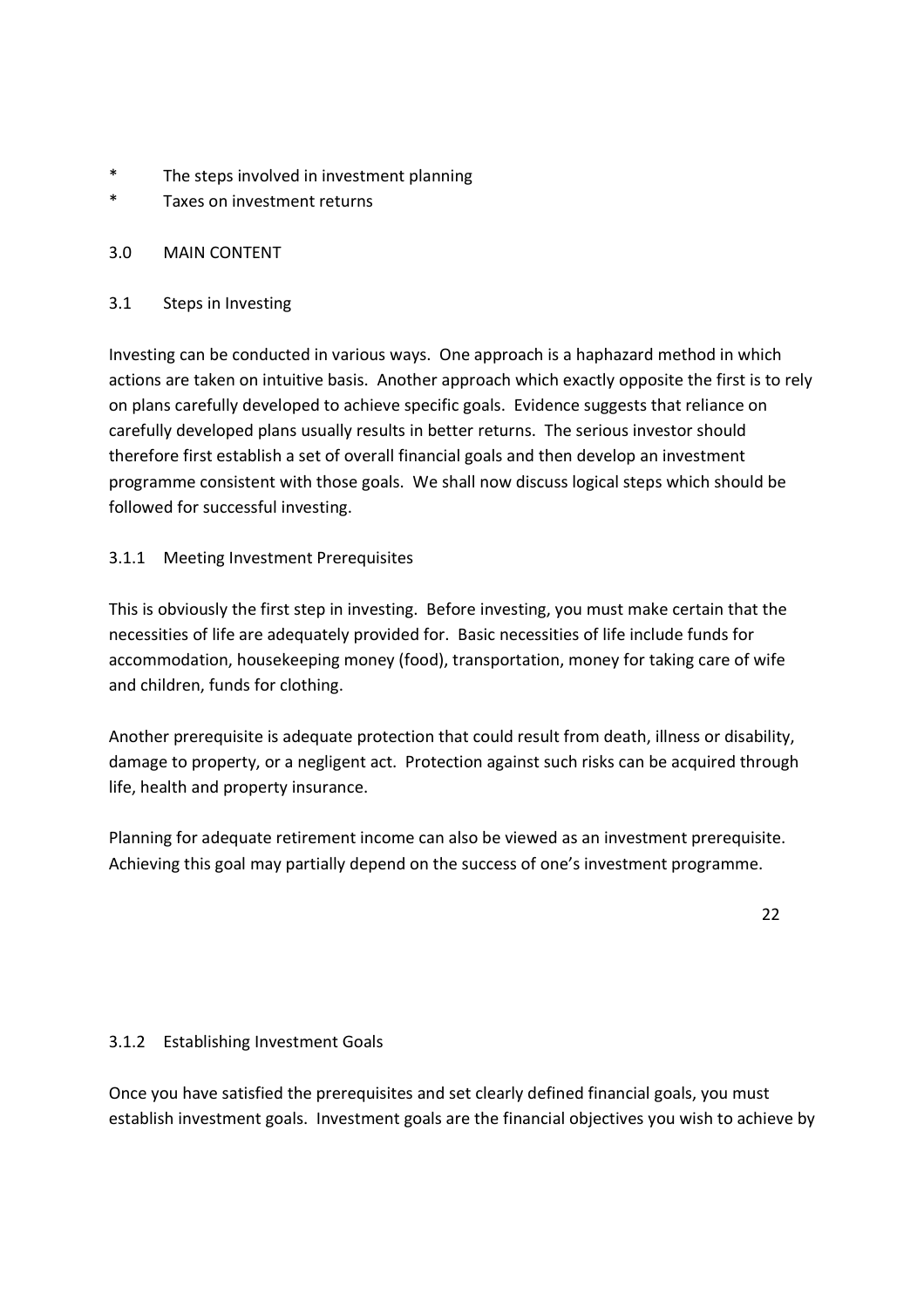investing in any of a wide range of potential investment instruments. Clearly, your investment goals will determine the types of investments you will make. Common investment goals include:

- (a) Accumulating Retirement Funds. Accumulating funds for retirement is the single most important reason for investing. When one retires from regular employment, one needs some money to fall back upon for the rest of one's life. That is why we invest in order to have some savings to support whatever retirement benefit we will receive upon retirement.
- (b) Enhancing Current Income. Investments enhance current income by earning dividends or interest. Retirees frequently choose investments offering high current income at low risk.
- (c) Saving for Major Expenditures. Families often put aside money over the years to accumulate the funds needed to make major expenditures. The most common of these are the down payment on a home, education, and capital to start a business. The appropriate types of investment instruments depend on the purpose and the amount of money needed.

# 3.1.3 Adopting an Investment Plan

Once your general goals have been established, you should adopt an investment plan. An investment plan is a written document describing how funds will be invested. The plan also specifies the target date for achieving the investment goals and the amount of tolerable risk. Generally, the more clear and specific you are in your statement of investment goals, the easier it will be to establish an investment plan consistent with your goals.

# 3.2 Evaluating Investment Instruments

This is a very important consideration. You do not just wake up and jump into investment instruments and begin to invest without measuring the extent of risk and returns involved in each instrument.

Once you have your investment goals and plan laid out, your next line of action is to evaluate the investment instruments in terms of your investment goals by assessing each instrument's potential returns and risks. This process typically involves valuation, that is, the use of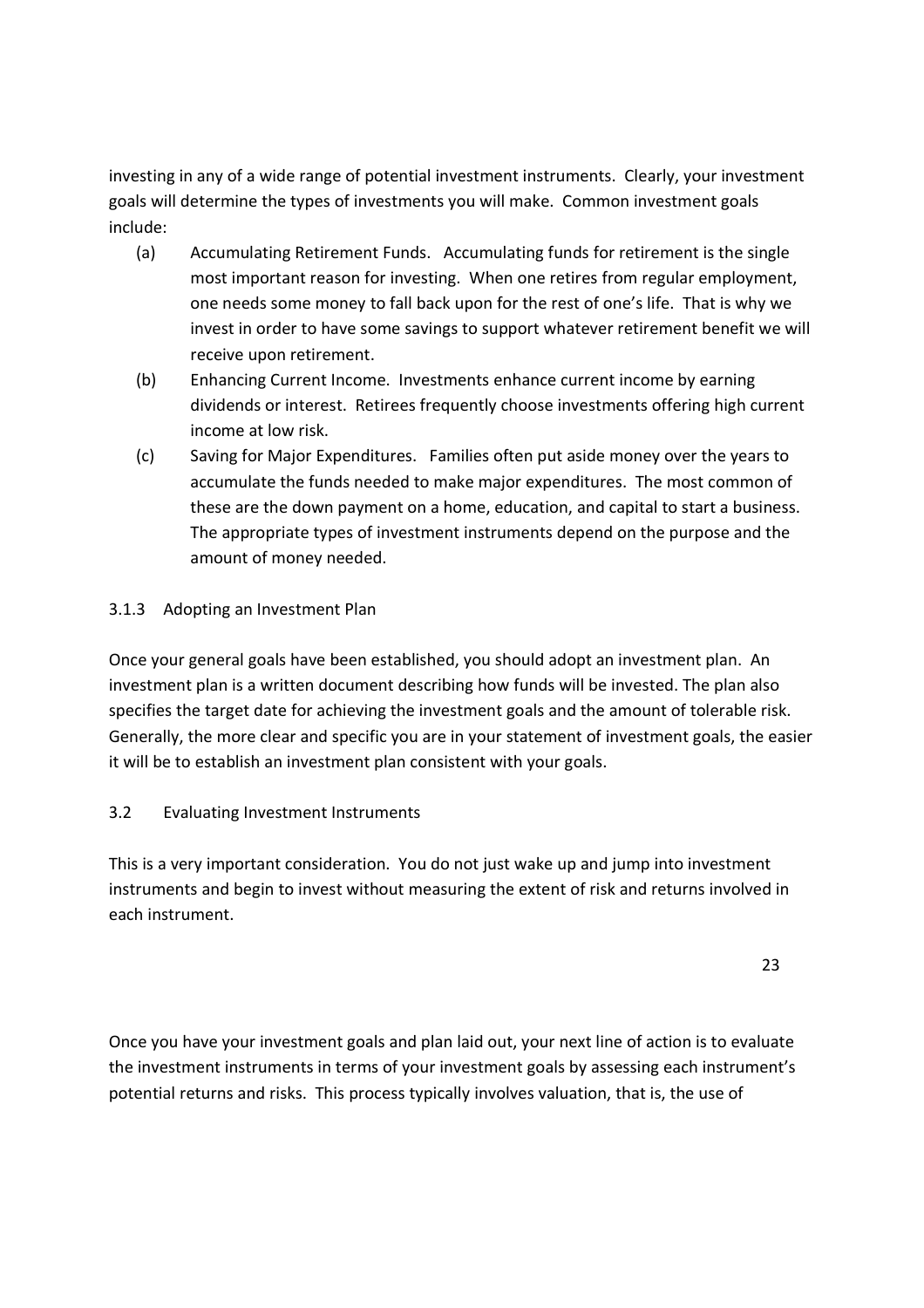measures of return and risk in order to estimate the perceived worth of an investment instrument.

# 3.2.1 Selecting Suitable Investments

It is time to gather additional relevant information to use in selecting specific investment instruments consistent with your goals. The best instruments may not be those that simply maximize returns. Other factors such as risks involved and taxes payable on the investment returns should also be considered. For example, if your goal is to receive maximum annual dividends from your investment, you might purchase the common stock of a firm expected to pay high dividends. However, if the unexpected happens, that is, the firm whose stock you purchased suffers bankruptcy, your entire investment in the company will be lost.

The stock of a firm that pays lower dividends but with less risk of bankruptcy might have been a better choice. Therefore, careful selection of investment instruments that are consistent with established goals and offer acceptable levels of return, risk and value is essential to successful investing.

# 3.2.2 Constructing a Diversified Portfolio

Selecting suitable investments includes choosing instruments in such a way that investment goals can be achieved and return, risk, and investment values are optimized. To do this, you will assemble an investment portfolio that meets one or more investment goals. For example, an investment portfolio might contain common stock, government bonds, and short-term investments. Diversification which is the inclusion of a number of different investment instruments is fundamental to constructing an effective portfolio. By diversifying in this way, investors are able to earn higher returns or be exposed to less risk than if they limit their investments to just one or two types of instruments. Diversification is the financial term for the common adage which says "Do not put all your eggs into one basket."

#### 3.2.3 Managing the Portfolio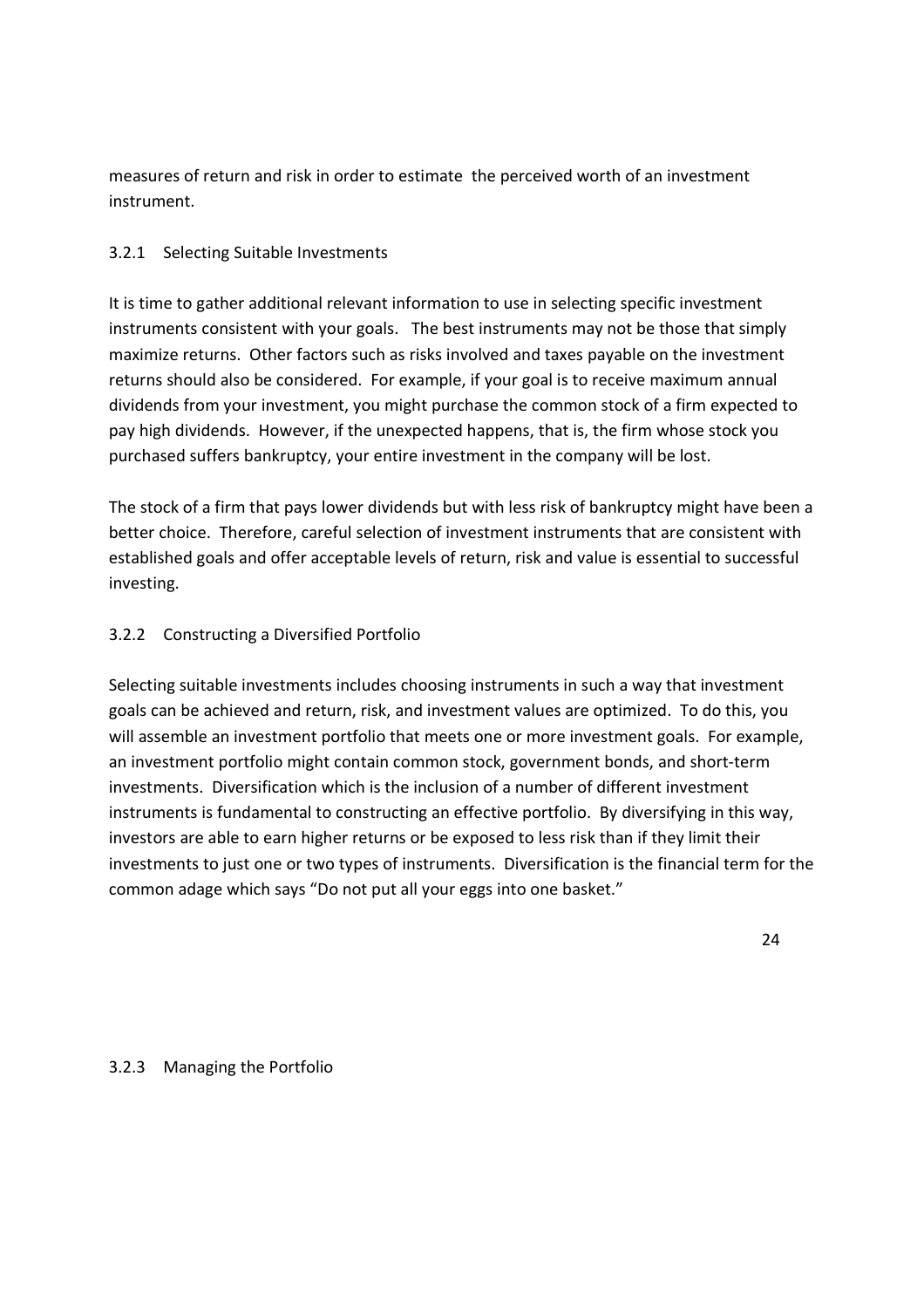Once a portfolio has been constructed, you should measure and evaluate its actual behaviour in relation to expected performance. If the investment results are not consistent with your objective, you may need to take corrective action. Such action usually involves selling certain investments and using the proceeds to acquire other instruments for the portfolio. Portfolio management therefore involves monitoring the portfolio and restructuring it as dictated by the actual behaviour of the investments.

#### 3.3 Considering Personal Taxes

Besides carefully developing plans for achieving your specific investment goals, it is also important to consider the tax consequences associated with various investment insgtruments and strategies. Knowledge of the tax laws can help you reduce taxes and thereby increase the amount of after-tax Naira available for achieving your investment goals. Because tax laws are complicated and subject to frequent revision, we present only the key concepts and their applications to popular investment transactions.

#### 3.3.1 Basic Sources of Taxation

The major types of taxes are those levied by the Federal Government and those imposed by the States and the Local Governments. The federal income tax is the major form of personal taxation. State and local government taxes vary from area to area. In addition to income taxes, states and local governments rely heavily on sales and property taxes as sources of revenue. Property tax generates high revenue for the states and local governments. The taxes are levied on real estate and personal property, such as automobiles, boats, motorcycles, market stalls, etc.

# 3.3.2 Types of Income

The income of individuals used to be classified as either ordinary income or capital gain income, but that classification has been modified today to give a clearer distinction as follows:

(a) Active Income. Active income consists of everything from wages and salaries to bonuses, and pension income. Active income is made up of income earned on the job as well as most other forms of non-investment income.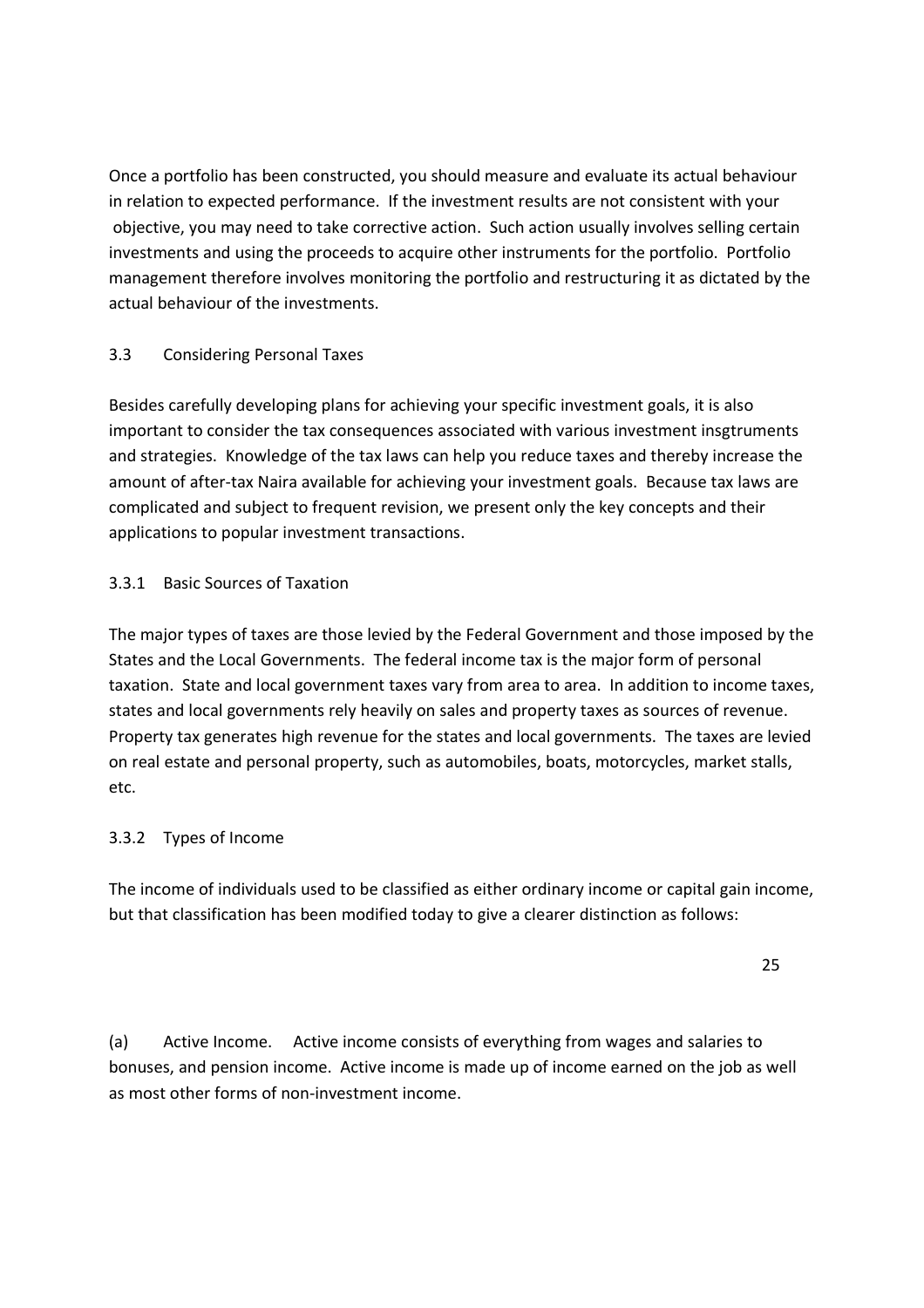(b) Portfolio Income. This comprises earnings generated from various types of investment holdings. Portfolio income covers most (but not all) types of investments, from savings accounts, stocks, bonds, and mutual funds to options and futures. For the most part, portfolio income consists of interests, dividends, and capital gains.

(c) Passive Income. Passive income is a special category of income composed chiefly of income derived from real estate, limited partnerships and other forms of tax-advantaged investments.

# 4.0 CONCLUSION

In this unit, we talked about investment planning and steps involved in investment planning to arrive at successful investment. We noted that some investors adopt haphazard approach to investment, which means just waking up to invest on instruments without planning. Such investors do not earn adequate returns. It is important for a prospective investor to evaluate the instruments available to him and know the risk and returns inherent in them before starting to invest. There is also the need for one to diversify one's portfolio of investment.

# 5.0 SUMMARY

We have seen that the process of investing should be guided by well-developed plans and can be carried out by following a logical progression of steps. The process of investing has a number of steps. The first step is meeting the investment prerequisites. Investment prerequisites call for the provision of basic necessities of life before going out to invest on instruments. We discussed the importance of selecting suitable investment instruments that yield high returns and the need to manage investment portfolio wisely.

#### 6.0 TUTOR-MARKED ASSIGNMENT

- Discuss the first step in investing which is "meeting investment prerequisites."
- \* What is the importance of evaluating investment instruments?

# 7.0 REFERENCE/FURTHER READING

Bodie, Z. et al. (2001) Essentials of Investment (Fourth Edition) Published by McGraw-Hill Company Inc., 1221 Avenue, New York, U.S.A.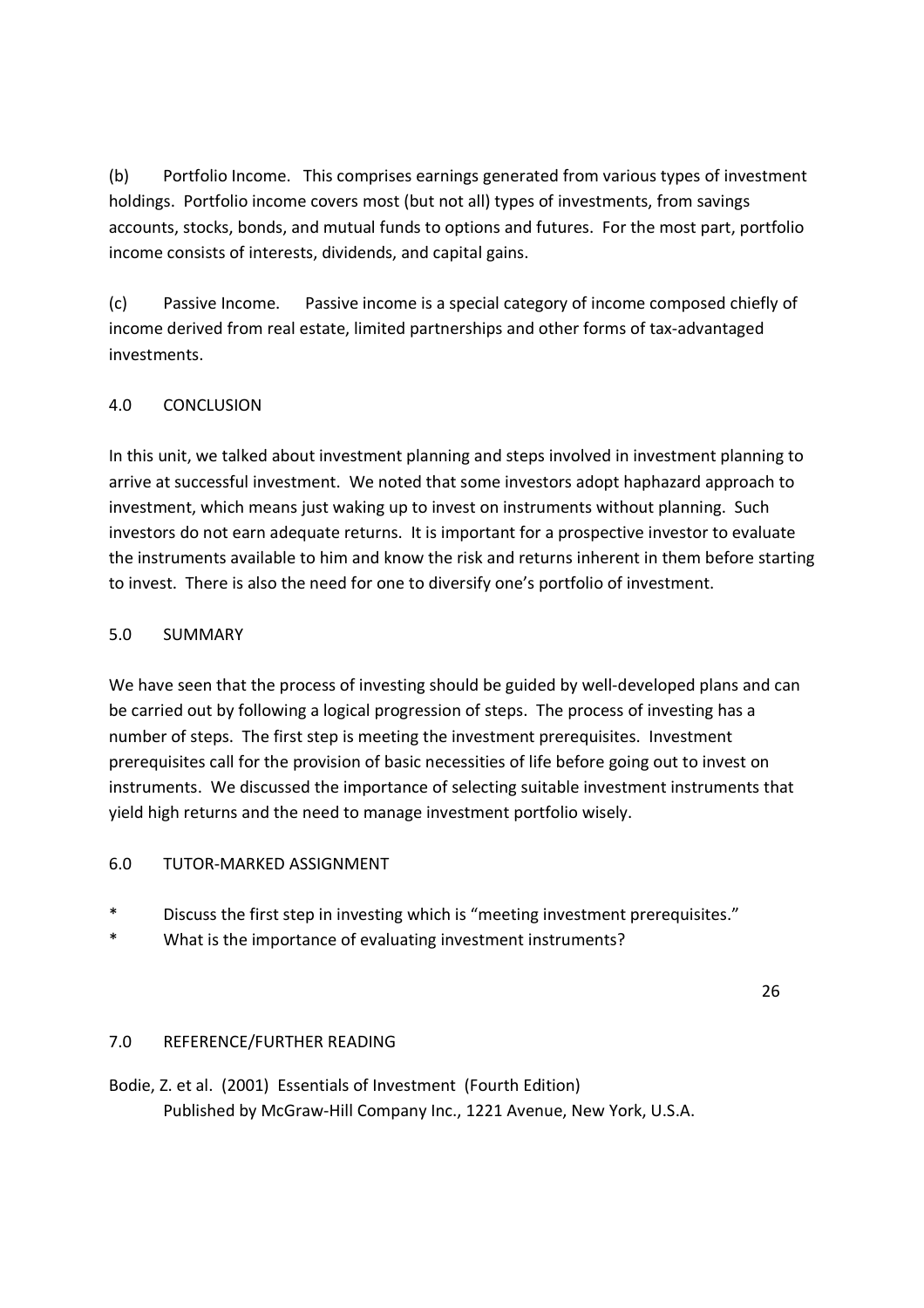- Cohen, J. (1977) Investment Analysis & Portfolio Management (Third Edition) Richard D. Irwin Inc. New York, U.S.A.
- Gitman, L.J and Joehnk, M.D. (1998). Fundamentals of Investment (Seventh Edition) Printed by RR Donnelley & Sons Company , U.S.A.
- Rufus, I.A. (2004) Investment Decisions, Concepts, Analysis and Management Glorious Hope Printers, Glorious Hope House, 53 Jagunmolu Street, Bariga, Lagos.

<u>27 and 27</u>

ENT 331 MODULE 2

MODULE 2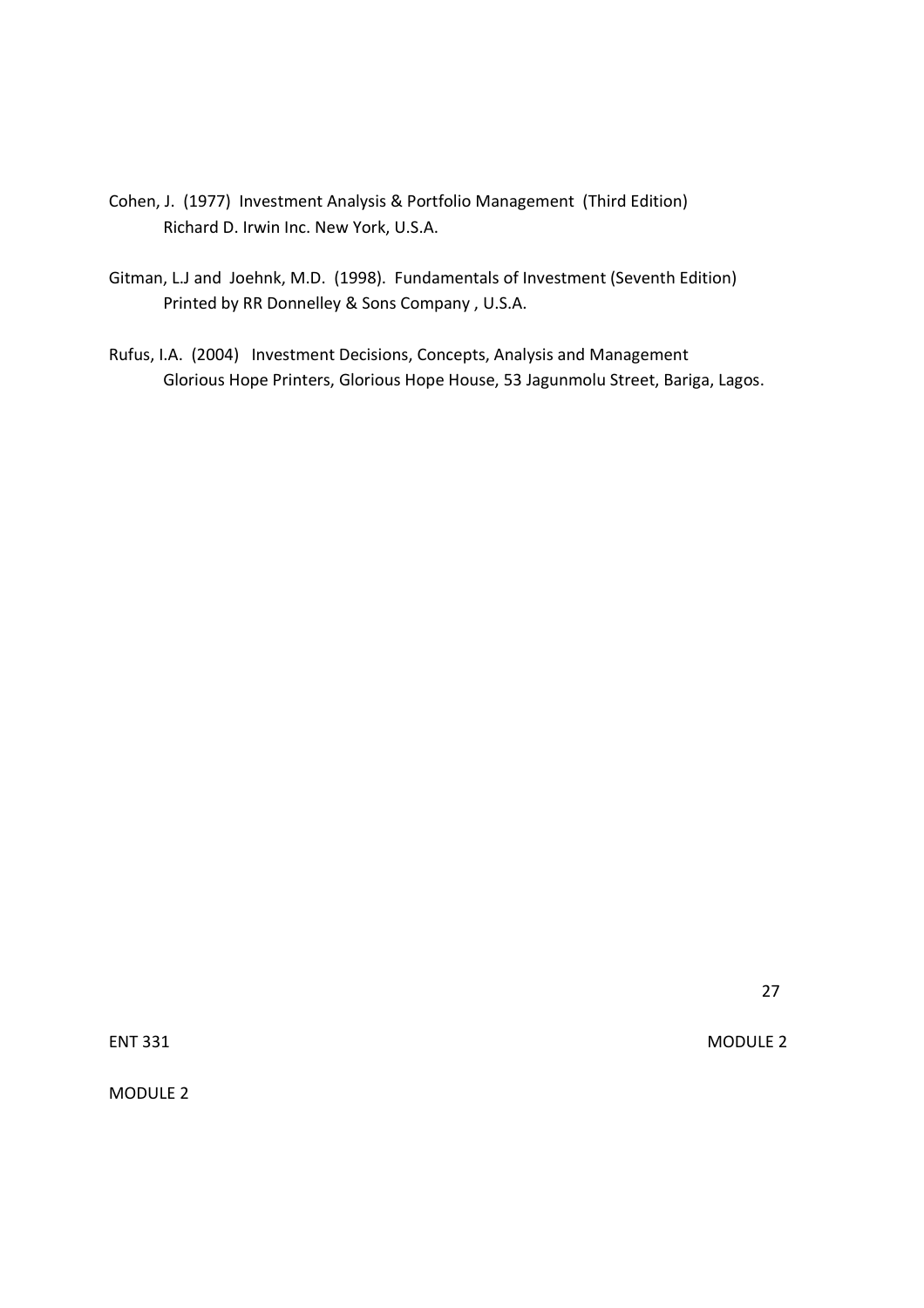- Unit 1 Investment Return
- Unit 2 Risk : The other Side of the Investment Coin
- Unit 3 Investing in Common Stocks
- Unit 4 Buying and Selling of Common Stocks

# UNIT 1 INVESTMENT RETURN

# CONTENTS

- 1.0 Introduction
- 2.0 Objectives
- 3.0 Main Content
	- 3.1 The Concept of Return
		- 3.1.1 Components of Return
		- 3.1.2 Current Income
		- 3.1.3 Capital Gains (or Losses)
	- 3.2 Why Return is Important
		- 3.2.1 Historical Performance
		- 3.2.2 Expected Return
		- 3.2.3 Level of Return
	- 3.3 The Time Value of Money
		- 3.3.1 Interest: The Basic Return to Savers
		- 3.3.2 Compound Interest
- 4.0 Conclusions
- 5.0 Summary
- 6.0 Tutor-Marked Assignment
- 7.0 Reference/Further Reading

# 1.0 INTRODUCTION

When you go shopping for clothing materials, you will naturally go to the store and inspect and possibly try out the materials. But when you invest in a company, there is nothing to sample or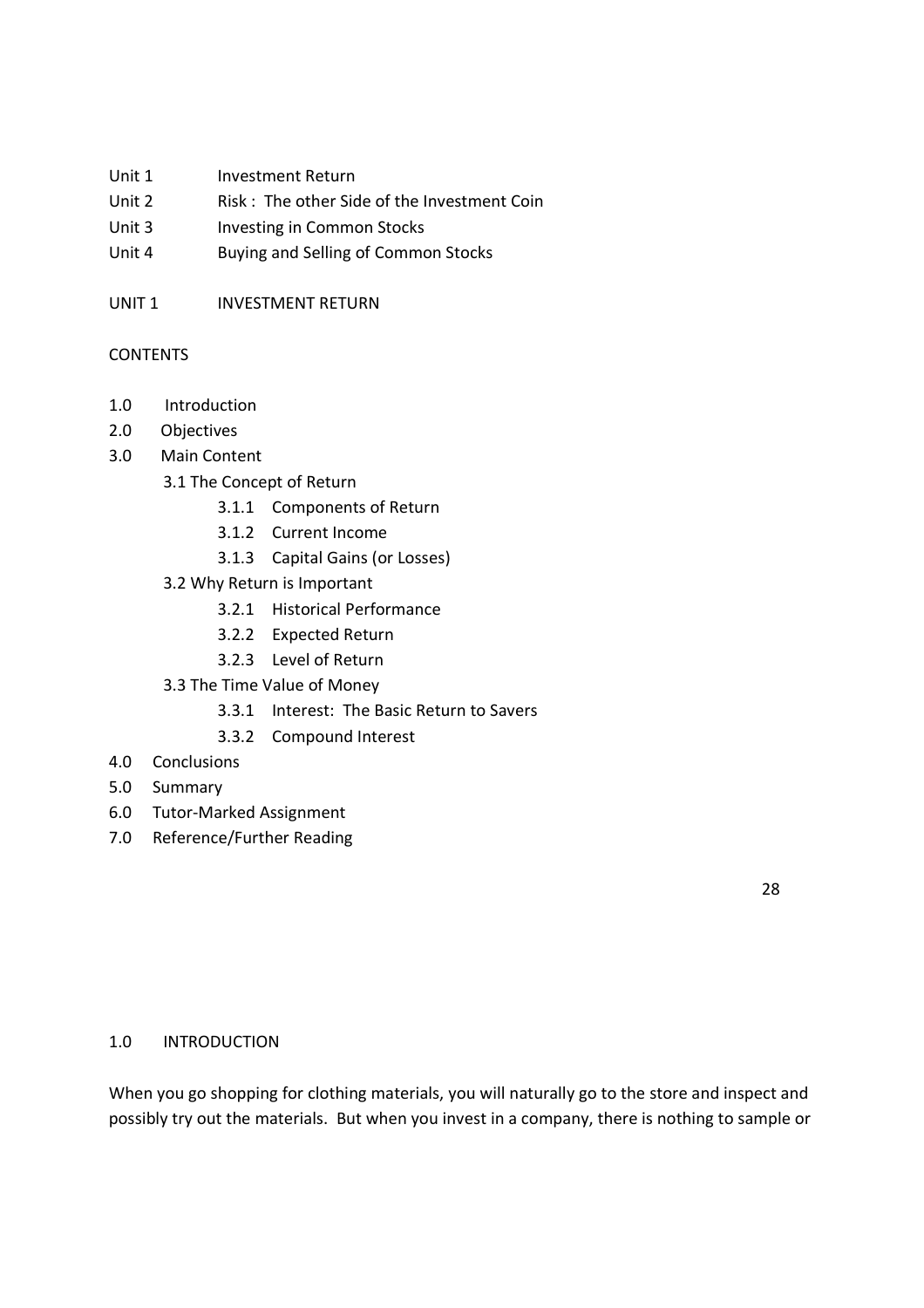try out physically. It is difficult to find out exactly the risks associated with the stock you have just bought from a company. In this unit we are going to study returns on the investment you make and the risks associated with investments.

#### 2.0 OBJECTIVES

After studying this unit, you should be able to:

- \* Understand the concept of Return and Risks on Investments
- \* How to calculate Capital Gains and Capital Losses on your Investments

#### 3.0 MAIN CONTENT

#### 3.1 The Concept of Return

When we mention the word "Return", we mean the level of profit from an investment, that is, the reward for investing. Investors are motivated to invest in a given instrument by its expected return. Suppose you have N1,000 in a savings account paying 5 per cent annual interest, and a business associate asks you to lend him that amount of money. If you lend him that money for one year, at the end of which she pays you back, your return will depend on the amount of interest you charged him. If you gave him the money as an interest-free loan, your return will be zero. If you charged him 5 per cent interest, your return will be N50, that is, (0.05 x N1,000)

Note that some investment instruments guarantee a return without failure, others do not. For example, if you deposit N1,000 in the savings account of a large and strong commercial bank, your return can be viewed as certain since such strong bank is unlikely to go bankrupt over a short period. But if you lend the same amount of money to your business associate, your return might be less certain. Because your business associate might run into financial difficulty and be unable to pay you the interest charge and sometimes even the principal sum.

<u>29 and 2011 and 2012</u>

#### 3.1.1 Components of Return

The return on an investment may come from more than one source. The most common source is periodic payments such as dividends or interest. The other source of return is appreciation in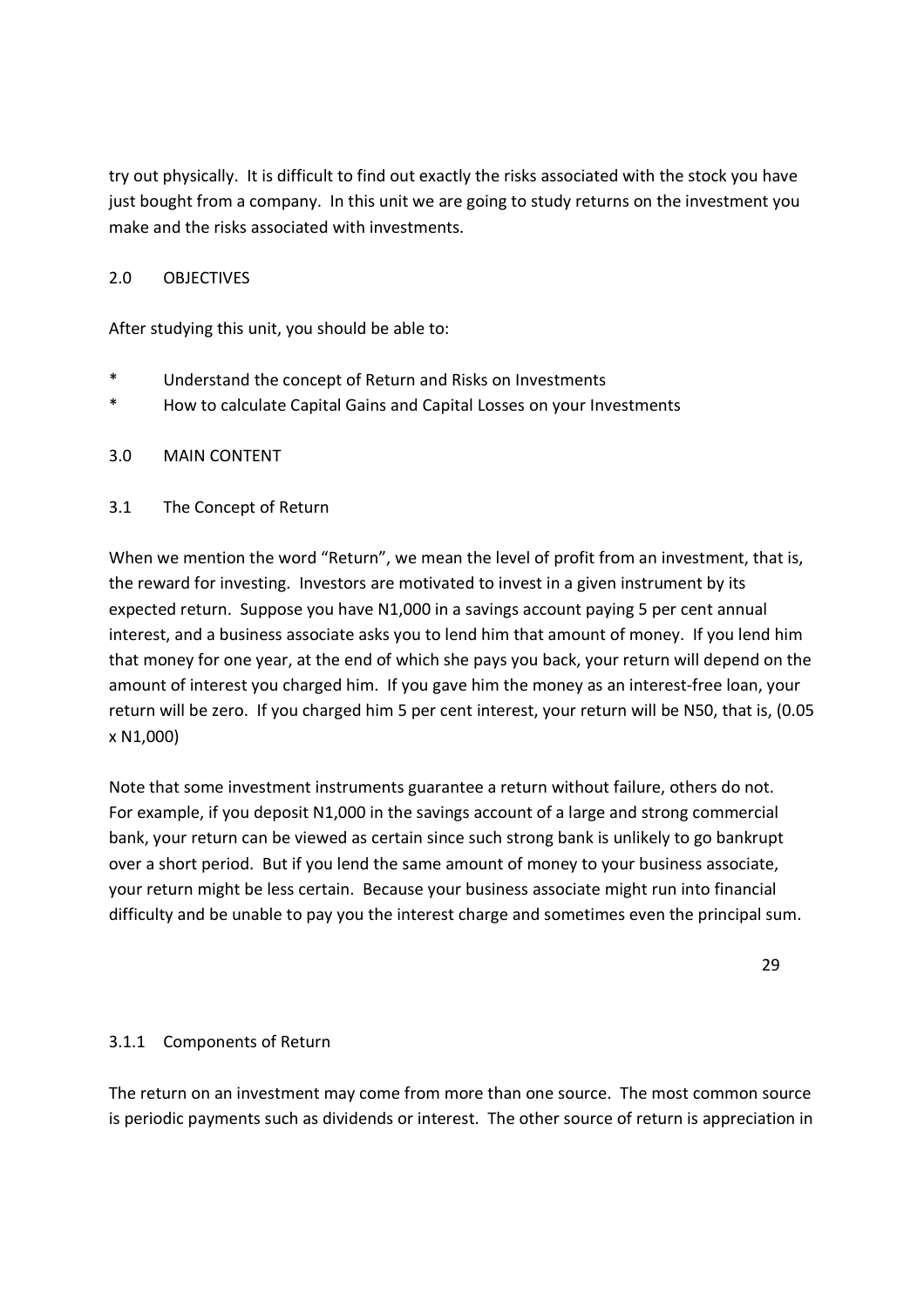the value of your investment instrument, that, is the gain from selling an investment instrument for more than its original purchase price. We will call these two sources of return "current Income" and "capital Gain" respectively.

# 3.1.2 Current Income

Current income may take the form of dividends from stocks, interest received on bonds, rent received from real estate, and so on. To be considered to be an income, it must be received in the form of cash or be readily convertible into cash. For our purpose, current income is usually cash or near-cash that is periodically received as a result of owning an investment.

# 3.1.3 Capital Gains (or Losses)

The second type of return is concerned with the change in the market value of an investment. Investors pay a certain amount for an investment, from which they expect to receive, not only current income but also the return of the invested funds sometime in the future. The amount by which the proceeds from the sale of an investment exceed its original purchase price is called a "capital gain." In the contrary, if an investment is sold for less than its original purchase price, we have what is called "capital loss."

# 3.2 Why Return is Important

Return is a key variable in the investment decision: It allows us to prepare the actual or expected gains provided by various investments with the levels of return we need to be fairly compensated for the risks involved. For example, you would be satisfied with an investment that earns 12 per cent if your original expectation is that it should earn at least 10 per cent. Conversely, you will not be satisfied with an investment that 15 per cent return if your original anticipation is that it should earn at least 20 per cent return. Return can be measured in a historical sense or it can be used to formulate future expectations.

# 3.2.1 Historical Performance

Although most people recognize that future performance is not guaranteed by past performance, they would agree that past data often provide meaningful basis for formulating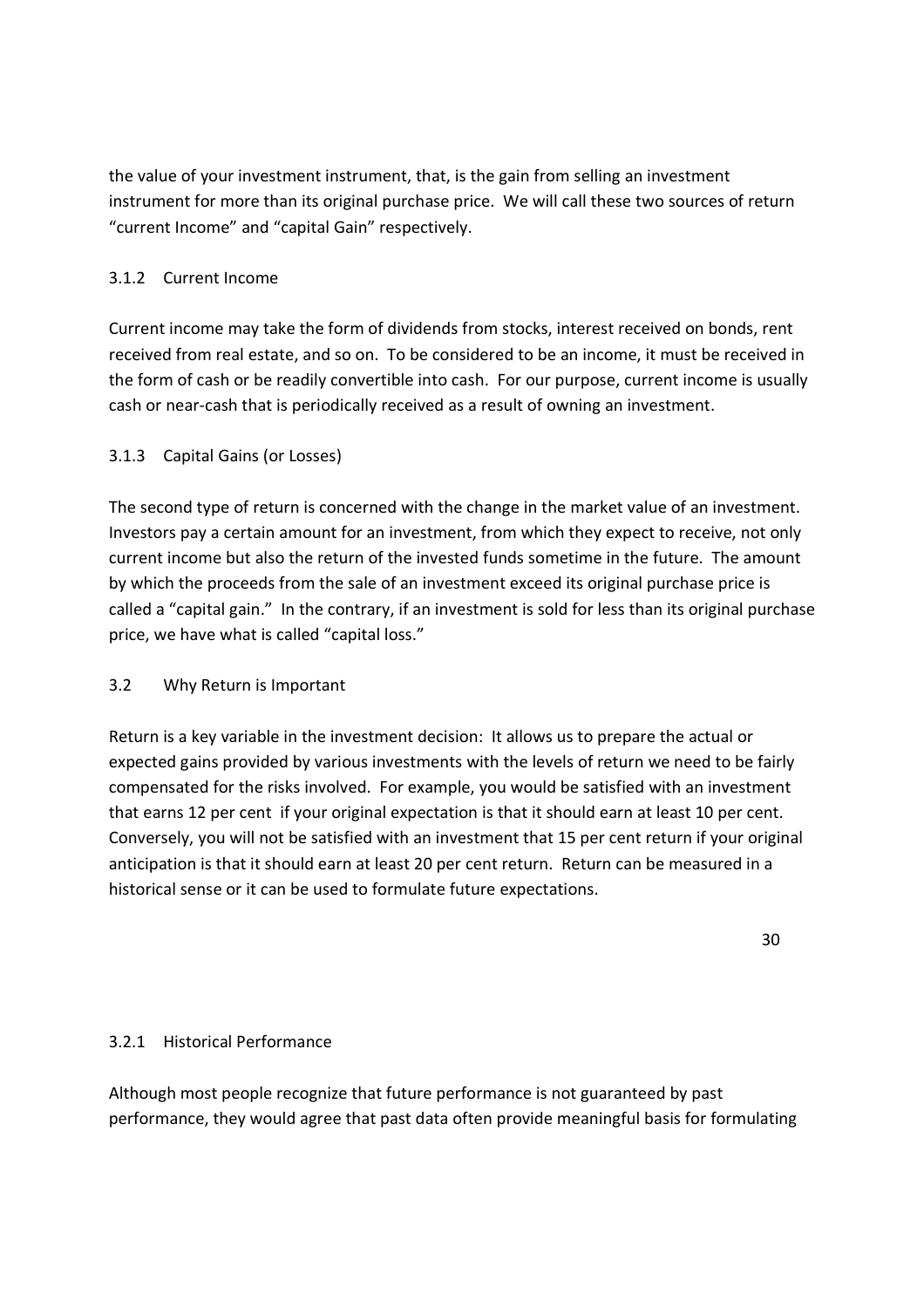future expectations. A common practice in the investment world is to look closely at the historical performance of a given instrument when formulating expectations about its future. Because interest rates and other measures of financial return are most often cited on an annual basis, evaluation of past investment returns is typically done on the same basis.

# 3.2.2 Expected Return

In the final analysis, it is the future that matters when we make investment decisions. Expected return is a vital measure of performance. It is what you think the investment will earn in the future (in terms of current income and capital gains) that determines what you should be willing to pay for it.

To project future returns, we need insights into the investment prospects. If the trend in returns as recorded historically over a given range of years (say from 2005 to 2008) continued to rise, an expected future return in the range of 12 per cent to 15 per cent for 2012 to 2016 would be reasonable. On the other hand, if future prospects seem poor, or if the investment is subject to cycles, an expected return of 8 per cent to 10 per cent may be a more reasonable estimate.

# 3.2.3 Level of Return

The level of return achieved or expected from an investment will depend on a variety of factors. The key factors are internal characteristics and external forces.

Internal Characteristics: Certain characteristics of an investment affect its level of return. Examples include the type of investment instrument, the quality of management, the way the investment if financed and the customer base of the issuer. For example, the common stock of a large and well-managed company would be expected to provide a level of return higher from that of a small and poorly managed firm. Assessing internal factors and their impact on return is one important step in analyzing potential investments.

External Forces: External forces such as Federal Reserve actions, shortages war, price controls, and political events may also affect the level of return. None of these is under the control of the issuer of the investment instrument. Because investment instruments are affected differently by these factors, it is not unusual to find two instruments with similar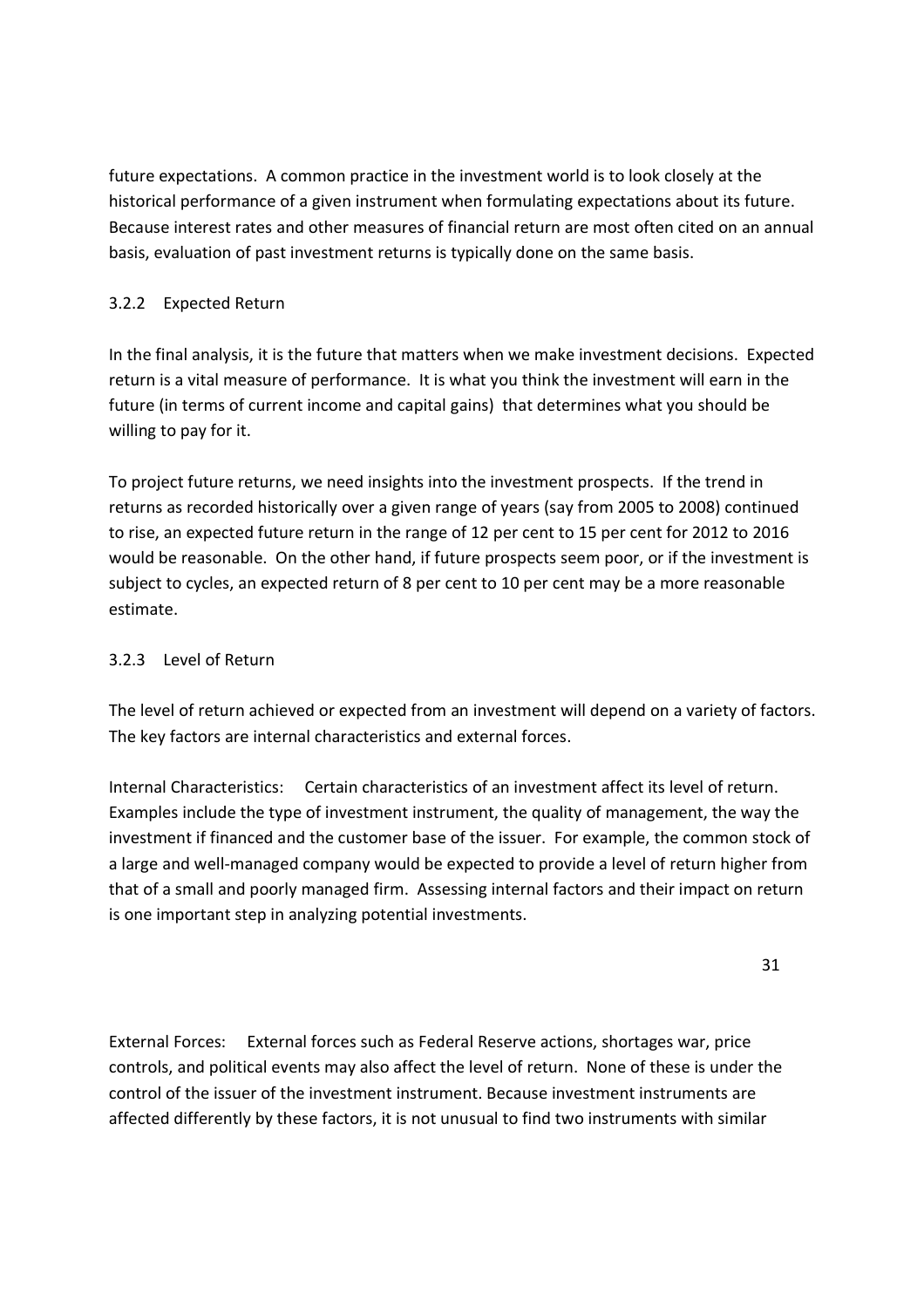internal characteristics offering significantly different returns. As a result of the same external force, the expected return from one instrument may increase, whereas that of another decreases. Likewise, the economies of various countries respond to external forces in different ways.

Another external force is the general level of price changes, either upwards caused by "inflation" or downwards caused by "Deflation." Inflation tends to have a positive impact on certain types of investment instruments, such as real estate, and a negative impact on others, such as stocks and fixed income securities. Rising interest rates, which normally accompany increasing rates of inflation, can significantly affect returns

# 3.3 The Time Value of Money

Imagine that Mr. Andrew who is 25 years of age begins making annual cash deposits of N1,000 Into a savings account that pays 5 per cent annual interest. After 40 years, that is at the age of 65 years, Mr. Andrew would have made deposit totaling N40,000, that is, (40 years x N1,000 per year). Assuming Mr. Andrew made no withdrawals, what do you think Mr. Andrew's account balance would be? Will it be N50,000, N75,000? Or N100,000? The answer is none of the above. Mr. Andrew's N40,000 would have grown to nearly N12,000. Why? Because the time value of money allows the deposits to earn interest that is compounded over the 40 years. Time Value of Money refers to the fact that as long as an opportunity exists to earn interest, the value of money is affected by the point in time when the money is expected to be received. Because opportunities to earn interest on funds are readily available, the sooner you receive a return on a given investment, the better.

## 3.3.1 Interest: The Basic Return to Savers

A savings around at a bank is one of the most basic forms of investment. Then saver receives interest in exchange for placing idle funds in an account. Interest can be viewed as a "rent" paid by a borrower for the use of the lender's money. The saver will experience neither a

32

capital gain nor a capital loss, because, the value of the investment (the initial deposit) will increase only by the amount of interest earned.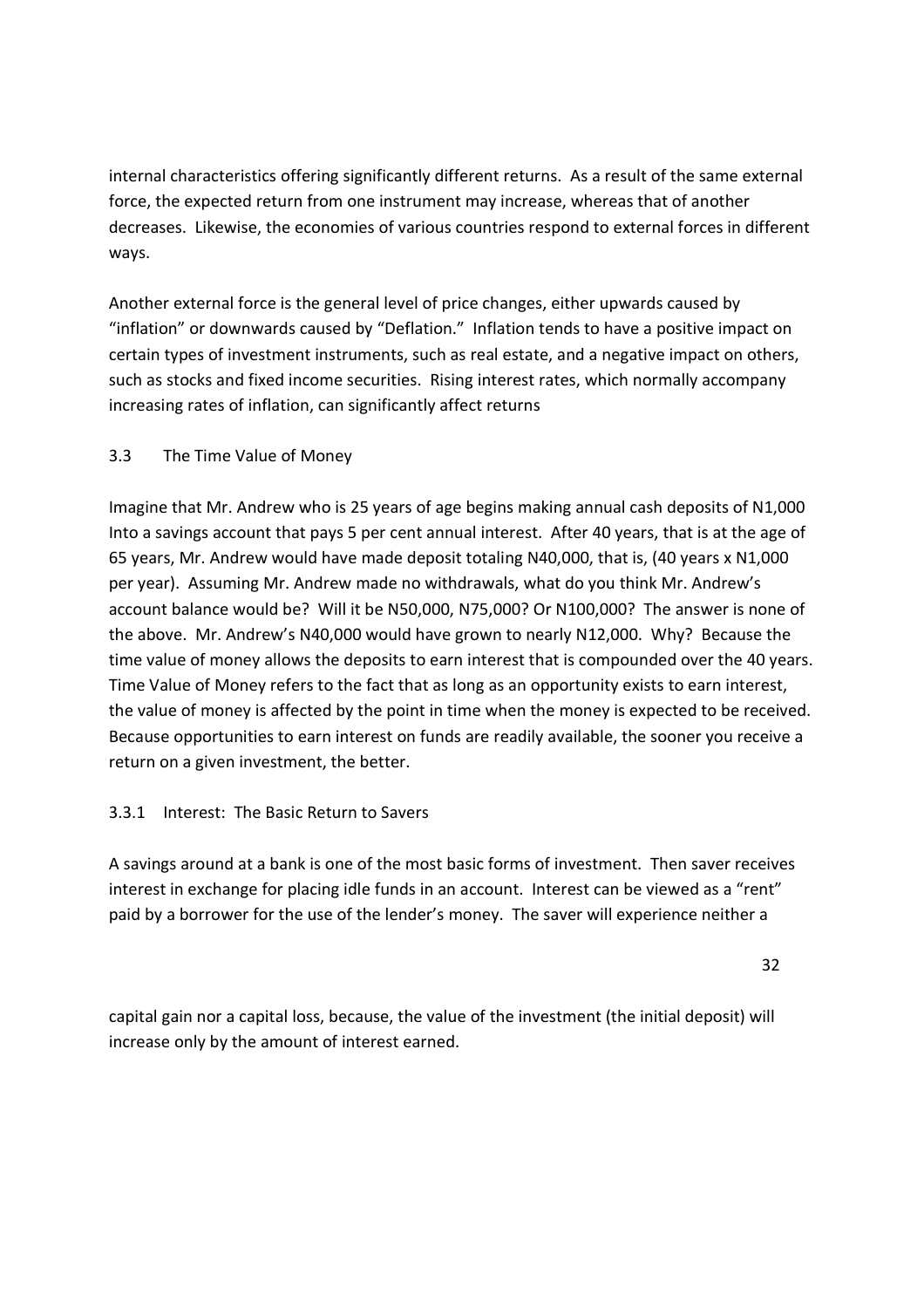Simple interest: The income paid on such instruments as Certificates of Deposit (CDs), bonds, and other forms of investment that pay interest is most often calculated using the simple interest method: Interest is paid only on the initial deposit for the amount of time it is held. For example, if you hold a N100 initial deposit in an account paying 6 per cent interest per annum, you will earn N6 interest at the end of the year, that is (1 yr x 0.06 N100).

Using the simple interest method, the stated rate of interest is the true rate of interest (or return), which is, the actual rate of interest earned. In our example, the true rate of interest is 6 per cent. Because the interest rate reflects the rate at which current income is earned regardless of the size of the deposit, it is a useful measure of current income.

# 3.3.2 Compound Interest

Compound interest is paid not only on the initial deposit but also on any interest accumulated from one period to the next period. This is the method usually used by savings institutions. When interest is compounded annually over a single year, compound interest and simple interest provide similar results. In this case the stated interest rate and the true interest rate are equal. Note that this is only in the first year. In subsequent years, the interest earned in the first year is compounded or added to the principal and both of them earn interest on the stated rate of interest.

## 4.0 CONCLUSION

In this unit we dealt with returns on investment instruments. We noted that return means the level of profit from an investment, that is, the reward for investing. What motivates an investor to invest in a given instrument is the expected return. We also talked about the current income and capital gains (or losses).

## 5.0 SUMMARY

This unit clearly demonstrates that it is only one factor that motivates investors to invest in instruments. That single factor is the expected return from the investment. Return on

33

investment comes from sources such as dividend and interest payment. Return can also be earned from capital gain, that is when we sell an investment instrument for more than its original purchase price.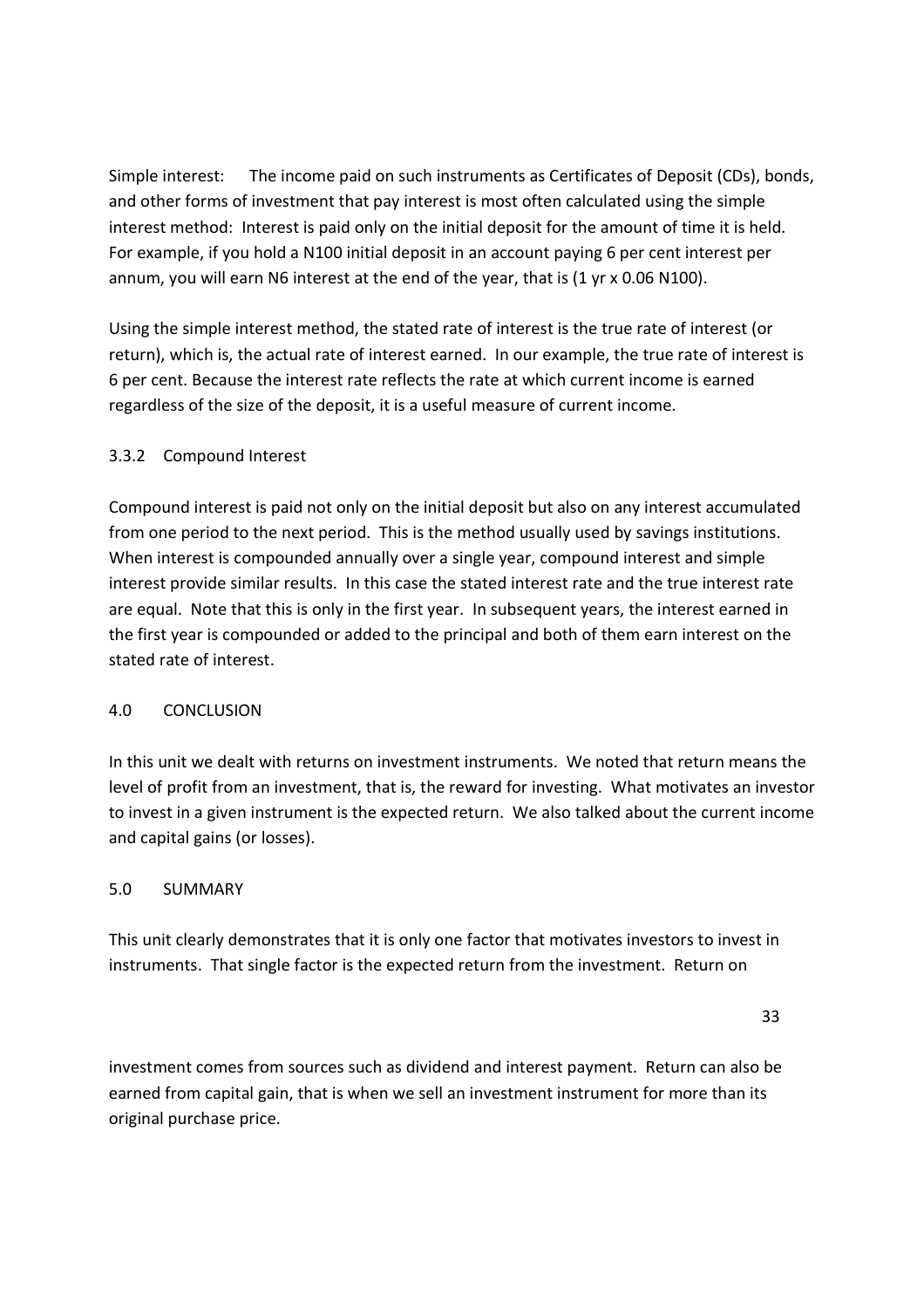## 6.0 TUTOR-MARKED ASSIGNMENT

- \* Discuss what you understand by "current Income"
- \* Why is return so important in investment practice?
- 7.0 REFERENCE/FURTHER READING
- Bodie, Z. et al. (2001) Essentials of Investment (Fourth Edition) Published by McGraw-Hill Company Inc., 1221 Avenue, New York, U.S.A.
- Cohen, J. (1977) Investment Analysis & Portfolio Management (Third Edition) Richard D. Irwin Inc. New York, U.S.A.
- Gitman, L.J and Joehnk, M.D. (1998). Fundamentals of Investment (Seventh Edition) Printed by RR Donnelley & Sons Company , U.S.A.
- Rufus, I.A. (2004) Investment Decisions, Concepts, Analysis and Management Glorious Hope Printers, Glorious Hope House, 53 Jagunmolu Street, Bariga, Lagos.

ENT 331 MODULE 2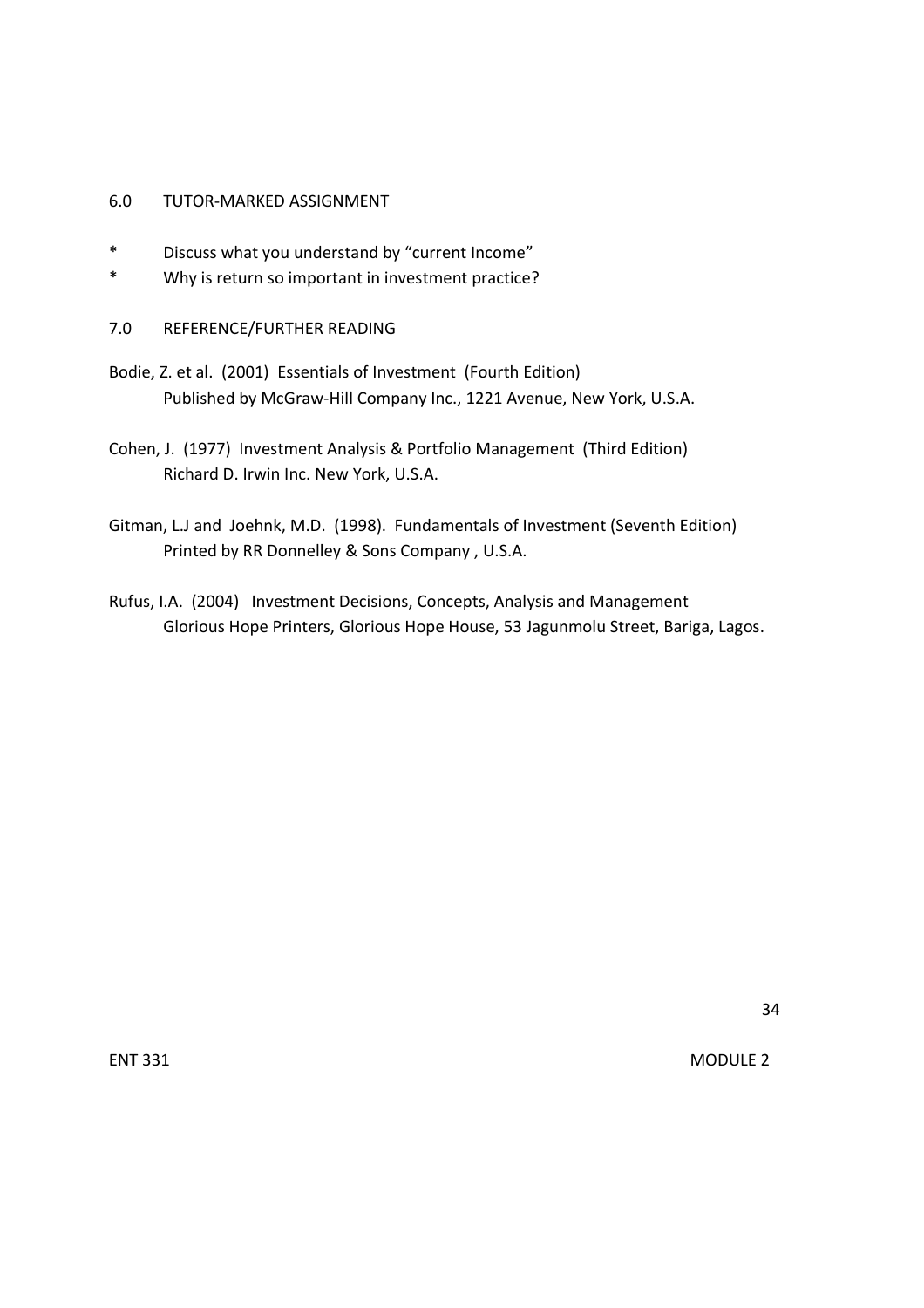UNIT 2 RISK: THE OTHER SIDE OF THE INVESTMENT COIN

**CONTENTS** 

- 1.0 Introduction
- 2.0 Objectives
- 3.0 Main Content
	- 3.1 The Concept of Risk
		- 3.1.1 Sources of Risk
		- 3.1.2 Business Risk
		- 3.1.3 Financial Risk
	- 3.2 Purchasing Power Risk
		- 3.2.1 Interest Rate Risk
		- 3.2.2 Liquidity Risk
		- 3.2.3 Tax Risk
	- 3.3 Market Risk
		- 3.3.1 Event Risk
		- 3.3.2 Components of Risk
- 4.0 Conclusions
- 5.0 Summary
- 6.0 Tutor-Marked Assignment
- 7.0 Reference/Further Reading

# 1.0 INTRODUCTION

The investment coin has two sides like any other coil. One side represents the earning of returns and the other side embodies the risks and dangers of not realizing our investment expectations. In essence, we cannot consider return without also looking at risk, the chance that the actual return from an investment may differ from what is expected. In this unit, we shall consider the various types of risks in different investment instruments.

#### 2.0 OBJECTIVES

After studying this unit, the student will be familiar with: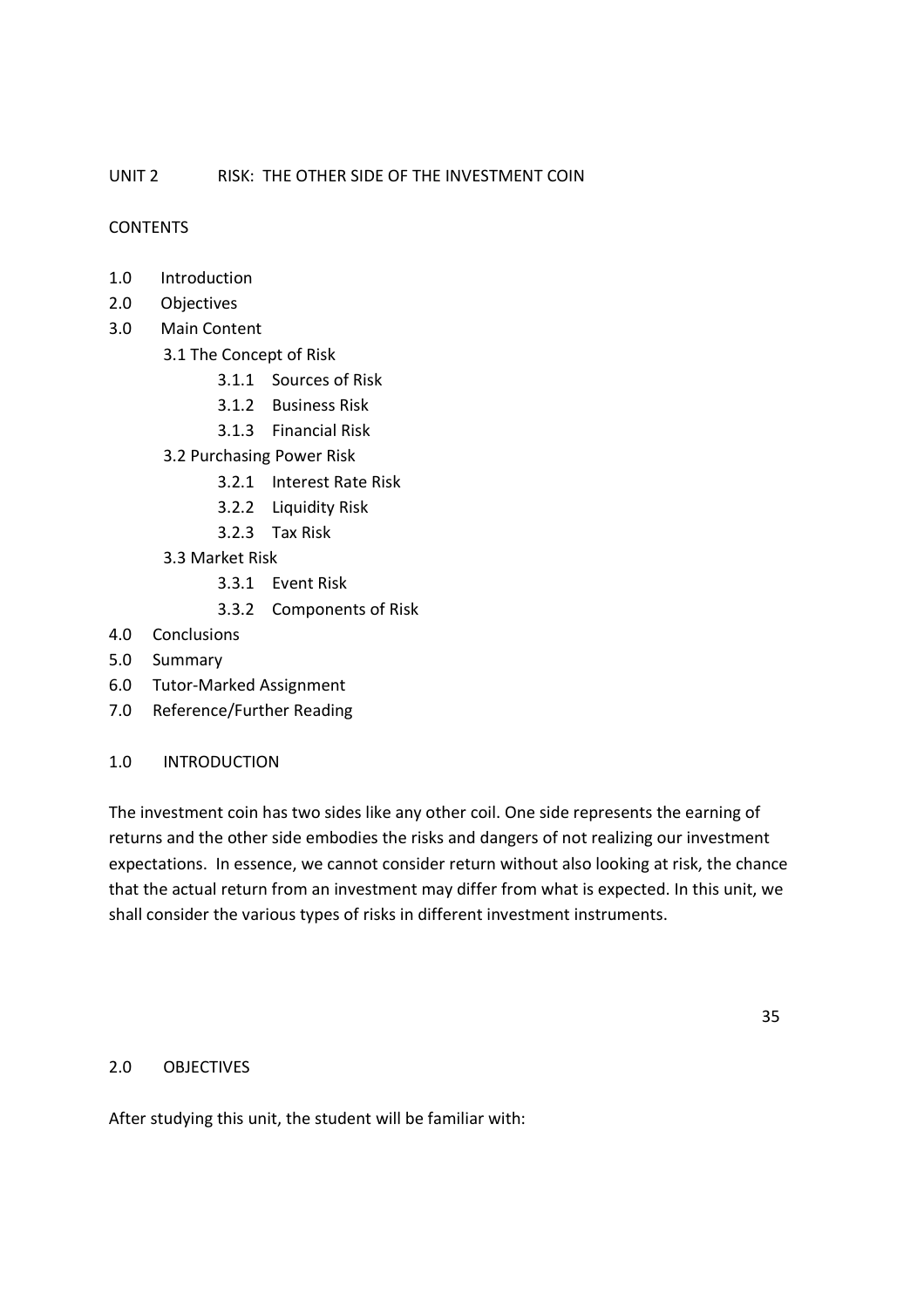- The relationship between risk and return called the "Risk-Return Trade-off"
- \* Various risks associated with different investment instruments

# 3.0 MAIN CONTENT

# 3.1 The Concept of Risk

As earlier mentioned, we cannot consider return without also looking at risk, the chance that the actual return from our investment may differ from our expectation. The risk associated with a given investment is directly related to its expected return. In general, the broader the range of possible returns associated with a given investment, the greater its risk, and vice versa. Expressed in another way, riskier investments tend to provide higher levels of return or the higher the risk the higher the reward. Otherwise, why would an investor risk his capital?

In general, investors attempt to minimize risk for a given level of return or to maximize return for a given level of risk. This relationship between risk and return is usually referred to as the "risk-return trade-off."

# 3.1.1 Sources of Risk

The risk associated with certain investment instrument may result from a combination of a variety of possible sources. A Prudent investor considers how the major sources of risk might affect potential investment instruments. Of course, currency exchange rate should also be considered when investing internationally.

## 3.1.2 Business Risk

In general, business risk is concerned with the degree of uncertainty associated with the earnings of an investment and the ability of that investment to pay interest, principal, dividends, and any other returns owed investors. For example, a business firm may experience

poor earnings and, as a result fail to pay investors fully. In this case, business owners may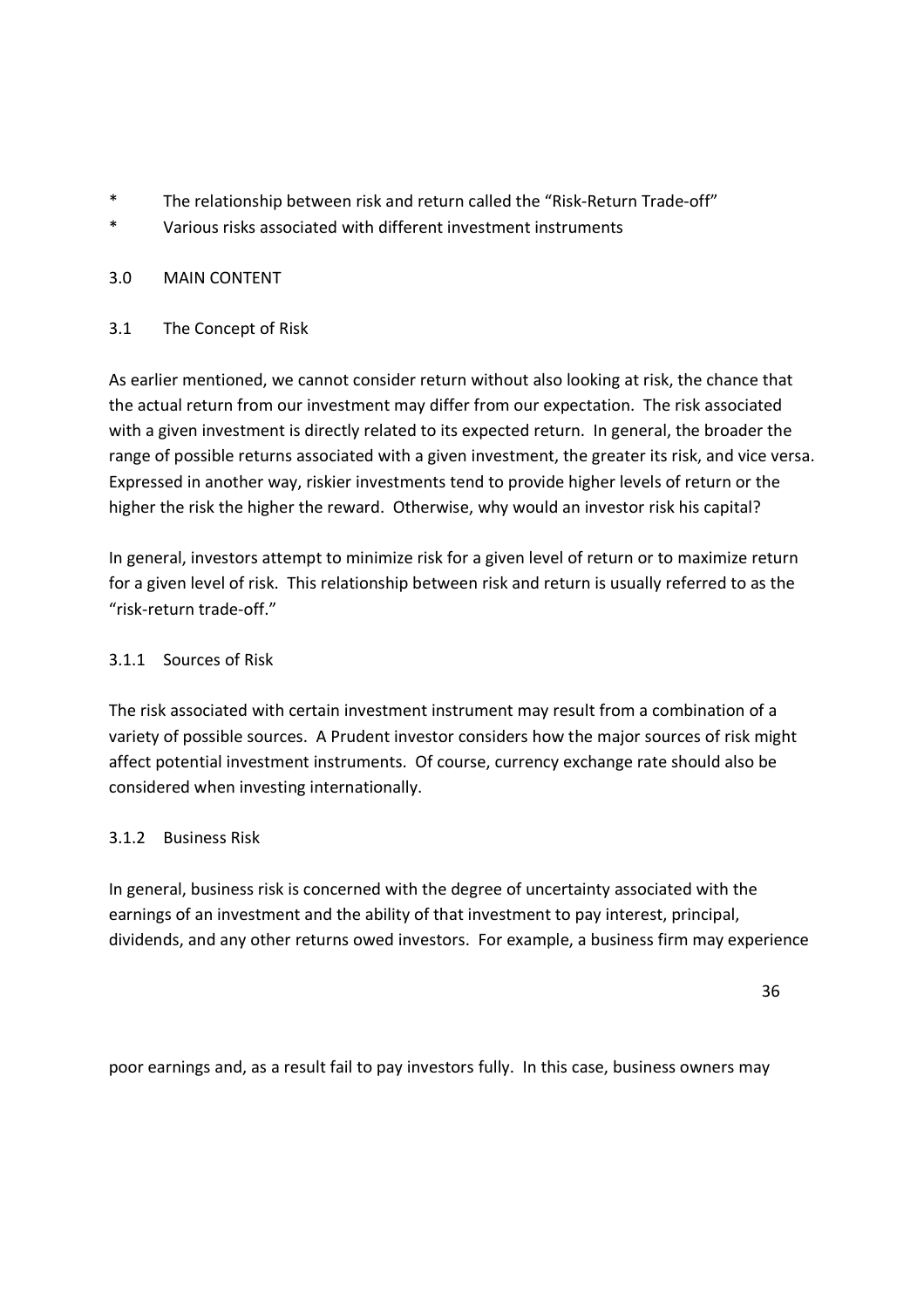receive no return if earnings are not adequate to meet obligations. Debt holders, on the other hand, are likely to receive some, but not necessarily all, of the amount owed them, because of the preferential treatment legally accorded to debt instrument holders.

Much of the business risk associated with a given investment instrument is related to its kind of business. For example, the business risk of a public utility common stock differs from that of a high-fashion clothing manufacturer. Generally, investments in similar kinds of firms have similar risk although differences in management, costs, and location.

# 3.1.3 Financial Risk

The degree of uncertainty of payment attributable to the mix of debt and equity used to finance a firm or property is financial risk. The larger the proportion of debt used to finance a firm or property, the greater its financial risk. Debt financing obligates the firm to make interest payments as well as to repay the debts, thus increasing the firm's risk. These fixedpayment obligations must be met before the distribution of any earnings to the owners of such firms or properties. Inability to meet obligations associated with the use of debt could result in business failure and in loss for bond-holders as well as for stock-holders.

## 3.2 Purchasing Power Risk

The chance that changing price levels within the economy (inflation or deflation) will adversely affect investment returns in purchasing power risk. Specifically, this risk is the chance that generally rising prices (inflation) will reduce purchasing power, that is, the amount of a given commodity that can be purchased with Naira. For example, if last year one Naira could buy ten oranges. This year, if orange sellers start selling ten oranges for N2, it means that N1 can buy only five oranges this year. In period of rising price levels, the purchasing power of the Naira decreases and vice versa.

In general, investments whose values move with general price levels have low purchasing power risk and are most profitable during periods of rising prices. Those that provide fixed returns have high purchasing power risk and are most profitable during periods of declining price levels or low inflation. The returns on real and tangible personal property investments, for example, tend to move with the general price level, whereas returns from deposit accounts and bonds do not.

## 3.2.1 Interest Rate Risk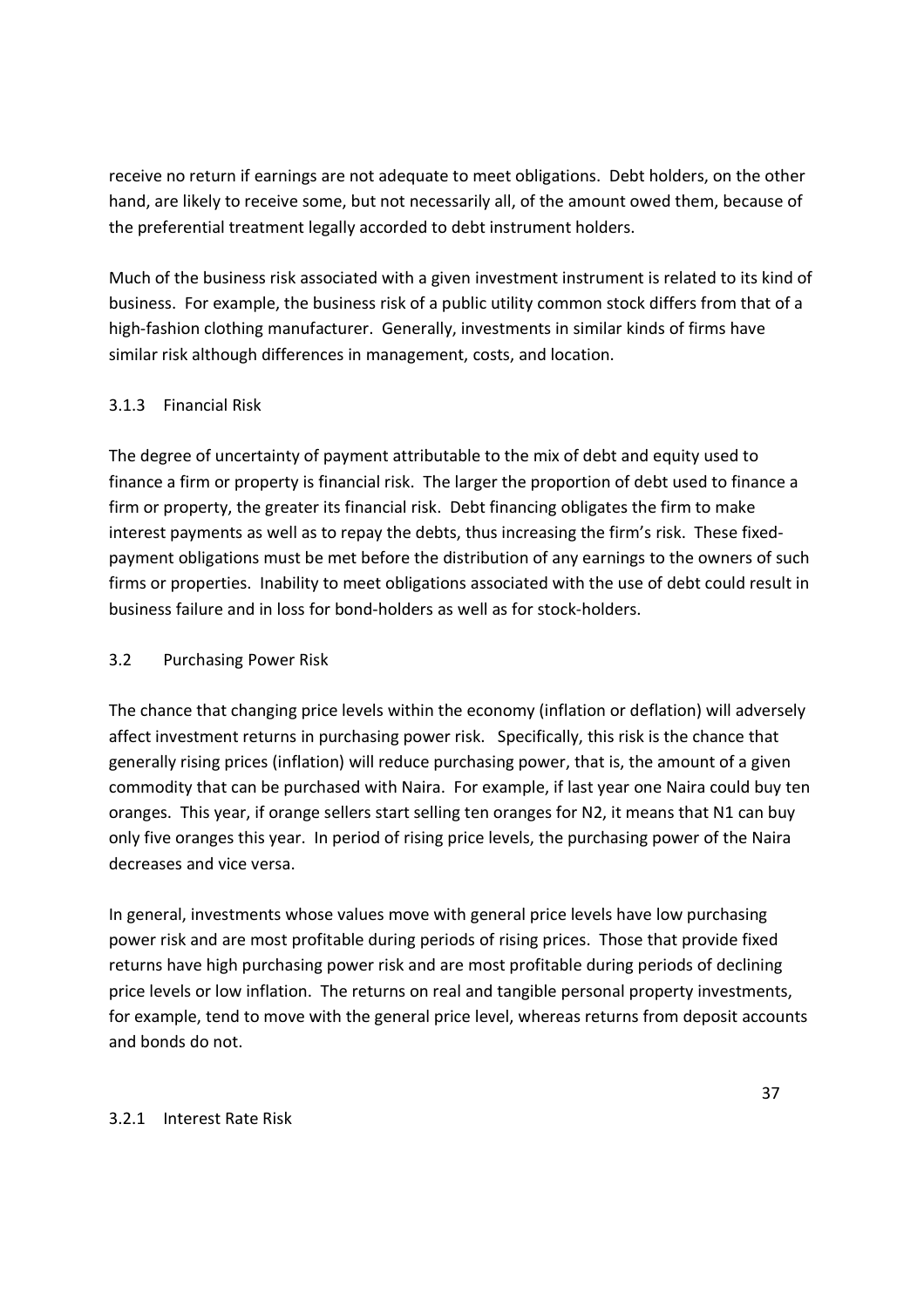Securities are especially affected by interest rate risk. This is particularly true for those securities that offer purchasers a fixed periodic return. Interest rate risk is the chance that changes in interest rates will adversely affect the value of a security. The interest rate changes themselves result from changes in the general relationship between the supply of and the demand for money. As interest rates change, the prices of many securities fluctuate. They decrease with increasing interest rates, and increase with decreasing interest rates. . The price of fixed income securities, such as, bonds and preferred stock drop when interest rates rise. They thus provide purchasers with the same rate of return that would be available at prevailing rates. The reverse is the case when interest rates fall.

The other aspect of interest rate risk is related to investing in short-term securities such as Treasury bills, certificates of deposit, commercial paper, and bankers' acceptances. Some investors include these securities in their portfolios rather than investing in long-term securities. Investors face the risk that when short-term securities mature, their proceeds may have to be invested in lower yielding, new short-term securities. By initially making a long-term investment, you can lock-in a return for a period of years rather than face the risk of declining the returns from a short-term security investment strategy are adversely affected. Most investment instruments are subject to interest rate risk. However, fixed-income securities are most directly affected by interest rate movements followed by other long-term securities such as common stock and property.

## 3.2.2 Liquidity Risk

Liquidity risk is the risk of not being able to liquidate an investment conveniently and at a reasonable price. The liquidity of a given investment instrument is an important consideration for an investor. In general, investment instruments traded in a thin market, where demand and supply are small, tend to be less liquid than those traded in broad markets.

One can generally sell an investment instrument merely by significantly reducing its price. However, to be liquid, an investment instrument must be easily sold at a reasonable price.

#### 3.2.3 Tax Risk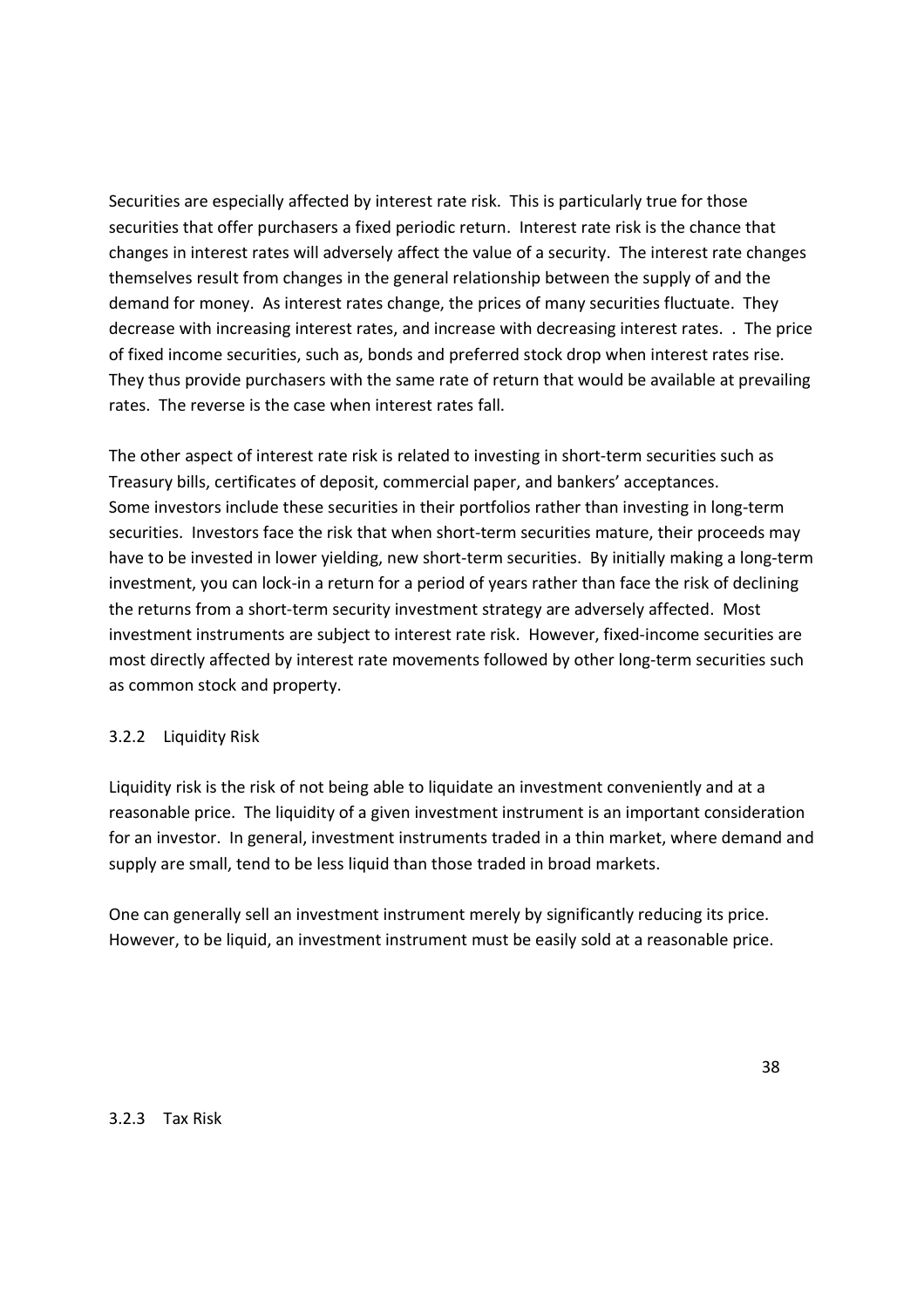The chance that the Federal Government will make unfavourable changes in tax laws , driving down the after-tax returns and market values of certain investments. The greater the chance that such changes will drive down the after –tax returns and market values of certain investments, the greater the tax risk. Undesirable changes in tax laws include elimination of tax exemptions, limitation of deductions, and increase in tax rates. Virtually all investments are vulnerable to increases in tax rates, certain investments, such as municipal and other bonds, real estate, and natural resources generally have greater tax risk.

# 3.3 Market Risk

 Market risk is the risk of a decline in investment returns because of market factors independent of the given security or property investment. Examples of market risk include political, economic, and social events as well as changes in investor tastes and preferences. Market risk actually embodies a number of different risks; purchasing power risk, interest rate risk, and tax risk.

The impact of market factors on investment returns is not uniform. Both the degree and the direction of change in turn differ among investment instruments. For example, legislation placing restrictive import quotas on foreign automobiles and electronic goods may result in a significant increase in the value of domestic automobiles and electronics. Essentially, market risk is expressed in the price volatility of a of a security. The more volatile the price of a security, the greater its perceived market risk.

# 3.3.1 Event Risk

 Event risk implies the risk that comes from a largely (or totally) unexpected event that has a significant and usually immediate effect on the underlying value of an investment. This risk occurs when something happens to a company or property that has a sudden and substantial impact on its financial condition. Event risk goes beyond business and financial risk. It does not necessarily mean the company or market is doing poorly. Instead, it involves a largely unexpected event that has a significant and usually immediate effect on the underlying value of an investment. Event risk can take many forms and can affect all types of investment instruments.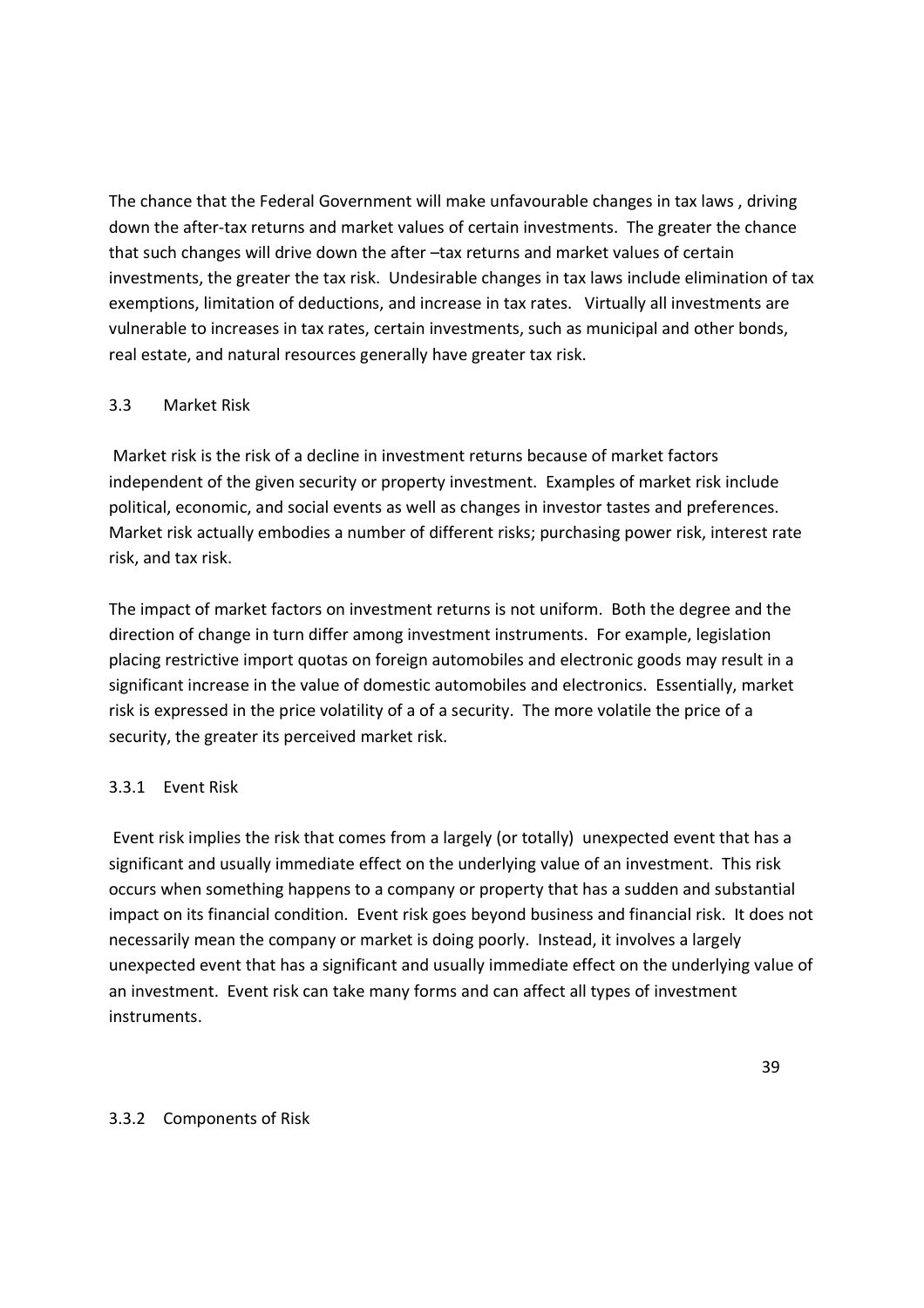The risk of an investment consists of two components. Diversifiable and Non-diversifiable risks. Diversifiable risk, sometimes called unsystematic risk, results from uncontrollable or random events, such as labour strikes, lawsuits, and regulatory actions. Such risk affects various investment vehicles instruments differently. It represents the portion of an investment's risk that can be eliminated through diversification.

Non-diversifiable risk, also called systematic risk, is attributed to forces such as war, inflation, and political events that affect all investments and therefore are not unique to a given instrument. The sum of non-diversifiable risk and diversifiable risk is called total risk.

# 4.0 CONCLUSION

Under this unit, we discussed risk, that is the chance that the actual return from an investment may differ from what is expected. We made the point that, the risk associated with a given Investment is directly related to its expected return. We have many types of risk and they include; business risk, financial risk, purchasing risk, interest rate risk, etc.

# 5.0 SUMMARY

The issue of risk is important to every investor because risk affects the returns on investment. It is sometimes the assumption in investment studies that, the higher the risk in a particular investment instrument, the higher the returns, but that is not always the case. A wise investor thoroughly weighs the risk and returns in each investment move he makes.

## 6.0 TUTOR-MARKED ASSIGNMENT

- What do you understand by risk and how does it affect return?
- \* Explain what you understand by "Event Risk"?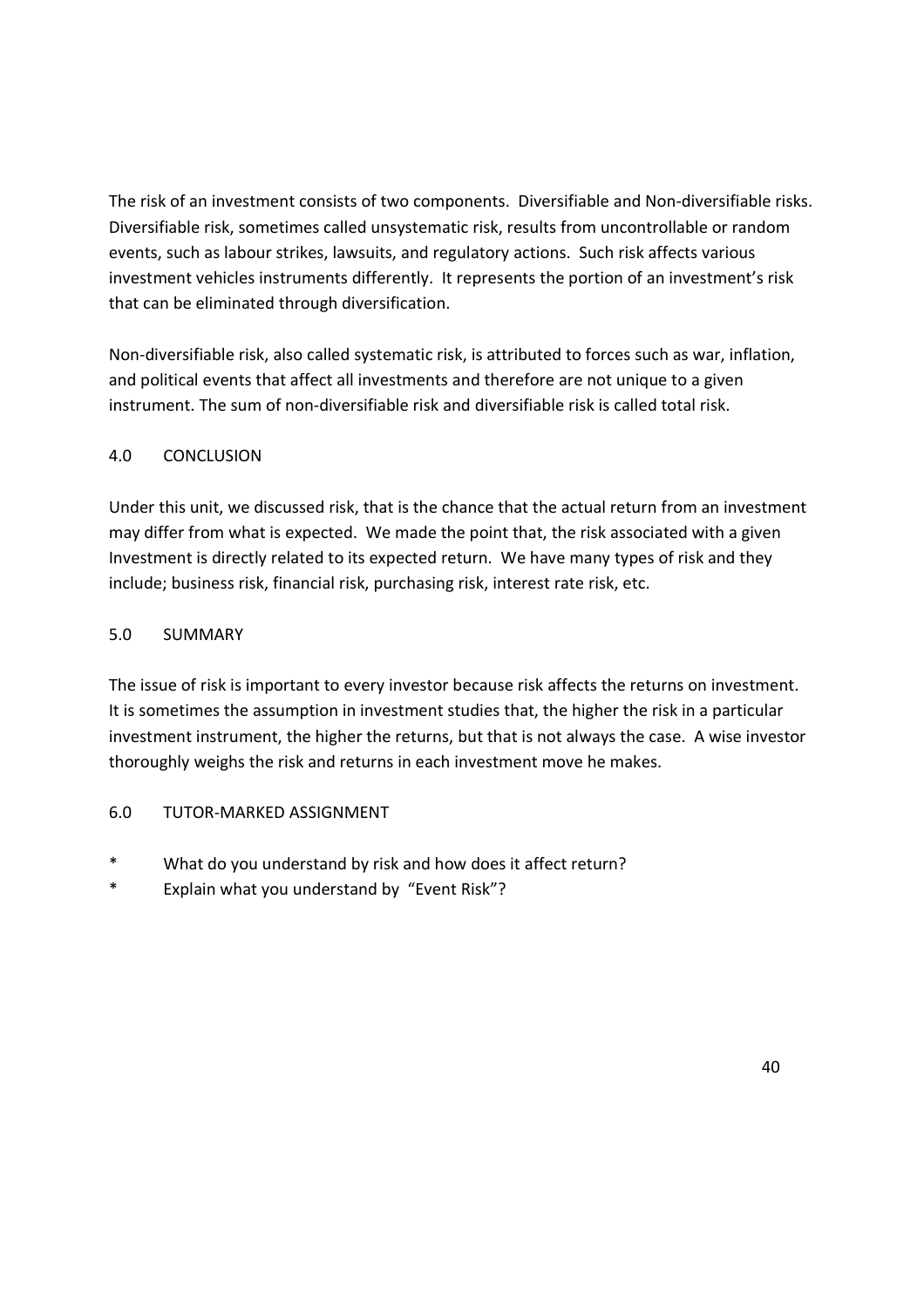#### 7.0 REFERENCE/FURTHER READING

- Bodie, Z. et al. (2001) Essentials of Investment (Fourth Edition) Published by McGraw-Hill Company Inc., 1221 Avenue, New York, U.S.A.
- Cohen, J. (1977) Investment Analysis & Portfolio Management (Third Edition) Richard D. Irwin Inc. New York, U.S.A.
- Gitman, L.J and Joehnk, M.D. (1998). Fundamentals of Investment (Seventh Edition) Printed by RR Donnelley & Sons Company , U.S.A.
- Rufus, I.A. (2004) Investment Decisions, Concepts, Analysis and Management Glorious Hope Printers, Glorious Hope House, 53 Jagunmolu Street, Bariga, Lagos.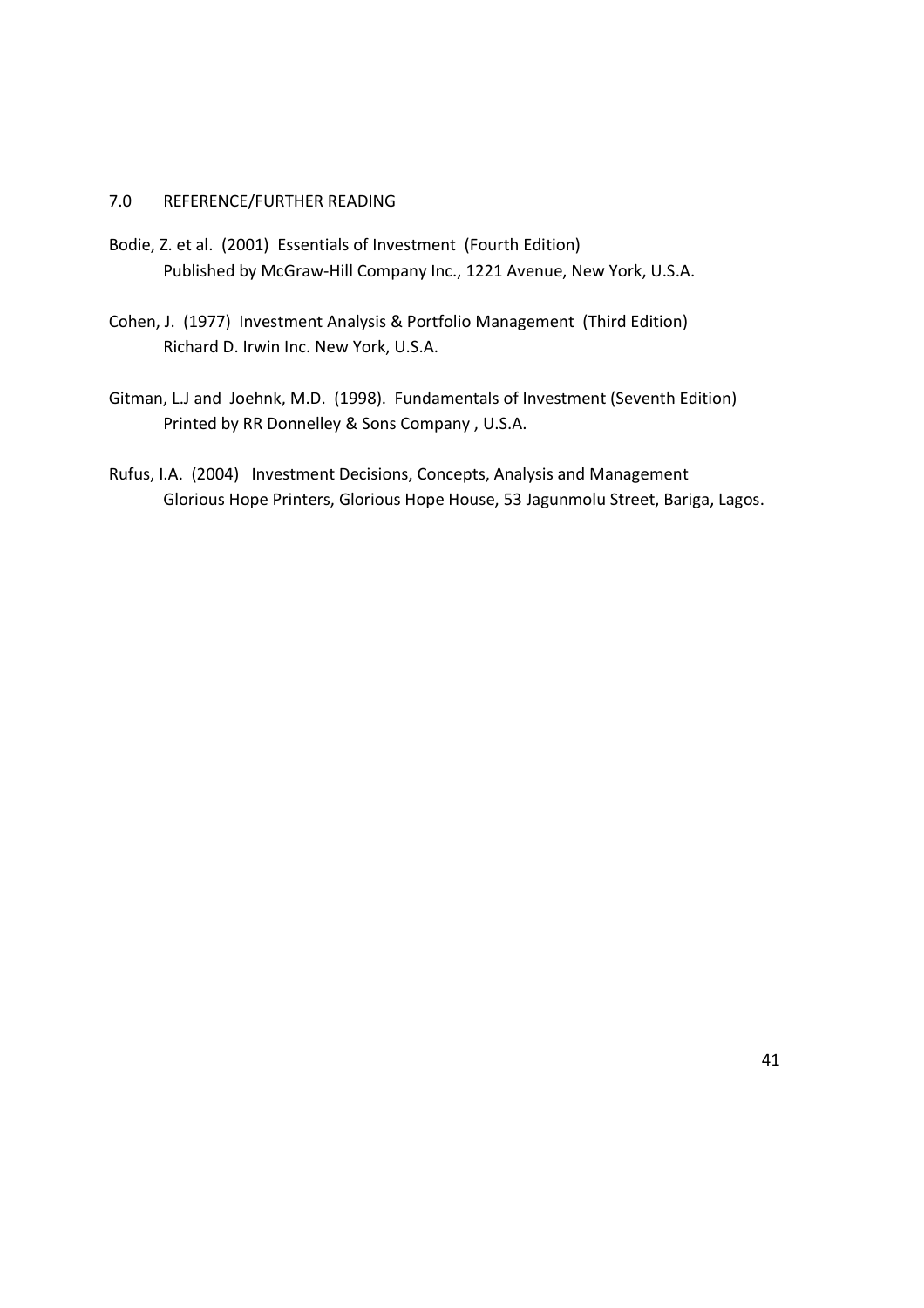#### ENT 331 MODULE 2

## UNIT 3 INVESTING IN COMMON STOCK S

#### **CONTENTS**

- 1.0 Introduction
- 2.0 Objectives
- 3.0 Main Content
	- 3.1 What Stocks Have to Offer
		- 3.1.1 The Appeal of Common Stocks
		- 3.1.2 Putting Stock Price Behaviour in Perspective
		- 3.1.3 From Stock Price to Stock Return
		- 3.2 The Pros and Cons of Stock Ownership
			- 3.2.1 Other benefits of Common Stock
			- 3.2.2 Disadvantages of Common Stock
		- 3.3 Basic Characteristics of Common Stocks
			- 3.3.1 Common Stock as a Corporate Security
			- 3.3.2 Classified Common Stock
- 4.0 Conclusions
- 5.0 Summary
- 6.0 Tutor-Marked Assignment
- 7.0 Reference/Further Reading

## 1.0 INTRODUCTION

Investing in common stock is about taking educated risk. It is also about receiving returns, sometimes spectacular ones too. It looks so easy to invest in common stock but it goes with big risk because common stock ownership makes you part owner of the firm and for this reason, you are carrying the most risk. Investors who risk their money in common stock must learn as much as possible about the company in which they are investing and the industry to which it belongs.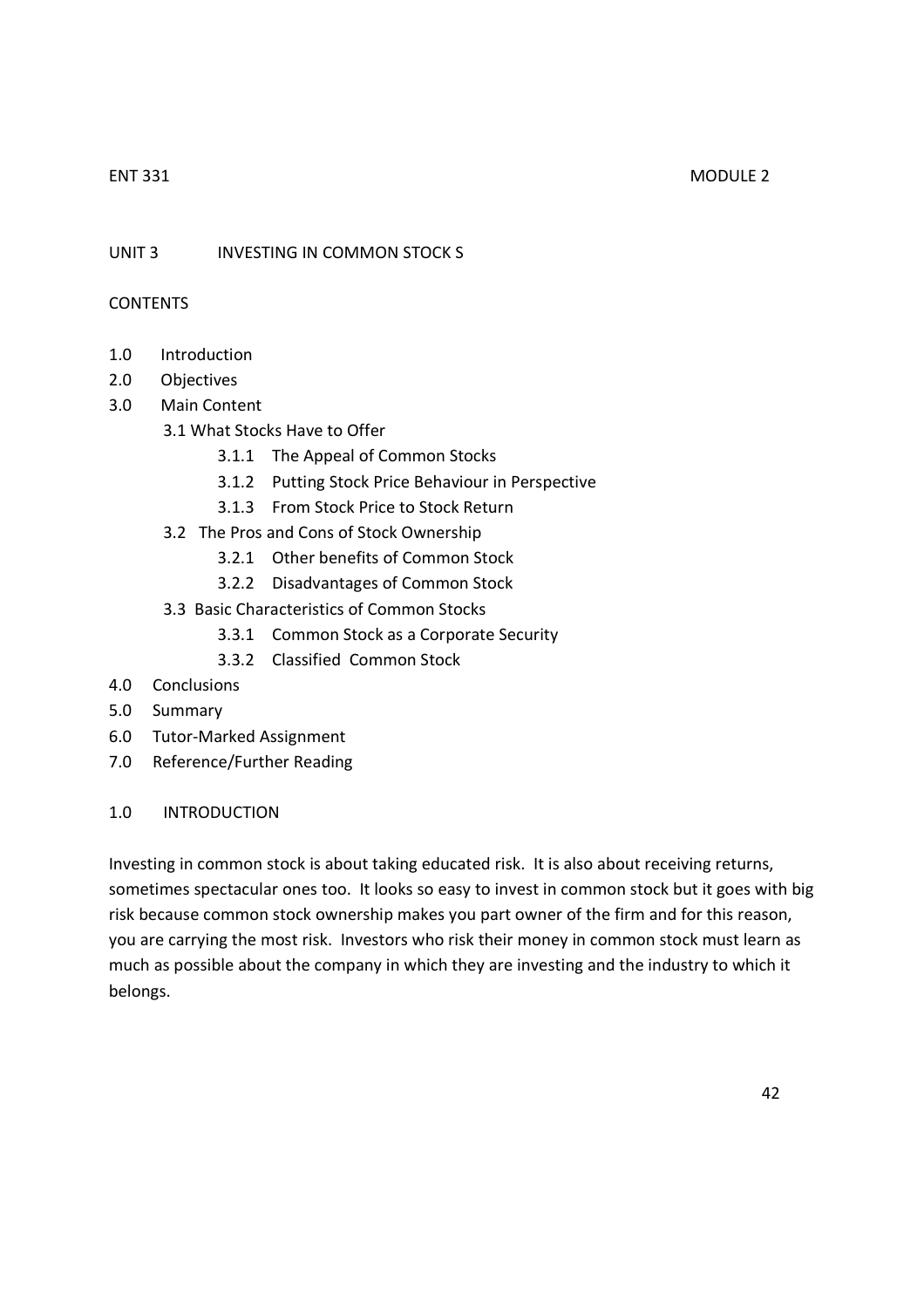# 2.0 OBJECTIVES

After studying this unit, you will be familiar with

- Common stocks and dividends payable to common stock holders.
- \* Learn something about the characteristics of common stocks

# 3.0 MAIN CONTENT

3.1 The basic investment attribute of common stocks is that they enable investors o participate in the profits of the firm. Every shareholder is a part owner of the firm and, as such, is entitled to a piece of the firm's profit. This claim on income is not without limitations, however, because common stockholders are really the residual owners of the company. That is, they are entitled to dividend income and a share of the company's earnings only after all other corporate obligations have been met. Equally important as residual owners, holders of common stock have no guarantee that they will ever receive any return on their investment. The challenge, of course, is to find stocks that will provide the kind of return you are looking for. As anyone who has ever purchased stock can attest, it is not really easy to settle at common stock for there are literally thousands of actively traded stocks to choose from.

# 3.1.1 Why do Common Stock Appeal to Investors?

Common stocks are a popular form of investing, used by millions of individual investors. Their popularity stems from the fact that they offer investors an opportunity to tailor their investment programmes to meet individual needs and preferences. Given the size and diversity of the stock market, it is safe to say that no matter what the investment objective, there are common stocks to fit the bill. For retired people and others living on their investment holdings, stocks provide a way of earning a steady stream of current income, common stocks can serve as the basis for long-run accumulation of wealth. With this strategy, stocks are used very much like a savings account. Investors buy stock for the long haul as a way to earn not only dividends but also a steady flow of capital gains. These investors recognize that stocks have a tendency to go up in price over time, and they simply position themselves to take advantage of that fact. Indeed, it is this potential for capital gains that is the real incentive for investment in common stocks. Whereas dividends can provide a steady stream of income, the big returns come from capital gains. And few securities can match common stocks when it comes to capital gains.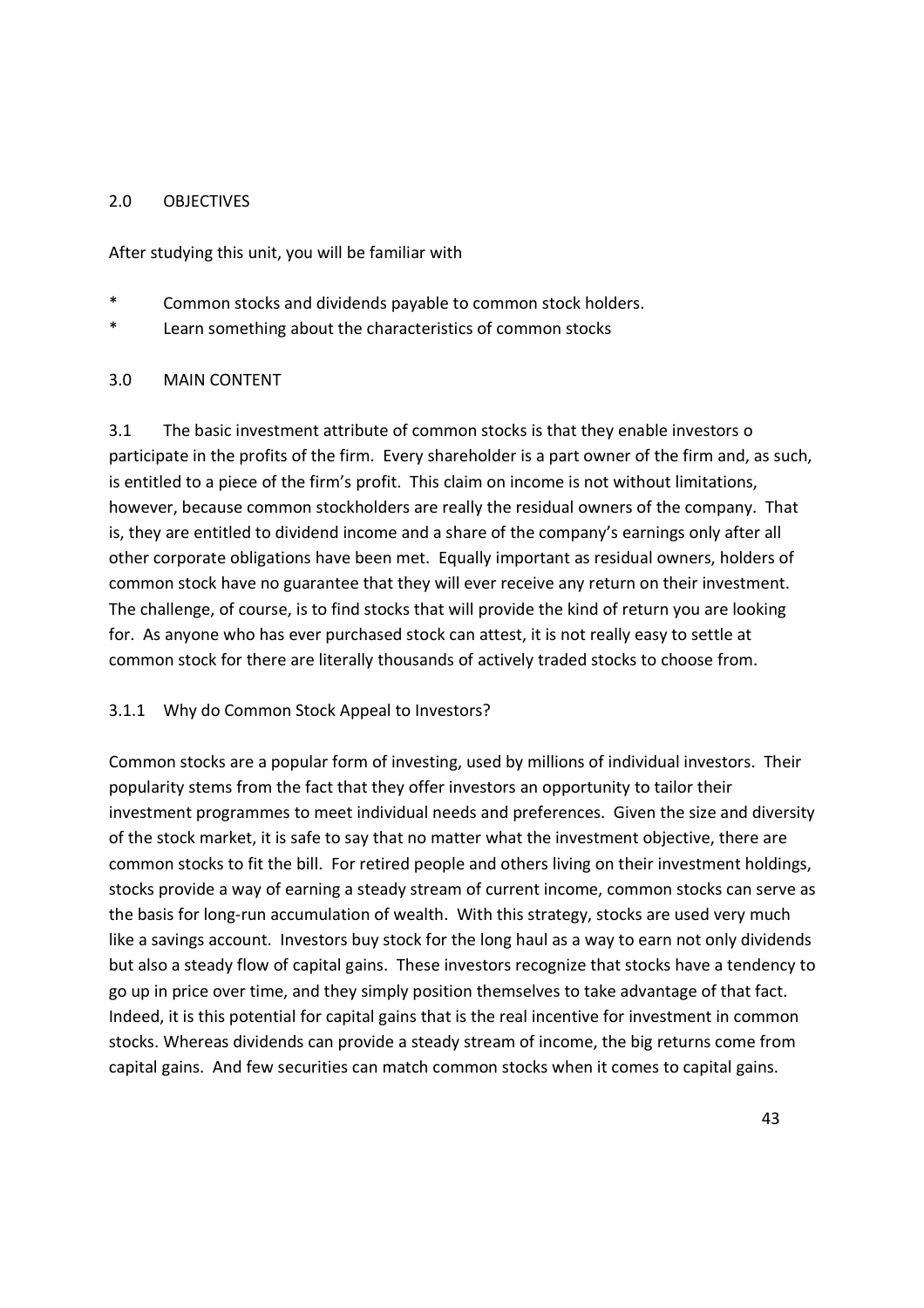# 3.1.2 Putting Stock Price Behaviour in Perspective

By the special nature of common stock, when the market is strong, investors can generally expect to benefit from steady price appreciation. On the other hand, when the market falters, that is, when the market is weak, stock price will begin to dwindle. The rise and fall characteristic of the stock market dictated by stock market condition gave rise to the concept of "Bull" and "Bear" situation in the stock market.

Bull Market: The stock market is said to be in bull shape when there is general rise in the price of stocks traded on it. There is active buying and selling, and investors are making money. Bear Market: The stock market is said to be in bear shape when the general stock price is on the decline. There are not lively transactions and investors are losing money.

# 3.1.3 From Stock Prices to Stock Returns

So far, we have centred our discussion on stock prices, but what is even more important to investors is stock returns, which take into account, not only price behaviour, but also dividend income and capital gains.

Generally, when a firm is performing well and earning good profits, the chances are that it will declare high figure of dividend to be paid to common stock-holders. The market price of shares of a high-performing firm will always be on the increase. This means too that stockholders can make capital gains when they sell their stock in the stock exchange market.

# 3.2 The Pros and Coins of Stock Ownership

One reason why common stocks are so attractive to investors is the substantial return opportunities they offer. Stocks generally provide attractive highly competitive returns over the run. Indeed, common stock returns compare favourably to alternative investment outlets such as long-term corporate bonds and treasury bills.

The special advantage of equity securities (common stocks) is that stock holders are entitled to participate fully in the residual profit of the firm. In good times they earn higher dividends greater than the interest payable to bondholders.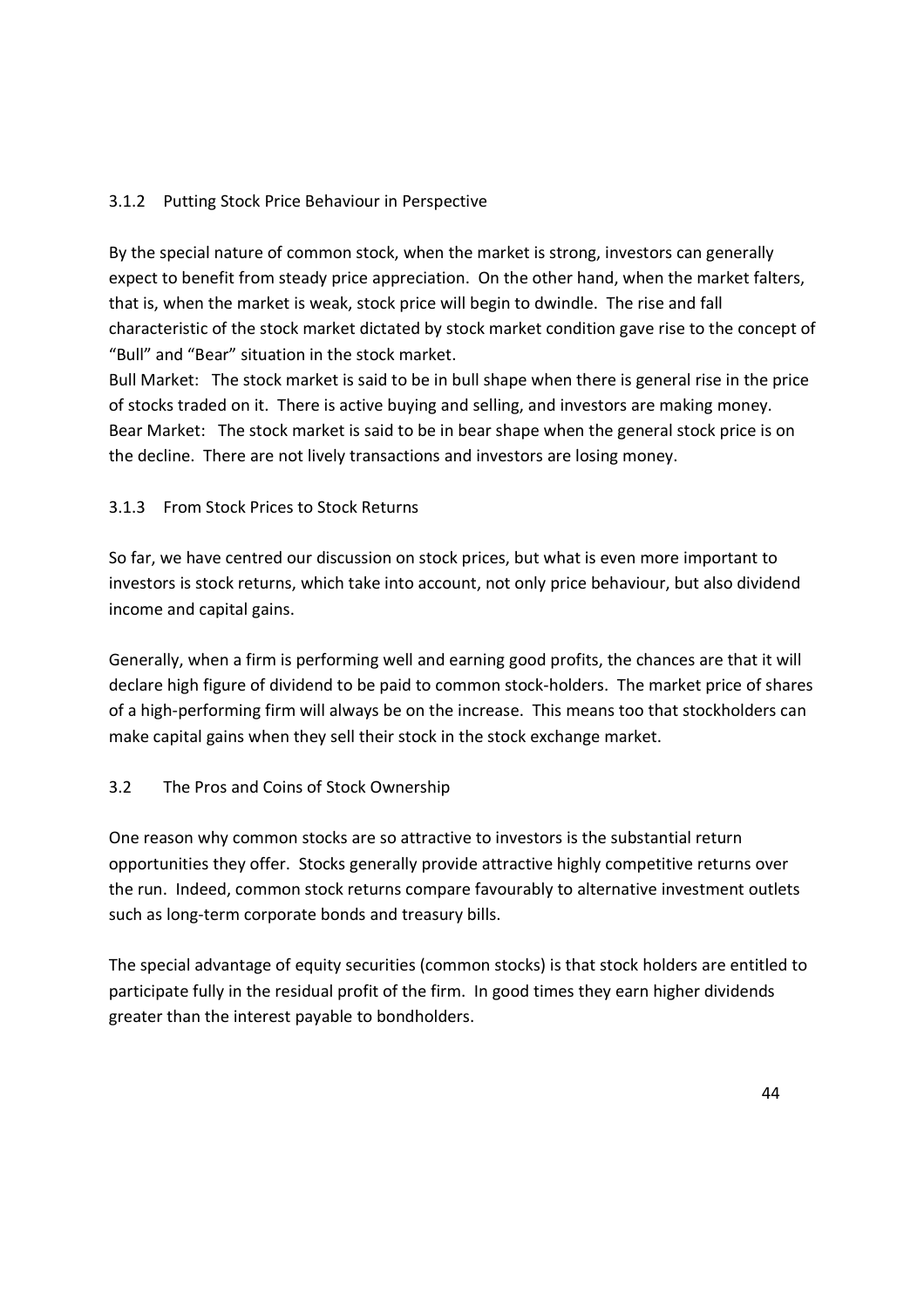# 3.2.1 Other Advantages of Common Stock

Common stocks offer some other special benefits. They are easy to buy and sell, and the transaction costs are modest. Moreover, price and market information is widely disseminated in the news and financial media. A final advantage of stock ownership is that the unit cost of share of common is usually within the reach of most individual investors. A final advantage of stock ownership is that the unit cost of share of common stock is usually within the reach of most individual investors. Unlike bonds, which carry minimum denomination of at least N100, N150 or N200 a share and any number of shares, no matter how few, can be bought or sold.

# 3.2.2 Disadvantages of Holding Common Stock

Looking at the other side of the coin, there are some disadvantages, too, associated with holding common stock. The major disadvantage has to do with risk. Common stocks are subject to a number of different types of risk. These risk include business and financial risk, purchasing power risk, market risk, and possibly event risk. All of these can adversely affect a stock's earnings and dividends, its price appreciation, and, of course, the rate of return earned by an investor.

Even the best of stocks possess elements of risk that are difficult to overcome, because company earning are subject to many factors, including government control and regulation, foreign competition and state of the economy. Because such factors affect sales and profits, they also affect the price behaviour of the stock and even dividends. All of these lead to another disadvantage: The earnings and performance of a stock are subject to wide swings so it is difficult to value common stock adequately.

## 3.3 Basic Characteristics of Common Stocks

Each share of common stock represents equity (ownership) in a company. Indeed, it is this equity position that explains why common stocks are often referred to equity securities or equity capital. Every share entitled the holder to an equal ownership position and participation in the corporation's earnings and dividends, and equal vote, and equal voice in management. Together, the common stockholders own the company, and the more shares an investor owns, the bigger his or her ownership position. Common stock has no maturity date; I remain s in position and in power indefinitely unless the holder decides to sell it to another investor.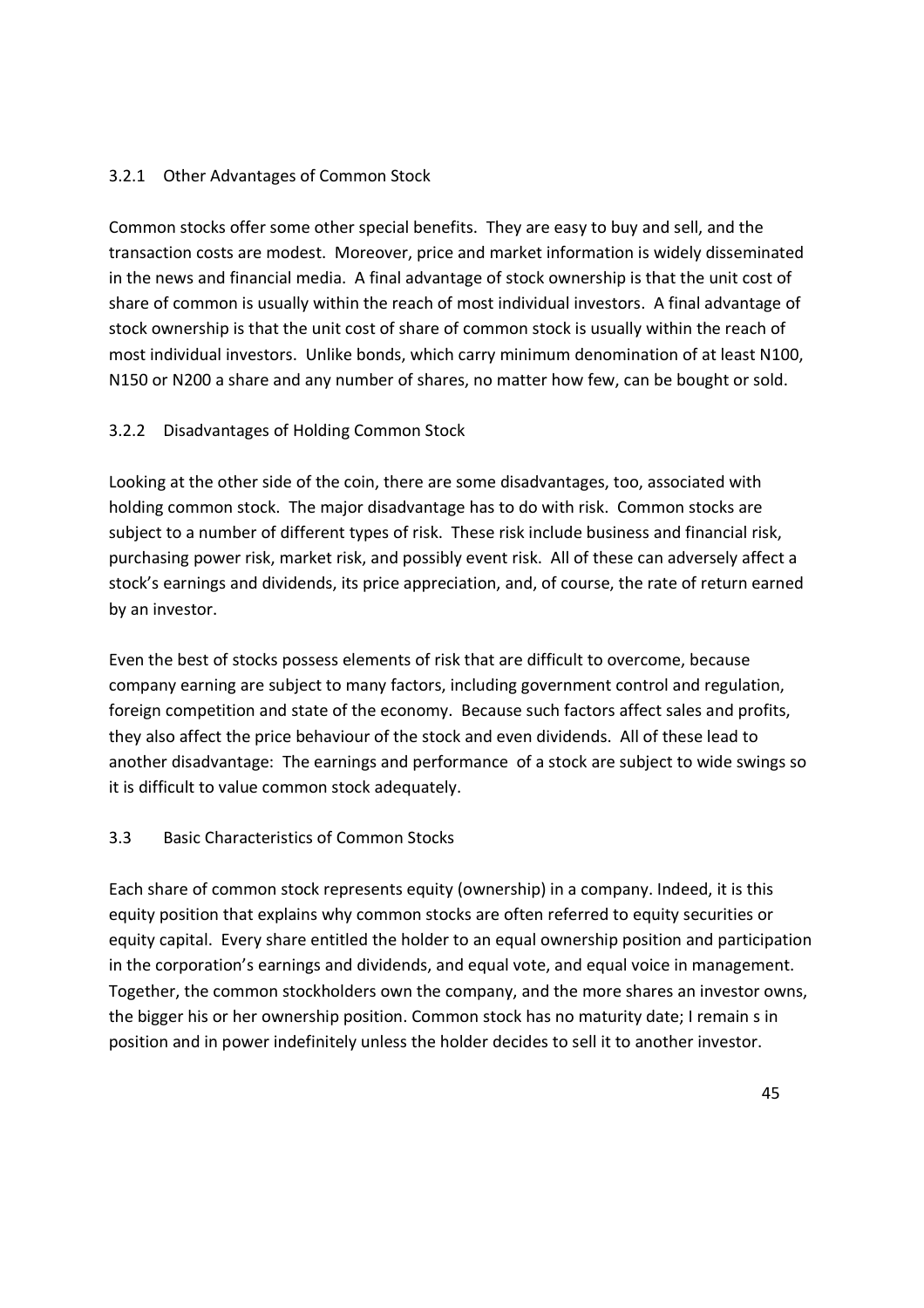# 3.3.1 Common Stock as a Corporate Security

All business firms (private and public) issue common stock. However, only the common stocks of publicly quoted corporate bodies are traded in the stock market. These are the shares that are readily available to the general public and which are bought and sold in the open market.

Shares of common stock can be issued in several different ways. The most widely used procedure today is the "public offering" of new shares, whereby the corporation, working with an underwriter, offers the investing public a certain number of shares at a certain price. New shares can also be issued using what is known as a "rights offering." In a rights offering, existing shareholders are given the first opportunity to buy the new issues and can purchase new shares in proportion to their current ownership position. For instance, if a stockholder currently owns one per cent of a firm's stock and the firm issues 10,000 additional shares, the rights offering will give that stockholder the opportunity to purchase one percent of 10,000 shares which boils down to 100 shares.

# 3.3.2 Classified Common Stock

For the most part, all the stockholders in a corporation enjoy the same benefits of ownership. Occasionally, (though not a common feature in the developing countries), a company can issue different classes of common stock, each of which entitles the holder to different privileges and benefits. These issues are known as Classified Common Stock." Hundreds of publicly traded companies, especially in the developed economies, have created such stock classes. Even though issued by the same company, each class of common stock is different in a way.

Classified common stock is customarily used to denote either different voting rights or different dividend obligations. For instance, class A stock could be used to designate non-voting shares, and class B could carry normal voting rights. Ford Motor Company in U.S.A. is known for issuing two classes of common stock (ordinary shares). Class A stock is owned by the investing public, and class B stock is owned by the Ford family . The two classes of stock share equally in the dividends, but class A stock has one vote per share and the voting rights of the class B stock are structured to give the Ford Family a 40 per cent absolute control of the company.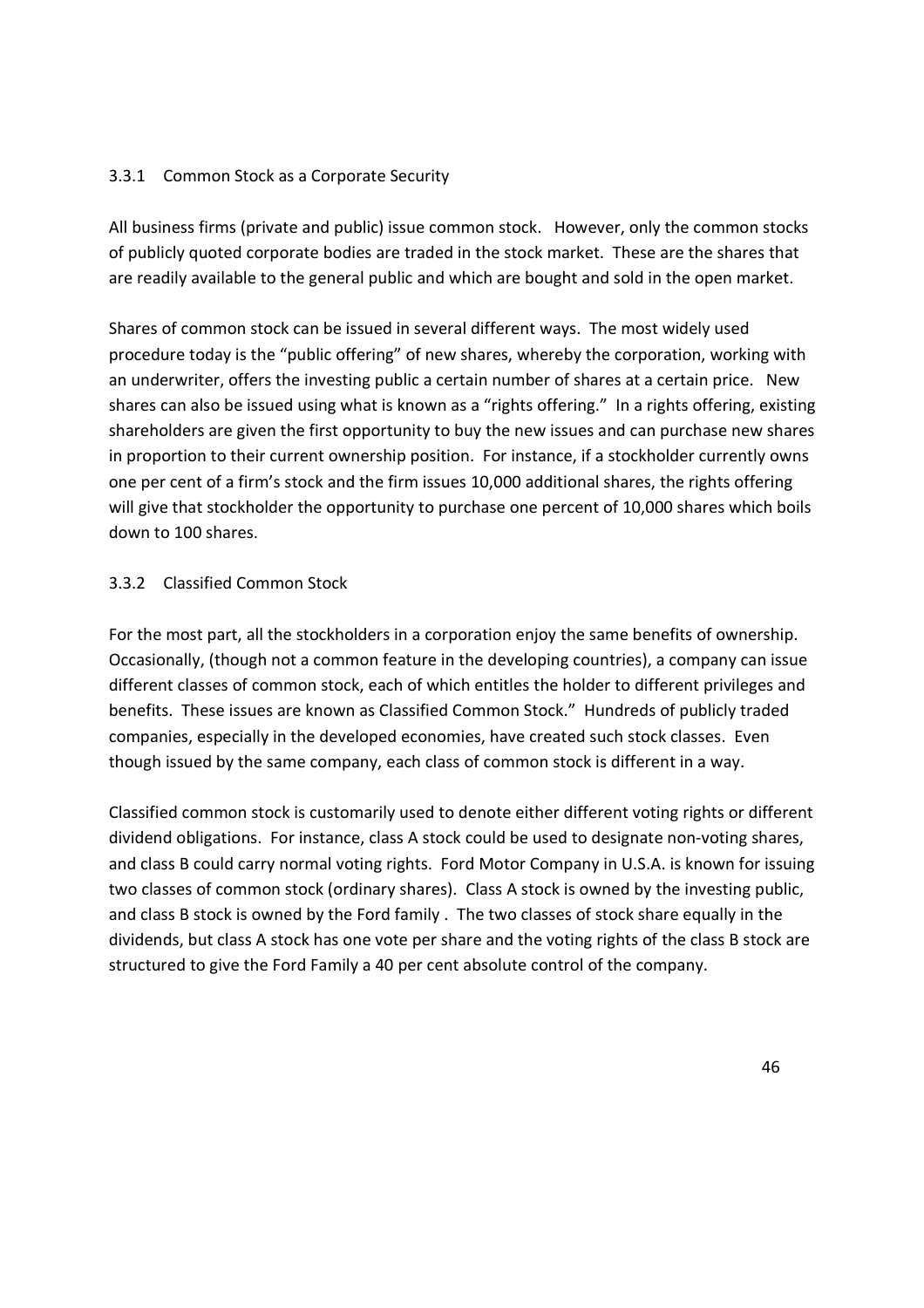# 4.0 CONCLUSION

In this unit, we have discussed common stock and what it has to offer investors. We noted that common stock, also referred to as ordinary share or equity share gives the holder ownership right in the firm according to the number of shares each investor holds. An investor in the stock of a firm is interested in the earnings. This earning comes in form of dividend payable to him at the end of every year when the company makes profit. The investor can also benefit from capital through the sale of his shares.

# 5.0 SUMMARY

Investment in common stock can be said to be the best investment so long as the company is performing profitably. The common stock holder in a well-performing company receives dividend at the end of the year. He can sell his shares to make capital gains, and he has voting right and by voting right, h is indirectly participating in the running of the organization. In good times, the investor makes capital gains out of his shares, and in bad periods he will incur capital losses.

# 6.O TUTOR-MARKED ASSIGNMENT

- \* Why is the common stock holder referred to as Residual Owner of the company?
- \* When can a common stock holder incur capital loss?
- 7.0 REFERENCE/FURTHER READING
- Bodie, Z. et al. (2001) Essentials of Investment (Fourth Edition) Published by McGraw-Hill Company Inc., 1221 Avenue, New York, U.S.A.
- Cohen, J. (1977) Investment Analysis & Portfolio Management (Third Edition) Richard D. Irwin Inc. New York, U.S.A.
- Gitman, L.J and Joehnk, M.D. (1998). Fundamentals of Investment (Seventh Edition) Printed by RR Donnelley & Sons Company , U.S.A.
- Rufus, I.A. (2004) Investment Decisions, Concepts, Analysis and Management Glorious Hope Printers, Glorious Hope House, 53 Jagunmolu Street, Bariga, Lagos.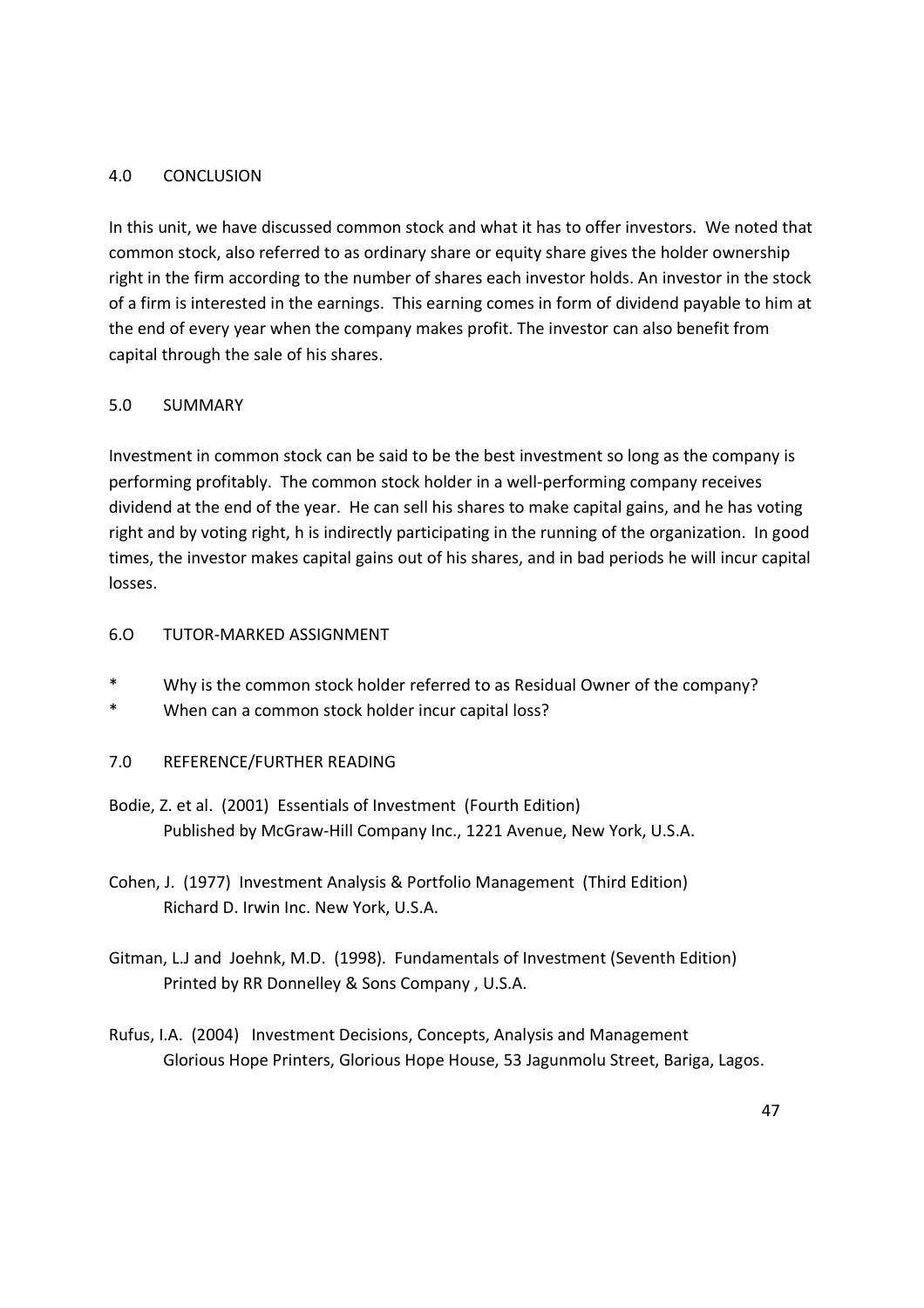UNIT 4 BUYING AND SELLING OF COMMON STOCKS

#### CONTENTS

- 1.0 Introduction
- 2.0 Objectives
- 3.0 Main Content
	- 3.1 Buying and Selling of Common Stocks
		- 3.1.1 Reading the Quotes
		- 3.1.2 Transaction Costs
	- 3.2 Common Stock Values
		- 3.2.1 Par Value
		- 3.2.2 Book Value
		- 3.2.3 Market Value
		- 3.2.4 Investment Value
	- 3.3 The Dividend Decision
		- 3.3.1 Corporate Versus Market Factors
		- 3.3.2 Components of Risk
- 4.0 Conclusions
- 5.0 Summary
- 6.0 Tutor-Marked Assignment
- 7.0 Reference/Further Reading

#### 1.0 INTRODUCTION

In the stock market investors engage in the buying and selling of stocks. The buying and selling of stocks demand that the investor should be familiar with the way stocks are quoted and the costs of executing common stock transactions. This unit will introduce the student to the requirements for successful buying and selling of common stocks.

ENT 331 MODULE 2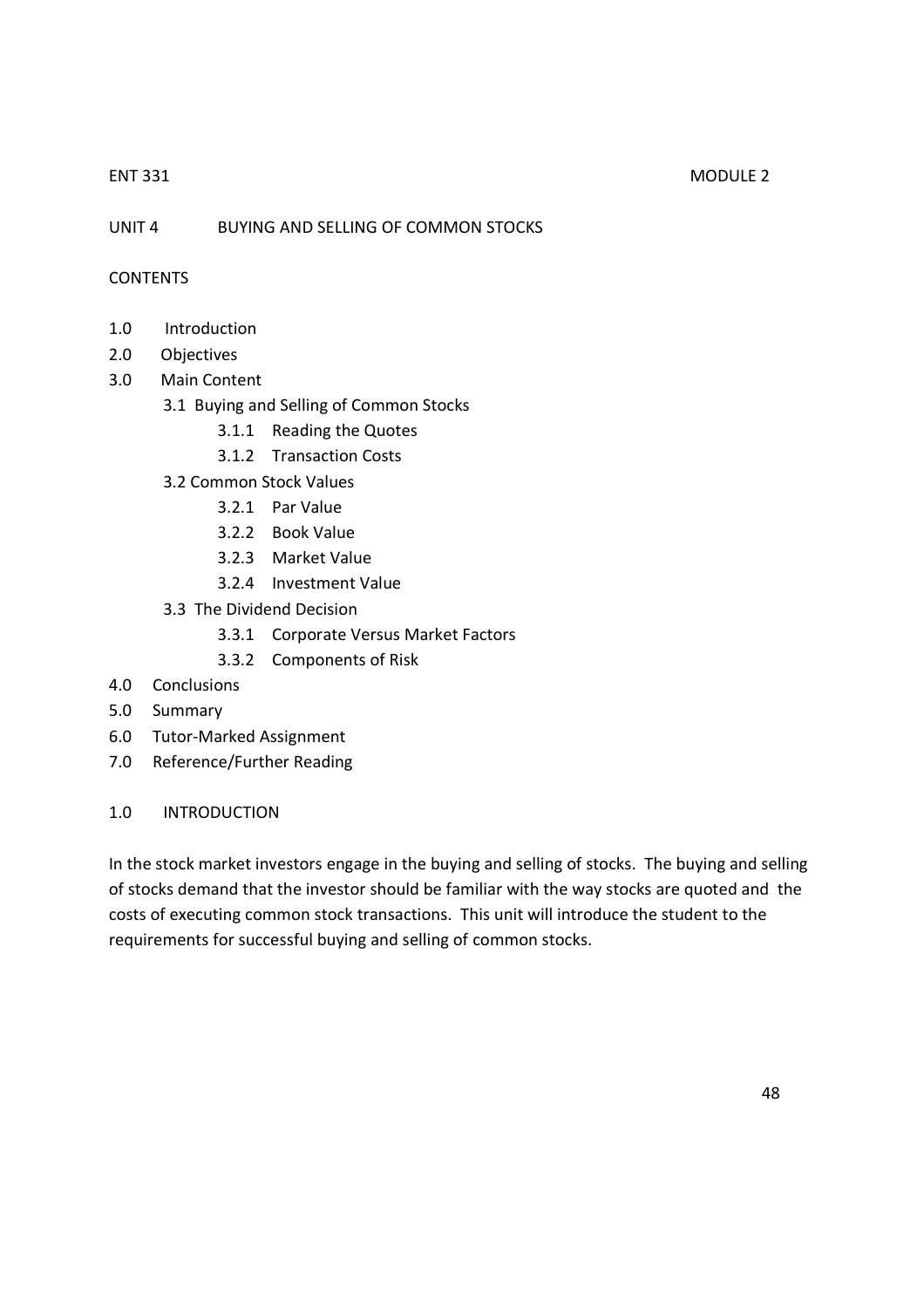## 2.0 OBJECTIVES

After studying this unit, the student should be familiar with :

- \* Knowledge and wisdom required for successful buying and selling of common stocks
- \* How to determine the "par value" and "book value" of common stocks

# 3.0 MAIN CONTENT

# 3.1 Buying and Selling of Common Stocks

Whether buying or selling stocks, investors should be familiar with the way stocks are quoted and with the costs of executing common stock transactions. Certainly, keeping track of current prices is an essential element in the buying and selling decisions of investors. They are the link in the decision process that lets the investor decide when to buy or sell a stock. They also help investors monitor the market performance of their security holdings. Similarly, transaction costs are important because of the impact they can have on investment returns. Indeed, the costs of executing stock transactions can sometimes consume most (or all) of the profits from an investment. These costs should not be taken lightly.

3.1.1 Investors in the stock market have come to rely on a highly efficient information system that quickly disseminates market prices to the public. The stock quotes that appear daily in the financial press are a vital part of that information system. To see how price quotations work and what they mean, consider the quotes that appear daily in the Financial Times and other Newspapers. These quotes give, not only the most recent price of each stock, but also a great deal of additional information.

# 3.1.2 Transaction Costs

Common stock can be bought and sold in round or odd lots. A round lot is 100 shares of stock. An odd lot is a transaction involving g less than 100 shares. The sale of 400 shares of stock would be a round lot transaction; the sale of 75 shares would be an odd lot transaction. Trading 250 shares of stock would involve a combination of two round lots and an odd lot.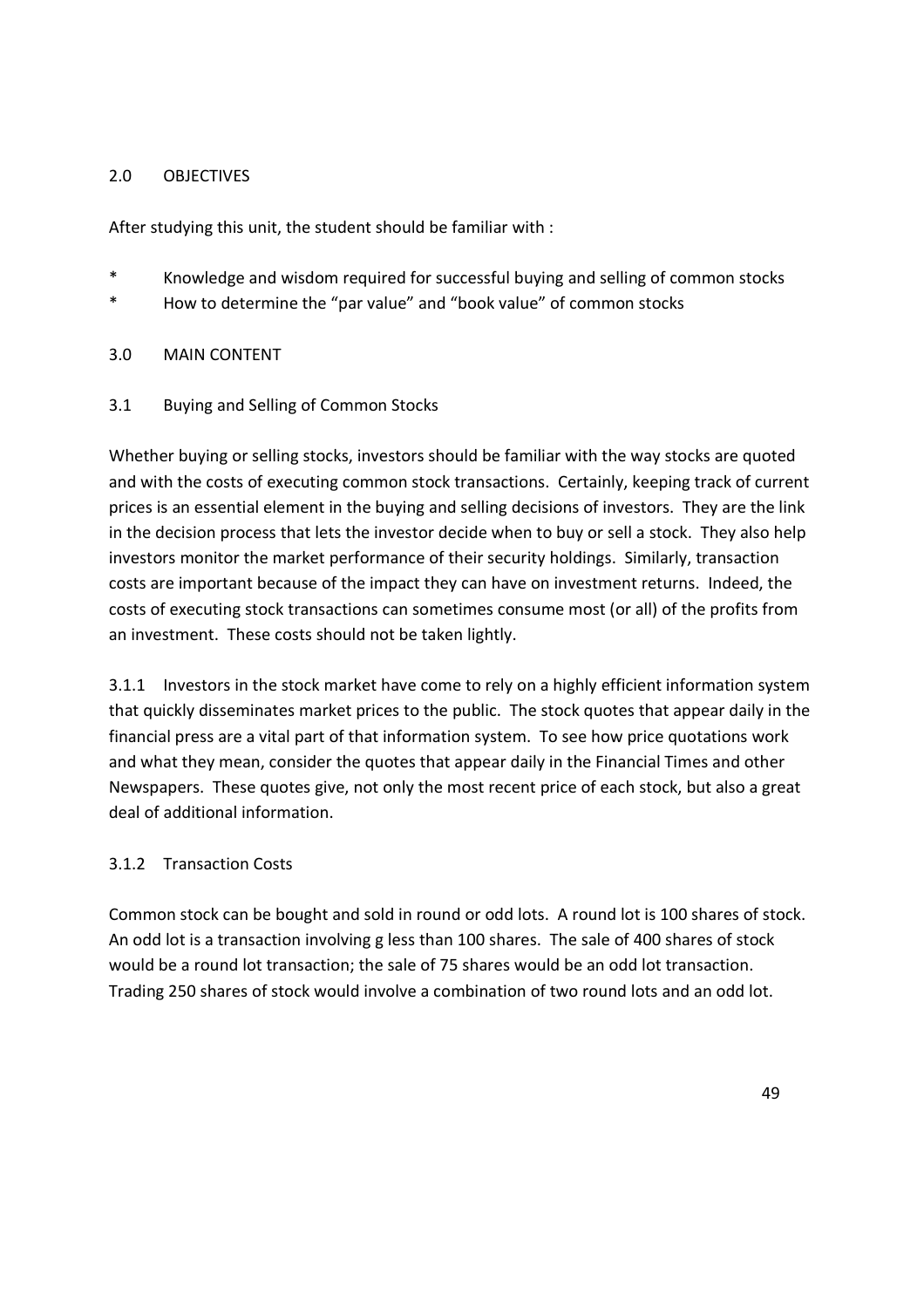An investor incurs certain transaction costs when buying or selling stock. In addition to some modest transfer fees and taxes paid by the seller, the major cost is the brokerage fee paid by both the buyer and the seller at the time of the transaction. As a rule, brokerage fees amount to one per cent to five per cent of most transactions, though they can go much higher particularly for very small trades. This is so because the purchase or sale of odd lots requires the assistance of a specialist known as an odd-lot dealer. This usually results in an odd-lot differential of 12.5 to 25 kobo per share.

# 3.2 Common Stock Value

The worth of a share of common stock can be described in a number of ways. Terms such as par value, book value, market value, and investment value are all found in the financial media. Each designates some accounting, investment, or monetary attribute of the stock in question.

# 3.2.1 Par Value

The term "par value" refers to the stated, or face value of a stock. It is not really a measure of anything, and except for accounting purposes, it is relatively useless. In many ways, par value is a throwback to the early days of corporate law, when it was used as a basis for assessing the extent of a stockholder's legal liability. Because the term has little or no significance for investors, many stocks today are issued as no-par or low-par stocks, that is, they may have par values of only a penny o two.

## 3.2.2 Book Value

"Book Value," another accounting measure, represents the amount of stock-holder's equity in the firm. It is commonly used in security analysis and stock valuation. Book value indicates the amount of stockholder funds used to finance the firm. It is calculated by subtracting the firm's liabilities and preferred stock from its assets.

Let us assume that a corporation has N10 million assets, owes N5 million in various forms of short- and long-term debt, and has N1 million worth of preferred stock outstanding. The book value of this firm would be N4 million. This amount can be converted to a per-share basis (book value per share) through dividing it by the number of common shares outstanding. For example, if this firm has 100,000 shares of common stock outstanding, then its book value per share is N40. As a rule, most stocks have market prices that are above their book values.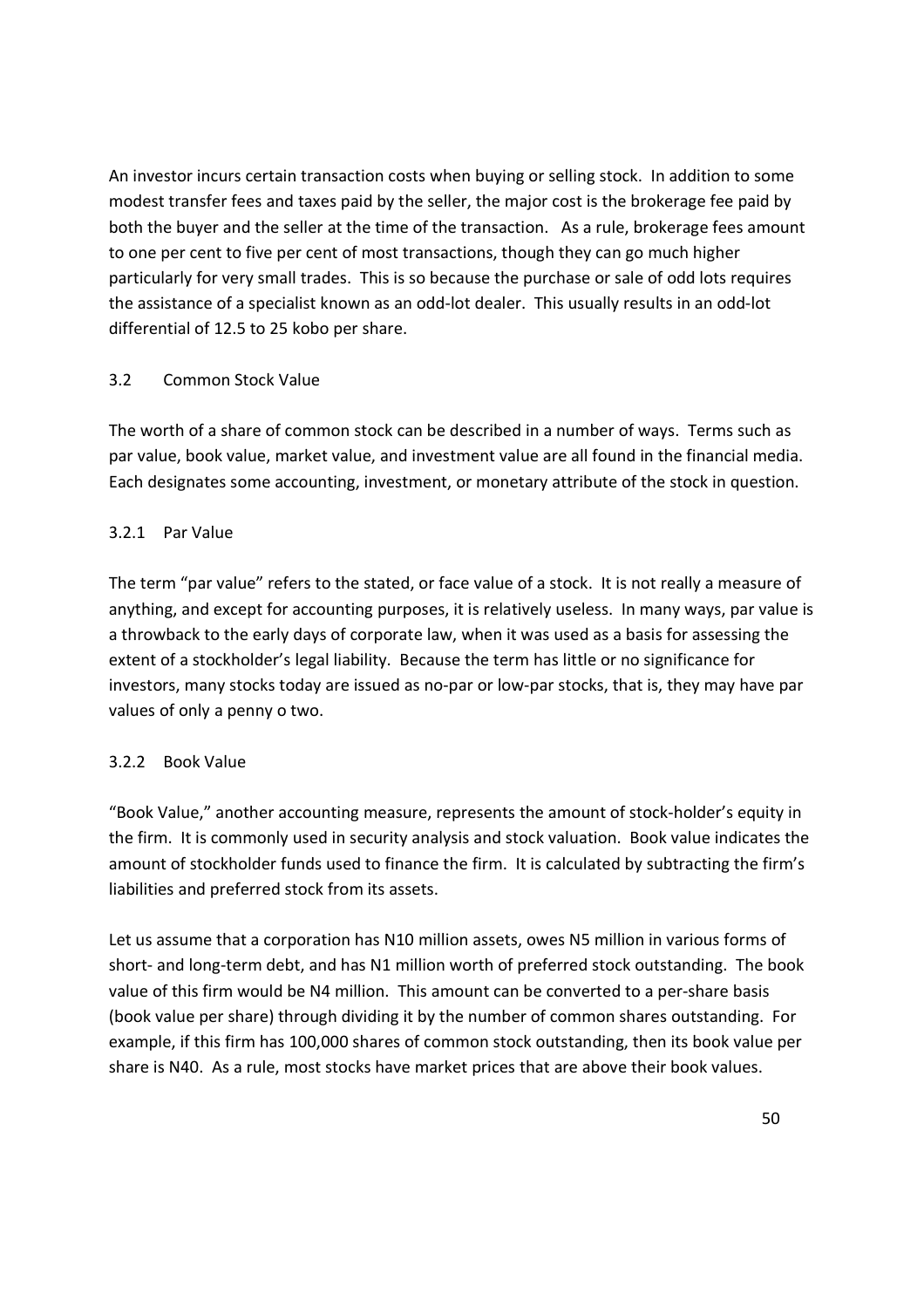# 3.2.3 Market Value

"Market value" of a stock is one of the easiest stock values to determine. It is simply the prevailing market price of an issue. In essence, market value indicates how the market participants as a whole have assessed the worth of a share of stock. By multiplying the market price of the stock by the number of shares outstanding, we can also find the market value of the firm itself, or what is known as the firm's market capitalization. For example, if a firm has N1 million shares outstanding and its stock trades at N50 per share, the company has a market value (or market cap) of N50 million. Because investors are always interested in an issue's market price, the market value of a share of stock is generally of considerable importance to stockholders as they formulate their investment policies and programmes.

## 3.2.4 Investment Value

Investment value is probably the most important measure for a stockholder. It indicates the worth investors place on the stock, that is to say, what they think the stock should be trading for. Determining a security's investment worth is a complex process based on expectations of the return and risk behaviour of a stock. Every stock has two potential sources of return. The first one is annual dividend payments and the second is possible capital gains that could accrue if the stock is sold after the market price of that stock has appreciated.

In establishing investment value, investors try to determine how much money they will make from these two sources and then use that estimate as the basis for formulating the return potential of the stock. At the same time, they try to assess the amount of risk to which they will be exposed by holding the stock. Such return and risk knowledge helps them place an investment value on the stock. This value represents the maximum price an investor should be willing to pay for the issue.

## 3.3 The Dividend Decision

By paying out dividends on annual or half-yearly basis, companies share with their stockholders the profits they earn. Actually, the question of how much to pay in dividend is decided by a firm's board of directors. The directors evaluate the firm's operating results and financial condition to determine whether dividends should be paid and, if so, how much. If the directors decide to pay dividends, they also establish several important payment dates.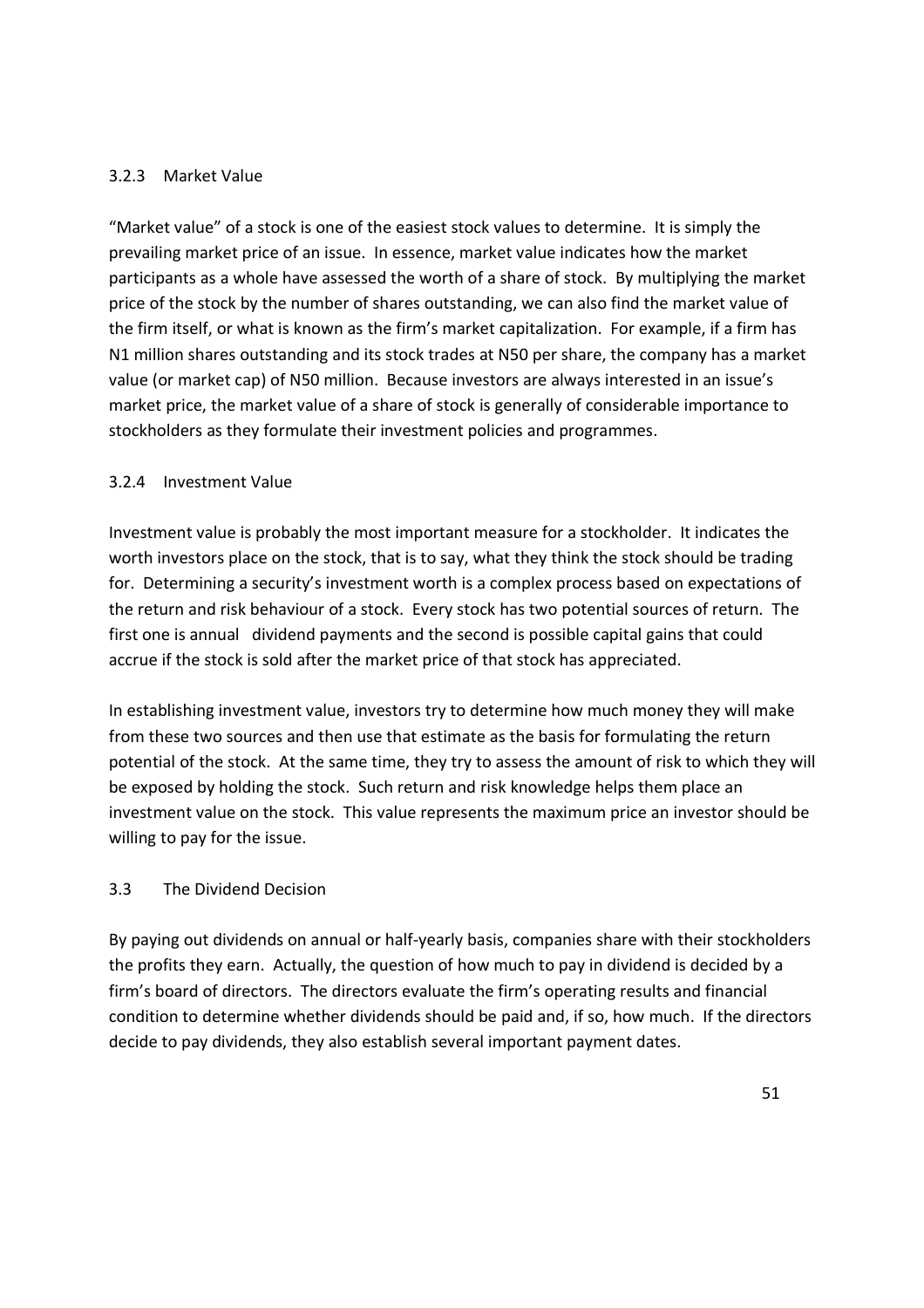# 3.3.1 Corporate Versus Market Factors

When the board of directors assembles for a regular dividend meeting, it weighs a variety of factors in making the dividend decision. First, the board looks at the firm's earnings. Even though a company does not have to show a profit to pay dividends, profits still are considered a vital link in the dividend decision.

With common stocks, the annual earnings of a firm are usually measured and reported in terms of earnings per share (EPS). Basically, EPS translates total corporate profits into profits on a per-share basis and provides a convenient measure of the amount of earnings available to stockholders. Earning per share is found by using the following simple formula:

 Net profit after taxes - Preferred dividends EPS = ---------------------------------------------------------- Number of shares of common stock outstanding

# 3.3.2 Some Important Dates

Let us assume the directors decide to declare a dividend. They then must indicate the date of payment and other important dates associated with the dividend. Normally, the directors will issue a statement to the press indicating their dividend decision, along with the dividend payment dates. These statements are widely published in the Financial Times and other print media.

Three dates are particularly important to the stockholder: The date of record, ex-dividend date, and payment date. The "date of record" is the date on which the investor must be a registered shareholder of the firm to be entitled to a dividend. These stock holders are usually referred to as "holders of record." When the board specified the date of record, all the investors who are official stock holders of the firm as of the close of business on that date will receive the dividends that have just been declared.

The "Payment date" is also set by the board of directors. Generally, the payment date follows the date of record after one week. The payment date is the actual date on which the firm will mail dividend cheques to holders of record.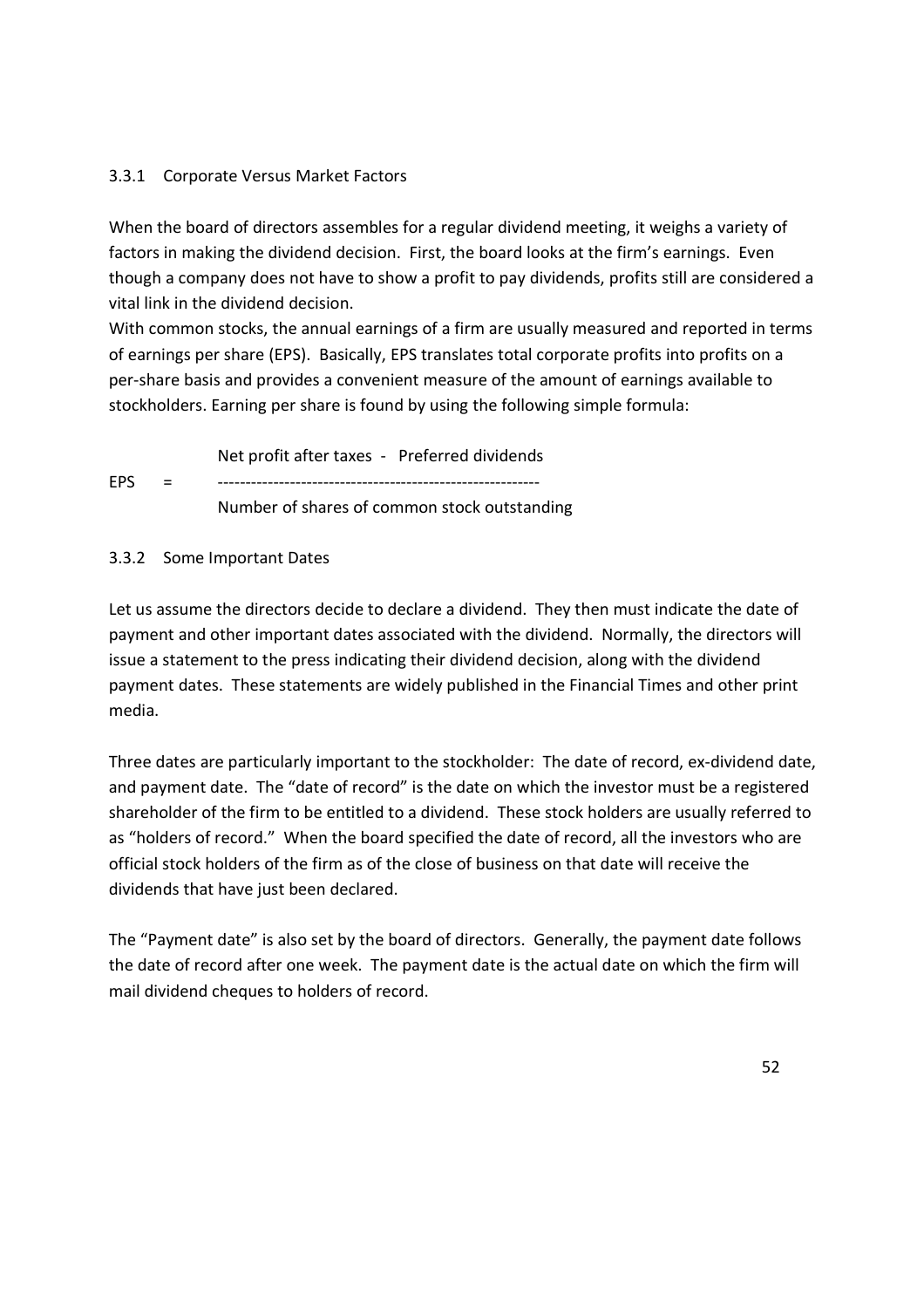Because of the time needed to make book-keeping entries after a stock is traded, the stock will sell on an "ex-dividend" basis for three business days prior to the date of record. That is, the ex-dividend date will dictate whether you were an official shareholder and therefore eligible to receive the declared dividend. If you sell your stock before this date, the new shareholder will receive the recently declared dividend.

# 4.0 CONCLUSION

In this unit, we studied the process of buying and selling common stocks. We noted that it is advisable for an investor to get familiar with the way stocks are quoted and the costs of executing common stock transactions. We also looked at common stock values and discussed the par value, book value, market value and investment value of common stock.

# 5.0 SUMMARY

Keeping track of current prices is an essential element in the buying and selling of common stock. Similarly, transaction costs are important because of the impact they can have on investment returns since the ultimate aim of every investor is to earn the highest possible returns. Common stock holders receive dividend on their holdings. They are interested in receiving high figures of dividend hence the way a firm makes investment decision is of interest to them.

# 6.0 TUTOR-MARKED ASSIGNMEN T

- \* Explain the meaning of "par value" and "market value" of common stock
- \* How does a publicly quoted firm make dividend decision?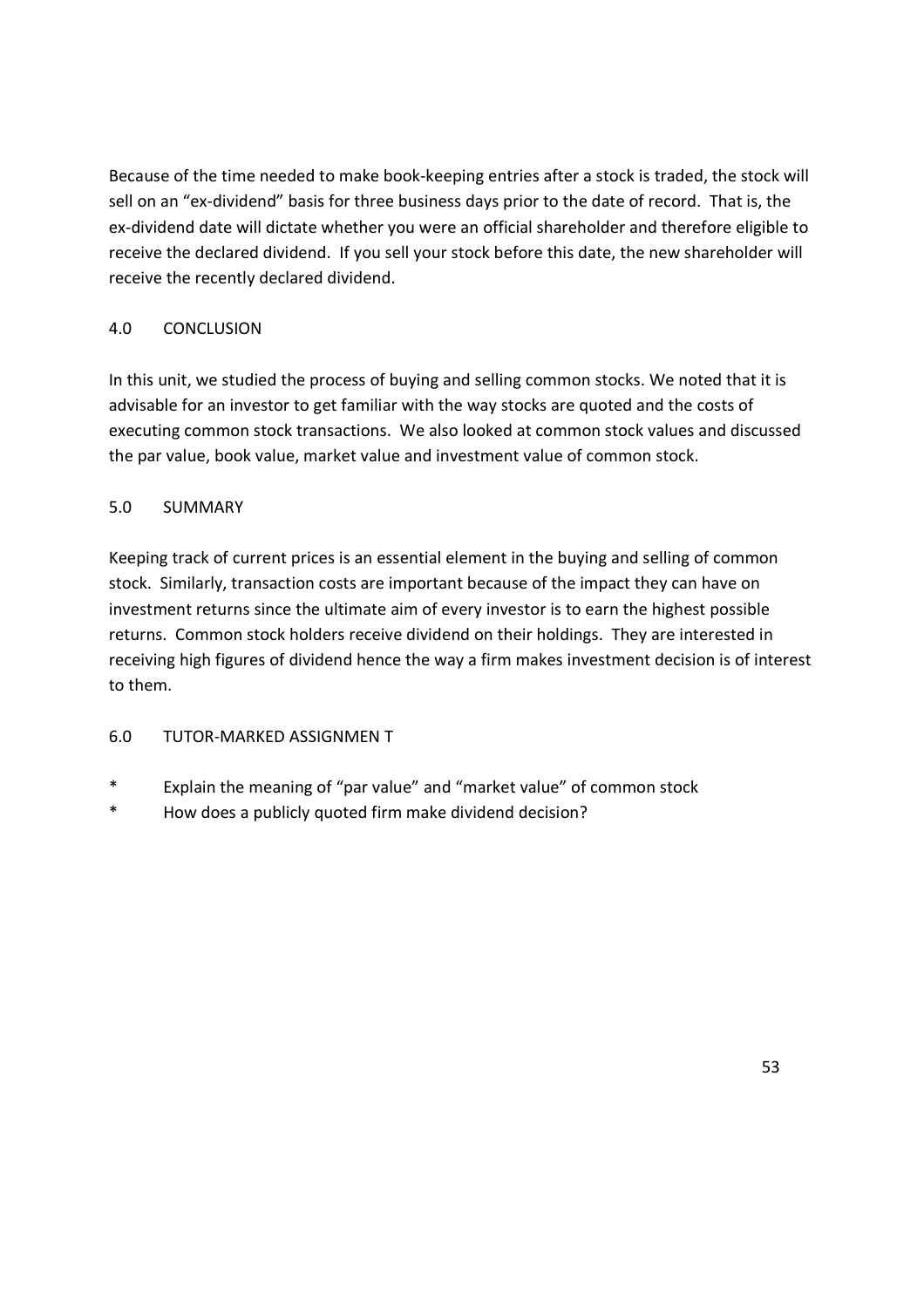# 7.0 REFERENCE/FURTHER READING

- Bodie, Z. et al. (2001) Essentials of Investment (Fourth Edition) Published by McGraw-Hill Company Inc., 1221 Avenue, New York, U.S.A.
- Cohen, J. (1977) Investment Analysis & Portfolio Management (Third Edition) Richard D. Irwin Inc. New York, U.S.A.
- Gitman, L.J and Joehnk, M.D. (1998). Fundamentals of Investment (Seventh Edition) Printed by RR Donnelley & Sons Company , U.S.A.
- Rufus, I.A. (2004) Investment Decisions, Concepts, Analysis and Management Glorious Hope Printers, Glorious Hope House, 53 Jagunmolu Street, Bariga, Lagos.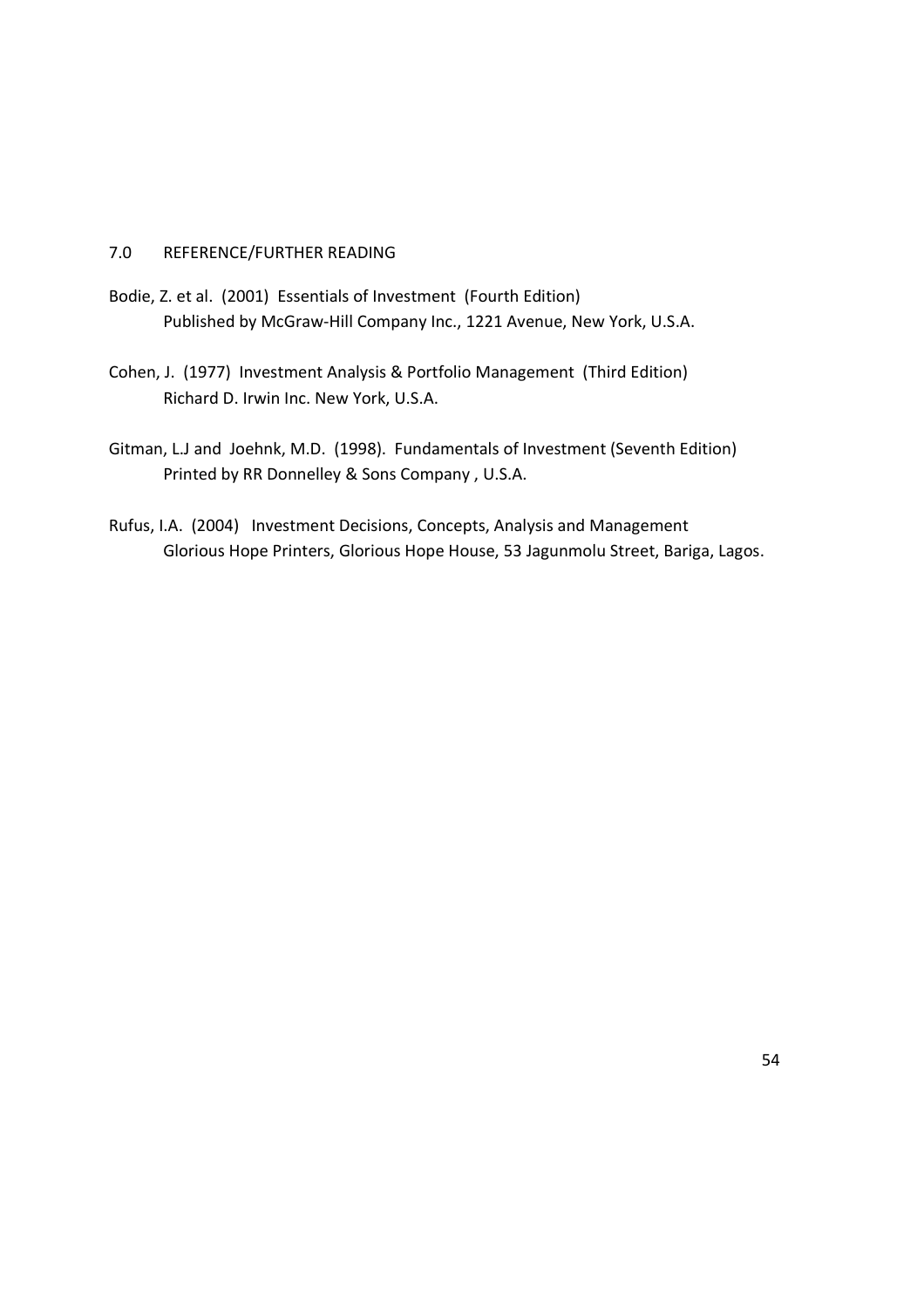#### ENT 331 MODULE 3

# MODULE 3

| Unit 1 | <b>Security Analysis</b>                   |
|--------|--------------------------------------------|
| Unit 2 | Investing in Fixed-Income Securities       |
| Unit 3 | <b>Bond Valuation and Analysis.</b>        |
| Unit 4 | Preferred Stock and Convertible Securities |

UNIT 1 SECURITY ANALYSIS

# **CONTENTS**

- 1.0 Introduction
- 2.0 Objectives
- 3.0 Main Content
	- 3.1 Principles of Security Analysis
		- 3.1.1 What Security Analysis Address
		- 3.1.2 Focus of Traditional Security Analysis
		- 3.1.3 Who Needs Security Analysis in an Efficient Market?
	- 3.2 Solution to the Paradox
		- 3.2.1 Economic Analysis
		- 3.2.2 Economic Analysis and the Business Cycle
	- 3.3 Key Economic Factors
		- 3.3.1 Developing an Economic Outlook
		- 3.3.2 Industry Analysis
- 4.0 Conclusions
- 5.0 Summary
- 6.0 Tutor-Marked Assignment
- 7.0 Reference/Further Reading
- 1.0 INTRODUCTION

Just about everywhere you look, there is a product or service created by a company that issues common stock. Think of Coca Cola Company, Seven Up firm or the Liver Brothers, all of them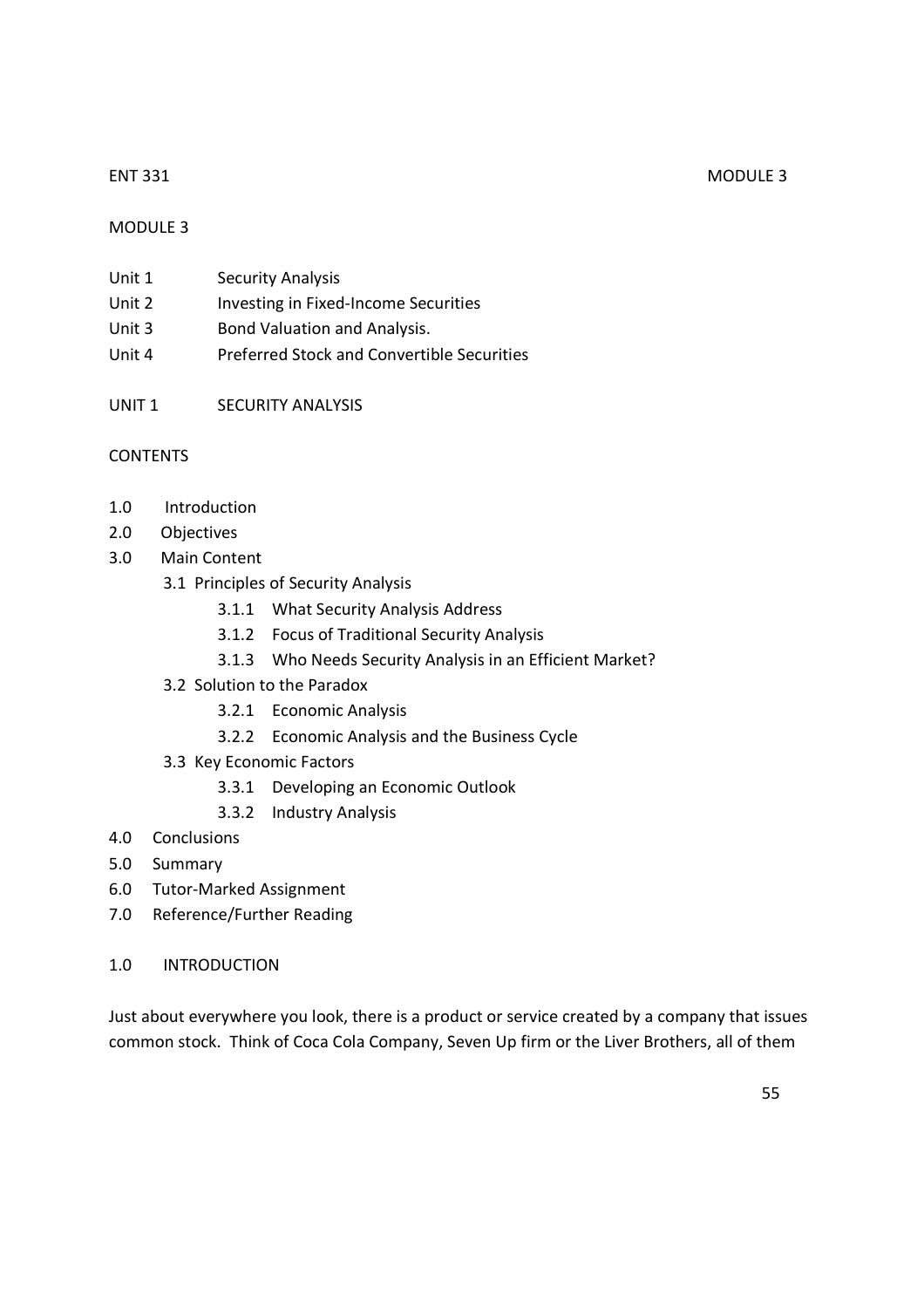have one product or another to sell. Your satisfaction with a product or your attraction to its design may lure you into investing in its stock. But, wait a minute! Do not invest yet. Carry out security analysis to determine the value of the stock, the risks inherent and the potential returns before you stick out your neck to invest.

# 2.0 OBJECTIVES

After studying this unit, the student should be familiar with the:

- \* Principles followed in Security Analysis
- \* Application of Security Analysis in an Efficient Market

## 3.0 MAIN CONTENT

3.1 Principles of Security Analysis

The obvious motivation for investing in stocks is to watch your money grow. Unfortunately some of the investments we make end up in losses rather than profits. Most of the disasters in our investment can be traced to bad timing, greed, poor planning, or failure to use common sense in making investment decisions. That is why every investor needs to carry out security analysis of stocks before deciding to invest.

Security analysis consists of gathering information, organizing it into a logical framework, and then using the information to determine the inherent or intrinsic value of a common stock. Given a rate of return that is compatible with the amount of risk involved in a proposed transaction, intrinsic value provides a measure of the underlying worth of a share of stock. It provides a standard for helping you judge whether a particular stock is undervalued, fairly priced, or overvalued.

In investment, the question of value centres on returns. In particular, a satisfactory investment candidate is one that offers a level of expected return commensurate with the amount of risk involved. As a result, not only must an investment instrument be profitable, it must be sufficiently profitable, that is, you expect it to generate a return high enough to offset the perceived exposure to risk.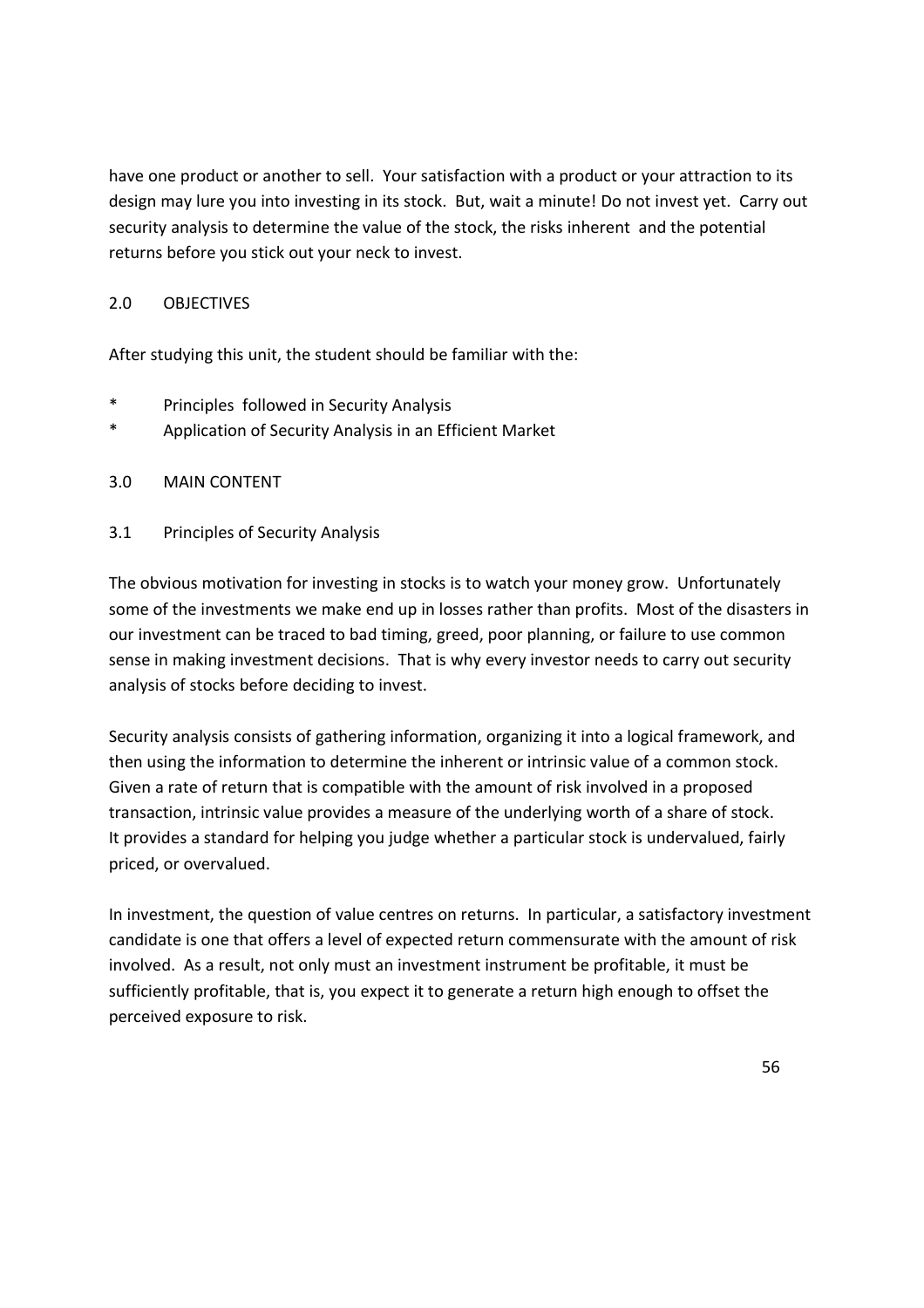# 3.1.1 What Security Analysis Particularly Address

If you could have your way, you would probably like to invest in something that offers you a complete preservation of your capital, along with sizeable current income and capital gains. The problem, of course, is in finding such a security. One approach is to buy whatever that strikes your fancy. A more rational approach is to use security analysis to look for promising investment candidates. Security analysis therefore specifically addresses the question of "what to buy" by determining the "worth of a stock." Presumably, an investor will buy a stock only if its prevailing market price does not exceed its worth. The worth of a stock means the intrinsic value put on it as perceived by the investor. However, intrinsic value depends on several factors:

- 1. Estimates of the stock's future cash flows , that is, the amount of dividends you expect to receive over the holding period and the estimated price of the stock at time of sale.
- 2. The discount rate used to translate these future cash flows into present value.
- 3. The amount of risk embedded in achieving the forecasted level of performance.

# 3.1.2 Focus of Traditional Security Analysis

Traditional security analysis usually takes a "top-down" approach: It begins with economic analysis and the moves to industry analysis and finally to fundamental analysis. Economic analysis is concerned with assessing the general state of the economy and its potential effects on security returns.

Industry analysis deals with the industry within which a particular company operates, how the company is measuring up with the major competitors in the industry, and the general outlook for that industry.

Fundamental analysis looks in depth at the financial condition and operating results of a specific company and the underlying behaviour of its common stock. In essence, it looks at the "fundamentals of the company," that is, the company's investment decisions, the liquidity of its assets, its use of debt, its profit margins and earnings growth and ultimately, it looks at the future prospects of the company and its stock. Fundamental analysis is closely linked to the notion of intrinsic value because it provides the basis for projecting a stock's future cash flows.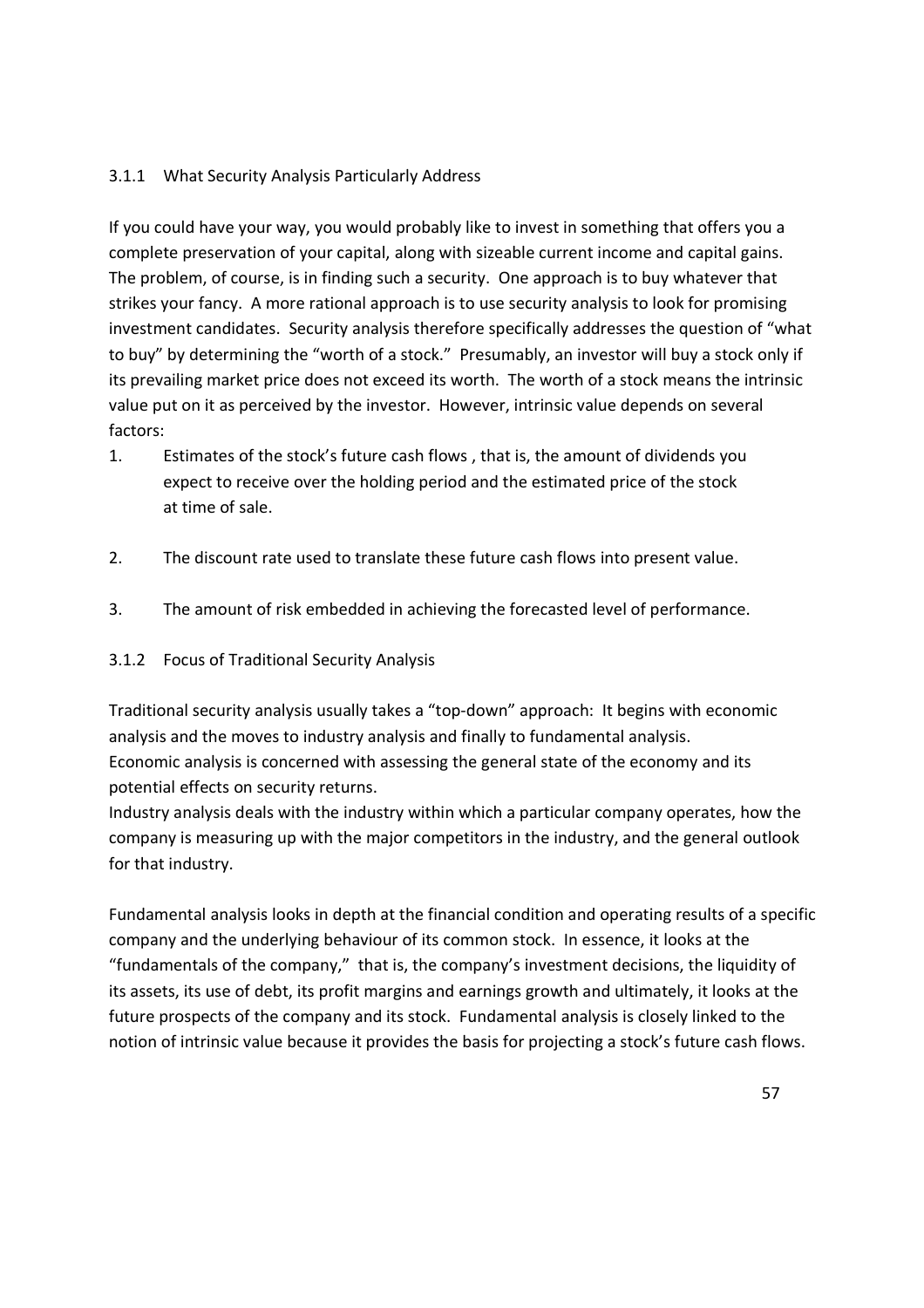A key part of this analytical process is company analysis, which takes a close look at the actual financial performance of the company. Such analysis is not meant simply to provide interesting information about how the company has performed in the past, rather, it is done to help investors formulate expectations about the future performance of the company and its stock. Make no mistake about it, in the field of investment, it is the future that matters. But in order to understand the future prospects of the firm, an investor should have a good handle on the company's current conditions and its ability to produce earnings.

# 3.1.3 Who Needs Security Analysis in an Efficient Market?

The concept of security analysis is general and fundamental analysis in particular is based on the assumption that investors are capable of formulating reliable estimates of a stock's future behaviour. Fundamental analysis operates on the broad premise that some securities may be mispriced in the market place at any given point in time. Furthermore, fundamental analysis assumed that, by undertaking a careful analysis of the inherent characteristics of each of the firms in question, it is possible to distinguish those securities that are correctly priced from those that are not.

To many, those two assumptions of fundamental analysis seem reasonable. However, there are others who just do not accept the assumptions of fundamental analysis. These are the so called "Efficient Market" advocates. They believe that the market is so efficient in processing new information that securities trade so close to or exactly at their correct values at all times. Thus, they argue, it is virtually impossible to outperform the market on a consistent basis. In its strongest form, the efficient market hypothesis asserts that:

- (1) Securities are rarely, if ever, substantially misplaced in the market place.
- (2) No security analysis, however detailed, is capable of identifying misplaced with a frequency greater than that which might be expected by random chance alone.

 Is the efficient market hypothesis correct? Is there a place for fundamental analysis in modern investment theory? Interestingly, most financial theorists and practitioners would answer yes to both of these questions.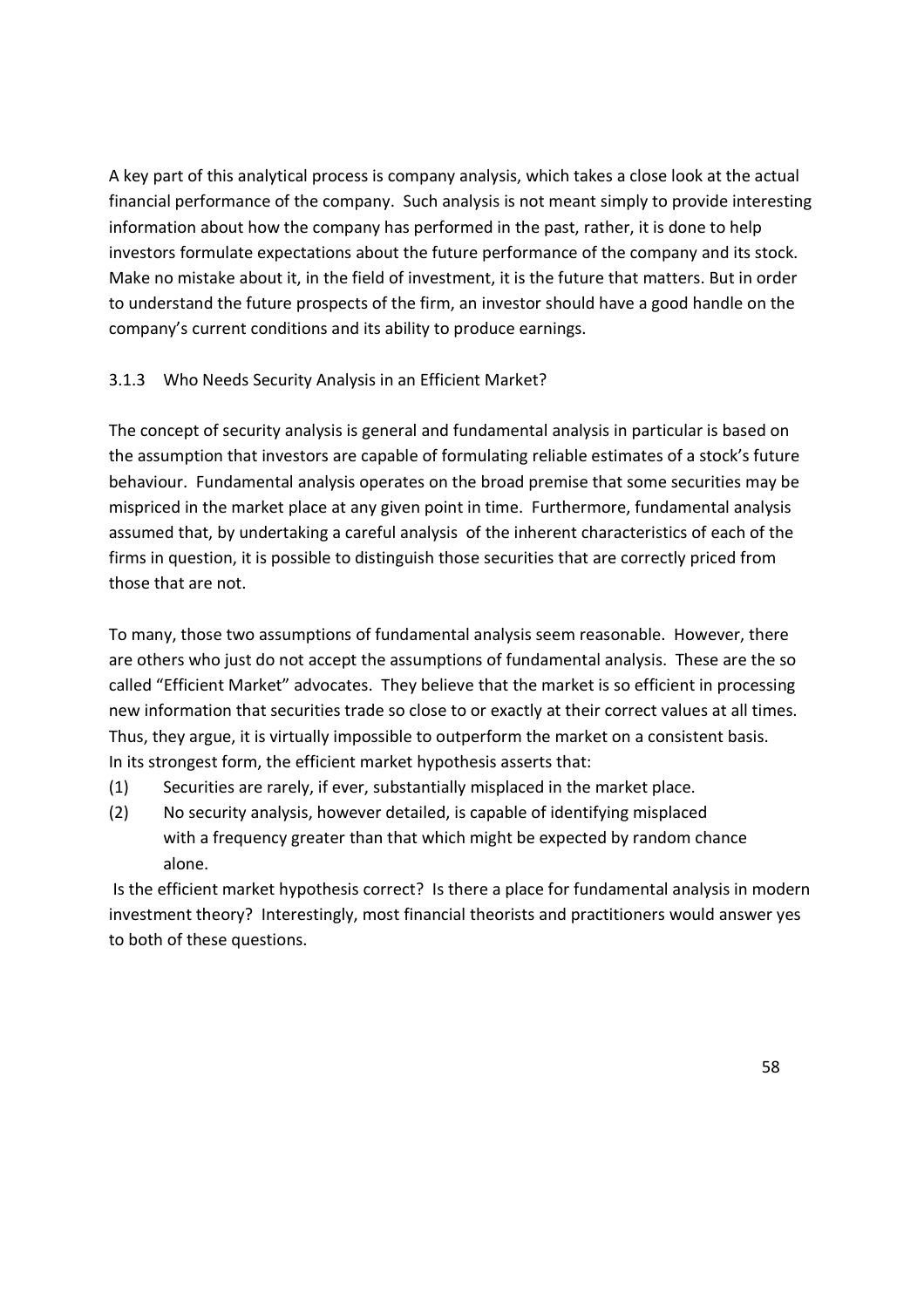## 3.2 Solution to the Paradox

The solution to this apparent paradox is really quite simple. Basically, fundamental analysis is of value in the selection of alternative investment instruments for two important reasons. First, financial markets are as efficient as they are because a large number of people and powerful financial institutions invest a great deal of time and money in analyzing the fundamentals of most widely held investments. In other words, markets tend to be efficient, and securities tend to trade at or near their intrinsic values, simply because a great many people have done the research necessary to determine what their intrinsic values should be. Second, although the financial markets are generally efficient, they are by no means perfectly efficient. Pricing errors are inevitable, and those individuals who have conducted the most thorough studies of the underlying fundamentals of a given security are the most likely to profit when errors do occur.

# 3.2.1 Economic Analysis

If we live in a world where economic activity had absolutely no effect on the stock market or no security prices, we could avoid studying the economy altogether. The fact is, of course, that we do not and cannot live in such a world. Stock prices are heavily influenced by the state of the economy and by economic events. As a rule, stock prices tend to move upwards when the economy is strong, and downwards when the economy starts to dwindle.

The reason why the economy is so important to the market is simple: The overall performance of the economy has a significant bearing on the performance and profitability of the companies that issue common stock. As the fortunes of the issuing firms change with the economic conditions, so do the prices of their stocks. Of course, not all stocks are affected in the same way or to the same extent. Some sectors of the economy, like food retailing, may be only mildly affected by the economy, others, like the construction and auto industries, are often hard hit when times get rough.

A general study of the economy should not only give an investor a grasp of the underlying nature of the economic environment but also enable him to assess the current state of the economy and to formulate expectations about its future course. It can go so far as to include a detailed examination of each sector of the economy, or it may be done on a very informal basis. Regardless of how it is performed, however, the purpose (from security analysis perspective) is always the same: To establish a sound foundation for the valuation of common stock.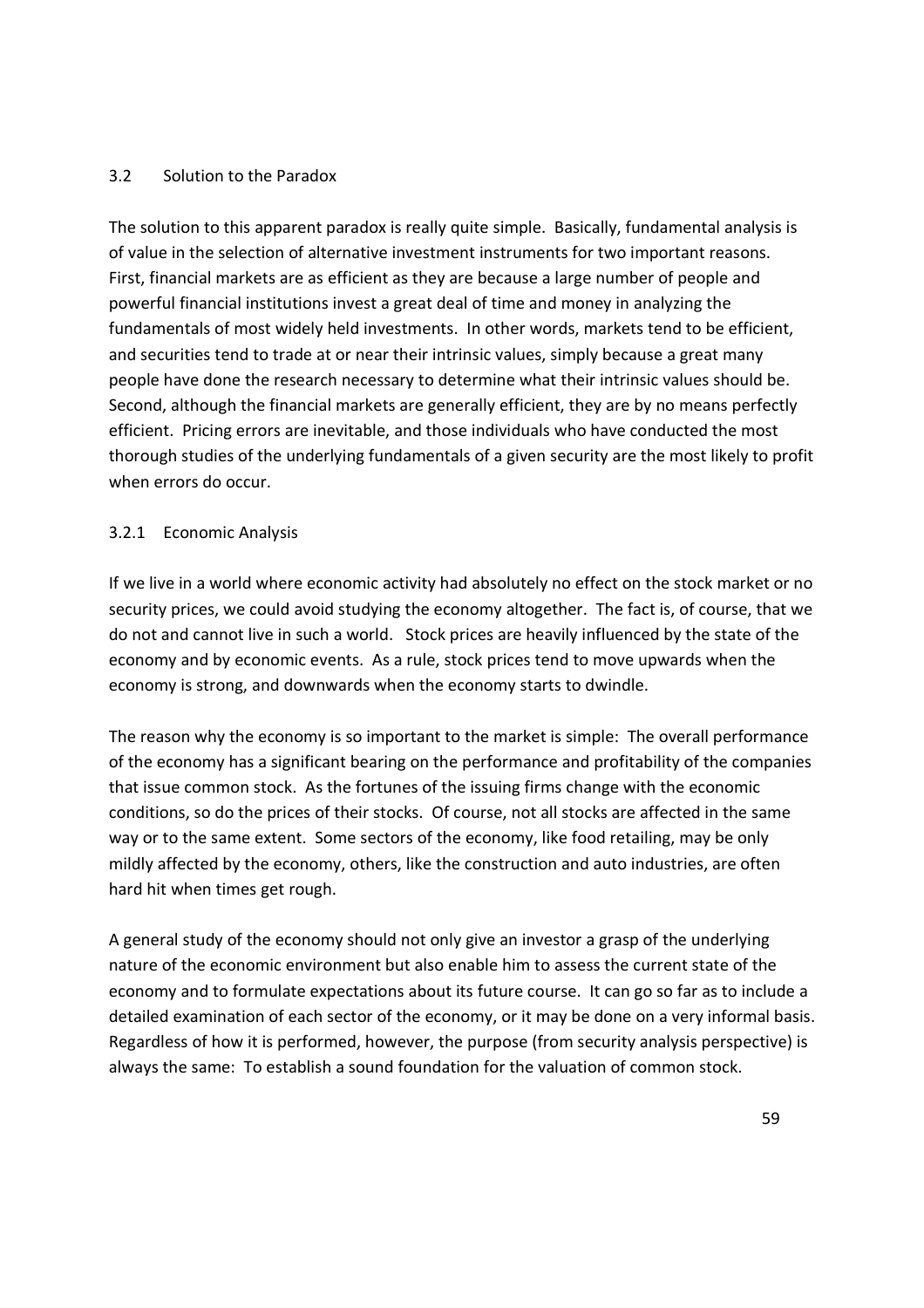# 3.2.2 Economic Analysis and the Business Cycle

Economic analysis sets the tone for security analysis. If the economic future looks bleak, you can probably expect most stock returns to be equally dismal. If the economy is buoyant, stocks prices will be high. The behaviour of the economy is sometimes captured in the business cycle, which reflects changes in total economic activity over time. Two widely followed measures of the business cycle are:

- (a) Gross Domestic Product (GDP), which represents the market value of all goods and services produced in a country over the period of a year.
- (b) Index of Industrial Production which measures the activity/output in the industrial or productive segment of the economy.

Normally, gross domestic product and the index of industrial production move up and down following the dictates of the business cycle.

## 3.3 Key Economic Factors

Several parts of the economy are especially important because of the impact they have on total economic activity. These would naturally include:

**Government fiscal policy:**  Taxes Government spending **Monetary policy:**  Money supply Interest rates **Other factors:**  Consumer spending Business Investments Foreign trade and foreign exchange rates

Government physical policy tends to be expansive when it encourages spending, that is, when the government reduces taxes and increases the size of the budget. Similarly, monetary policy is said to be expansive when money is readily available and interest rates are relatively low. An expansive economy also depends on a generous level of spending by consumers and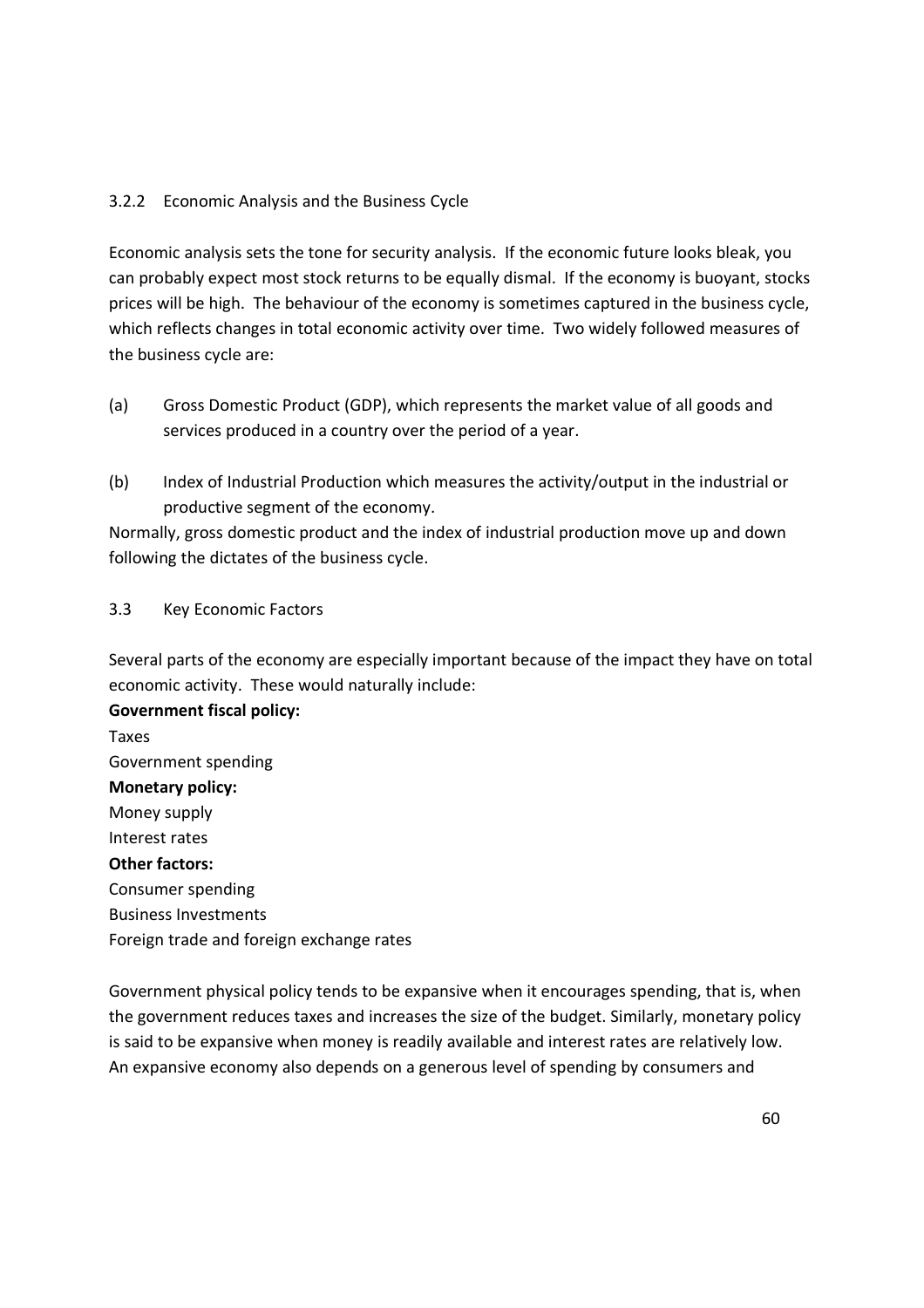business concerns. These same variables moving in a reverse direction can have a recessionary impact on the economy, as for example, when taxes and interest rates increase or when spending by consumers and businesses falls off.

The impact of these major forces filters through the system and affects several key dimensions of the economy. The most important of these are industrial production, corporate profits, retail sales, personal income, the unemployment rate, and inflation. For example, a strong economy exists when industrial production, corporate profits, retail sales, and personal income are moving up and unemployment is moving down. Thus, when conducting an economic analysis, an investor should keep an eye on fiscal and monetary policies, consumer and business spending, and foreign trade for the potential impact they have on the economy. At the same time, he must stay abreast of the level of industrial production, corporate profits, Retail sales, personal income, unemployment, and inflation in order to assess the state of the business cycle.

# 3.3.1 Developing an Economic Outlook

Conducting an economic analysis involves studying fiscal and monetary policies, inflationary expectations, consumer and business spending, and the state of the business cycle. Often investors do this on a fairly informal basis. As they form their economic judgments, many rely on one or more of the popular published sources as well as on periodic reports from major brokerage houses. These sources provide a convenient summary of economic activity and give investors a general feel for the condition of the economy.

Once you have developed a general economic outlook, you can use the information in one of two ways. One approach is to construct an economic outlook and then consider where it leads in terms of possible areas for further analysis. For example, suppose you uncover information that strongly suggests the outlook for business spending is very positive. On the basis of such an analysis, you might want to look more closely at capital goods producers, such as machine tool manufacturers, as investment candidates.

A second way to use information about the economy is to consider specific industries or companies and ask, "How will they be affected by expected developments in the economy?" Take an investor with an interest in gold trinkets stocks. Because of the nature of the business (durable fashion goods), these stocks are susceptible to changing economic conditions.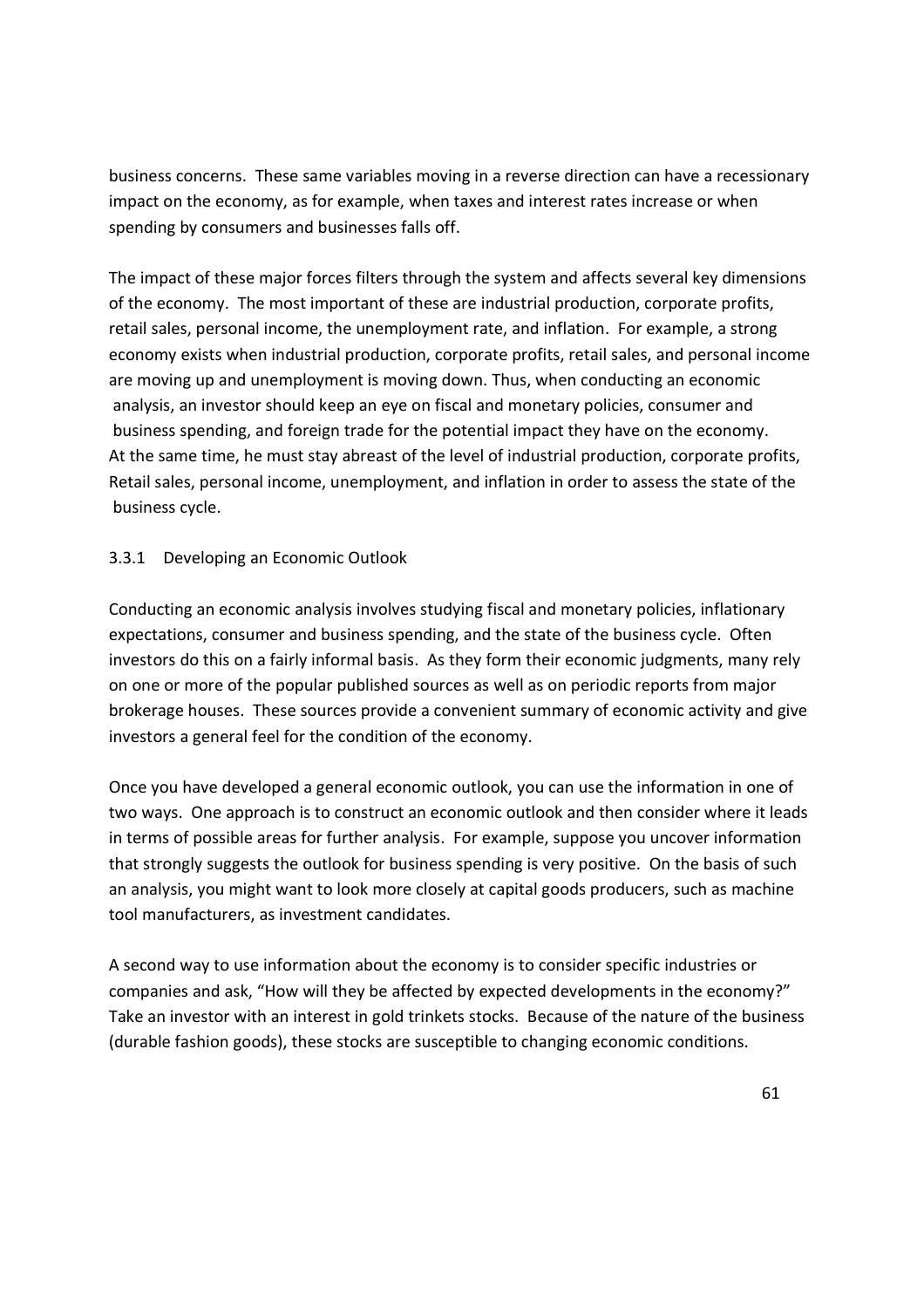Especially important here is the level of discretionary consumer spending: Normally spending on such goods tends to accelerate when the economy picks up and slackens when the economy slows down. In this instance, our imaginary investor would first want to assess the current state of the business cycle. Using insight, he would then formulate some expectations about the future of the economy and the potential impact it holds for the stock market in general and a gold trinket stocks in particular.

# 3.3.2 Industry Analysis

Looking at securities in terms of industry groupings is a popular way of viewing stocks and is widely used by both individual and institutional investors. This is a sensible approach because stock prices are influenced by industry conditions. The level of demand in an industry and other industry forces set the tone for individual companies. Clearly, if the outlook is good for an industry, then the prospects are likely to be strong for the companies that make up that industry.

The first step in industry analysis is to establish the competitive position of a particular industry in relation to others. It is clear that not all industries perform alike.

The next step is to identify companies within the industry that hold particular promise. This sets the stage for a more thorough analysis of individual companies and securities. Analyzing an industry means looking at such things as its makeup and basic characteristics, the key economic and operating variables that drive industry performance, and the outlook for the industry. The investor will also want to keep an eye out for specific companies that appear well suited to take advantage of industry conditions. Companies with strong market conditions should be favoured over those with less secure positions. Such dominance confers the ability to maintain pricing leadership and suggests that the firm will be in a position to enjoy economies of scale and low-cost production. Market dominance also enables a company to support a strong research and development effort, thereby helping it secure its leadership position for the future.

Normally, an investor can gain valuable insight about an industry by seeking answers to the following questions:

(1) What is the nature of the industry? Is it monopolistic, or are there many competitors? Do few set the trend for the rest?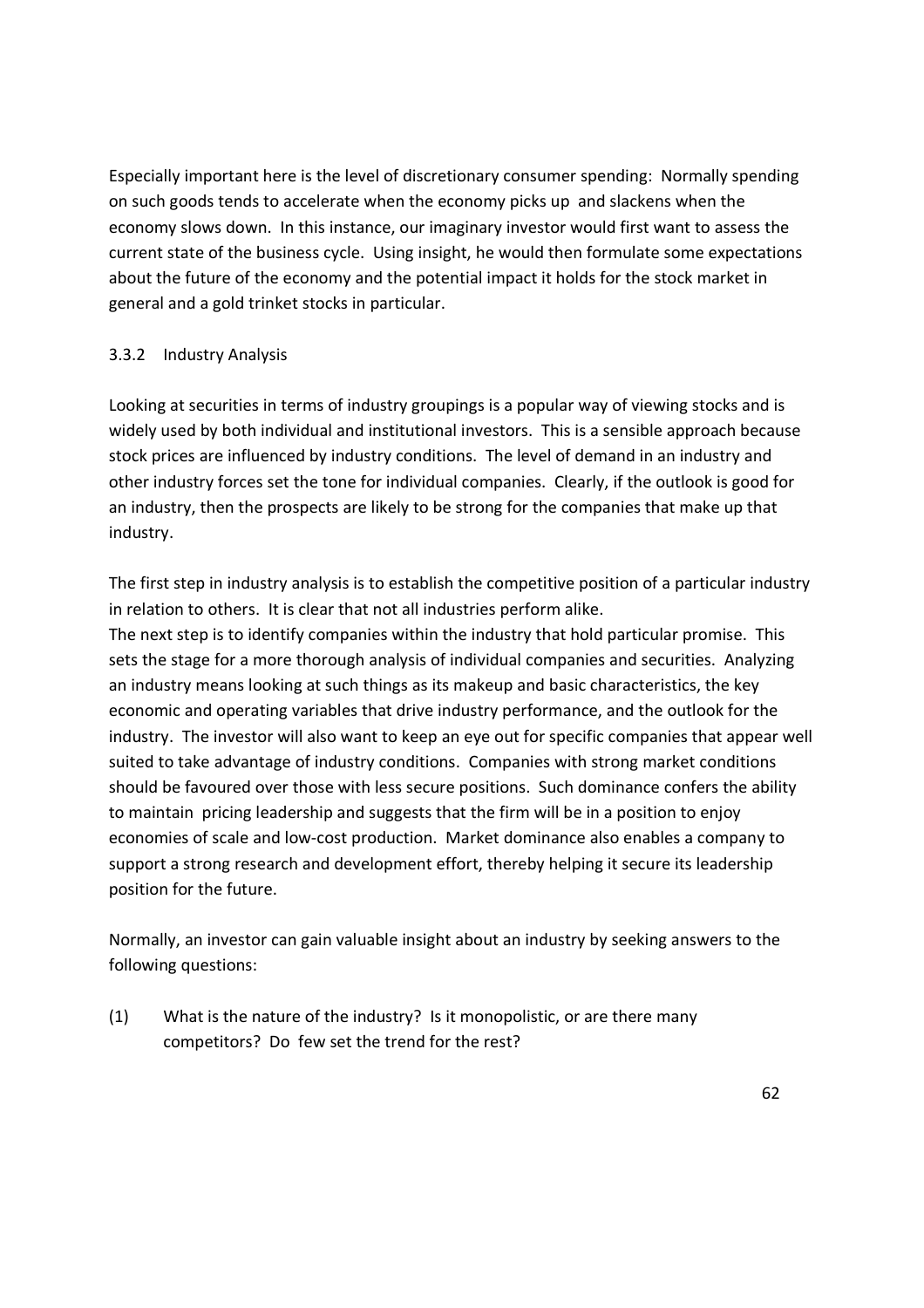- (2) To what extent is the industry regulated? Is it a public utility? If the industry is regulated, then find out how friendly the regulatory authority is.
- (3) What role, if any, does labour play in the industry? How important are labour unions? Are there good labour relations within the industry? When is the next round of contract talks.
- (4) How important are technological developments? Are any new developments taking place, and what impact are potential breakthroughs likely to have?
- (5) Which economic forces are especially important to the industry? Is the demand for the industry's goods and services related to key economic variables? If so, what is the outlook for those variables? How important is foreign competition to the health of the industry?
- (6) What are the important financial and operating considerations? Is there an adequate Supply of labour, material, and capital? What are the capital spending plans and needs of the industry?

## 4.0 CONCLUSION

In this unit, we studied security analysis which we pointed out is the process of gathering and organizing information and then using it to determine the value of a share of common stock. In essence, security analysis addresses the question of "what to buy" by determining what a stock ought to be, in terms of its value. Determining the intrinsic value of a stock depends on several factors among them is the risk inherent in achieving the forecasted performance.

# 5.0 SUMMARY

We carry out security analysis in order to determine the value of a common stock. Security analysis provides a standard for helping us determine whether a particular stock is undervalued, fairly prices or overvalued. In investment practice, the question of value centres on return. In particular, a satisfactory investment instrument is one that offers a level of expected return commensurate with the amount of risk involved.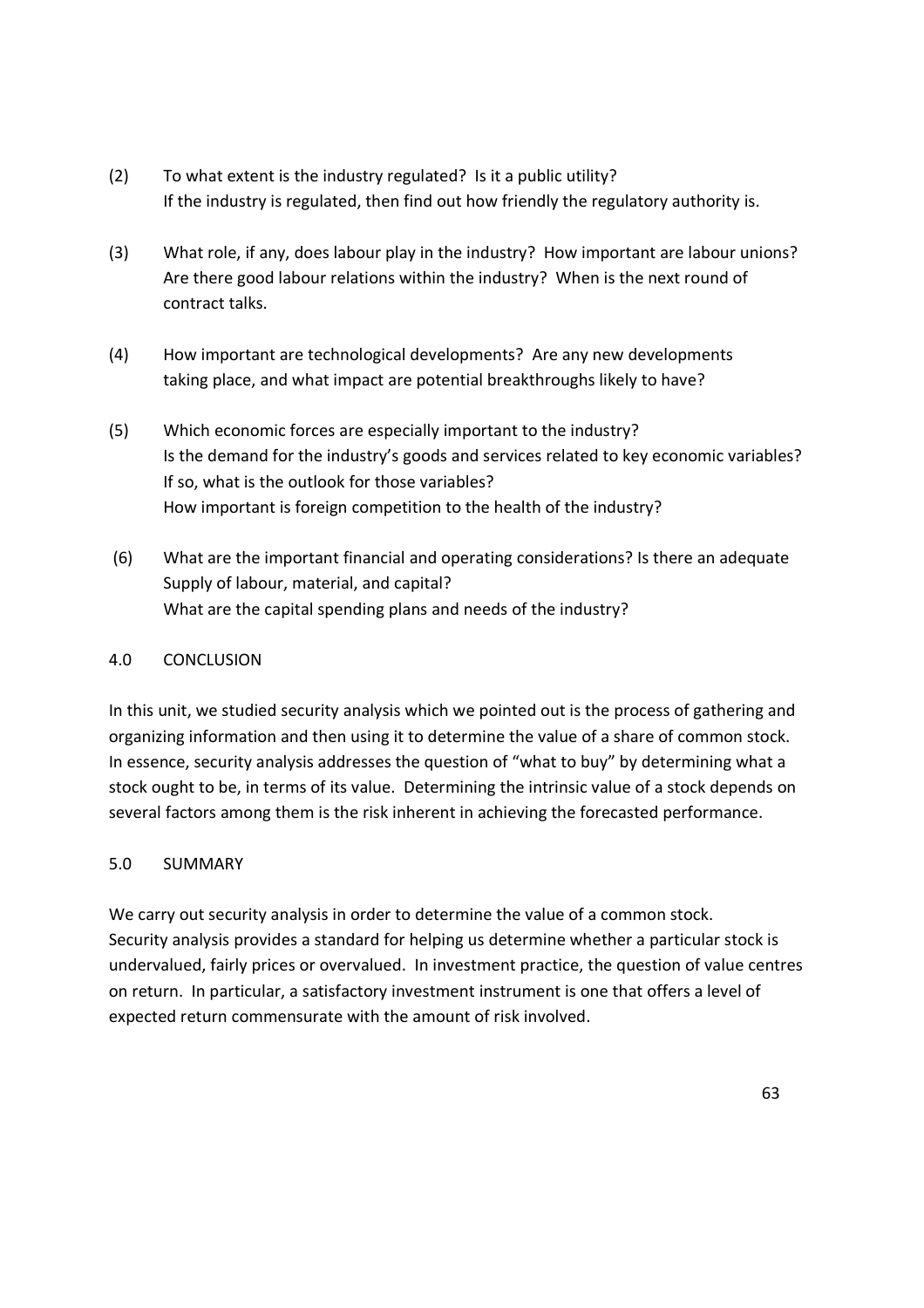#### 6.0 TUTOR-MARKED ASSIGNMENT

- \* What is the main objective of security analysis?
- \* What are the two assumptions of fundamental analysis of securities?

#### 7.0 REFERENCES/FURTHER READING

- Bodie, Z. et al. (2001) Essentials of Investment (Fourth Edition) Published by McGraw-Hill Company Inc., 1221 Avenue, New York, U.S.A.
- Cohen, J. (1977) Investment Analysis & Portfolio Management (Third Edition) Richard D. Irwin Inc. New York, U.S.A.
- Gitman, L.J and Joehnk, M.D. (1998). Fundamentals of Investment (Seventh Edition) Printed by RR Donnelley & Sons Company , U.S.A.
- Rufus, I.A. (2004) Investment Decisions, Concepts, Analysis and Management Glorious Hope Printers, Glorious Hope House, 53 Jagunmolu Street, Bariga, Lagos.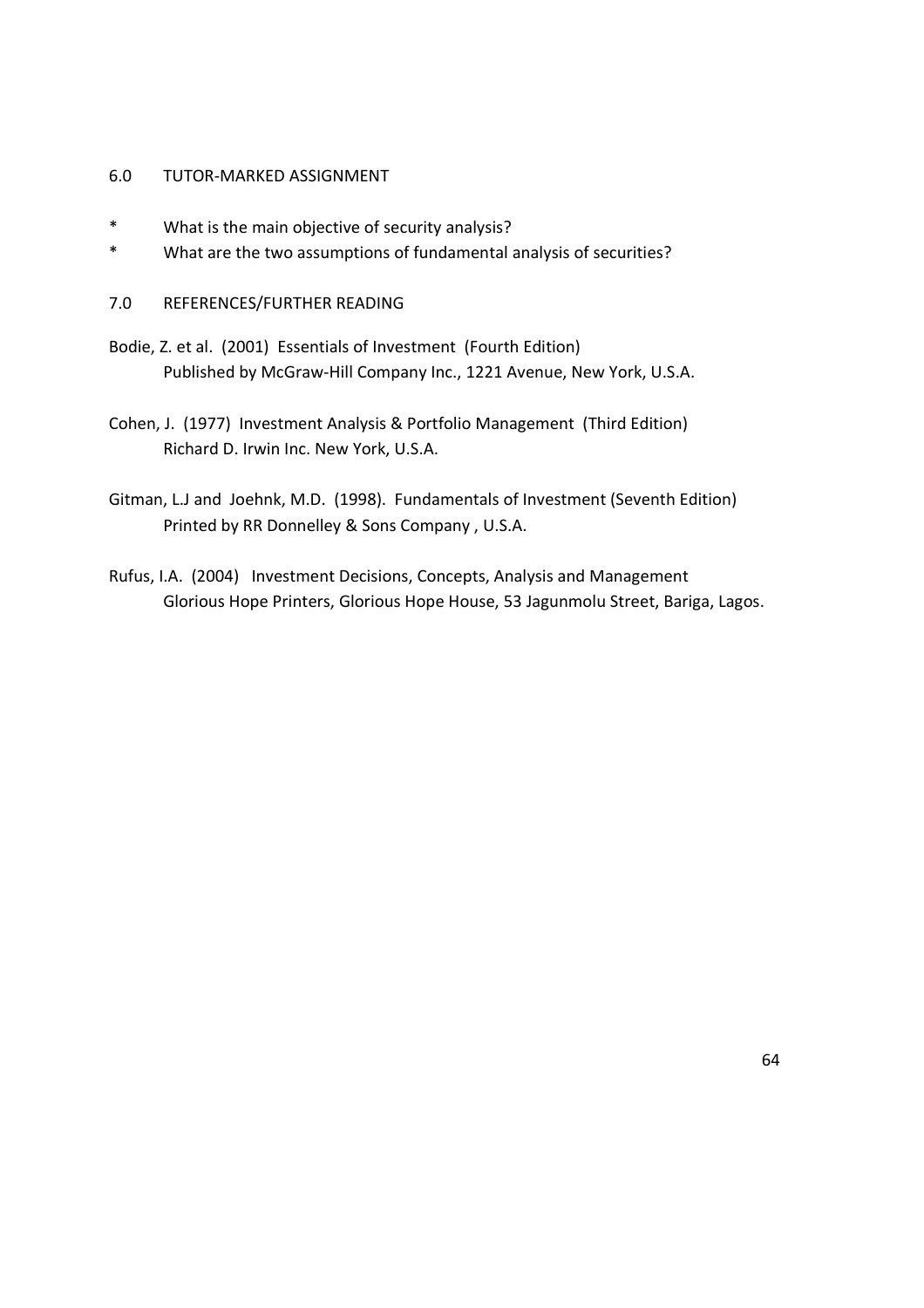#### ENT 331 MODULE 3

## MODULE 3

UNIT 2 INVESTING IN FIXED-INCOME SECURITIES

# CONTENTS

- 1.0 Introduction
- 2.0 Objectives
- 3.0 Main Content
	- 3.1 Investing in Fixed-Income Securities
		- 3.1.1 Why Invest in Bonds?
		- 3.1.2 Bonds as Versatile Investment Outlet
		- 3.1.3 Putting Bond Market Performance in Perspective
	- 3.2 Total Returns in the Bond Market
		- 3.2.1 Exposure to Risk
		- 3.2.2 Other Risks Associated with Investment in Bonds
	- 3.3 Essential Features of a Bond
		- 3.3.1 Maturity Date
		- 3.3.2 Call Features Let the Buyer Beware!
- 4.0 Conclusions
- 5.0 Summary
- 6.0 Tutor-Marked Assignment
- 7.0 Reference/Further Reading

## 1.0 INTRODUCTION

Under this unit, we shall be studying investment in fixed-income securities. Some securities such as bonds carry fixed-income payable at maturity. Other investments instruments, such as, common stock has no fixed-income. An investor in common stocks receives dividend and dividend payment is dependent on the earnings power of the issuing firm.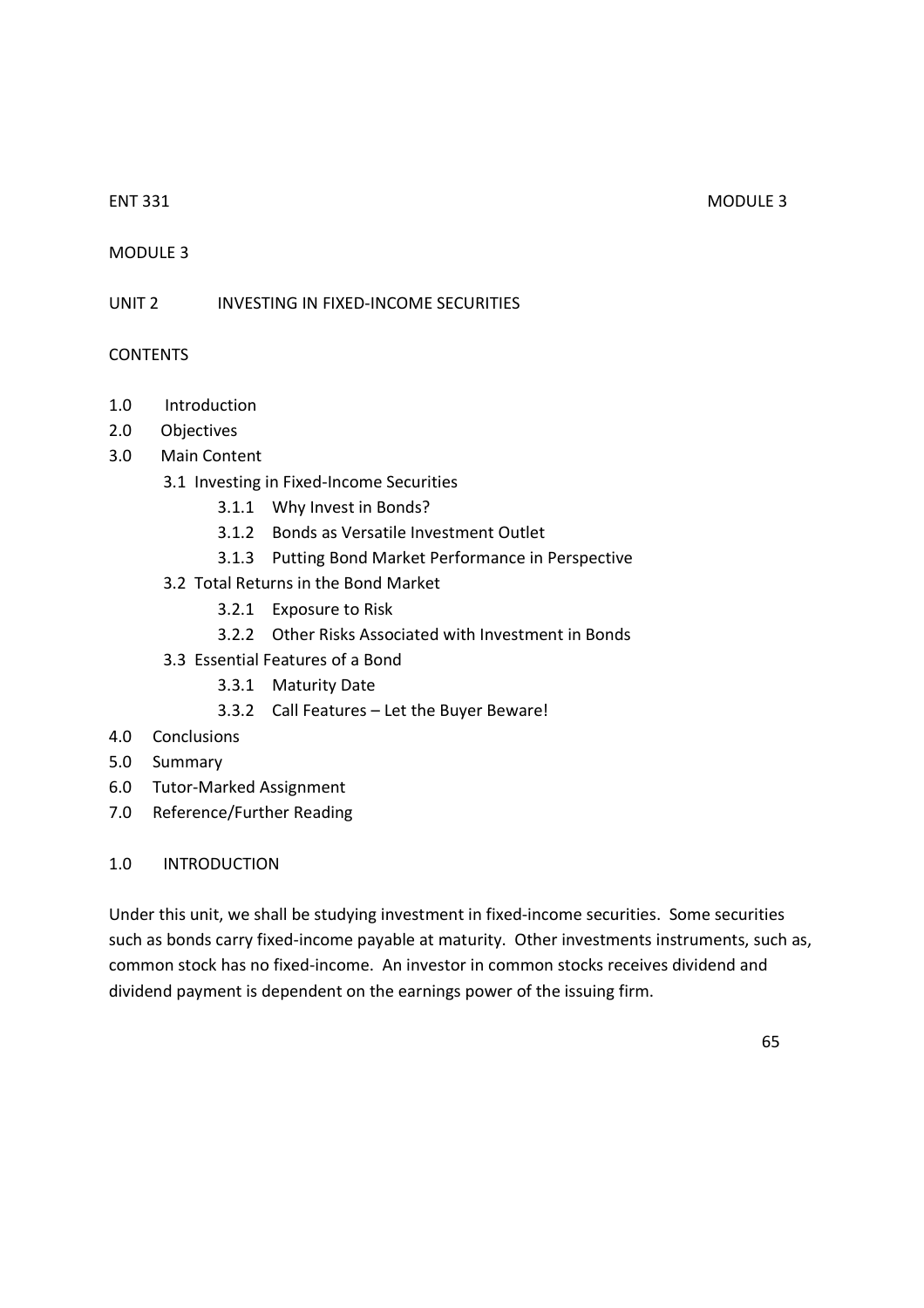## 2.0 OBJECTIVES

After studying this unit, the student will be familiar with:

- \* The process of investing in fixed-income securities
- \* The advantages and disadvantages in fixed-income investment

# 3.0 MAIN CONTENT

# 3.1 Investment in Fixed-Income Securities

The oil industry is one of the world's most capital intensive businesses today. It requires billions of Naira worth of equipment for exploration and production of natural resources. One of the largest oil companies operating in Nigeria is Mobil, which searches for oil and natural gas throughout the world. Much of Mobil's equipment is financed through the issuance of longterm bonds. Because Mobil is such a strong company, investors in its bonds are confident that the debt will be paid. Mobil, of course, must pay investors interest on these bonds, but because it has a strong credit rating, it does not have to pay as high an interest rate as some other less well-established companies.

# 3.1.1 Why Invest in Bonds?

In the past, investment in bonds was viewed as rather dull investment that produced current income and little else. It is no longer true today, instead bonds are regarded as highly competitive investment instruments that offer the potential for attractive returns. Bonds are publicly traded long-term debt securities whereby the issuer agrees to pay a fixed amount of interest over a specified period of time and to repay a fixed amount of principal at maturity. Bonds are issued in convenient denominations and by a variety borrowing companies, government corporations, states and local governments. Bonds are referred to as fixed –income securities because the debt-service obligations of the issuer are fixed. That is, the issuing organization agrees to pay a fixed amount of interest periodically and to repay a fixed amount of principal art maturity.

Like any other type of investment instrument, bonds provide investors with two kinds of income: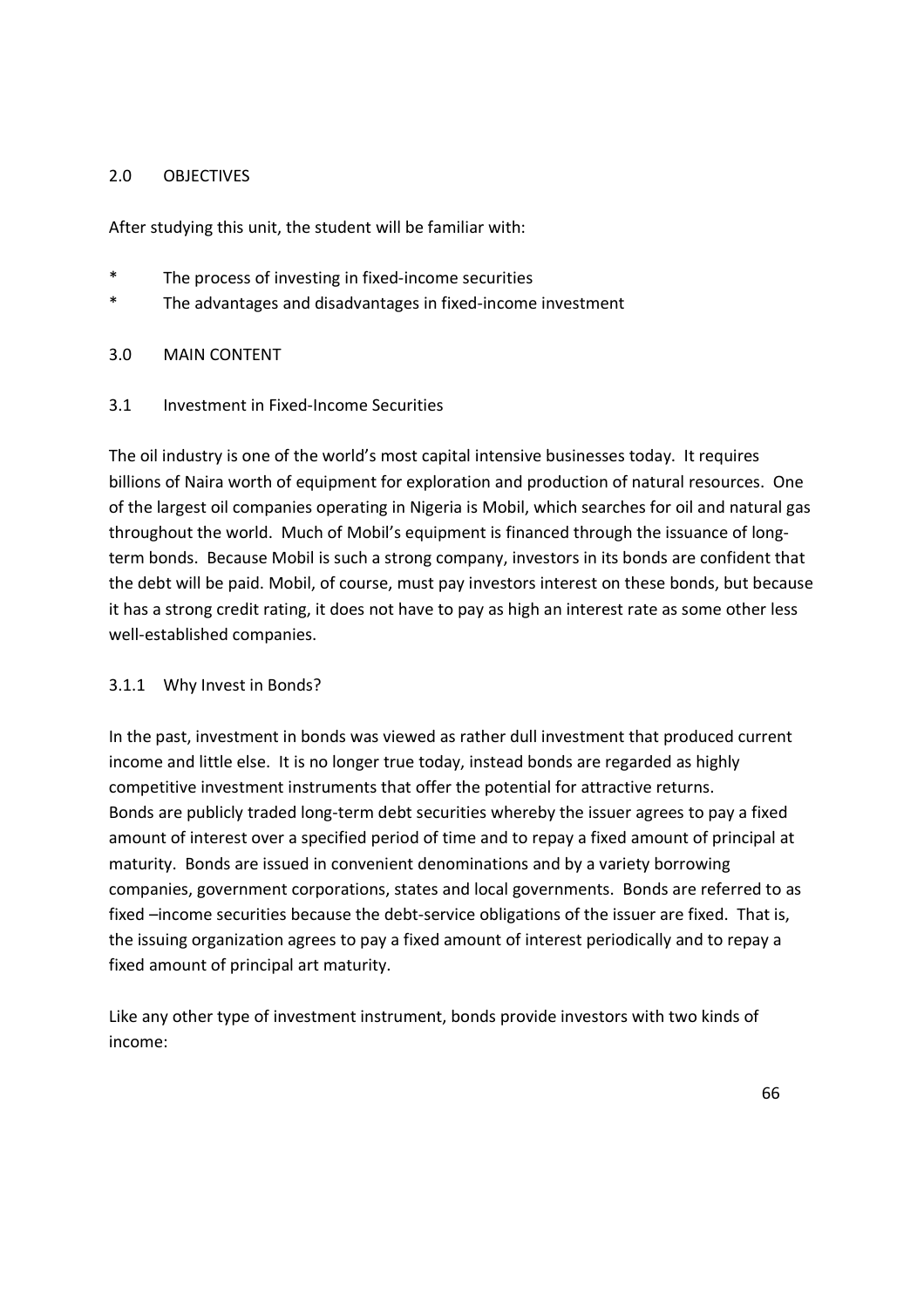- (1) They provide a generous amount of current income.
- (2) They can often be used to generate substantial amounts of capital gains.

The current income is, of course, derived from the interest payments received over the life of the issue. Capital gains, in contrast, are earned whenever market interest rates fall. A basic trading rule in the bond market is that interest rates and bond prices move in opposite directions. When interest rates rise, bond prices fall, and when interest rates drop, bond prices move up. Thus, it is possible to buy bonds at one price and to sell them later at a higher price. Of course, it is also possible to incur a capital loss, should market rates move against you. Taken together, the current income and capital gains earned from bonds can lead to attractive investor returns.

# 3.1.2 Bonds as Versatile Investment Outlet

Bonds are also a versatile investment outlet. They can be used conservatively by those who primarily (or exclusively) seek high current income, or they can be used aggressively by those who go after capital gains. Although, bonds have long been considered attractive investments for those seeking current income, it is only since the advent of volatile interest rates that they have also been recognized as outstanding trading instruments. Investors found that, given the relation of bond prices to interest rates, the number of profitable trading opportunities increased substantially as wider and more frequent swings in interest rates began to occur.

In addition, certain types of bonds can be used for tax shelter. Municipal obligations are perhaps the best known in this regard, but certain federal agency issues also offer some tax advantages. Finally, because of the general high quality of many bond issues, they can also be used for preservation and long-term accumulation of capital. With quality issues, not only do investors have a high degree of assurance that they will get their money back at maturity, but the stream of interest income is also highly dependable.

# 3.1.3 Putting Bond Market Performance in Perspective

The bond market is driven by interest rates. In fact, the behaviour of interest rates is the single most important force in the bond market. These rates determine not only the amount of current income investors will make but also the amount of capital gains (or losses) bondholders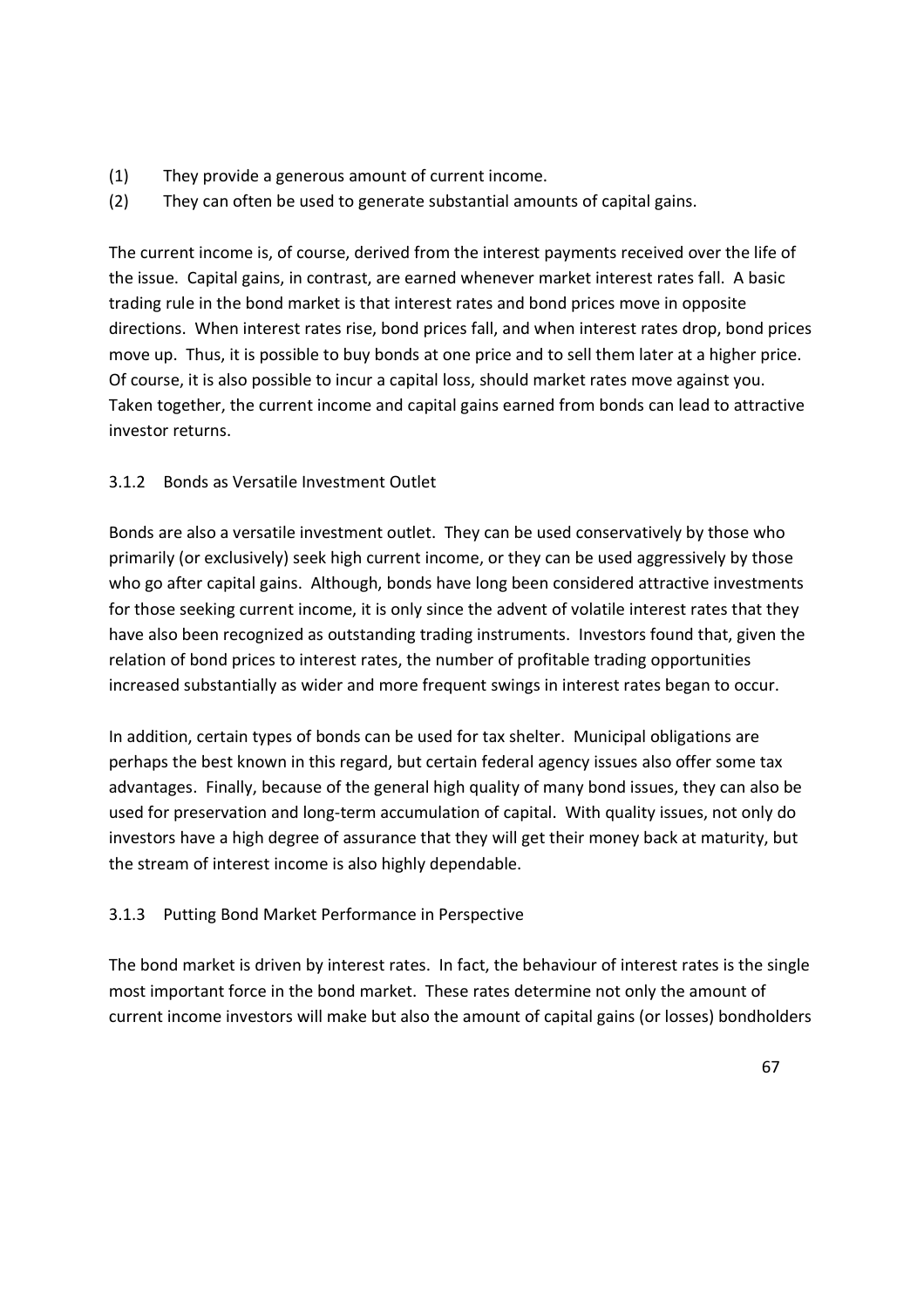will incur. It is not surprising, therefore, that bond market participants follow interest rates closely and that bond market performance is generally portrayed in terms of market interest rates.

## 3.2 Total Returns in the Bond Market

As with stocks, total returns in the bond market are made up of current income and capital gains (or losses). Not surprisingly because rising rates mean falling prices, the drawn-out bear market in bonds mean depressing returns for bondholders. For investors just entering the market, the higher market yields were welcomed, because they meant higher levels interest income. But for those already holding bonds, the implications were much different, as returns fell way below expectations and, in many cases resulted into outright losses.

Some market experts go so far as to question whether bonds should have any place at all in an investment portfolio. They reason that if interest rates have bottomed out, then blonds will not have a lot to offer investors (other than relatively low returns.

## 3.2.1 Exposure to Risk

Like any other type of investment instrument, fixed-income securities should be viewed in terms of their risk and return. Generally speaking, bonds are exposed to five major types of risks; interest rate risk, purchasing power risk, business/financial risk, liquidity risk, and call risk.

Interest Rate Risk: Interest rate risk is the number one source of risk to fixed-income investors, because it is the major cause of price volatility in the bond market. In the case of bonds, interest rate risk translates into market risk: The behaviour of interest rates, in general affects all bonds and cuts across all sectors of the market including the government treasury bills market.. When market interest rates rise, bond prices fall, and vice versa. And as interest rates become more volatile, so do bond prices.

Purchasing Power Risk: Purchasing power risk accompanies inflation. During periods of mild inflation, bonds do pretty well, because their returns tend to outstrip inflation rates. Purchasing power risk really hits up when inflation takes off. When that happens, bond yields start to lag behind inflation rates. The reason: You have a fixed coupon rate on your bond, so even though market yields are rising with inflation, your return is locked-in during the inflation period.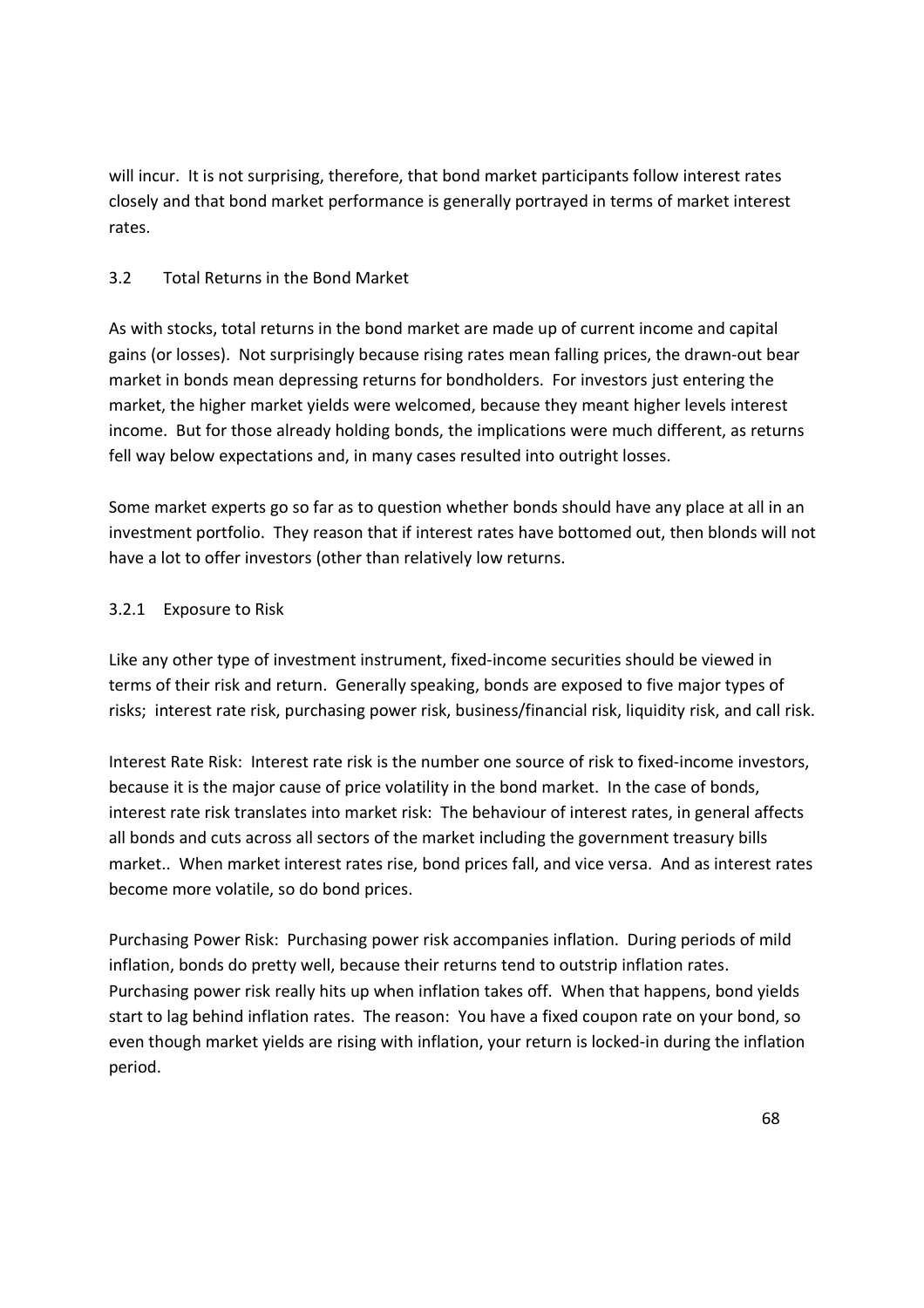# 3.2.2 Other Risks Associated with investment in Bonds

Business/Financial Risk: This is basically the risk that the issuer will default on inter5est and/or principal payments. Business/financial risk has to do with the quality and financial integrity of the issuer; the stronger the issuer, the less business/financial risk there is to worry about. This risk does not even exist in some securities. For example, the government treasury bills do not have business/financial risk.

Liquidity Risk: Liquidity risk is the risk that a bond will be difficult to unload if you want or have to sell it. In certain sectors of the market, this is a far bigger problem than a lot of investors realize. Even though the bond market may be enormous, the market is chiefly over-thecounter in nature, and much of the activity occurs in the primary/new issue market. Therefore, with the exception of the Treasury market and good deal of the agency market, relatively little trading is done in the secondary markets.

Call Risk: Call risk is sometimes referred to as prepayment risk, and this is the risk that a bond will be "recalled," that is, retired long before its scheduled maturity date. Issuers are often given the opportunity to prepay their bonds, and they do so by calling them in for prepayment. When issuers call their bonds, the bondholders end up getting cashed out of their deal and have to find another place for their investment funds, and there lies the problem. Because bonds are nearly always called for prepayment after interest rates have taken big fall, comparable investment instruments will just not be available. Thus the investor will ne forced to replace a high-yielding bond with a much lower-yielding issue.

# 3.3 Essential Features of a Bond

A bond is a negotiable, long-term debt instrument that carries certain obligations (including the payment of interest and the repayment of principal) on the part of the issuer. Because bondholders, unlike holders of common stock, are only lending money to the issuer, they are not entitled to an ownership position or to any of the rights and privileges open to the common stock holders. But bond holders and well as bond issuers do have a number of well defined rights and privileges that together help to define the essential features of a bond.

Bonds Interest and Principal: In the absence of any trading, a bond investor's return is limited to fixed interest and principal payments. That is because bonds involve fixed claim on the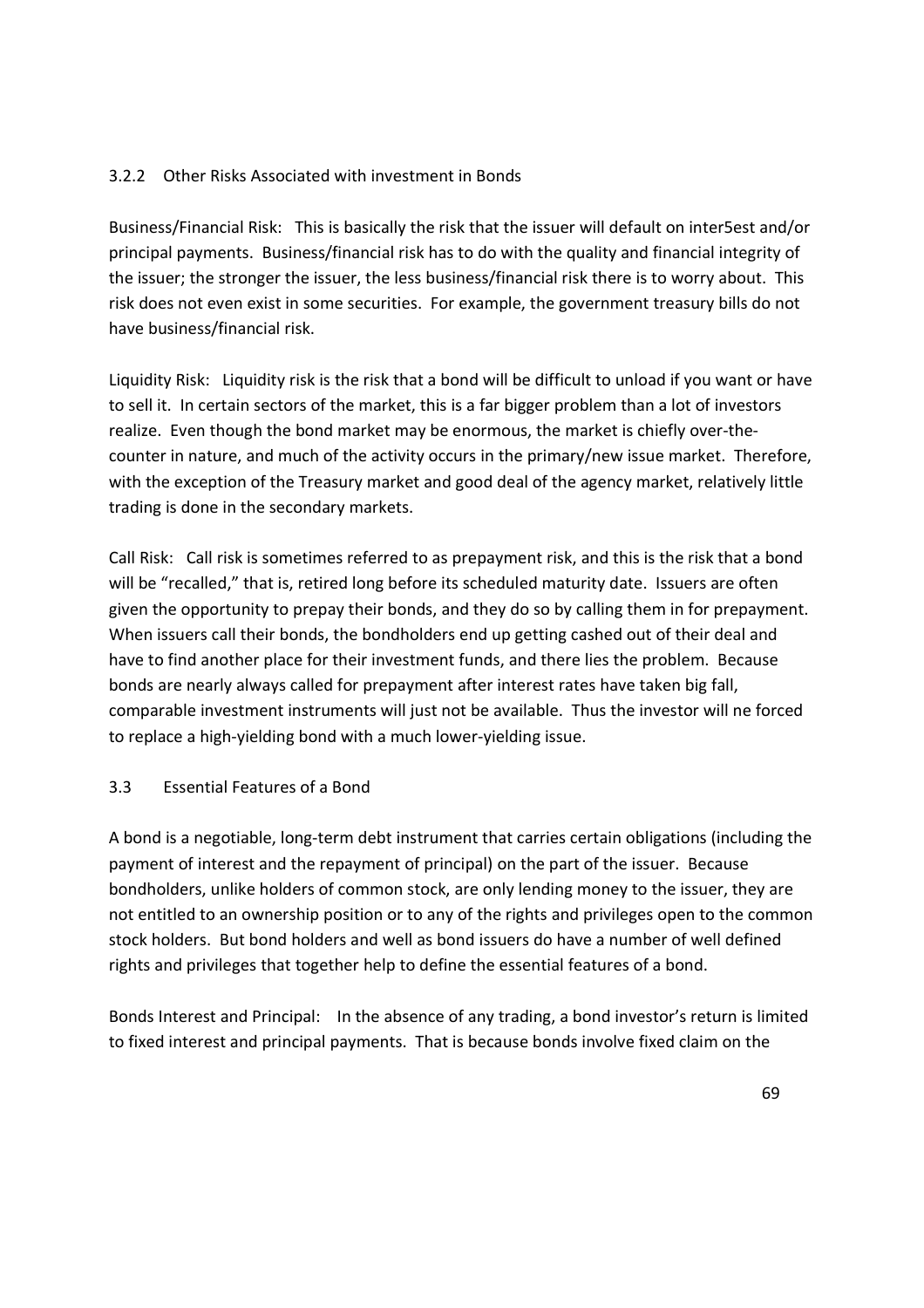issuer's income and a fixed claim on the assets of the issuer. As a general rule, bonds pay interest every six months. There are sometimes exceptions. Some issues carry interest payment intervals as short as two months and others as long as one year. The amount of interest due is a function of a "coupon." A coupon is the feature on a bond which defines the amount of annual interest income due to an investor. For example, a N1,000 bond with an 8 per cent coupon pays N80 interest to the investor. Also, the principal amount of a bond, known as an issue's par value, specifies the amount of capital that must be repaid to the investor at maturity.

## 3.3.1 Maturity Date

Unlike common stock, all debt securities have limited lives and will expire on a given date in the future which is called the issue's "maturity date." Although, a bond carries a series of specific interest payment dates, the principal is repaid only once; on or before maturity. Because the maturity date is fixed (and never changes), it not only defines the life of a new issue but also denotes the amount of time remaining for older, outstanding bonds.

Two types of bonds can be distinguished on the basis of maturity; term and serial issues. A "term bomb" has a single, fairly lengthy maturity date and is the most common type of issue. A "serial bond" has a series of different maturity dates, perhaps as many as 15 to 20 within a single issue. For example, a 20-year term bond issued in 1995 has a single maturity date of 2015, but that same issue as a serial bond might have 20 annual maturity dates that extend from 1996 through 2015. At each of these annual maturity dates, a certain portion of the issue would come due and be paid off.

Maturity is also used to distinguish a note from a bond. That is, a debt security that is originally issued with maturity of 2 to 10 years is known as a note, whereas a bond technically has an initial term of maturity of more than 10 years. In practice, notes are often issued with maturities of 5 to 7 years, whereas bonds normally carry maturities of 20 to 30 years or more.

## 3.3.2 Call Features – Let the Buyer Beware

Consider the following situation: You have just made an investment in a high-yielding, 25-year bond. Now all you have to do is sit back and let the cash flow-in. Well, perhaps that may happen for a few years. However, if market interest rates drop, it is also likely that you will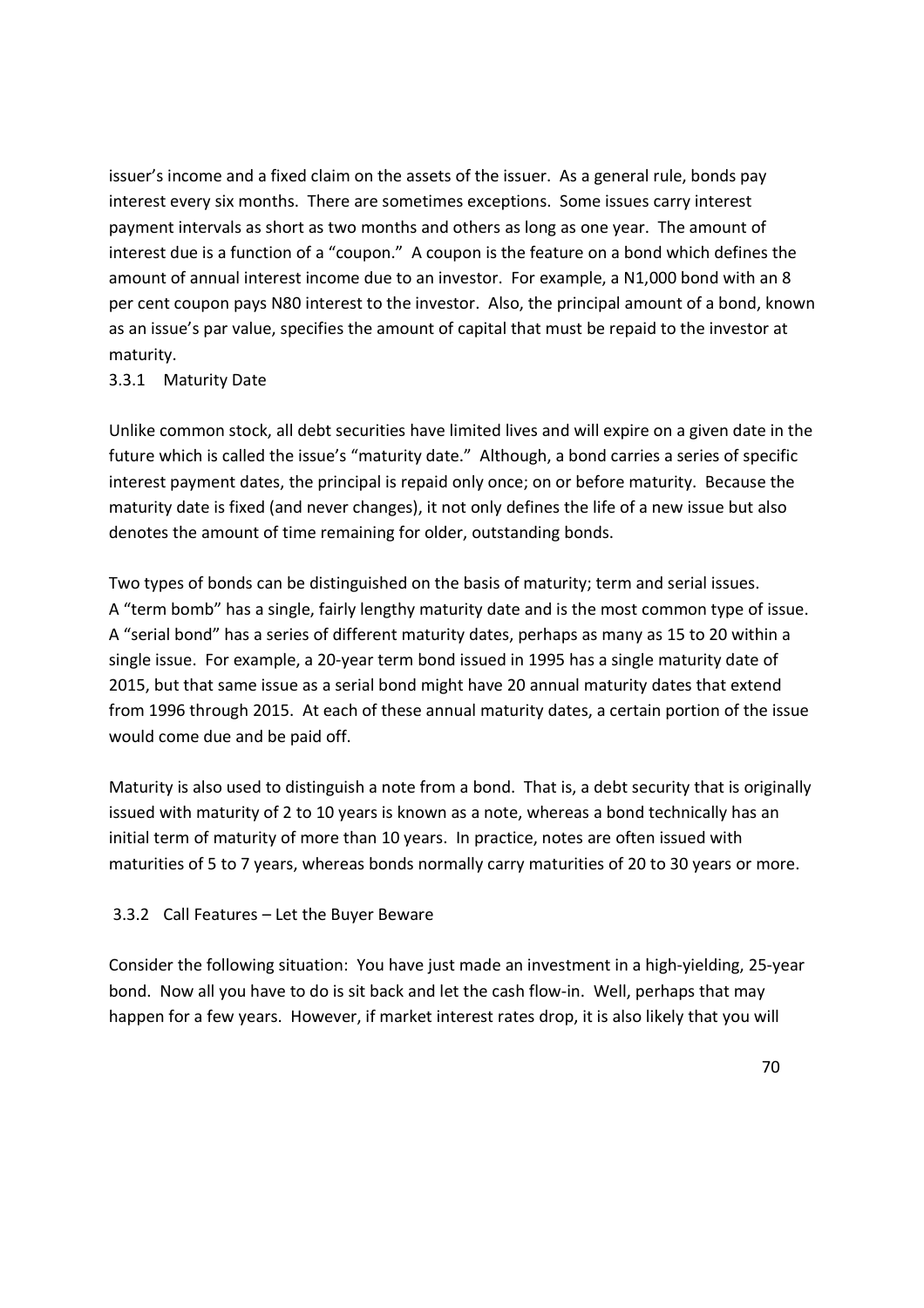receive a notice from the issuer that the bond is being called. This means that the issue is being retired before its maturity date. There is really nothing you can do but to turn in the bond and to invest your money elsewhere. The practice is all perfectly legal because every bond is issued with a call feature which stipulates whether and under what conditions a bond can be called-in for retirement prior to maturity. Basically, there are three types of call features:

- (1) A bond can be "freely callable" which means that the issuer can prematurely retire the bond at any time.
- (2) A bond can be "non-callable" which means that the issuer is prohibited from retiring the bond prior to maturity.
- (3) The issue could carry a "deferred call" which means that the issue cannot be called until after a certain length of time has passed from the date of issue. In essence, the issue is non-callable during the deferment period and then becomes freely callable thereafter.

Call features are placed on bonds for the benefit of the issuers. They are used most often to replace one issue with another that carries a lower coupon payment, and the issuer benefits by realizing a reduction in annual interest cost. Thus, when market interest rates undergo a sharp decline, bond issuers retire their high-yielding bonds and replace them with lower-yielding obligations.

The net result is that the investor is left with a much lower rate of return than anticipated.

In an attempt to compensate investors who have lost some earnings as a result of bond call, a "call premium" is tacked onto a bond and paid to investors along with the issue's par value at the time the bond is called. Thus, the sum of the par value plus call premium represents the issue's "call price" which becomes the amount the issuer must pay to retire the bond prematurely.

# 4.0 CONCLUSION

Under this unit, we noted that most big firms finance their operations through the issuance of long-term debt instrument. The issuance of corporate bonds is one of the most popular debt instruments. Investors in bonds are confident that they will get their money back when investing in well-established company like Mobil oil and others. Investors in bonds are paid fixed interest usually annually and the return of their capital at maturity.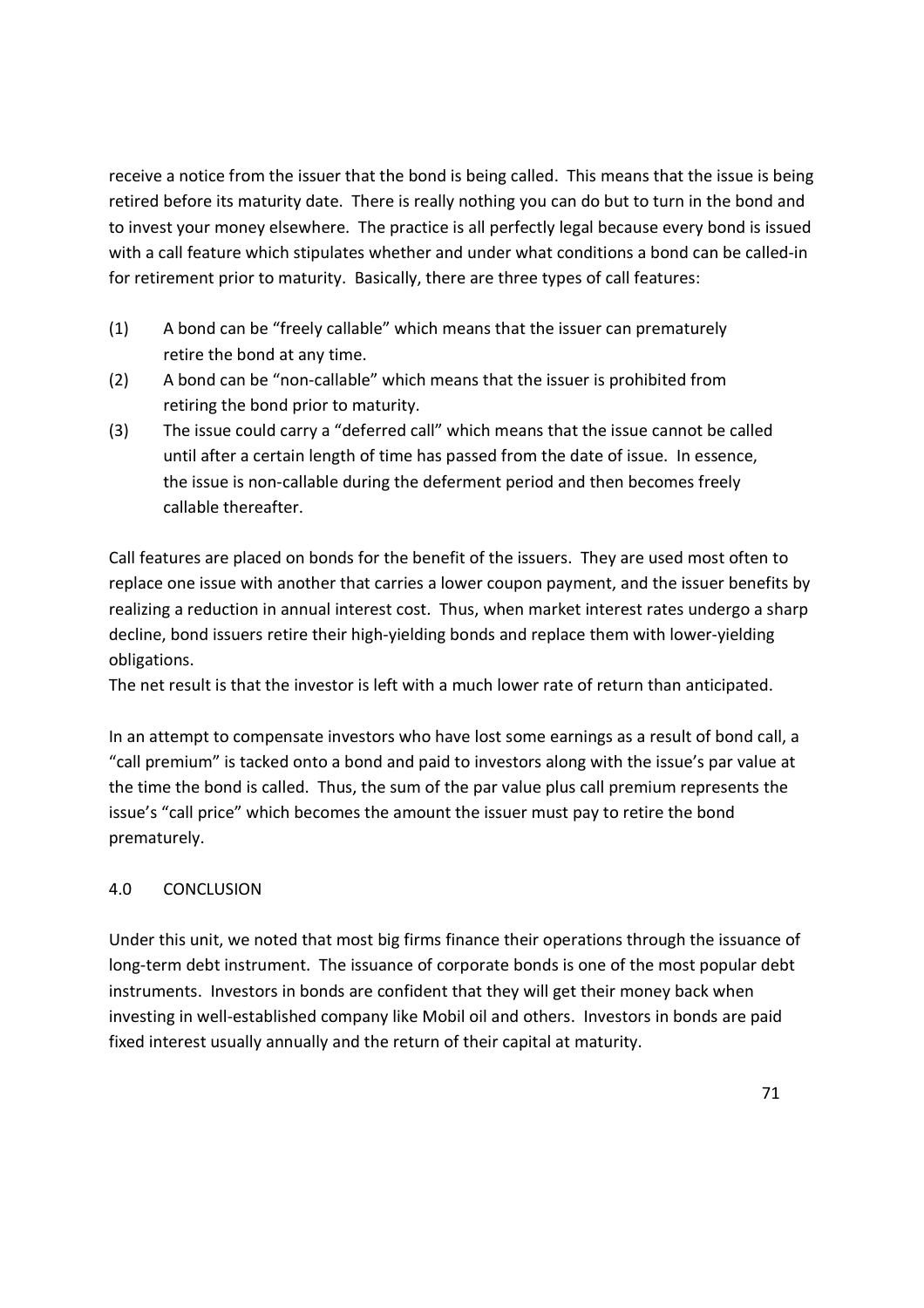## 5.0 SUMMARY

No business organization can have enough capital for all its operational needs. What companies do is to borrow money from lenders. What well-established companies do is to issue long-term bond to investors and make money available for their operations. Bonds are publicly traded long-term debt securities. They are issued in convenient denominations to investors. Bonds are exposed to many kinds of risks including interest rate risk, purchasing power risk, business risk, liquidity risk and call risk.

## 6.0 TUTOR-MARKED ASSIGNMENT

- What benefit does an investor in long-term corporation bond derive?
- \* Discuss two types of risk to which a bond instrument is exposed

### 7.0 REFERENCES/FURTHER READING

- Bodie, Z. et al. (2001) Essentials of Investment (Fourth Edition) Published by McGraw-Hill Company Inc., 1221 Avenue, New York, U.S.A.
- Cohen, J. (1977) Investment Analysis & Portfolio Management (Third Edition) Richard D. Irwin Inc. New York, U.S.A.
- Gitman, L.J and Joehnk, M.D. (1998). Fundamentals of Investment (Seventh Edition) Printed by RR Donnelley & Sons Company , U.S.A.
- Rufus, I.A. (2004) Investment Decisions, Concepts, Analysis and Management Glorious Hope Printers, Glorious Hope House, 53 Jagunmolu Street, Bariga, Lagos.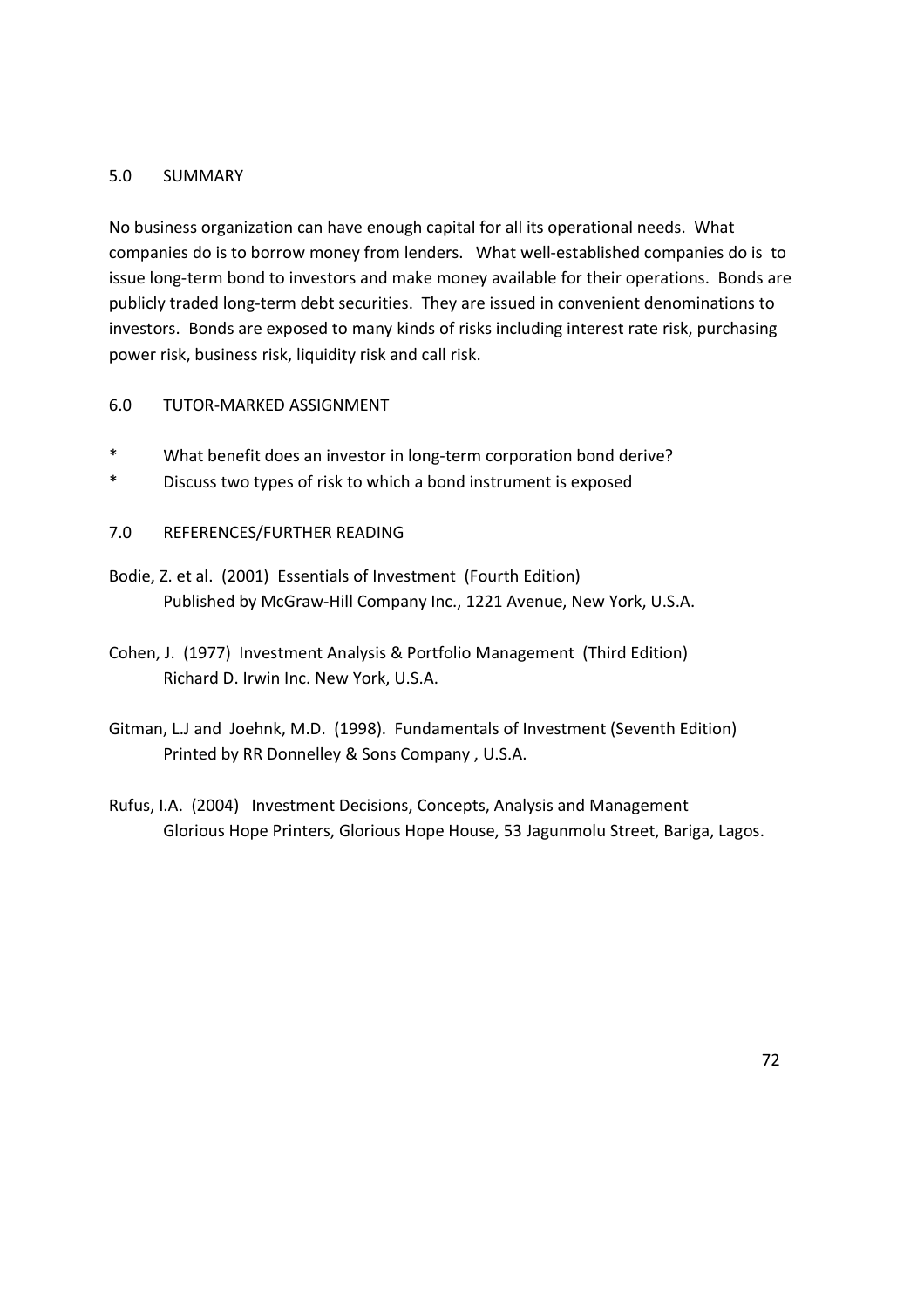### ENT 331 MODULE 3

## MODULE 3

UNIT 3 BOND VALUATION AND ANALYSIS

## CONTENTS

- 1.0 Introduction
- 2.0 Objectives
- 3.0 Main Content
	- 3.1 Bonds Valuation and Analysis
		- 3.1.1 Tabs on Market Interest Rates
		- 3.1.2 Higher-Yielding Segments of the Bond Market
	- 3.2 What Causes Rates to Move
		- 3.2.1 The Term Structure of Interest Rates and Yield Curves
		- 3.2.2 Plotting Your won Curves
	- 3.3 Explanation of the Term Structure of Interest Rates
		- 3.3.1 Expectation Hypothesis
		- 3.3.2 Liquidity Preference Theory
		- 3.3.3 Market Segmentation Theory
- 4.0 Conclusions
- 5.0 Summary
- 6.0 Tutor-Marked Assignment
- 7.0 Reference/Further Reading

## 1.0 INTRODUCTION

It is a common practice for companies to finance their operations by the issuance of bonds to investors. A number of factors determine a bond's price including credit quality and the general level of interest rates. Investors must evaluate these factors when deciding whether the market value of a bond will provide the kind of return they need. We shall examine, in detail, the factors that determine a bond's price under this unit.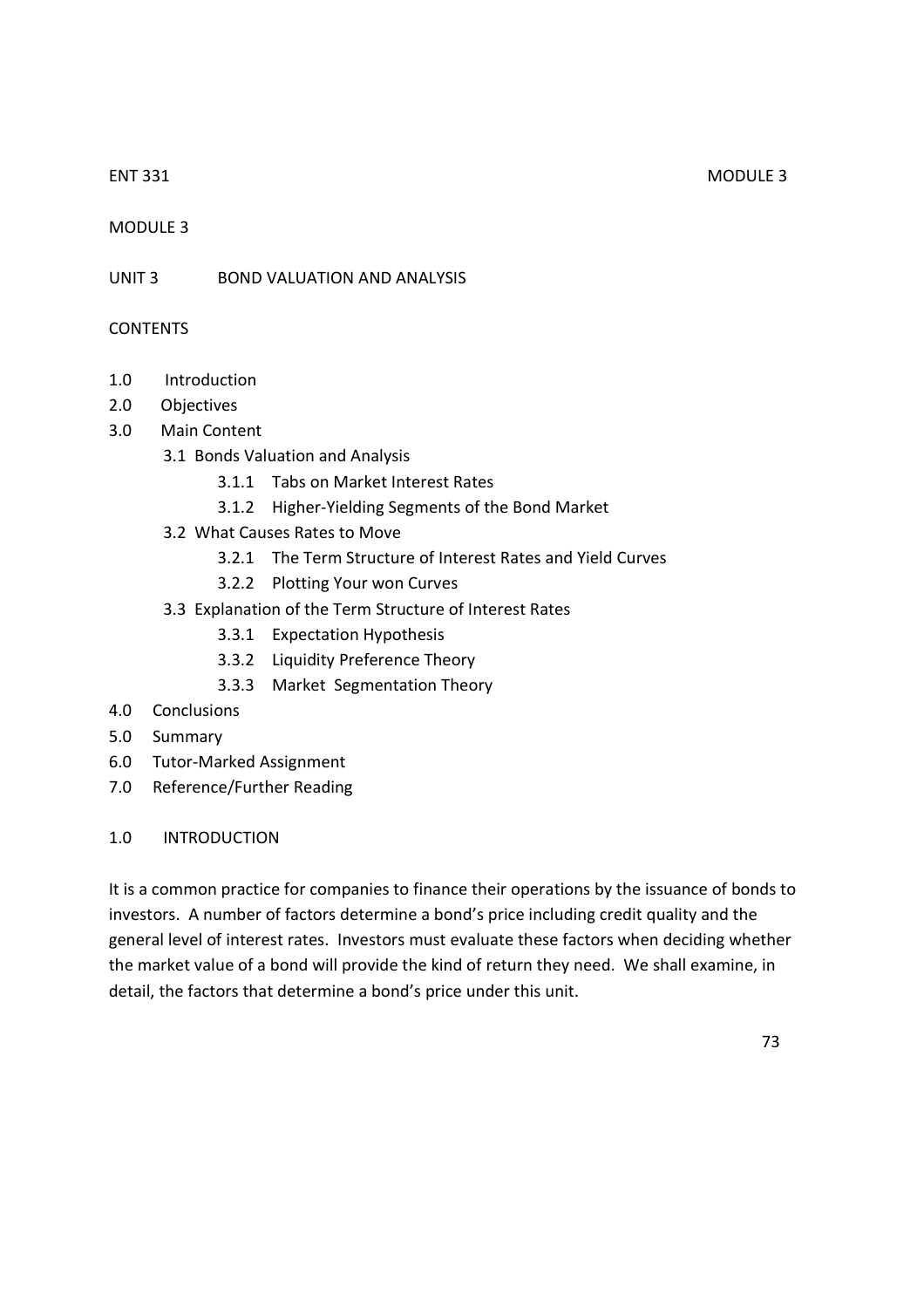## 2.0 OBJECTIVES

After studying this unit, the student will be familiar with:

- \* Basic principles guiding the valuation of bonds
- \* The forces that push up the price of bonds

# 3.0 MAIN CONTENT

3.1 Every rational investor tries to earn a return that full compensates them for risk. In the case of bondholders, that required return has three components; the real rate of return, an expected inflation premium, and a risk premium.

The real rate of return and the inflation premium are external economic factors, and together, they equal the risk-free rate. Now, to find the required return, we need to consider the unique features and properties of the bond issue itself. We can do this by adding the bond's risk premium to the risk-free rate. A bond's risk premium will take into account key issue and issuer characteristics, including such variables as the type of bond, maturity, call features, and bond rating. The three components, that is, the real rate of return, the expected inflation premium and the risk premium, work together to determine interest rate levels at a given point in time.

Because interest rates have such a significant bearing on bond prices and yields, they are closely monitored by both conservative and aggressive investors. Interest rates are important to conservative investors because one of their major objectives is to lock in high yields. Aggressive traders also have a stake in interest rates because their investment programmes are often built on the capital gains opportunities that accompany major swings in rates.

# 3.1.1 Keeping Tabs on Market Interest Rates

Just as there is no single bond market but a series of different market sectors, so too there is no single interest rare that applies to all segments of the market. Rather, each segment has its own, unique level of interest rates. Granted, the various rates tend to drift in the same direction over time and to follow the same general pattern of behaviour, but it is also common for yield spreads (that is interest rate differentials) to exist in the various market sectors. We can summarize the more important market yields and yield spreads as follows: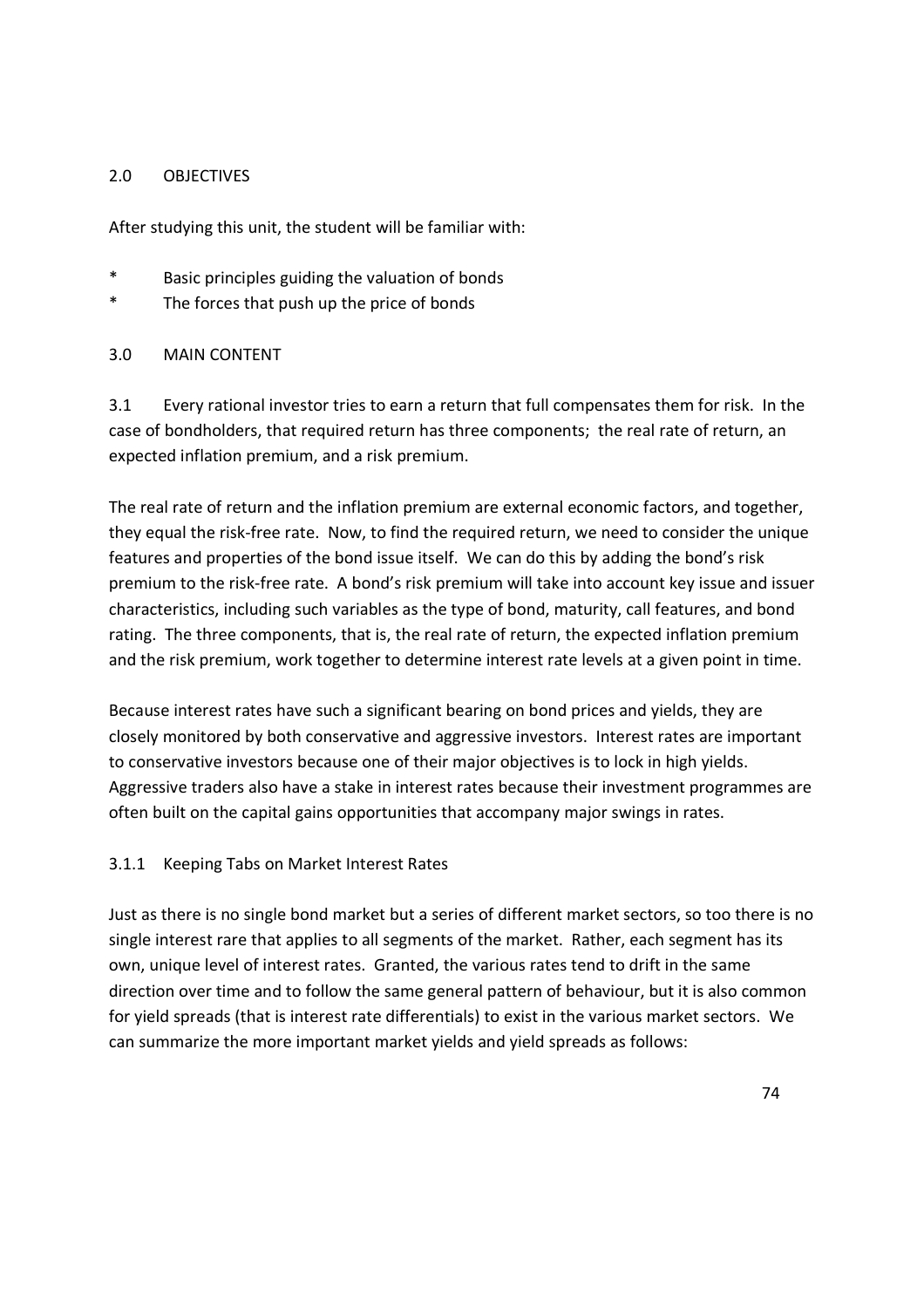- (1) Local government bonds usually carry the lowest market rates because of the tax-exempt feature of these obligations. As a rule, their market yields are about two-thirds those of corporate organizations. In the taxable sector, treasuries have the lowest yields because they have the least risk, followed by agencies and then corporate bodies, which provide the highest returns.
- (2) Issues that normally carry official ratings generally display similar behaviour. That is to say, the lower the rating, the higher the yield.
- (3) Bonds that are freely callable generally provide the highest returns, at least at date of issue. These are followed by deferred call obligations and then by non-callable bonds, which yield the least.
- (4) As a rule, bonds with long maturities tend to yield more than short issues. However, this rule does not hold all the time; sometimes short-term yields exceed the yield on long-term bonds.
- 3.1.2 Higher Yielding Segments of the Bond Market

As an investor, you should pay close attention to interest rates and yield spreads, and try to stay abreast, not only of the current state of the market, but also of the future direction in market rates. For example, if you are a conservative (income-oriented) investor and think that rates have just about peaked, that should be a clue to you to try to lock in the prevailing high yields with some form of call protection. In contrast, if you are an aggressive bond trader who thinks rates have peaked (and are about to drop), that should be a signal to buy bonds that offer maximum price appreciation potential (example, low-coupon bonds that still have a long time before they mature). Clearly, in either case, the future direction of interest rates is important.

But how does a bond investor formulate such expectations? Unless you have considerable training in economics, you will probably have to rely on various published sources. Fortunately, a wealth of such information is available. Your broker is an excellent source for such reports, as are investor services. Finally there are widely circulated business and financial publications that regularly address the current state and future direction of market interest rates. Make no mistakes about it. Prediction of future direction of interest rates is not an easy task. The best you can offer is experienced educated guesswork, and guesswork, like you know it, lacks exactitude.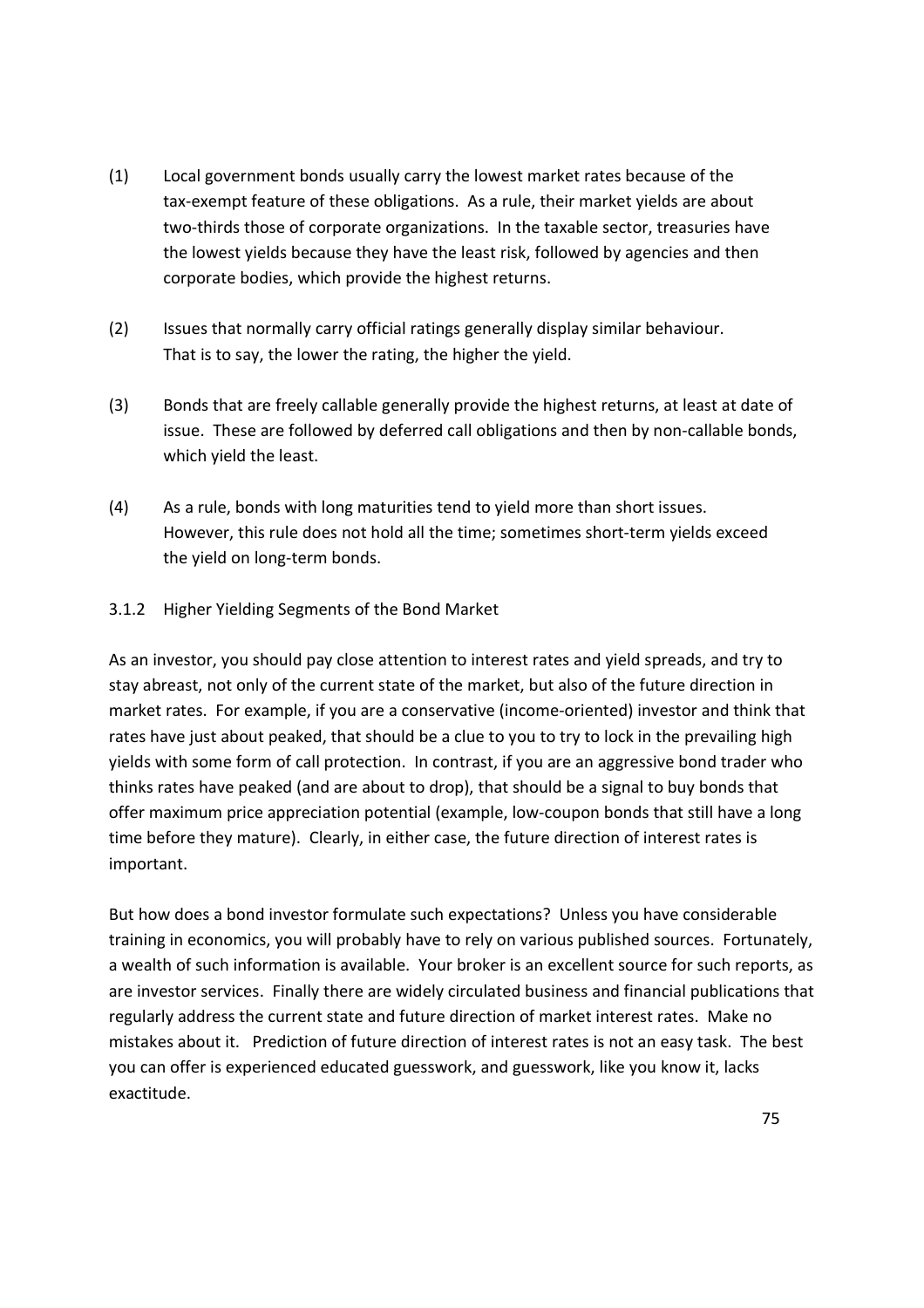# 3.2 What Causes Rates to Move

Although, the subject of interest rates is a complex economic issue, we do know that certain forces are especially important in influencing the general behavioour of market rates. Serious bond investors should make it a point to become familiar with the major determinants of interest rates and try to monitor those variables, at least informally.

And in that regard, perhaps no variable is more important than inflation. Changes in the inflation rate (or even expectations about the future course of inflation) have direct and pronounced effect on market interest rates and have been a leading cause of wide swings in interest rates. Clearly, if expectations are for inflation to slow down, then market interest rates should fall as well.

In addition to inflation, there are at least five other important economic variables that can significantly affect the level of interest rates. These are:

1. Changes in the Money Supply. An increase in the money supply pushes rates down (as it makes more funds available for loans), and vice versa. This is true only up to a point, however. If the growth in the money supply becomes excessive, it can lead to inflation, which, of course, means higher interest rates.

2. The Size of the Federal Budget Deficit. When the Federal Government must borrow large amounts to cover the budget deficit, the increased demand for funds exerts an upward pressure on interest rates. That is why bond market participants view the prospect of a balanced federal deficit so favourably. That is, as the federal budget deficit declines/disappears, so will a lot of the pressure on bond interest rates (which usually brings with it the potential for falling market rates).

3. The Level of Economic Activity. Businesses need more capital when the economy expands. This need increases the demand for funds, and rates tend to rise. During a recession, economic activity contracts, and rates typically fall.

4. Policies of the Federal Reserve. Actions of the Federal Reserve to control inflation also have a major effect on market interest rates. For example, when the Federal Government wants to slow real or perceived inflation down, it usually does so by driving up interest rates.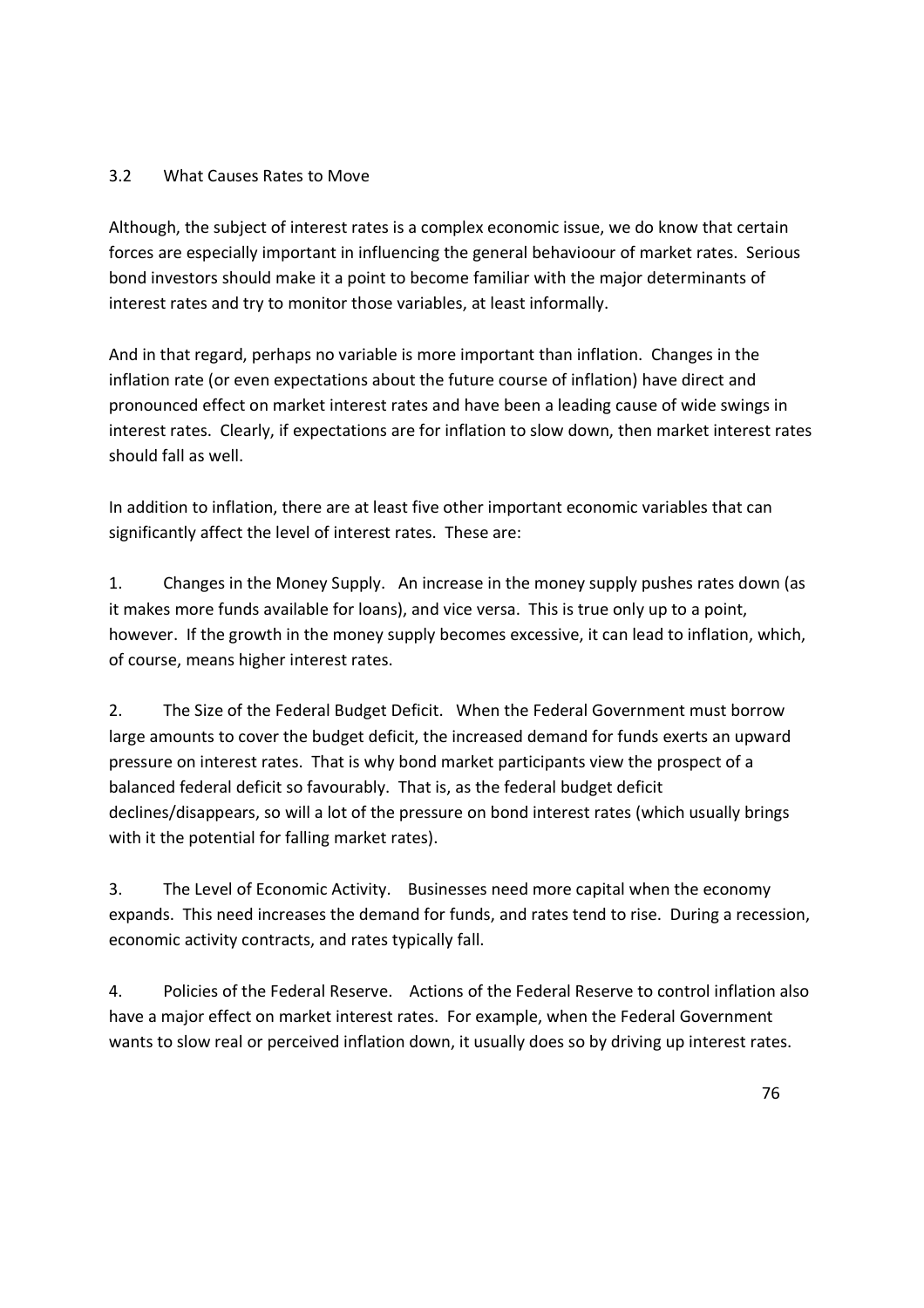Unfortunately, such action can also have the nasty side effect of slowing down business activities as well.

5. The Level of Interest Rates in Major Foreign Markets. Today, investors look beyond national borders for investment opportunities. If rates in major foreign markets rise, that puts pressure on rates in the country to rise as well. If they fail to rise, local investors may be tempted to withdraw their Naira to buy high-yielding foreign securities in order to make more profits.

# 3.2.1 The Term Structure of Interest Rates and Yield Curves

Although, many factors affect the behaviour of market interest rates, one of the most popular and widely studied is bond maturity. The relationship between interest rates (yield) and time to maturity for any time of similar-risk securities is called the "term structure of interest rates." This relationship can be depicted graphically by a yield curve which relates a bond's term maturity to its yield to maturity at a given point in time. A particular yield curve exists for only a short period of time; as market conditions change, so do the yield curve's shape and location.

# 3.2.2 Plotting Your Own curves

Yield curves are constructed by plotting the yields for a group of bonds that are similar in all respects except maturity. Treasury securities (bills, notes, and bonds) are typically used to construct yield curves.

There are several reasons for this: Their yields are easily found in financial publications, they have no risk of default, and they are homogeneous with regard to quality and other issue characteristics. Investors can also construct yield curves for other classes of debt securities, such as A-rated Local Government bonds, A-rated corporate bonds, or even certificates of deposit.

# 3.3 Explanations of the Term Structure of Interest Rates

As we noted earlier, the shape of the yield curve changes over time. Three commonly cited theories explain the reasons for the general shape of the yield curve. These three theories are: The expectations hypothesis, the liquidity preference theory, and the market segmentation theory.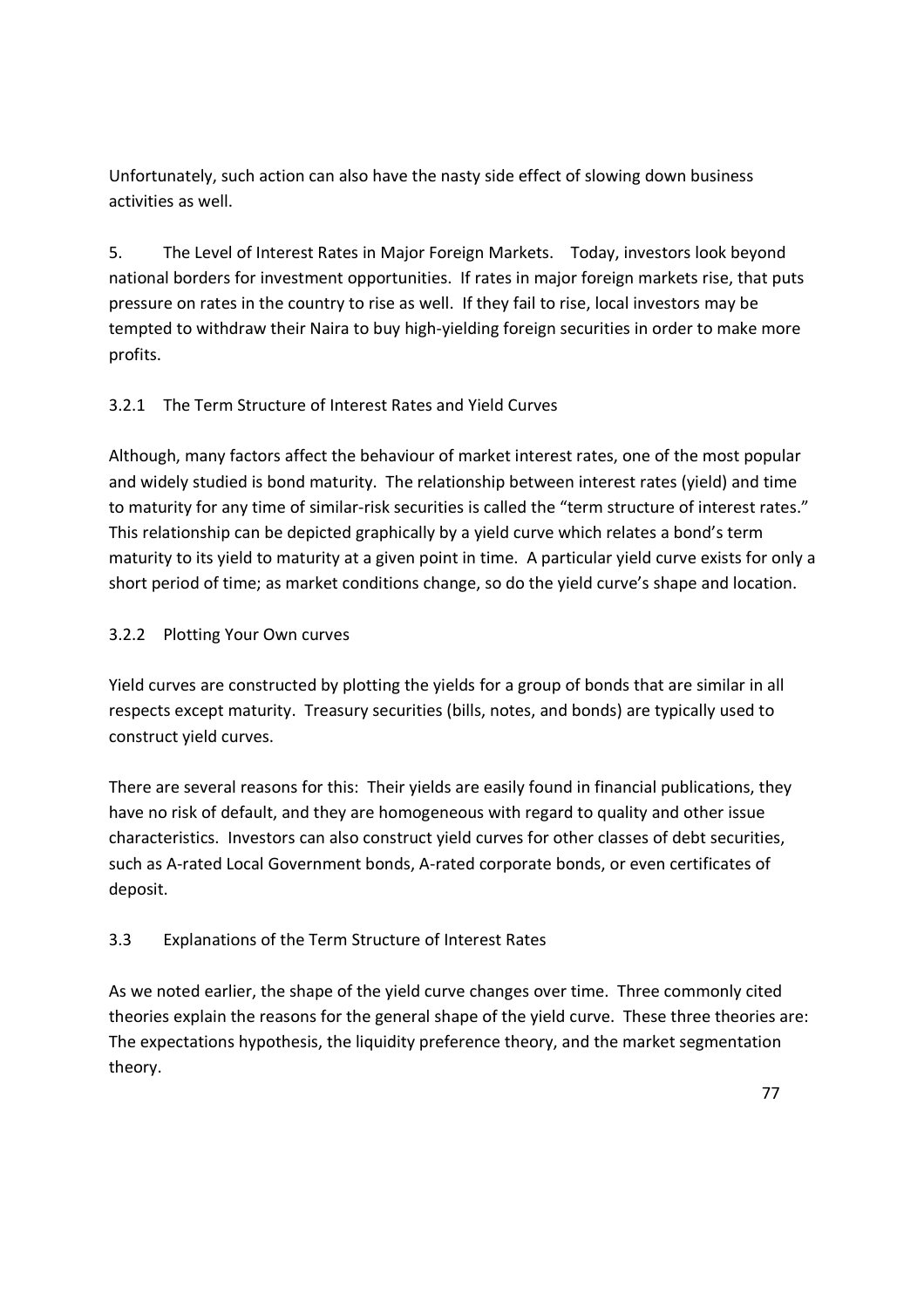3.3.1 Expectations Hypothesis: The expectation hypothesis suggests that the yield curve reflects investor expectations about the future behaviour of (short-term) interest rates. The relationship between rates today and rates expected in the future is due primarily to investor expectations regarding inflation. If investors anticipate higher rates of inflation in the future, they will require higher long-term interest rates today, and vice versa.

Generally, under the expectations hypothesis, an increasing inflation expectation results in an upward-sloping yield curve, a decreasing inflation expectation results in a downward-sloping yield curved, and a stable inflation expectation results in a relatively flat yield curve.

3.3.2 Liquidity Preference Theory: More often than not, yield curves have at least a mild upward slope. One explanation for the frequency of upward sloping yield curves is the liquidity preference theory. This theory states that, intuitively, long-term bond rates should be higher than short-term rates because of the added risks involved with the longer maturities. In other words, because of the risk differential (real or perceived) between long-term and short-term debt securities, rational investors prefer the less risky, short-term obligations unless they can be motivated, via higher interest rates, to invest in the longer bonds.

Actually, there are a number of reasons why rational investors should prefer short-term securities. To begin with, they are more liquid (more easily convertible to cash) and less sensitive to changing market rates, which means there is less risk of loss of principal. For a given change in market rates, the prices of long-term bonds will show considerably more movement than the prices of short-term bonds. Simply put, uncertainty increases over time, and investors therefore require a premium to invest in long maturities. In addition, just as investors tend to require a premium for tying up funds for longer periods, borrowers will also pay a premium in order to obtain long-term funds. Borrowers thus assure themselves that funds will be available and they can avoid having to roll over short-term debt at unknown and possibly unfavourable rates. All of these preferences and market forces explain why higher rates of interest should be associated with longer maturities and why it is perfectly rational to expect upward-sloping yield curves.

# 3.3.3 Market Segmentation Theory

 Another often-cited theory is the "market segmentation theory." This theory suggests that the market for debt is segmented on the basis of maturity preferences of different types of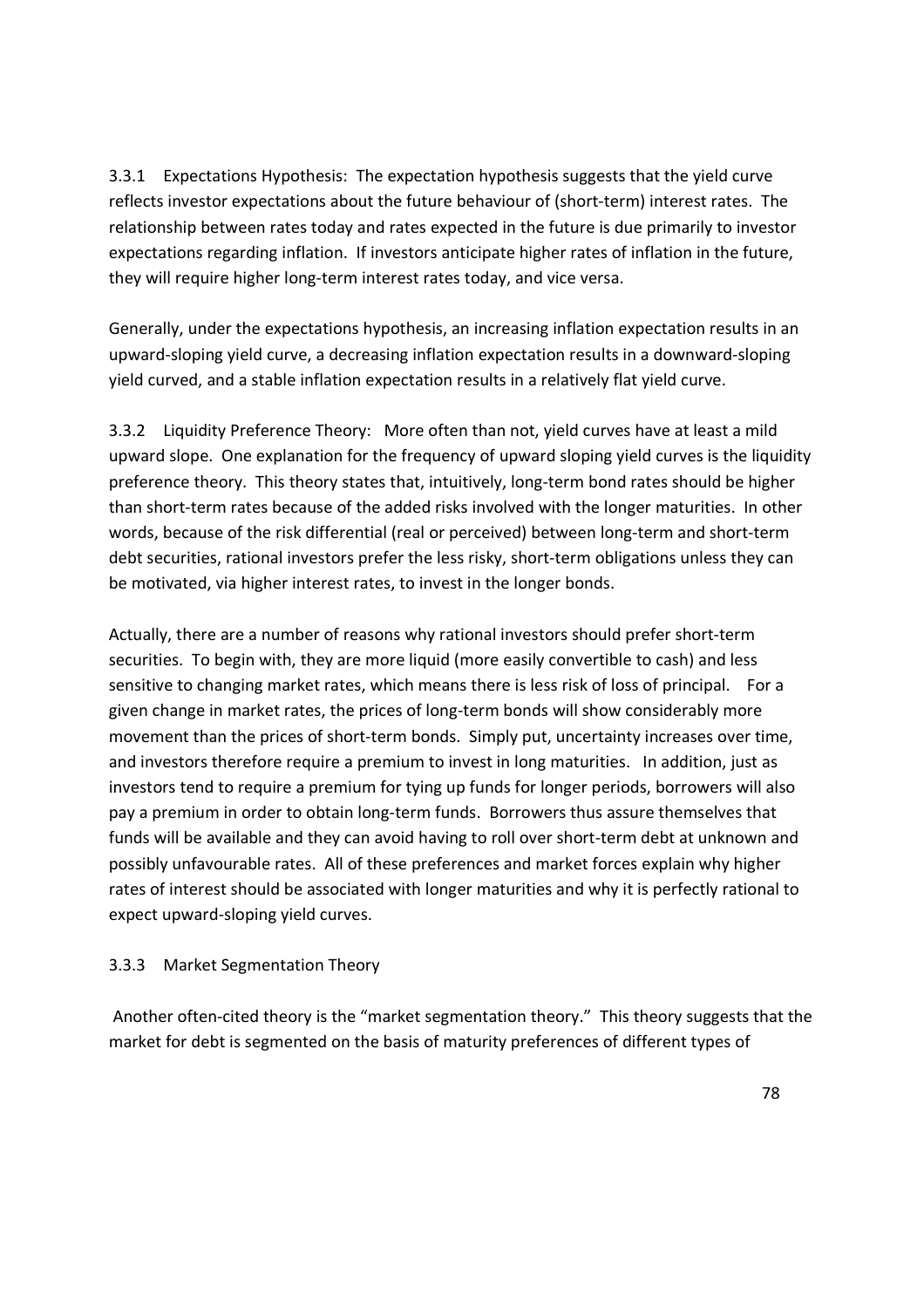financial institutions and investors. According to this theory, the yield curve changes as the supply and demand for funds within each maturity segment determines its prevailing interest rate. The equilibrium between the financial institutions that supply the funds for short-term maturities, for example, the banks and the borrowers of those short-term funds, for example, businesses with seasonal loan requirement, established interest rates in the short-term markets. Similarly, he equilibrium between suppliers and demanders in such long-term markets as life insurance and real estate determines the prevailing long-term interest rates.

The shape of the yield curve can be either upward-sloping or downward-sloping, as determined by the general relationship between rates in each market segment. When supply outstrips demand for short-term loans, short-term rates are relatively low. If, at the same time, the demand for long-term loans is higher than the available supply of funds, then long-term rates are high, and the yield curve slopes upward. Simply stated, low rates in the short-term segment and high rates in the long-term segment cause an upward-sloping yield curve, and vice versa.

## 4.0 CONCLUSION

We know that rational investors try to earn a return on their investment that compensates for then risk. In the case of bondholders, that return has three components which are; the real rate of return, the expected inflation premium and the risk premium. However to obtain the best of returns, an investor should be familiar with the technicalities of bond valuation. It is the knowledge of bond valuation that will arm the bond investor with trends and expected rates which are essential factors that affect his ultimate returns.

## 5.0 SUMMARY

To the bond investor, it is essential to watch the behaviour of market interest rates because interest rates have such a significant bearing on bond prices and yields. Interest rates are closely monitored by both conservative investors and aggressive investors. Interest rates are important to conservative investors because their major objective is to lock-in high yields. Aggressive investors are also concerned with in interest rates behaviour because their investment programmes are often built around the desire to exploit capital gain opportunities.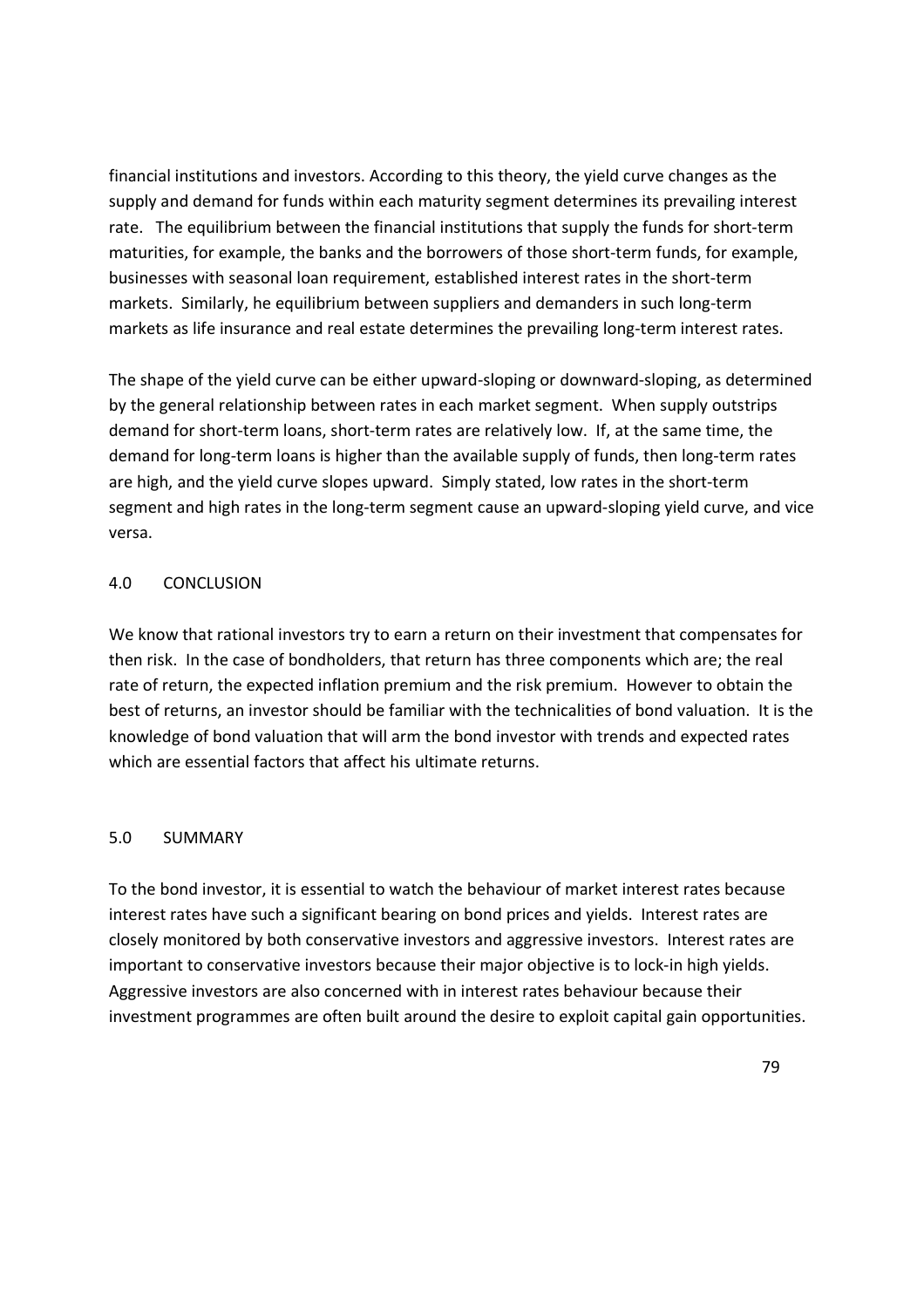### 6.0 TUTOR-MARKED ASSIGNMENT

- \* Discuss the three components in the returns on bondholding.
- \* Discuss the three commonly cited theories that explain the reasons for the general shape of the yield curve.
- 7.0 REFERENCES/FURTHER READING
- Bodie, Z. et al. (2001) Essentials of Investment (Fourth Edition) Published by McGraw-Hill Company Inc., 1221 Avenue, New York, U.S.A.
- Cohen, J. (1977) Investment Analysis & Portfolio Management (Third Edition) Richard D. Irwin Inc. New York, U.S.A.
- Gitman, L.J and Joehnk, M.D. (1998). Fundamentals of Investment (Seventh Edition) Printed by RR Donnelley & Sons Company , U.S.A.
- Rufus, I.A. (2004) Investment Decisions, Concepts, Analysis and Management Glorious Hope Printers, Glorious Hope House, 53 Jagunmolu Street, Bariga, Lagos.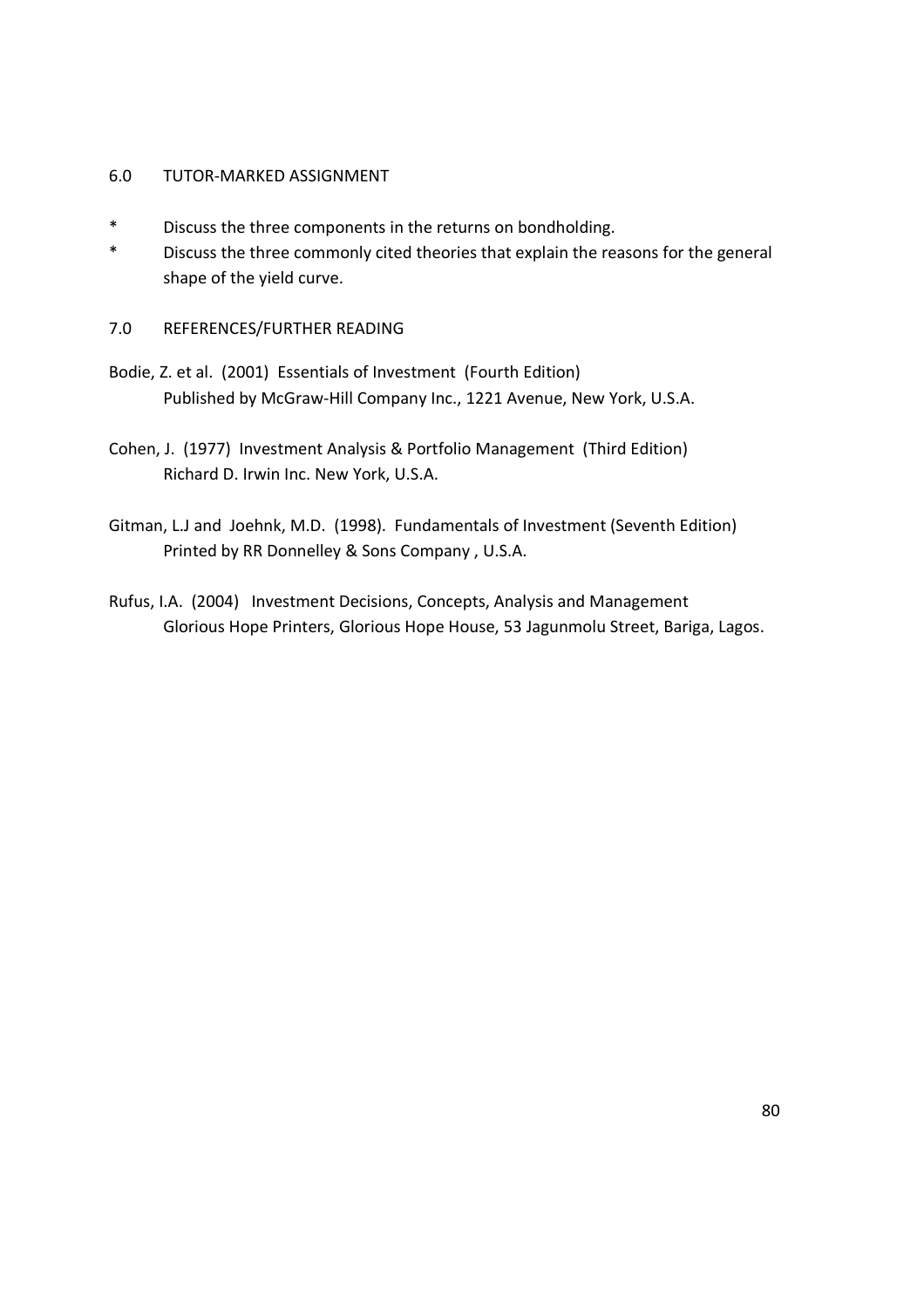### ENT 331 MODULE 3

## MODULE 3

UNIT 4 PREFERRED STOCK AND CONVERTIBLE SECURITIES

### **CONTENTS**

- 1.0 Introduction
- 2.0 Objectives
- 3.0 Main Content
	- 3.1 Preferred Stocks
		- 3.1.1 Preferred Stocks as Investment Instruments
		- 3.1.2 Advantages and Disadvantages
	- 3.2 Sources of Value for the Preferred Stock
		- 3.2.1 Risk Exposure
		- 3.2.2 Market Transactions
	- 3.3 Issue Characteristics
		- 3.3.1 Rights of Preferred Stockholders
		- 3.3.2 Preferred Stock Provisions
- 4.0 Conclusions
- 5.0 Summary
- 6.0 Tutor-Marked Assignment
- 7.0 Reference/Further Reading

## 1.0 INTRODUCTION

 In turbulent investment periods especially when it is difficult to get enough investors to invest in corporate common stocks, business organizations issue securities with special features to attract attention. Preferred stocks and convertible securities are popular investment instruments issued to investors.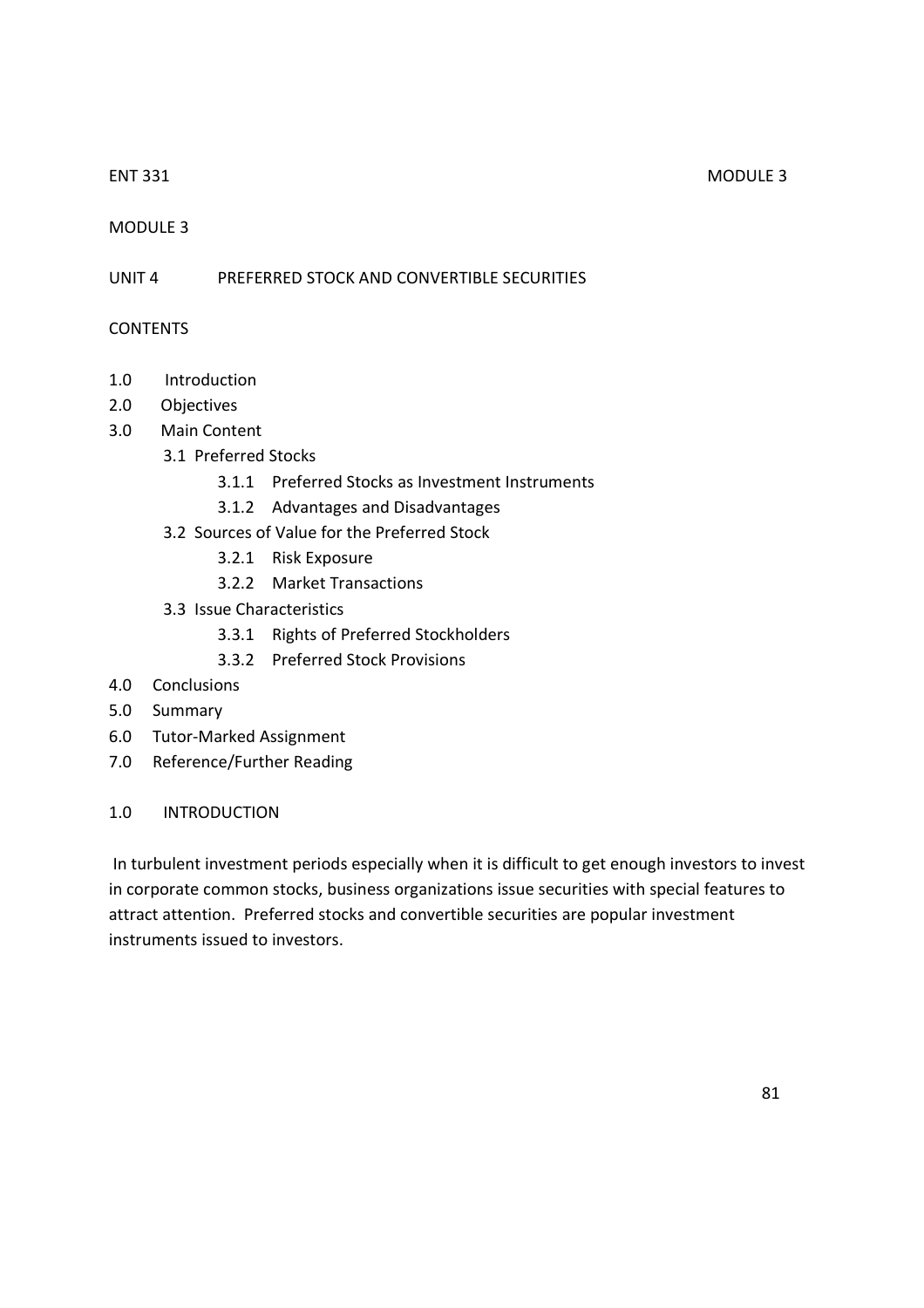## 2.0 OBJECTIVES

After studying this unit, the student will be familiar with:

- \* The nature of preferred stocks and the advantages and disadvantages in them.
- \* The rights of preferred stockholders
- 3.0 MAIN CONTENT
- 3.1 Preferred Stocks

What would you think of a stock that promised to pay you a fixed annual dividend for life, nothing more nothing less? If you are an income-oriented investor, this offer would certainly sound pretty. However, it is not possible to find such an investment in real life. Here we will study the features of two fixed income securities called then "preferred stocks" and "convertible debentures."

Preferred stock is a stock that has a prior claim (ahead of common stockholders) on the income and assets of the issuing firm. Preferred stocks carry fixed dividends that are usually paid quarterly and are expressed either in Naira terms or as a percentage of the stock's par (or stated) value. They are used by companies that need money but do not want to raise debt instruments to get it. In effect, preferred stocks are widely viewed by issuers as an alternative to debt instrument. Companies like to issue preferred stocks because they do not count as common stock and therefore do not affect Earnings Per Share (EPS). However, being a form of equity, they do not count as debt either and therefore do not add to the company's debt load. There are today so many Over the Counter (OTC) and listed preferred stocks issued by public utilities, industrial and financial establishments.

# 3.1.1 Preferred Stocks as Investment Instruments

Preferred stocks are available in a wide range of quality ratings, from investment-grade issues to highly speculative stocks. Some high-yielding preferred stock can pay investors as high as N20 per share, annual dividend. Less high-yielding preferred stock pay not less than N14 per share annually.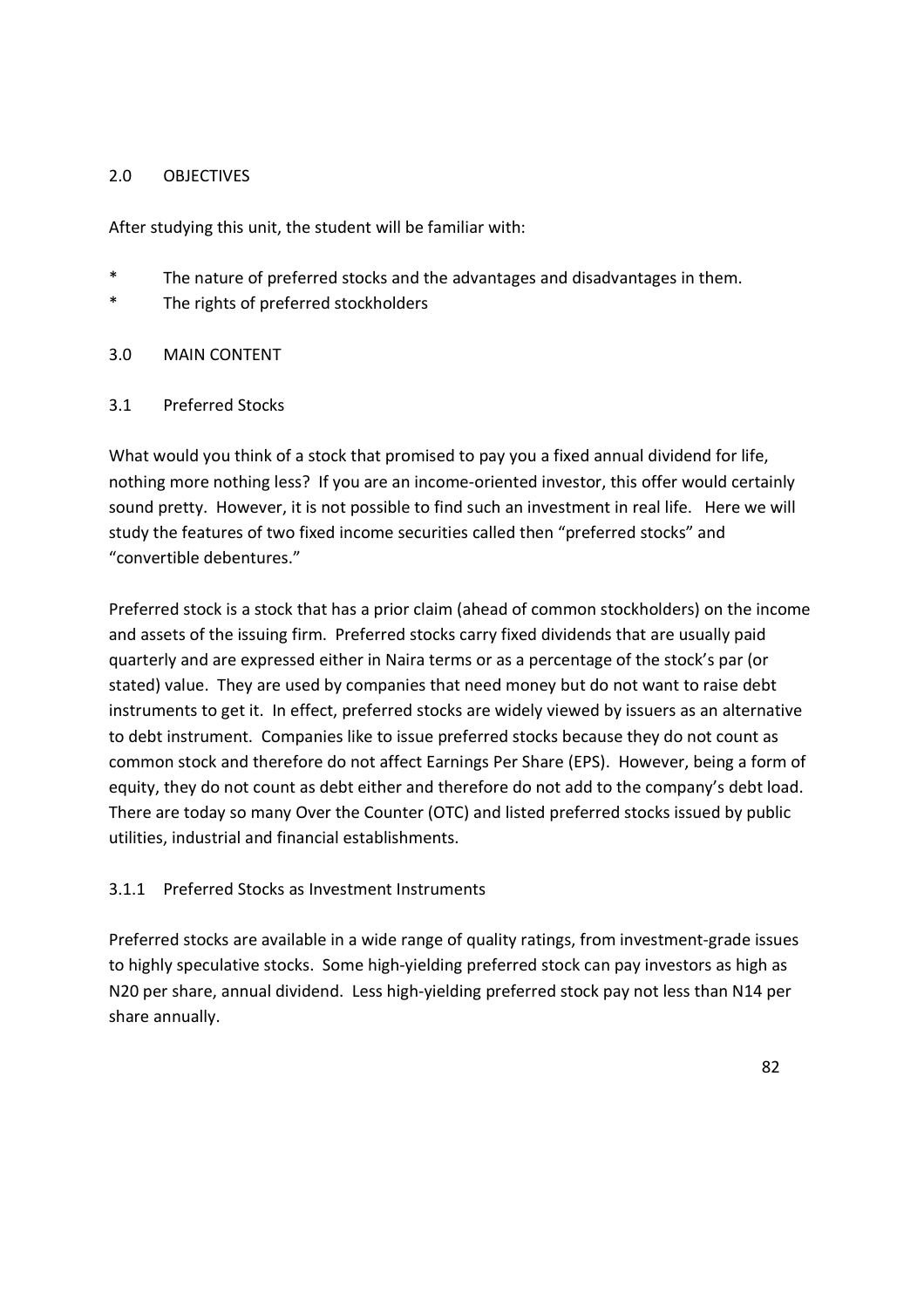As earlier stated, one interesting thing about preferred stock is that it carries fixed dividend payment. Of course, if a company does not earn any profit in a particular year, it may be unable to pay the dividend of the preferred stockholder. However, in future years, the arrears of all the preferred stockholders must be cleared before the common stockholder can receive any dividend.

## 3.1.2 Advantages and Disadvantages of Holding Preferred Stocks

## Advantages:

Investors are attracted to preferred stocks because of the current income they provide. Moreover, such dividend income is highly predictable, even though it can, under certain circumstances, be temporarily discontinued. Note that there is the tendency for preferred stocks to generate yields that are slightly less than those of high-trade bonds. This is due to the fact that 70 per cent of the preferred dividends received by a corporation are exempt from federal income taxes. Since corporations are big investors in preferred stocks, the net effect of this favourable tax treatment is reduced preferred dividend yields.

Another reason for investing in preferred stocks is the level of safety they offer investors. That is, despite a few well-publicized incidents, high-grade preferred stocks have an excellent record of meeting dividend payments in a prompt and timely manner.

A final advantage of preferred stocks is the low unit cost (N25 to N50 per share) of many of the issues, which gives even small investors the opportunity to actively participate in preferred stocks.

## Disadvantages:

A major disadvantage of preferred stocks is their susceptibility to inflation and high interest rates. Like many other fixed-income securities, preferred stocks simply have not proved to be satisfactory long-term hedges against inflation. Another disadvantage is that preferred dividends may be suspended, if the earnings of the corporate issuer drop off. Thus, unlike coupon payments on a bond, dividends on preferred stocks have no legal backing, and failure to pay them does not lead to default.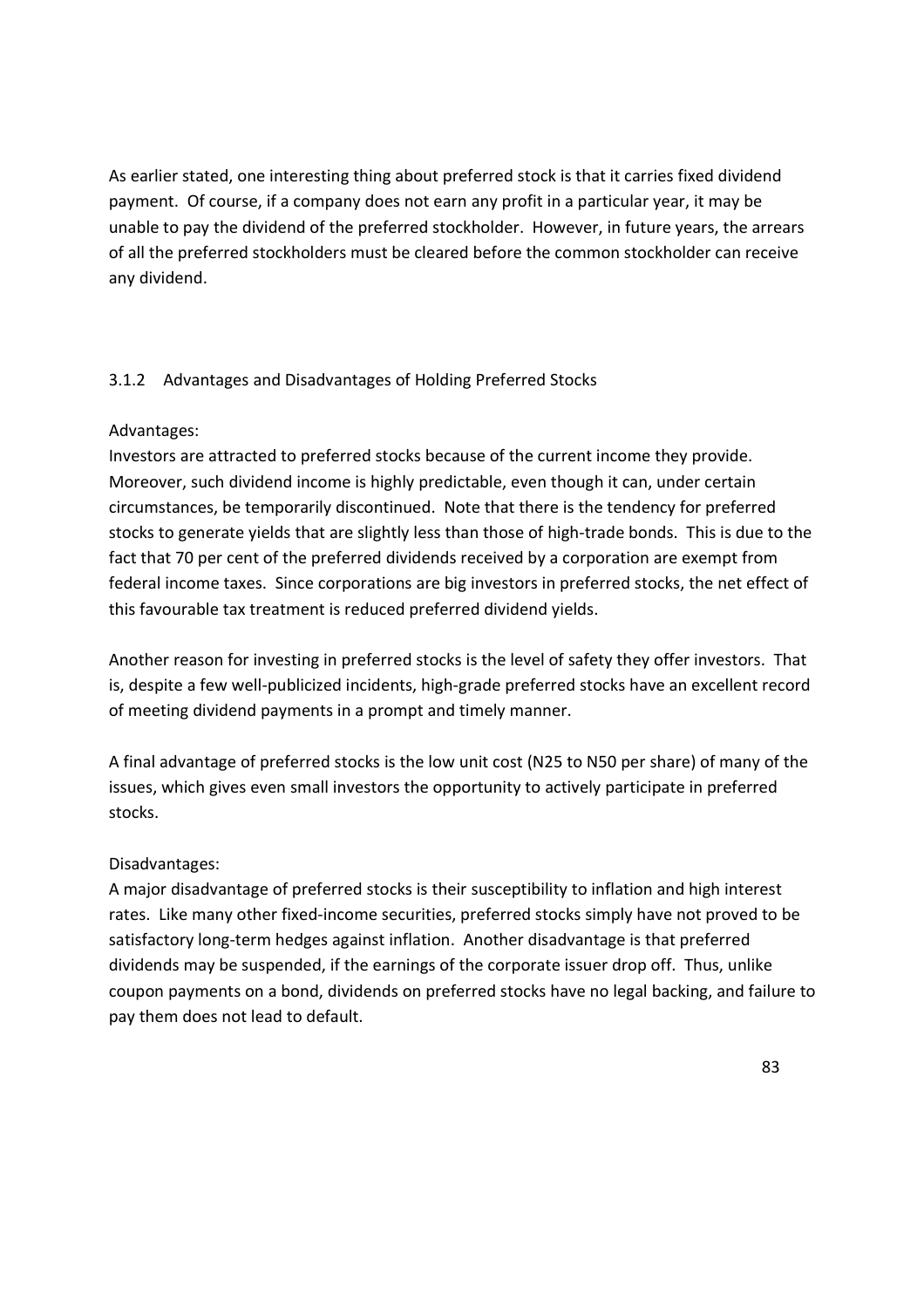Still another drawback is that most preferred stocks lack substantial capital gains potential. Although, it is possible to enjoy fairly attractive capital gains from preferred stocks when interest rates decline dramatically, these amounts generally do not match the price performance of common stocks. But perhaps the biggest disadvantage of preferred stocks is the yield give-up they incur relative to bonds. In essence, there is virtually nothing a preferred stock has to offer that cannot be obtained from a comparably rated corporate bond.

## 3.2 Source of Value for Preferred Stocks

With the exception of convertible preferred stocks, the value of high-grade preferred stocks is a function of the dividend yields they provide. Most specifically, the value (or market price) of a preferred stock is closely related to prevailing market rates: Thus, as the general level of interest rates moves up, so do the yields on preferred stocks, and their prices decline accordingly. When interest rates drift downward, the yield on preferred stocks also declines, but their prices will rise. Just like bond prices, therefore, the price behaviour of a high-grade preferred stock is inversely related to market interest rates. Moreover, its price is directly linked to the issuer's level of income. That is, other things being equal, the higher the dividend payment, the higher the market price of an issue. Thus the price of a preferred stock can be defined as follows:

|                            |     | Annual Dividend Income         |
|----------------------------|-----|--------------------------------|
| Price of a Preferred Stock | $=$ |                                |
|                            |     | <b>Prevailing Market Yield</b> |

## 3.2.1 Risk Exposure

Preferred stock investors are exposed to both business and interest rate risks. Business risk is important with preferred stocks because these securities are a form of equity ownership and, as such, lack many of the legal protections of bonds. Annual operating costs and corporate financial strength, therefore, are of concern to preferred stockholders. Preferred stock ratings can be used to assess the amount of business risk embedded in an issue; higher-quality/higherrated issues are believed to possess less business risk. Because of the fixed-income nature of these securities and the way they are valued in the market, interest rate risk is also important to preferred stockholders. That is, when market interest rates move up, the value of these securities (like that of bonds) falls. Indeed, such risk exposure can be very damaging if interest rates move against you in a big way.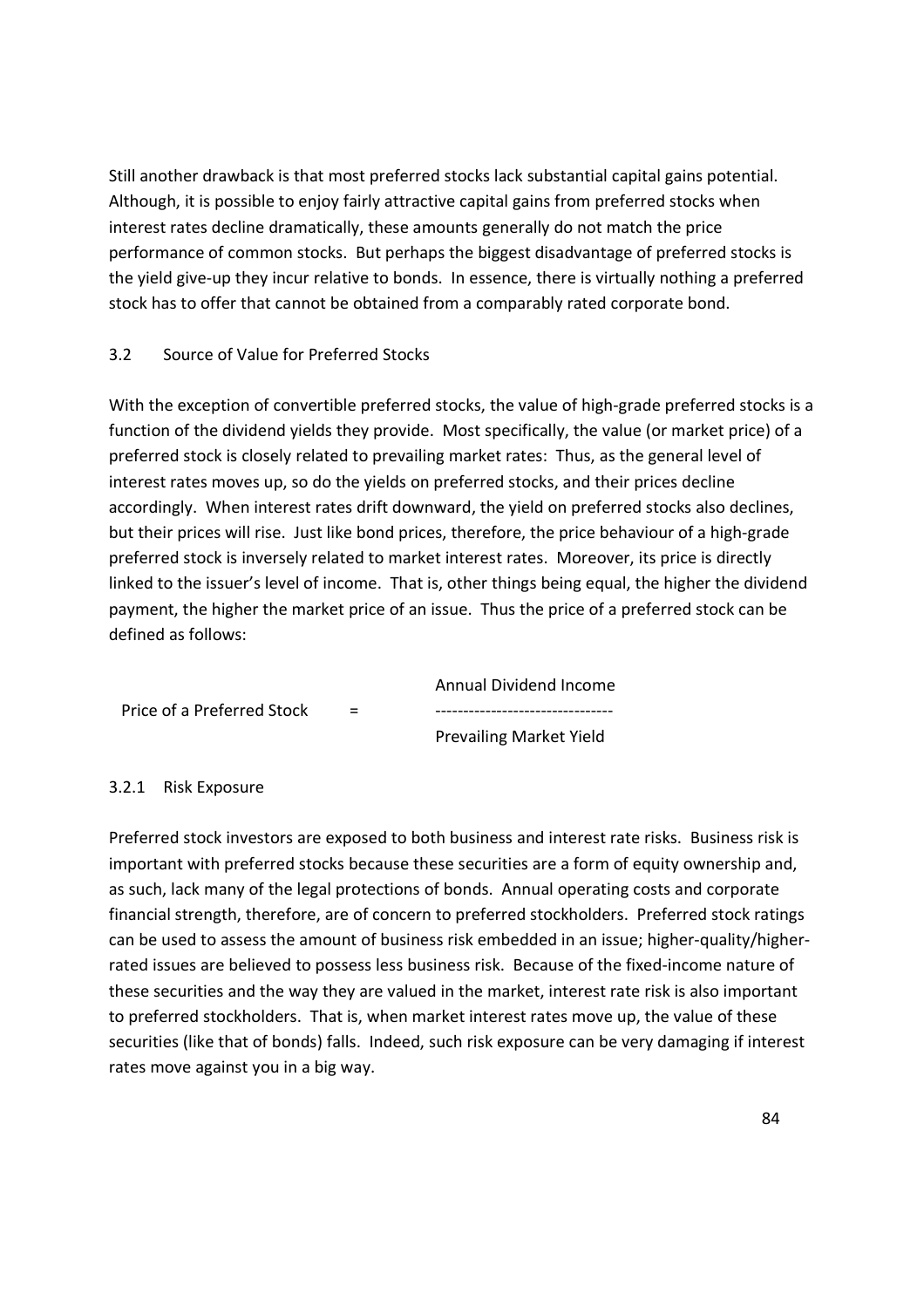## 3.2.2 Market Transactions

Preferred stocks are subject to the same transaction costs, that is, brokerage fees and transfer taxes, as shares of common stock. In addition, preferred stock investors use the same types of orders (market, limit, and stop-loss) and operate under the same margin requirements.

Quotes for preferred stock are interpreted exactly like those for common stock, except that the price/earnings ratios are not listed. Preferred stocks are also listed right after listing the common stocks of a company.

## 3.3 Issue Characteristics

Preferred stocks possess features that not only distinguish them from other types of securities but also help differentiate one preferred stock from another. For example, preferred stocks may be issued as convertible or non-convertible, although the majority fall into the nonconvertible category.

Convertible feature allows the holder to convert the preferred stock into a specified number of shares of the issuing company's common stock. In addition to convertibility, investors should be aware of several other important features of preferred stocks; they include the rights of preferred stockholders and the special provisions (such as those pertaining to passed dividends or call features) that are built into preferred stock issues.

# 3.3.1 Rights of Preferred Stockholders

The contractual agreement of a preferred stock specifies the rights and privileges of preferred stockholders. The contractual agreement of a preferred stock usually contain information on; level of annual dividends, the claim on income, voting rights, and the claim on assets. The issuing company agrees that it will pay preferred stockholders a (minimum) fixed level of quarterly dividends and that such payments will take priority over common stock dividends. The only condition is that the firm generates income sufficient to meet the preferred dividend requirements. However, the firm is not legally bound to pay dividends. O course, it cannot pass dividends on preferred stock and then pay dividends on common stock, because that would violate the preferred stocks' prior claim on income.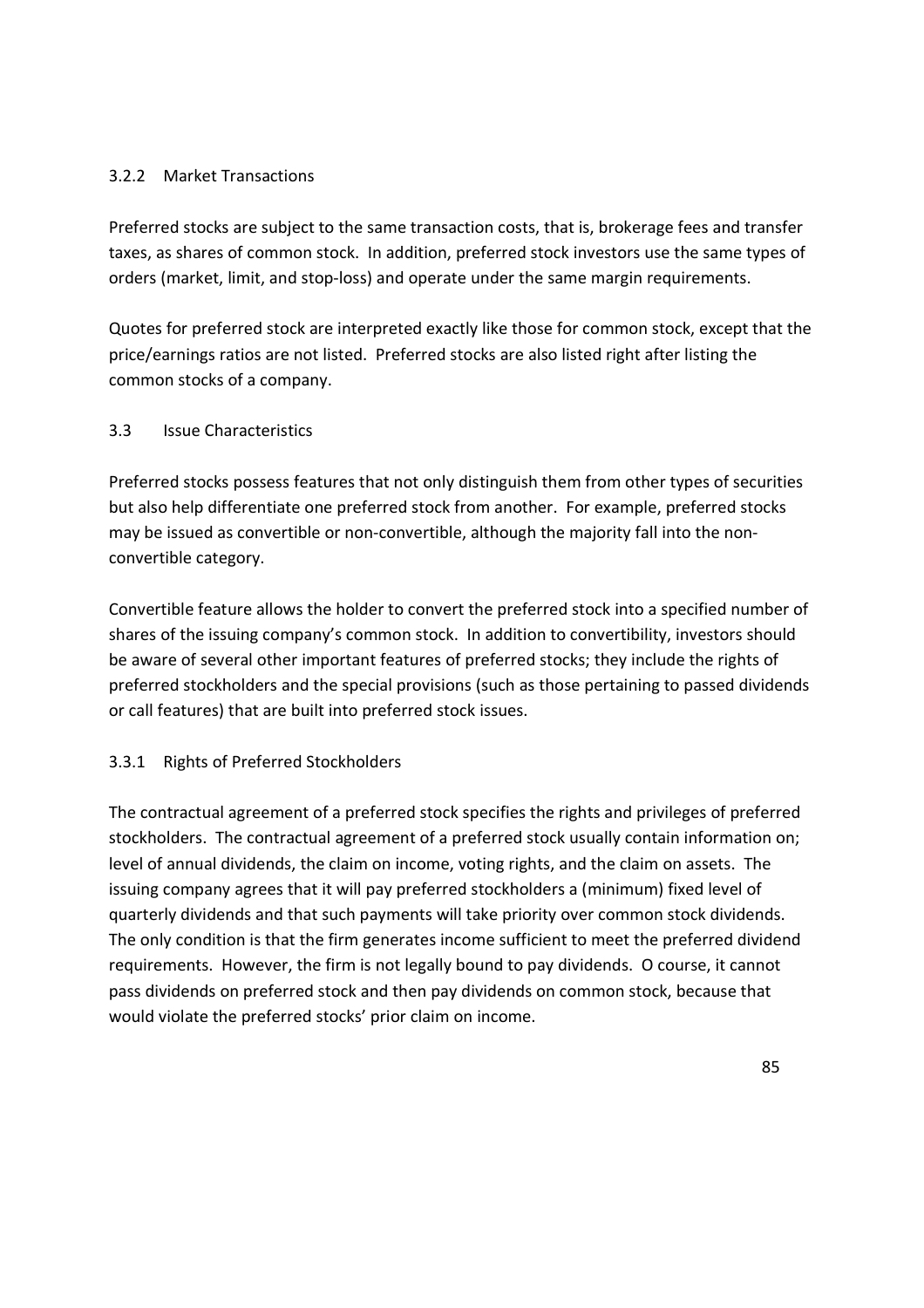Although, most preferred stocks are issued with dividend rates that remain fixed for the life of the issue, in the early 1980s, some preferred stocks began to appear with floating dividend rates. Known as "adjustable rate" (or floating rate) preferred stocks. These issues adjust dividends periodically in line with yields on specific Treasury issues, although minimum and maximum dividend rates are usually established as a safeguard for investors.

Even though the preferred stock investors hold an ownership position in the firm, they do not have voting rights. However, if conditions deteriorate to the point where the firm needs to defer or pass one or more consecutive quarterly dividends, preferred stockholders are usually given the right to elect a certain number of corporate directors so that their views can be represented. And if liquidation becomes necessary, the holders of preferred stocks are given a prior claim on assets. These preferred claims, limited to the par or stated value of the stock, must be satisfied before the claims of the common stockholders. Of course, this obligation does not always mean that then full par or stated value of the preferred stock will be recovered, because the claims of senior securities, like bonds, must be met first. That is, all bonds, including convertible bonds, have a higher claim on assets (and income) than preferred stock, whereas preferred stocks have a higher claim than common stock. Thus preferred stockholders have a claim that is somewhere between that of bondholders and common stockholders.

Finally, when a company has more than one issue of preferred stock outstanding, it sometimes issues preference (or prior preferred) stock. Essentially, this stock has seniority over other preferred stock in its right to receive dividends and in its claim on assets in the event of liquidation. Therefore, preference stocks should be viewed as senior preferred stocks.

# 3.3.2 Preferred Stock Provisions

There are three preferred stock provisions that investors should be well aware of before making an investment in a preferred security. Especially important is the obligation of the issuer in case any dividends are missed. In addition, the investor should determine whether the stock has a call feature and/or a sinking fund provision; Let us start by looking at how passed dividends are handled, which depends on whether the preferred stock is issued on a cumulative or a non-cumulative basis.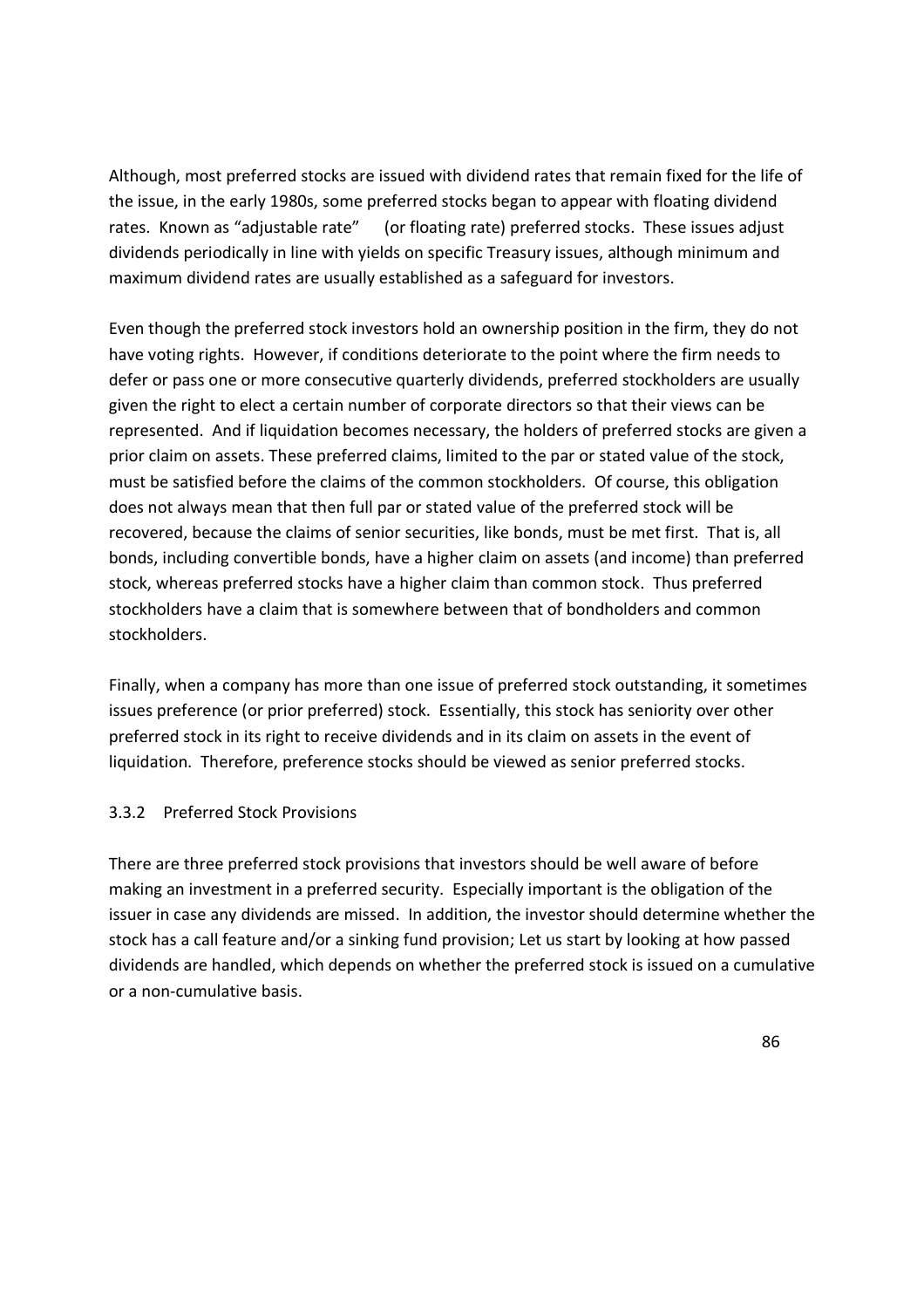Fortunately for investors, most preferred stocks are issued on a cumulative basis. This means that any preferred dividends that have been passed must be made up in full before dividends can be paid to the common stockholders. As long as dividends on preferred stocks remain in arrears, a corporation cannot make any dividend payment to common stockholders.

If preferred stock carries a non-cumulative provision, the issuing company would not be under any obligation to make up any of the past (unpaid) dividends. Of course, the firm could not make dividend payments to common stockholders either, but all it would have to do is to meet the next quarterly dividend payment due to preferred stockholders before it can pay any dividends to the common stockholders.

Other things being equal, a cumulative preferred stock should be more highly valued than an issue without such cumulative provision, that is, the cumulative feature should increase the price (and, in so doing, lower the yield) of these issues.

Since the early 1970s, it has become increasingly popular to issue preferred stocks with call features. Today, a large number of preferred stocks carry this provision, which gives the firm the right to call the preferred stock for retirement. Callable preferred stocks are usually issued on a deferred-call basis, which means that they cannot be retired for a certain number of years after the date of issue. After the deferral period, which often extends for 5 to 7 years, the preferred stocks become freely callable. Of course, such issues are then susceptible to call if the market rate for preferred stocks declines dramatically, which explains why the yields on freely callable preferred stocks should be higher than those on non-callable issues. As with bonds, the call price of a preferred stock is made up of the par value of the issue and a call premium that may amount to as much as one year's dividends.

Another preferred stock feature that has become popular in the past 10 years is the sinking fund provision which denotes how all or a part of an issue will be paid off, amortized, over time. Such sinking fund preferred stocks actually have implied maturity dates. They are used by firms to reduce the cost of financing, because sinking fund issues generally have lower yields than non-singing fund preferred stocks.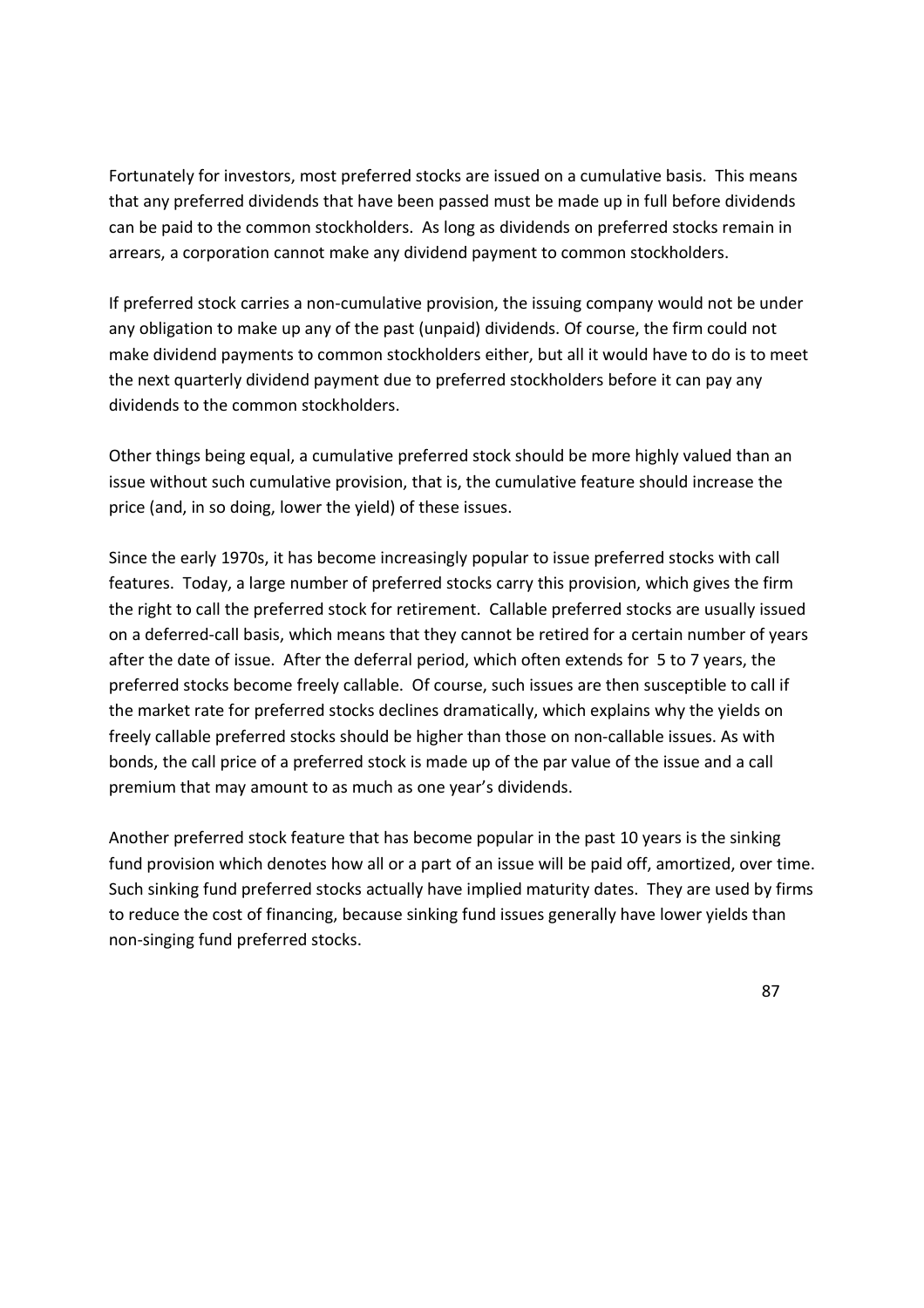## 4.0 CONCLUSION

Under this unit, we dealt with preferred stocks. We noted that preferred stocks carry fixed dividends and that these dividends are paid quarterly. Preferred stocks are issued by corporate organizations that need money but do not want to raise debt to get the funds. Investors are attracted to preferred stocks because of the current income they provide. One major disadvantage of preferred stocks is their susceptibility to inflation and high interest rates.

## 5.0 SUMMARY

Preferred stocks carry fixed dividend and they are usually available in a wide range of quality ratings from investment-grade issue s to highly speculative stocks. With the exception of convertible preferred stocks, the value of high-grade preferred stocks is a function of the dividend yields they provide. Preferred stock investors are exposed to both business and interest rate risks. Business risk is important with preferred stocks because these securities are a form of equity ownership and, as such, they lack many of the legal protections of bonds.

- 6.0 TUTOR-MARKED ASSIGNMENT
- \* What is the difference between dividend payment on preferred stocks and dividend entitlement to common stockholders.
- \* Explain what you understand by "cumulative provision" and "non-cumulative provision" in the payment of dividends to preferred stockholders.
- 7.0 REFERENCES/FURTHER READING
- Bodie, Z. et al. (2001) Essentials of Investment (Fourth Edition) Published by McGraw-Hill Company Inc., 1221 Avenue, New York, U.S.A.
- Cohen, J. (1977) Investment Analysis & Portfolio Management (Third Edition) Richard D. Irwin Inc. New York, U.S.A.
- Gitman, L.J and Joehnk, M.D. (1998). Fundamentals of Investment (Seventh Edition) Printed by RR Donnelley & Sons Company , U.S.A.
- Rufus, I.A. (2004) Investment Decisions, Concepts, Analysis and Management Glorious Hope Printers, Glorious Hope House, 53 Jagunmolu Street, Bariga, Lagos.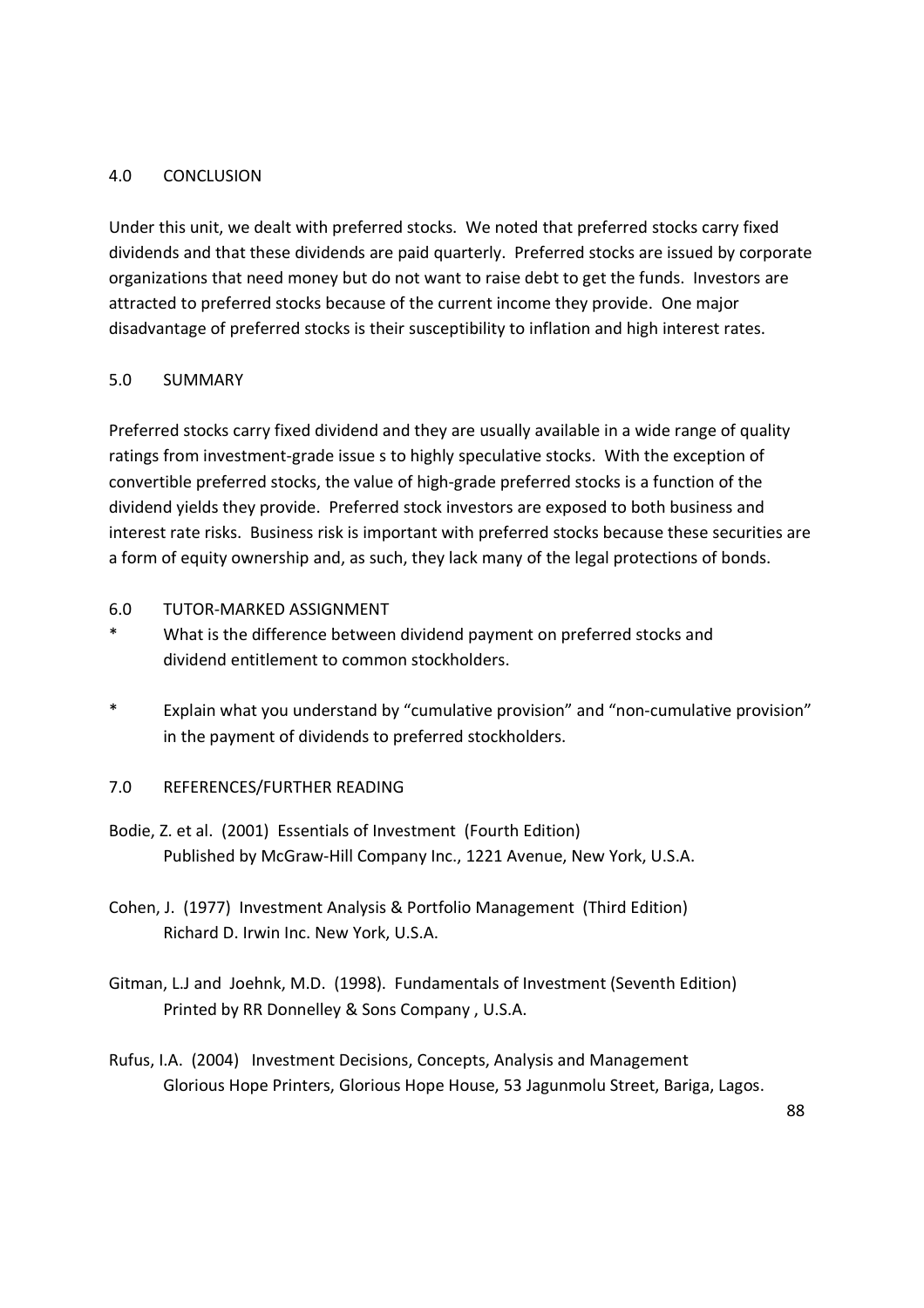### ENT 331 MODULE 4

## MODULE 4

| Unit 1 | <b>Puts and Calls Options</b>            |
|--------|------------------------------------------|
| Unit 2 | <b>Commodities and Financial Futures</b> |
| Unit 3 | <b>Financial Futures</b>                 |

- Unit 4 Mutual Funds
- 
- UNIT 1 PUTS AND CALLS OPTIONS

# **CONTENTS**

- 1.0 Introduction
- 2.0 Objectives
- 3.0 Main Content
	- 3.1 Puts and Calls Options
		- 3.1.1 Definitions and Characteristics
		- 3.1.2 A Negotiable Contract
		- 3.1.3 Maker Versus Buyer
	- 3.2 How Puts and Calls Work
		- 3.2.1 Advantages and Disadvantages
		- 3.2.2 Options markets
	- 3.3 Listed Options
		- 3.3.1 Stock Options
		- 3.3.2 The Profit Potentials of Puts and Calls
- 4.0 Conclusions
- 5.0 Summary
- 6.0 Tutor-Marked Assignment
- 7.0 Reference/Further Reading
- 1.0 INTRODUCTION

The big institutional investors have always had fancy ways to buy and sell the overall stock market. This is called options trading. With options, you can trade on the overall direction of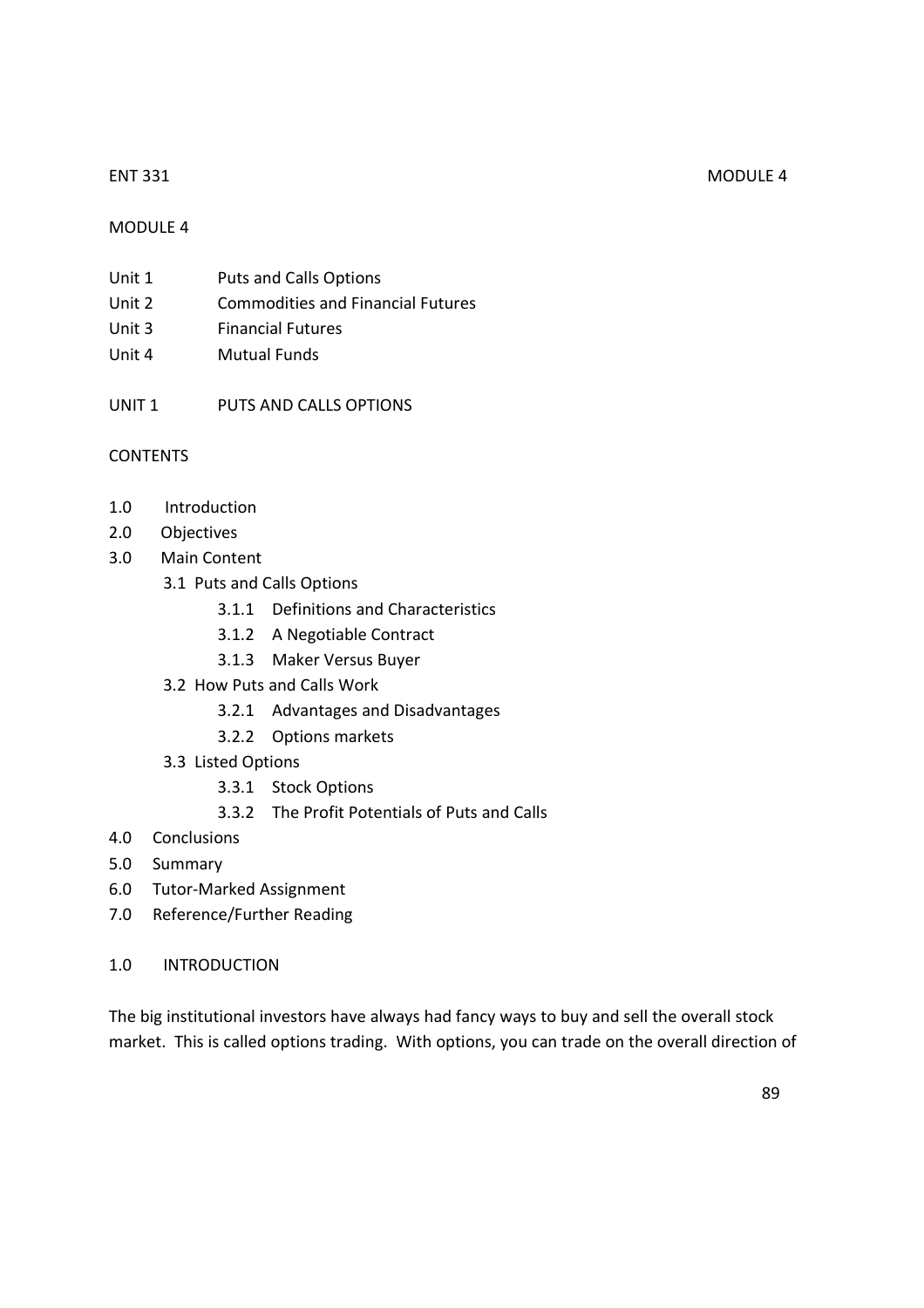the market, whether it rises or falls. This is done through two types of options: Calls and Puts. Options are playing an increasing role in the investment landscape. This unit will explain their essential characteristics and demonstrate how they can be used in investment programmes.

# 2.0 OBJECTIVES

After studying this unit, the student will be conversant with:

- \* The essential characteristics of the two types of options: Calls and Puts
- \* The advantages and disadvantages of investing in calls and puts options

## 3.0 MAIN CONTENT

## 3.1 Puts and Call Options

3

When investors buy shares of common or preferred stock, they become the registered owners of these securities and are entitled to all the rights and privileges of ownership. Investors who acquire bonds or convertibles issues are also entitled to the benefits of ownership. Stocks, bonds and convertibles are all examples of financial assets. They represent financial claims on the issuing corporation or organization.

In contrast, investors who buy options acquire nothing more than the right subsequently to buy or sell other, related securities. In other words, an option is a security that gives the holder the right to buy or sell a certain amount of an underlying financial asset at a specified price for a specified period of time. Options are contractual instruments, whereby two parties enter into an agreement (a contract) to give something of value to the other. The option buyer has the right to buy or sell an underlying asset for a given period of time, at a price that was fixed at the time of the contract. The option seller, on the other hand, stands ready to buy or sell the underlying asset according to the terms of the contract, for which the seller has been paid a certain amount of money.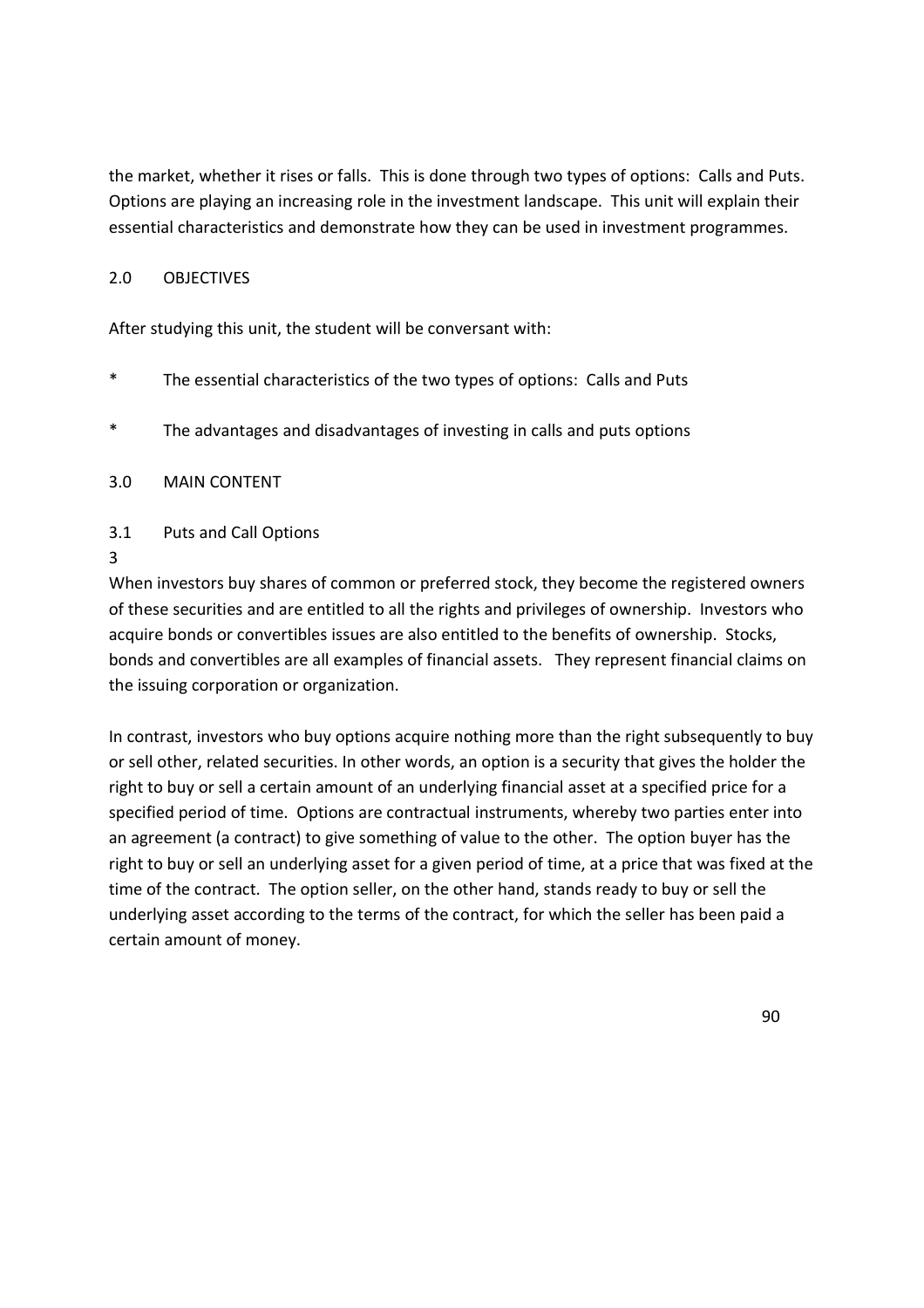# 3.1.1 Definitions and Characteristics

One of the market phenomena of the 1970s was the remarkable performance and investment popularity of stock options, particularly puts and calls on common stock. By the early 1980s, the interest in options spilled over to other kinds of financial assets, and today, investors can trade puts and calls on:

- \* Common stock
- \* Stock indexes
- \* Debt instruments
- \* Foreign currencies
- \* Commodities and financial futures

Although the underlying financial assets may vary, the basic features and behavioural characteristics of these securities are pretty much the same. Regardless of the type of option, much of the popularity of options stem from the fact that investors can buy a lot of price action with a limited amount of capital, while nearly always enjoying limited exposure to risk.

## 3.1.2 A Negotiable Contract

"Puts" and "calls" are negotiable instruments, issued in bearer form, that allow the holder to buy or sell a specified amount of a specified security at a specified price. For example, a put or a call on a common stock covers 100 shares of stock in a specified company. A "put" enables the holder to sell the underlying security at the specified price (known as the exercise or strike price) over a set period of time. A "call" in contrast, gives the holder the right to buy the securities at the stated (strike) price within a certain time period there are no voting rights, no privileges of ownership, and no interest on dividend income. Instead puts and calls possess value to the extent that they allow the holder to participate in the price behaviour of the underlying financial asset.

Because puts and calls derive their value from the price behaviour of some other real or financial assets, they are known as "derivative securities." Many different types of derivative securities are available in the market today, from puts and calls to structured call deposits (CDs) to exotic debt instruments such as collateralized mortgage obligations (CMOs).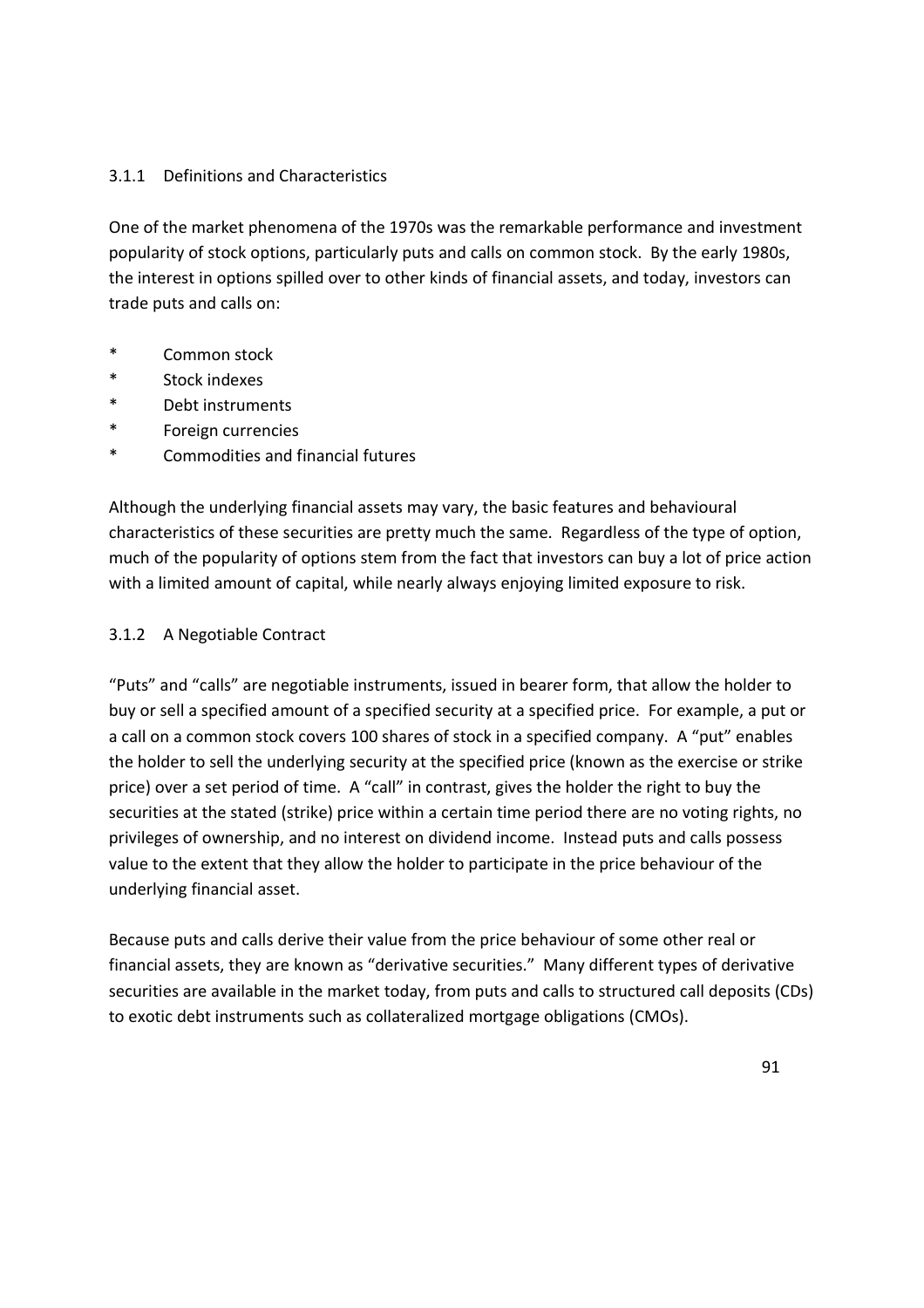One of the key features of puts and calls (and of many other types of derivative securities) is the very attractive leverage opportunities they offer investors. Such opportunities exist because of the low prices these options carry relative to the market prices of the underlying financial assets. But, take note that the lower cost does not in any way affects the payoff or capital appreciation potential of your investment.

## 3.1.3 Maker Versus Buyer

Put and calls are a unique type of security because they are not issued by the organizations that issue the underlying stock or financial asset. Instead, puts and calls are created by investors. It works like this: Suppose an individual wants to sell to another the right to buy 100 shares of common stock. This individual would "write a call" The individual (or institution) writing the option is known as the "option maker or writer." Thus, it is the option writer who sells the option in the market and so he is entitled to receive the price paid for the put or call (less modest commissions and other transaction costs). The put or call option is now a full-fledged financial asset and trades in the open market much like any other security.

Puts and calls are both written (sold) and purchased through security brokers and dealers, and they are actively bought and sold in the secondary market. The writer stands behind the option, because it is the writer who must buy or deliver the stocks or other financial assets according to the terms of the option. Note, unlike the buyers of put or call options, the writers of these securities do have a legally binding obligation to stand behind the terms of the contracts they have written. The buyer can just walk away from the deal if it turns sour; the writer cannot). Puts and calls are written for a variety of reasons, which we will explore below. It suffices to say that, writing options can be a viable investment strategy and can be a profitable course of action because, more often than not, options expire worthless.

## 3.2 How Puts and Calls Work

Taking the buyer's point of view, let us now briefly examine how puts and calls work and how they derive their value. To understand the mechanics of puts and calls, it is best to look at their profit-making potential. For example, using stock options as a basis of discussion, consider as stock currently priced at N50 per share. Assume you can buy a call on the stock for N500, which enables you to purchase 100 shares of the stock at a fixed price of N50 each. A rise in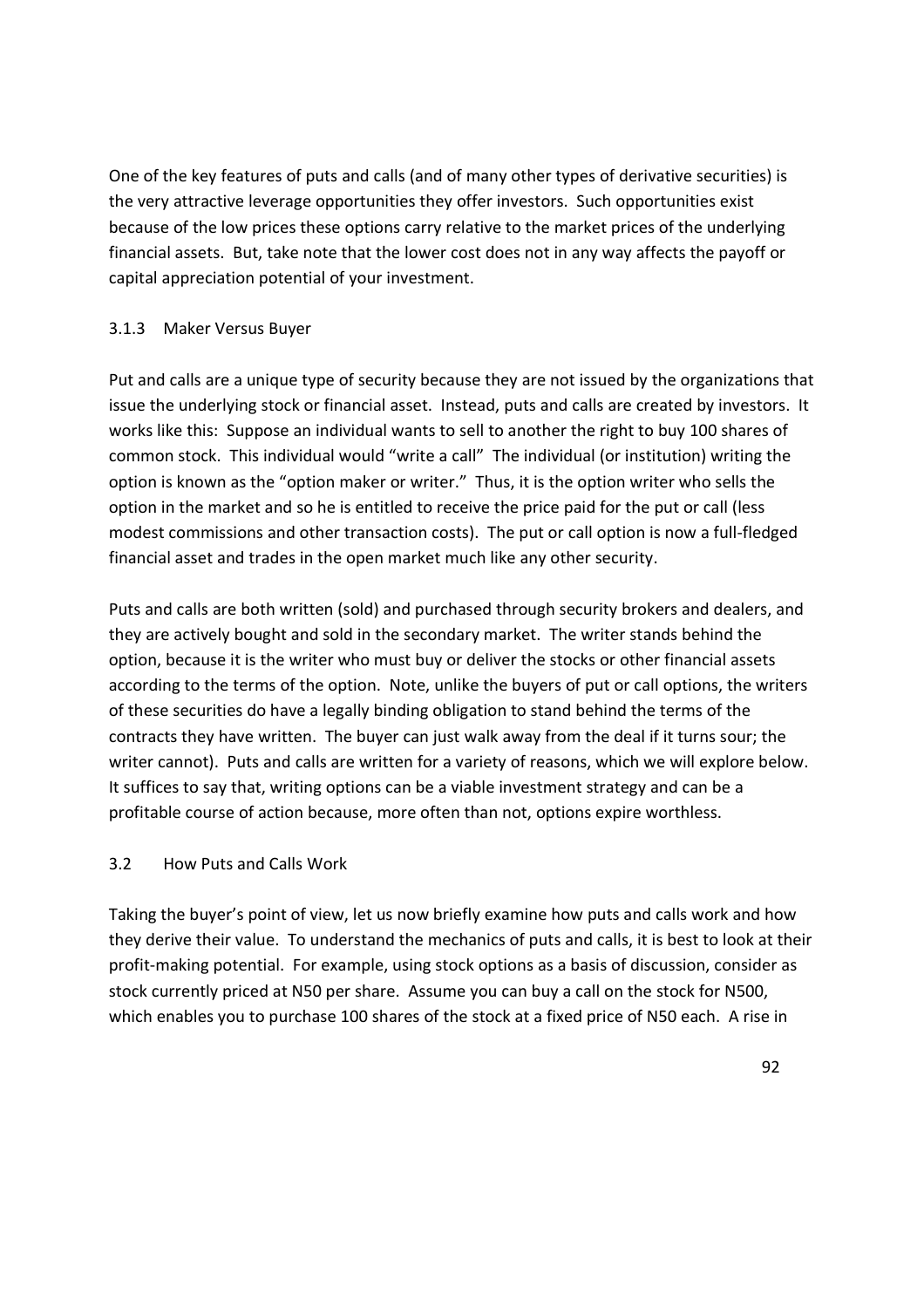the price of the underlying security (in this case common stock) is what you as an investor, hope for. What is the profit potential from this transaction if the price of the stock does, indeed move up to, say, N75, by the expiration date on the call?

The answer is that you will earn N25, (that is N75 – N50) on each of the 100 shares of stock in the call, for a total gross profit of some N2,500, and all from a N500 investment. This is because you can buy 100 shares of the stock from the option writer , at a price of N50 each and immediately turn around and sell them in the market for N75 per share. You could have made the same (N2,500) profit by investing directly in the common stock, but because you would have had to invest N5,000 (100 shares x N50 per share), your rate of return would have been much lower. Obviously, there is considerable difference between the return potential of common stocks and calls and it is this difference that attracts investors and speculators to calls whenever the price outlook for the underlying financial asset is positive. Such differential returns, of course, are the direct result of leverage, which rests in the principle of reducing the level of required capital in a given investment position without materially affecting the Naira amount of the pay-off or capital appreciation from that investment.

Note that, although our illustration is couched in terms of common stock, this same valuation principle applies to any of the other financial assets that may underlie call options, such as market indexes, foreign currencies, and future contracts.

# 3.2.1 Advantages and Disadvantages

The major advantage of investing in puts and calls is the leverage they offer. This feature also carries the advantage of limiting the investor's exposure to risk, because only a set amount of money (the purchase price of the option) can be lost. Also appealing is the fact that puts and calls can be used profitably when the price of the underlying security goes up or down.

A major disadvantage of puts and calls is that the holder enjoys neither interest or dividend income nor any other ownership benefit. Moreover, because the instruments have limited lives, the investor has a limited time frame in which to capture desired price behaviour. Another disadvantage is that puts and calls themselves are a bit unusual, and many of their trading strategies are complex. Thus investors must possess special knowledge and must fully understand the subtleties of this trading instrument.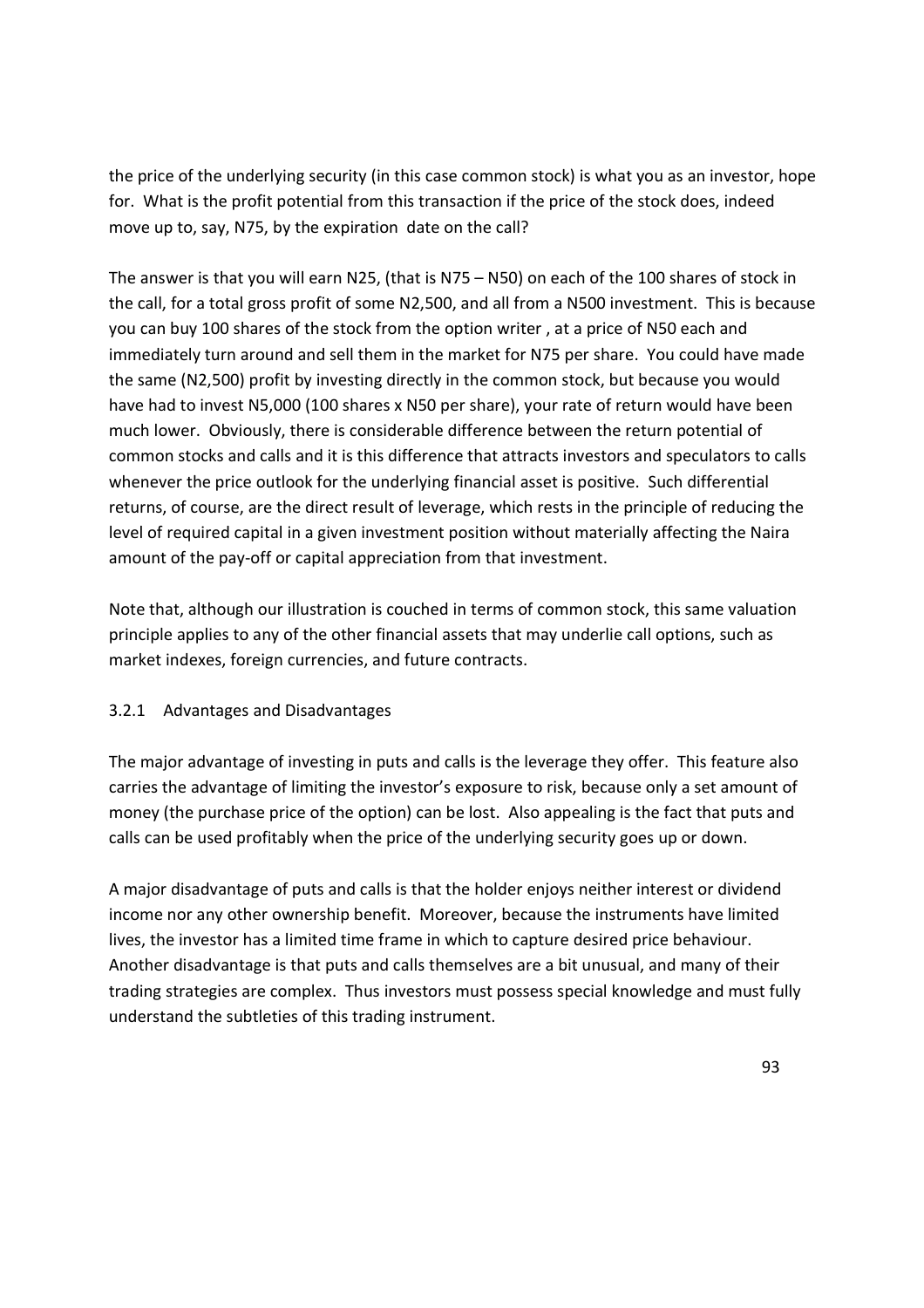## 3.2.2. Options markets

Although, the concept of options can be traced back to the writings of Aristotle, options trading in the United States did not begin until the late 1700. Even then, this market remained fairly small, largely unorganized, and the private domain of a handful of specialists and traders. In the developing countries including Africa active options trading started in the early years of the 20<sup>th</sup> century.

# Conventional Options

Put and call options trading were originally conducted in the over-the-counter market through a handful of specialized dealers. Investors who wish to purchase puts and calls dealt with these options dealers via their own brokers, and the dealers would find individuals (or institutions) willing to write the options. The buyer wishes to exercise an option, he did so with the writer and no one else, a system that largely prohibited any secondary trading. On the other hand, there were virtually no limits to what could be written, so long as the buyer was willing to pay the price. Put and call options were written on new York and American stocks as well as on regional and over-the-counter securities for as short a time as 30 days and for as long as a year. Over-the-counter options are today referred to as conventional options.

## 3.3. Listed Options

Listed options are put and call options listed and traded on organized securities exchanges such as Chicago Board Options Exchange (CBOE) in America and the Nigerian Stock Exchange in Nigeria. Listed options are a term used to describe put and call options traded on organized exchanges rather than over-the-counter market. Today, trading in listed options is done in both puts and calls and takes place in different exchanges.

Listed options not only provided a convenient market for the trading of puts and calls but also standardized the expiration dates and exercise prices. The listed options exchanges created clearinghouse organization that eliminated direct ties between buyers and writers of options and reduced the cost of executing put and call transactions. They also developed an active secondary market, with wide distribution price information. As a result, it is now as easy to trade a listed option as a listed stock.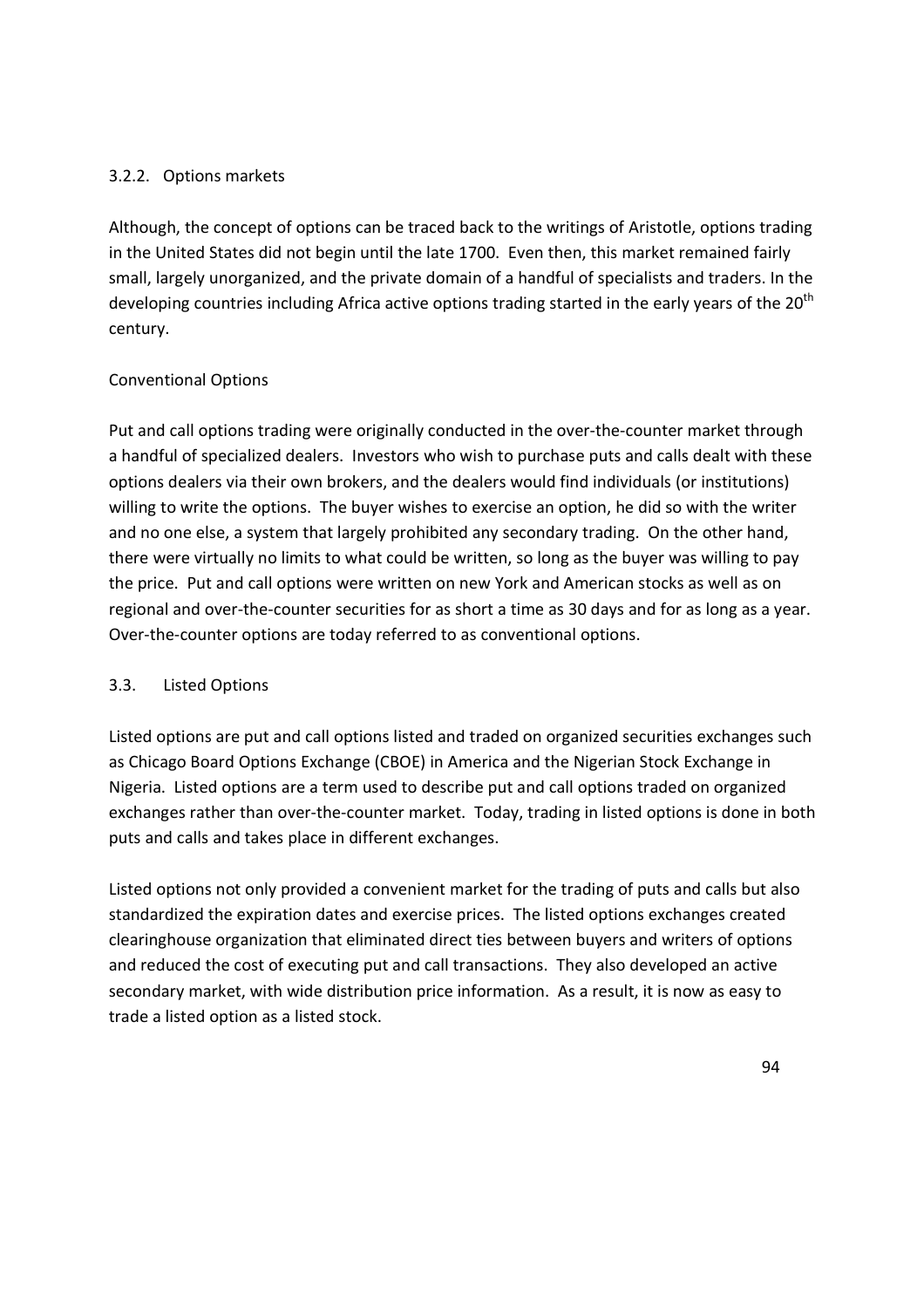# 3.3.1 Stock Options

The advent of the Nigerian Stock Exchange and other listed option exchanges had a quick and dramatic impact on the trading volume of puts and calls. Indeed, the level of activity in listed stock options has grown rapidly in recent times.

The creation and continued expansion of listed options exchanges have unquestionably given the field of investments a whole new dimension. In order to avoid serious (and possibly expensive) mistakes with these securities, however, investors must fully understand their basic features.

## Stock Option Provisions

Because of the low unit cost of stock options, (or equity options as they are also called), they are very popular with individual investors. Except for the underlying financial asset, they are like any other type of put or call, subject to the same kinds of contract provisions and market forces. As far as options contracts are concerned, there are two provisions that are especially important and to which investors should pay particular attention. These are:

- (1) The price, knows as the "strike price" at which the stock (or other financial asset) Can be bought or sold.
- (2) The amount of time remaining until expiration.

Both the strike price and the time remaining to expiration have a significant bearing on the valuation and pricing of options.

Strike Price: Strike Price, as specified on the option is the price contract between the buyer of an option and the writer; the stated price at which you can buy a security with a call or sell a security with a put. In other words, for a call, the strike price specifies the price at which each of the 100 shares of stock can be bought. For a put, it represents the price at which the stock can be sold to the writer. With conventional over-the-counter (OTC) options there are no constraints on the strike price, although it is usually specified at or near the prevailing market price of the stock at the time the option is written.

Expiration Date: The expiration date is also an important provision, because it specifies the life of the option just as the maturity date indicates the life of a bond. The expiration date, in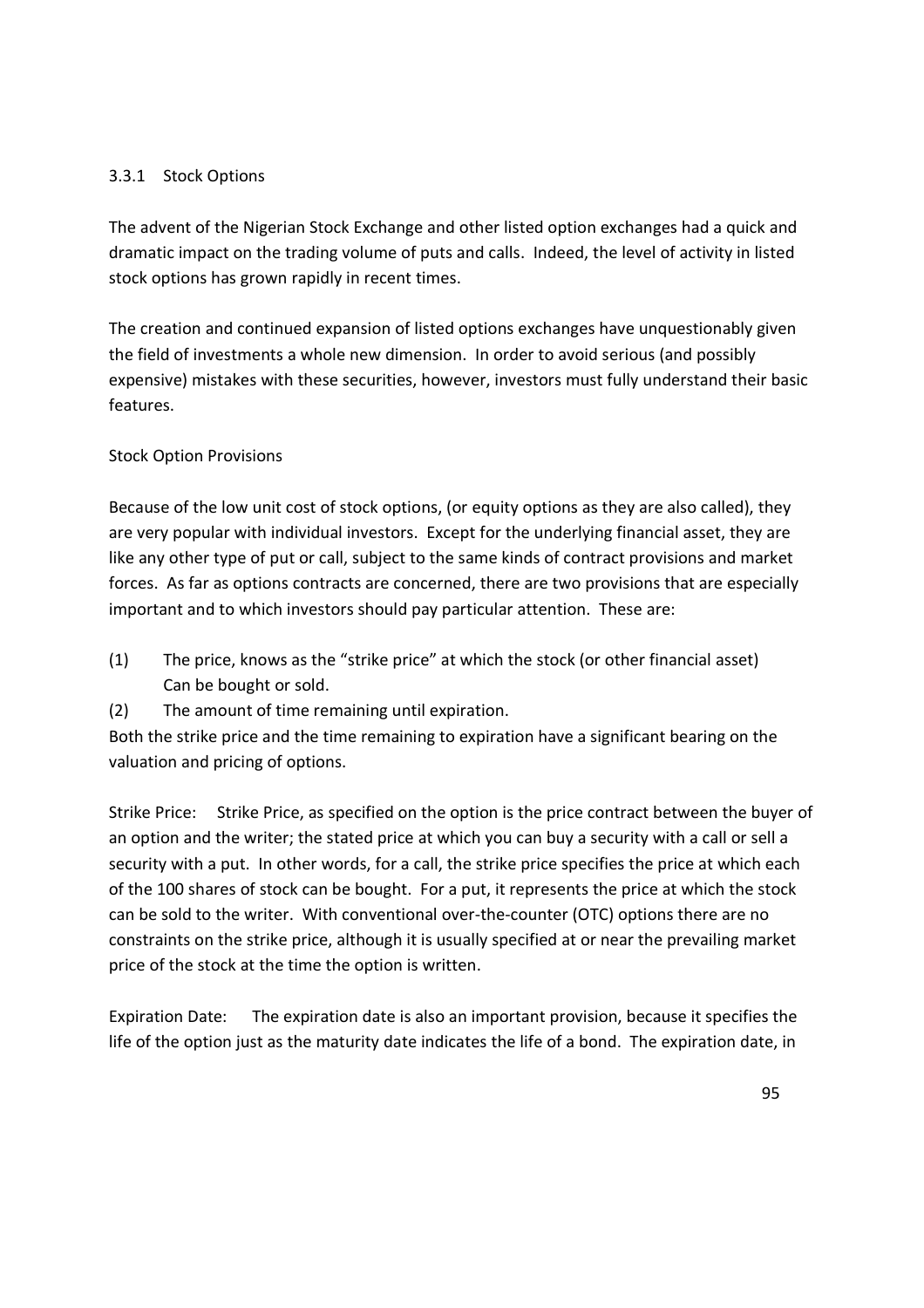effect, specifies the length of the contract between the holder and the writer of the option. Thus, if you hold a 6-month call on Lever Brothers, that option gives you the right to buy 100 shares of common stock of Lever Brothers at a strike price of, say, N40 per share at any time over the next 6months. Now, no matter what happens to the market price of the stock, you can use your call option to buy 100 shares of Lever Brothers at N40 per share over the next 6 months. If the price of the stock moves upwards, you stand to make money, if the price goes downwards, you will lose money. Expiration dates for options in the conventional market can fall on any working day of the month. In contrast, expiration dates are standardized in the listed options market.

## 3.3.2 The profit Potential of Puts and Calls

Although, the quoted market price of a put or call is affected by such factors as time to expiration, stock volatility, and market interest rates, by far the most important variable in the price behaviour of the underlying common stock. This is the variable that drives any significant moves in the price of the option and that in turn determines the option's profit (return) potential. Thus, when the underlying stock moves up in price, calls do well; when the price of the underlying stock drops, puts do well. Such performance also explains why it is important to get a good handle on the expected future price behaviour of a stock before buying or selling (writing) an option.

## Fundamental Value:

The fundamental value of a put or call depends ultimately on the exercise price stated on the option, as well as on the prevailing market price of the underlying common stock. In other words, the fundamental or intrinsic value of a call is nothing more than the difference between market price and strike price. A put, on the other hand, cannot be valued in the same way because puts and calls allow the holder to do different things.

### In the Money/Out of the Money

Written options do not necessarily have to carry strike prices at the prevailing market prices of the underlying common stocks. Also, as an option subsequently trades on the listed exchanges,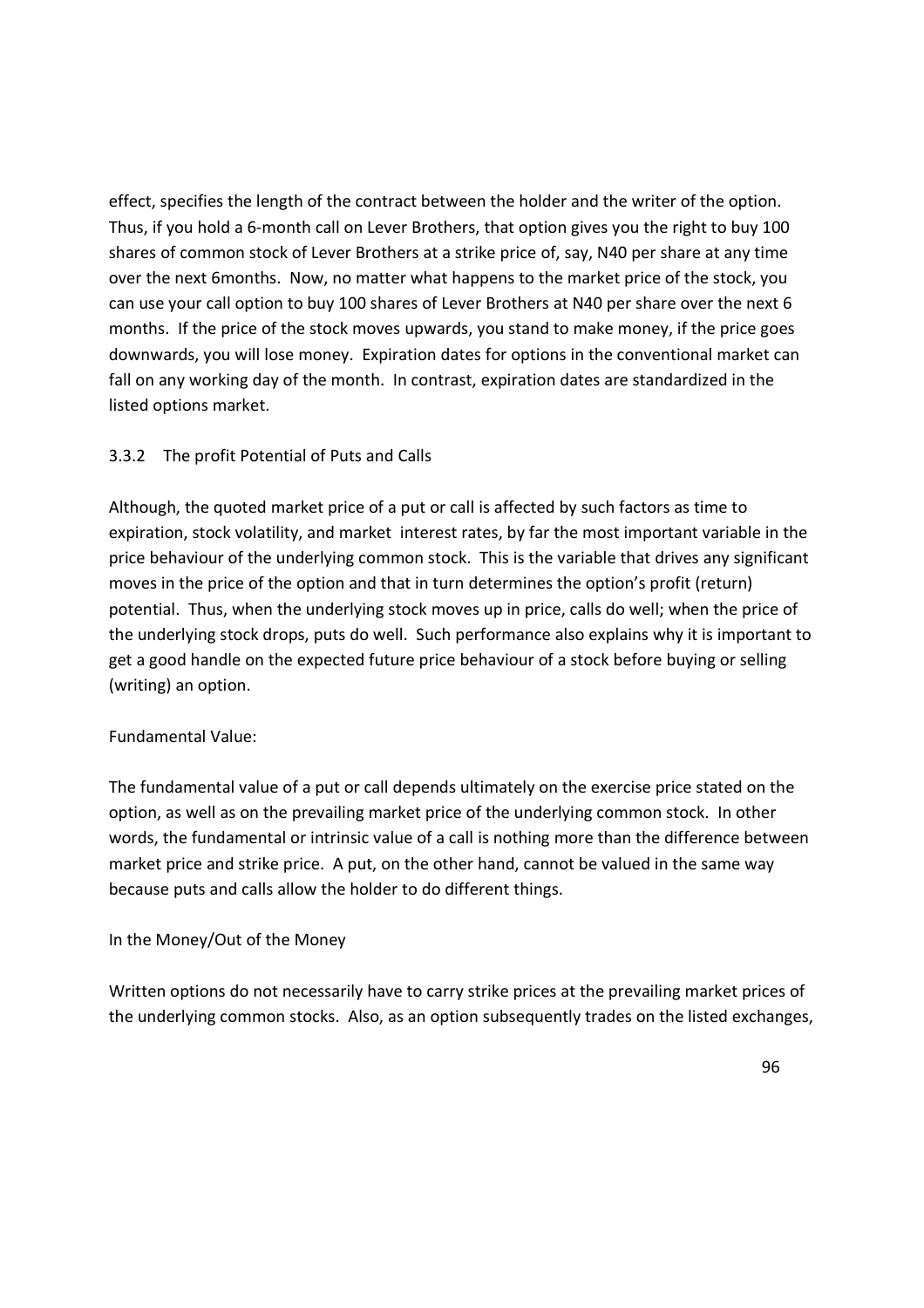the price of the option will move in response to moves in the price of the underlying common stock. . When a call has a strike price that is less than the market price of the underlying common stock, it has a positive intrinsic value and is known as an "in-the-money" option. A major portion of the option price in this case is based on (or derived from) then fundamental or intrinsic value of the call. When the strike price exceeds the market price of the stock, the call has no "real" value and is known as an "out-of-money" option. Because the option has no intrinsic value, its price is made up solely of investment premium. As you might expect, the situation is reversed for put options. That is, a put is considered in-the-money when its strike price is greater than the market price of the stock, and it is considered out-of-the-money when the market price of the stock exceeds the strike price. These terms are much more than convenient, exotic names given to options.

## Option prices and Premiums

Put and call values denote what the options should be valued and traded at. This rarely occurs, however. These securities almost always trade at prices that exceed their intrinsic or fundamental values, especially for options that still have a long time to run. That is puts and calls nearly always trade at premium prices. Therefore, the term "option premium" is used to describe the market price of listed put and call options. Technically, the option premium is the (quoted) price the buyer pays for right to buy or sell a certain amount of the underlying common stock (or other financial asset) at a specified price for a specified period of time. The option seller, on the other hand, receives the premium and gets to keep nit whether or not the option is exercised. To the option seller, the option premium represents compensation for agreeing to fulfill certain obligations of the contract.

The term premium is also used to denote the extent to which the market price of an option exceeds its fundamental or intrinsic value. Thus, to avoid confusion and keep matters as simple as possible, we will use the word price in the usual way to describe the amount it takes to buy an option in the market.

## 4.0 CONCLUSION

Under this unit, we have studied puts and calls options. Essentially, we noted that an option is a security that gives the holder the right to buy or sell a certain amount of an underlying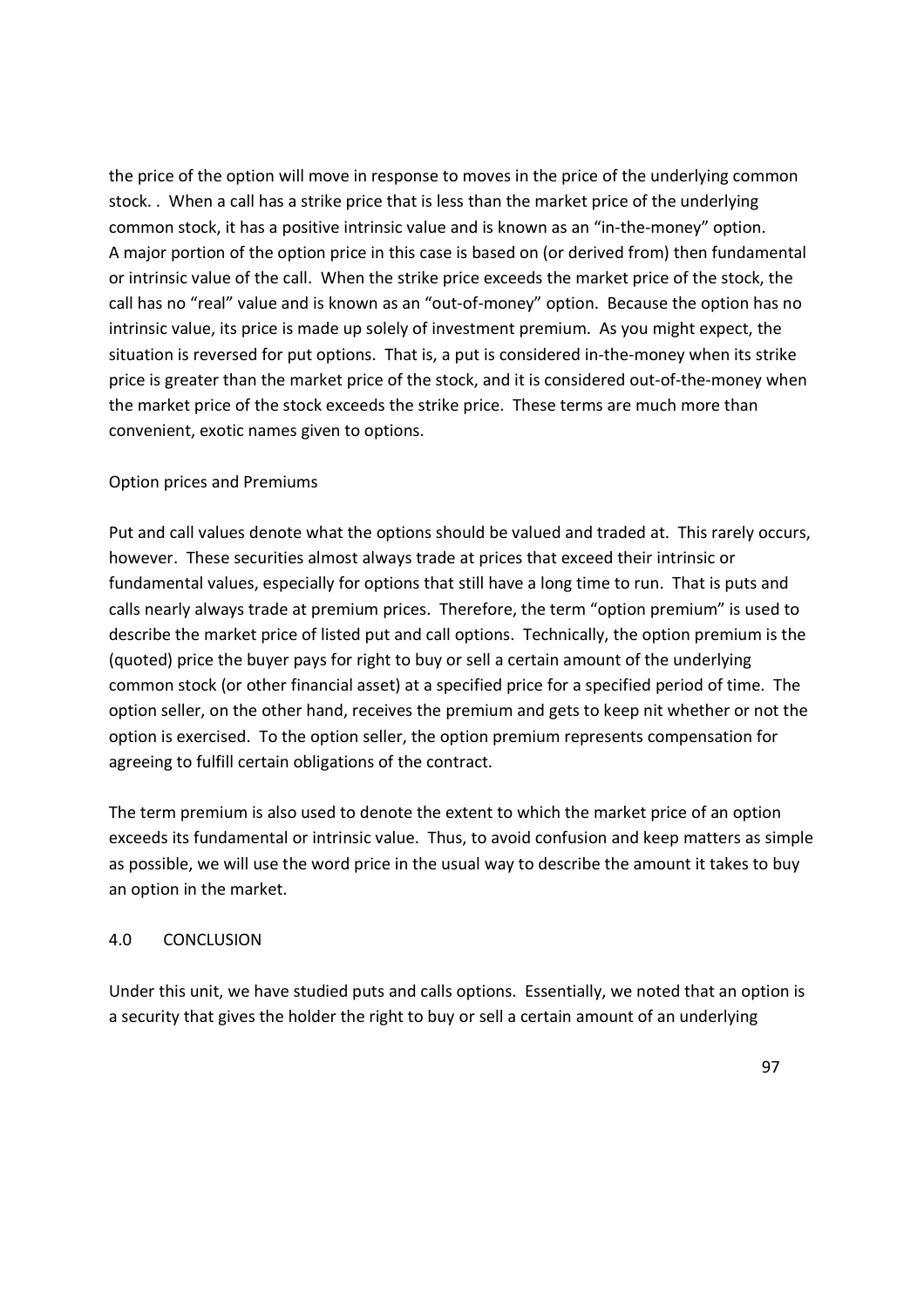financial asset at a specified price for a specified period of time. The 1970s saw remarkable performance and investment popularity of stock options, particularly puts and calls on common stock. Today investors trade puts and calls on common stock, stock indexes, debt instruments, foreign currencies, and commodities and financial futures.

## 5.0 SUMMARY

When investors buy shares of common or preferred stock, they become the registered owners of these securities and are entitled to all the rights and privileges of ownership. Investors who acquire bonds or convertibles issues are also entitled to the benefits of ownership. Stocks, bonds, and convertibles are all examples of financial assets. They represent financial claims on the issuing corporation. In contrast, investors who buy options acquire nothing more than the right subsequently to buy or sell other, related securities. Options are contractual instruments and the two basic kinds of options we have are the puts and calls.

# 6.0 TUTOR-MARKED ASSIGNMENT

- \* Explain the basic process of trading in puts and calls
- \* Discuss the advantages and disadvantages of investing in puts and calls

# 7.0 REFERENCES/FURTHER READING

- Bodie, Z. et al. (2001) Essentials of Investment (Fourth Edition) Published by McGraw-Hill Company Inc., 1221 Avenue, New York, U.S.A.
- Cohen, J. (1977) Investment Analysis & Portfolio Management (Third Edition) Richard D. Irwin Inc. New York, U.S.A.
- Gitman, L.J and Joehnk, M.D. (1998). Fundamentals of Investment (Seventh Edition) Printed by RR Donnelley & Sons Company , U.S.A.
- Rufus, I.A. (2004) Investment Decisions, Concepts, Analysis and Management Glorious Hope Printers, Glorious Hope House, 53 Jagunmolu Street, Bariga, Lagos.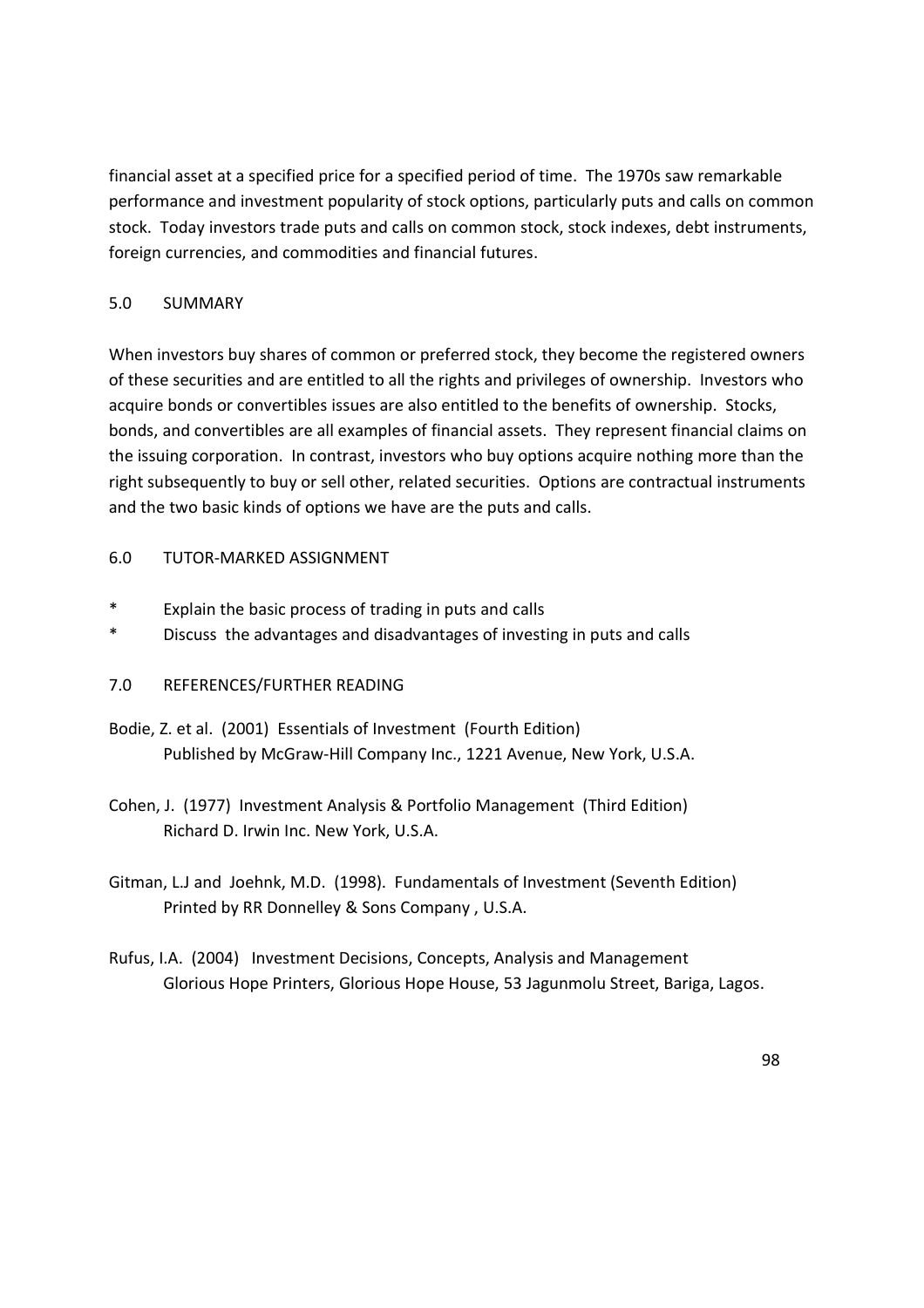### MODULE 4

UNIT 2 COMMODITIES AND FINANCIAL FUTURES

### **CONTENTS**

- 1.0 Introduction
- 2.0 Objectives
- 3.0 Main Content
	- 3.1 The Futures Market
		- 3.1.1 Market Structure
		- 3.1.2 Futures Contracts
		- 3.1.3 Options Versus Futures Contracts
	- 3.2 Major Exchanges
		- 3.2.1 Trading in the Futures Market
		- 3.2.2 Trading Mechanics
	- 3.3 Margin Trading
		- 3.3.1 The Rise and Fall in the Market Value
		- 3.3.2 Commodities Basic Characteristics
- 4.0 Conclusions
- 5.0 Summary
- 6.0 Tutor-Marked Assignment
- 7.0 Reference/Further Reading

### 1.0 INTRODUCTION

The use of futures contracts for commodities and financial instruments is a very important tool to control risk. Futures contract is a commitment to deliver a certain amount of some specified item at some specified date in the future.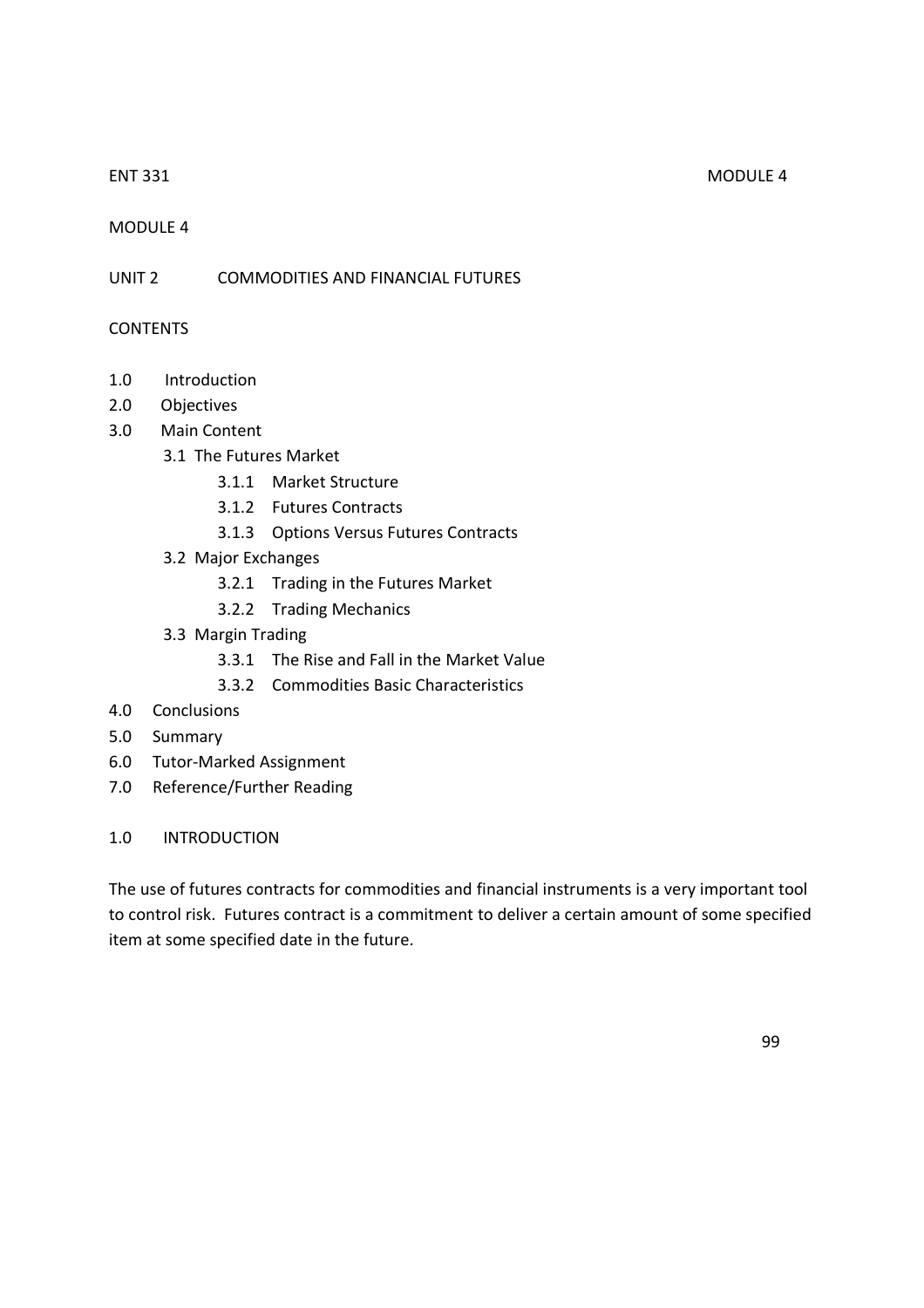## 2.0 OBJECTIVES

After studying this unit, the student should be able to:

- Describe the essential features of a futures contract and how the futures market Operates.
- \* Understand the commodities segment of the futures market.

## 3.0 MAIN CONTENT

## 3.1 The Futures Market

The market for commodities and financial futures represent the more exotic side of investment and it often involves a considerable amount of speculation. In fact, the risks are enormous, but with a little luck, the payoffs can be phenomenal. Even more important than luck, is the need for patience and know-how. Indeed, these are specialized investment products that require specialized investor skills.

The amount of futures trading in the United States has mushroomed over the past 25 years as an increasing number of investors have turned to futures trading as a way to earn attractive `and highly competitive rates of return. Futures contracts are also becoming increasingly popular in developing countries such as Nigeria, Ghana and the Cameroons.

The major reason behind the growth in the volume of futures trading has been the big jump in the number and variety of contracts available for trading. Today, in addition to the traditional primary commodities, such as grains and metals, markets also exist for live animals, processed commodities, crude oil and gasoline, foreign currencies, money market securities, bonds and common stocks.

## 3.1.1 Market Structure

When a bushel of wheat is sold, the transaction takes place in the cash market. In other words, the bushel changes hands in exchange for a cash price paid to the seller. The transaction occurs at that point in time and for all practical purposes is completed then and there. Most traditional securities are traded in this type of market. However, a bushed of wheat could also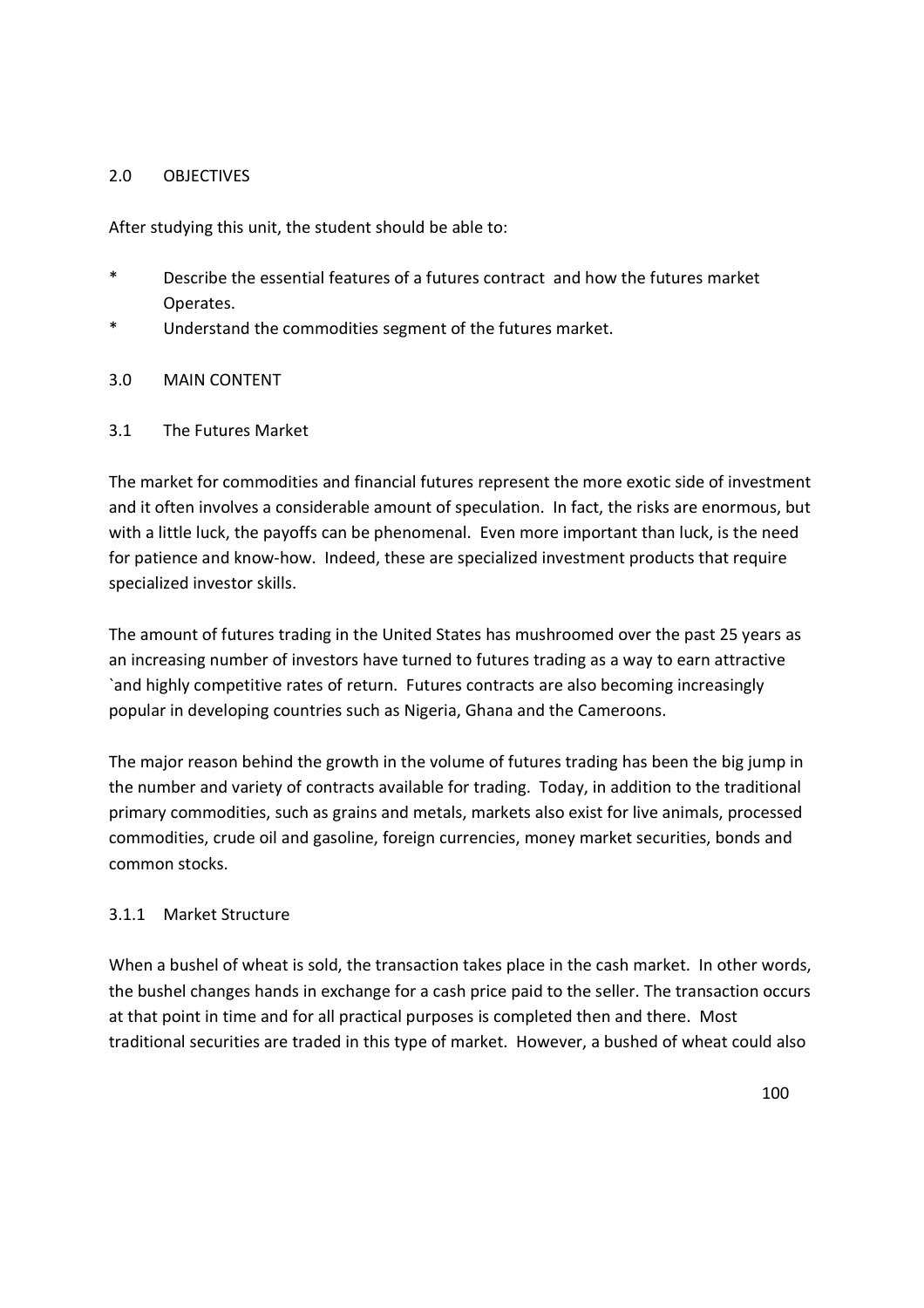be sold in the futures market, the organized market for the trading of futures contracts. In this market, the seller would not actually deliver the wheat until some mutually agreed-upon date in the future. As a result, the transaction would not be completed for some time: The seller would receive partial payment for the bushel of wheat at the time the agreement was entered into and the balance on delivery. The buyer, in turn, would own a highly liquid futures contract that could be held (and presented for delivery of the bushel of wheat) or traded in the futures market. No matter what the buyer does with the contract, as long as it is outstanding, the seller has a legally binding obligation to make delivery of the stated quantity of wheat on a specified date in the future, and the buyer/holder has similar obligation to take delivery of the underlying commodity.

## 3.1.2 Futures Contracts

A futures contract is a commitment to deliver a certain amount of a specified item at a specified date at a price agreed upon at the time the contract is sold. Each market establishes its own contract specifications, which include not only the quantity and quality of the item but also the delivery procedure and delivery month. The delivery month for a futures contract is much like the expiration date used on put and call options. It specifies when the commodity or item must be delivered and thus defines the life of the contract.

However, although the value of a single contract is normally quite large, the actual amount of investor capital required to deal in these instruments is relatively small, because all trading in this market is done on a margin basis.

# 3.1.3 Options Versus Futures Contracts

In many respects, futures contracts are closely related to call options. Both involve the future delivery of an item at an agreed-upon price. But there is a significant difference between a futures contract and an options contract. A futures contract obligates a person to buy or sell a specified amount of a given commodity on or before a stated date, unless the contract is canceled or liquidated before it expires. In contrast, an option gives the holder the right to buy or sell a specific amount of real or financial asset at a specific price over a specified period of time.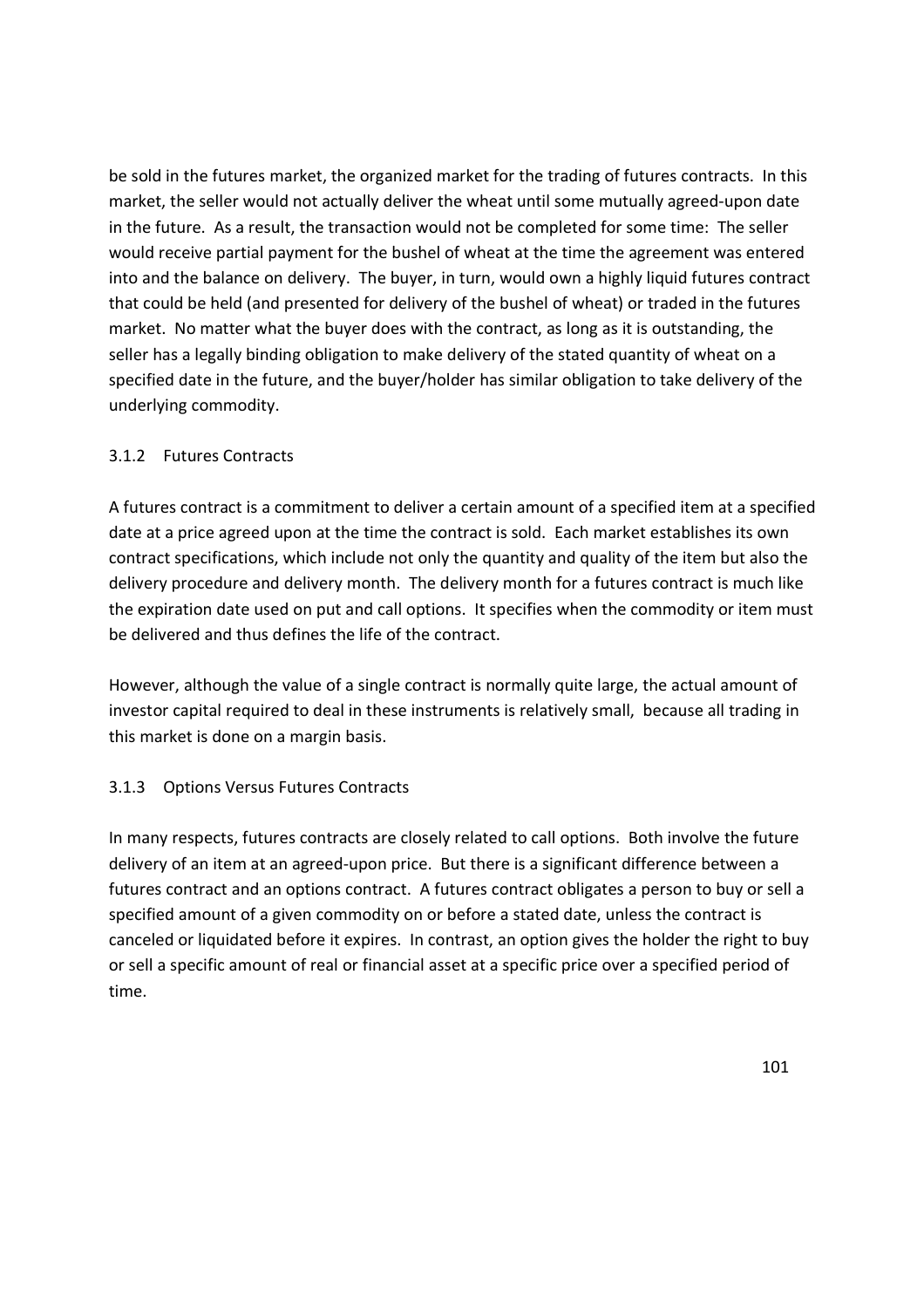In addition, whereas price (that is strike price) is one of the specified variables on a call option, it is not stated anywhere on a futures contract. Instead, the price on a futures contract is established through trading on the floor or a commodities exchange, which means that the delivery pr4ice is set by supply and demand at whatever price the contract sells for. Equally important, the risk of loss with an option is limited to the price paid for it, whereas a futures contract has no such limit on exposure to loss.

## 3.2 Major Exchanges

 Futures contracts in the United States got their start in the agricultural segment of the economy many years ago, when individuals who produced, owned and processed foodstuff sought a way to protect themselves against adverse price movements. Later, futures contracts came to be traded by individuals who were not necessarily connected with agriculture but who wanted to make money with commodities by speculating on their price swings. Futures markets in the developing countries came later after the United States lead.

Most exchanges deal in a number of different commodities or financial assets, and many commodities and financial futures are traded on more than one exchange. Although the exchanges are highly efficient (citing the US as an example), and annual volume has surpassed the trillion-dollar mark, futures trading is still conducted by open outcry auction.

# 3.2.1 Trading in the Future Market

Basically, the futures market contains two types of traders; hedgers and speculators. The market simply could not exist and operate efficiently without either one. The hedgers are commodities producers and processors (which today include financial institutions and corporate money managers) who use futures contracts as a way to protect their interest in the underlying commodity or financial instrument. For example, if a rancher thinks the price of cattle will drop in the near future, he will hedge his position by selling a futures contract on cattle in the hope of locking in as high a price as possible for his herd. In effect, the hedgers provide the underlying strength of the futures market and represent the very reason for its existence. Speculators, in contrast, give the market liquidity. They are the ones who trade futures contracts simply to earn a profit on expected swings in the price of a futures contract. They are the risk takers, the investors who have no inherent interest in any aspect of the commodity or financial future other than the price action and potential capital gains it can produce.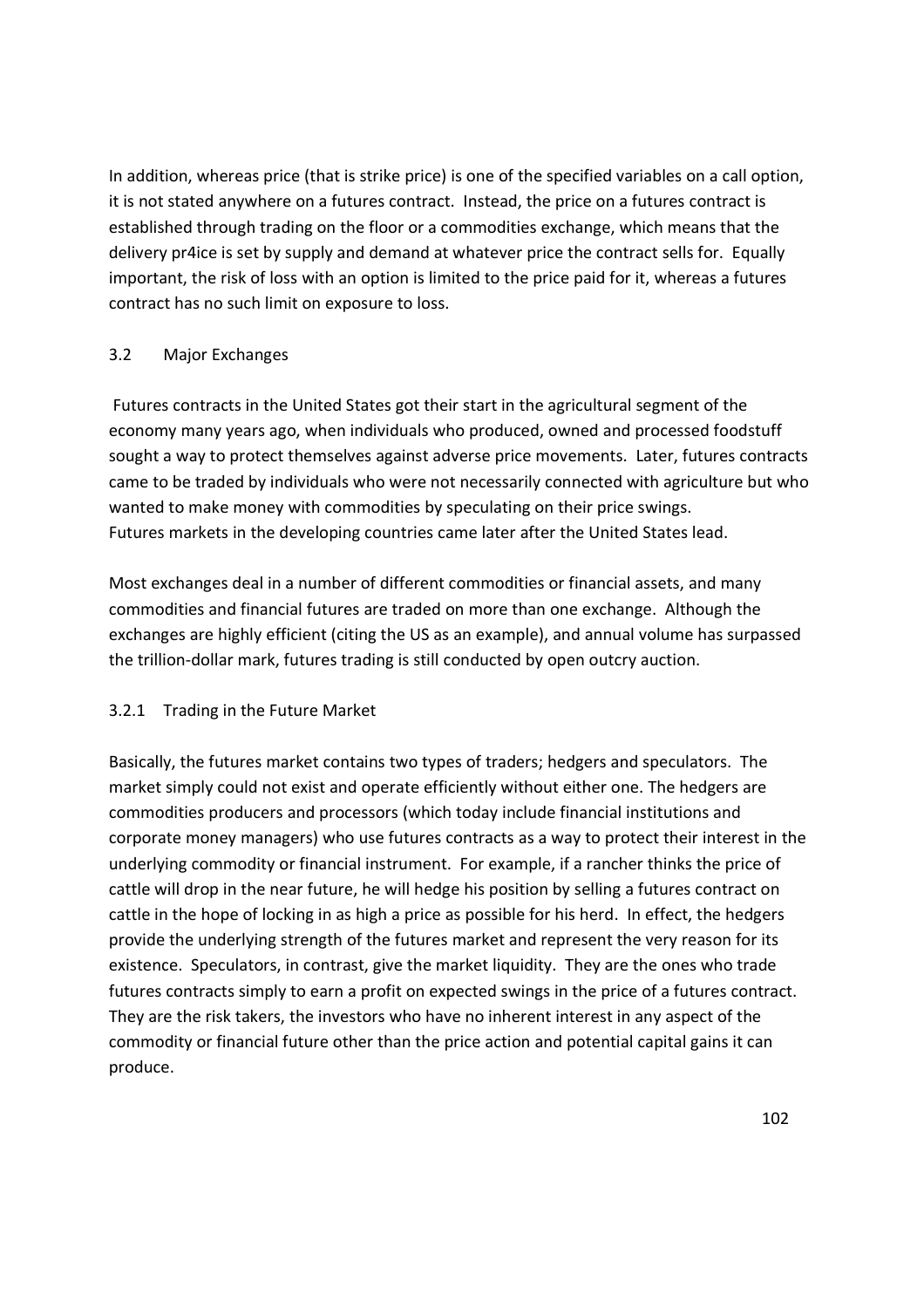## 3.2.2 Trading Mechanics

Once future contracts are created, they can readily be traded in the market. Like common stocks and other traditional investment instruments, futures contracts are bought and sold through local brokerage offices. Most firms have at least one or two people in each office who specialize in futures contracts. In addition, a number of commodity firms that deal only in futures contracts stand ready to help individuals with their investment needs. Except for setting up a special commodities trading account, there is really no difference between trading futures and dealing in stocks or bonds. The same types of orders are used, and the use of margin is the standard way of trading futures. Any investor can buy or sell any contract, with any delivery month, at any time, so long as it is currently being traded on one of the exchanges.

Buying a contract is referred to as taking a long position, whereas selling a contract is termed taking a short position. It is exactly like going long or short with stocks and has the same connotation. The investor who is long wants the price to rise, and the short seller wants it to drop. Both long and short positions can be liquidated simply by executing an offsetting transaction. The short seller, for example, would cover his or her position by buying an equal amount of the contract. In general, less than one percent of all futures contracts are settled by delivery; the rest are offset prior to the delivery month. All trades are subject to normal transaction costs, which include round-trip commissions of about N120 to N150 for each contract traded. (A round-trip commission includes the commission costs on both ends of the transaction – to buy and to sell a contract). The exact size of the commission depends on the number and type of contracts being traded.

## 3.3 Margin Trading

To buy on margin, means putting up only a fraction of the total price in cash. Margin, in effect, is the amount of equity that goes into the deal. Margin trading plays a crucial role in futures transactions because all futures contracts are traded on a margin basis. The margin required usually ranges from about 2 per cent to 10 per cent of the value of the contract, which is very low when compared to the margin required for stocks and most other types of securities. Furthermore, there is no borrowing required on the part of the investor to finance the balance of the contract. The margin or margin deposit, as it is sometimes called, exists simply as a way to guarantee fulfillment of the contract. The margin deposit is not a partial payment for the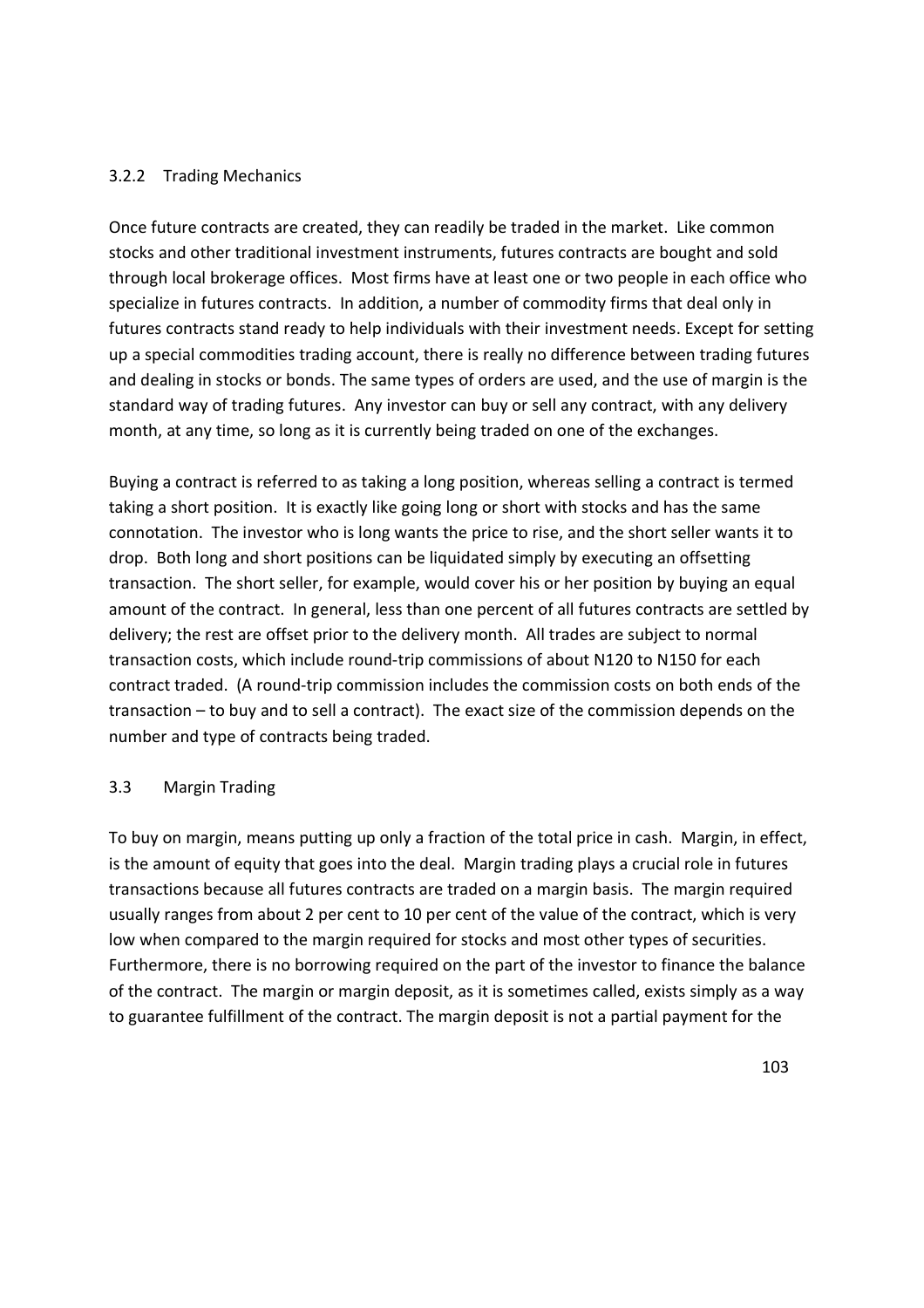commodity or financial instrument, nor is it in any way related to the value of the product or item underlying the contract. Rather, it represents security to cover any loss in the market value of the contract that may result from adverse price movements.

The size of the required margin deposit is specified as a Naira amount. It varies according to the type of contract (that is, the amount of price volatility in the underlying commodity or financial asset) and, in some cases, the exchange on which the commodity is traded.

#### 3.3.1 The Rise and Fall in the Market Value

After the investment is made, the market value of a contract will, of course, rise and fall as the quoted price of the underlying commodity or financial instrument goes up or down. Such market behaviour will cause the amount of margin on deposit to change. To be sure that an adequate margin is always on hand, investors are required to meet a second type of margin requirement, the maintenance deposit. This deposit is slightly less than the initial deposit and establishes the minimum amount of margin that must be kept in the account at all times. For instance, if the initial deposit on a commodity is N1,000 per contract, its maintenance margin might be N750. So long as the market value of the contract does not fall by more than N250 (the difference between the contract's initial and maintenance margins), he investor has no problem. But if the market moves against the investor and the value of the contract drops by more than the allowed amount, the investor will receive a margin call. He must then immediately deposit enough cash to bring the position back to the initial margin level.

An investor's margin position is checked daily via a procedure known as mark-to-the-market. That is, the gain or loss in a contract's value is determined at the end of each session, at which time the broker debits or credits the trader's account accordingly. In a falling market, an investor may receive a number of margin calls and be required to make additional margin payments in order to keep the position above the maintenance margin level. Failure to do so will mean that the broker has no choice but to close out the position, that is to sell the contract.

## 3.3.2 Basic Characteristics of Commodities

Physical commodities like grains, metals, wood, and meat make up a major portion of the futures market. They have been actively traded in both overseas and local market for well over a century and still account for a good deal of the trading activity.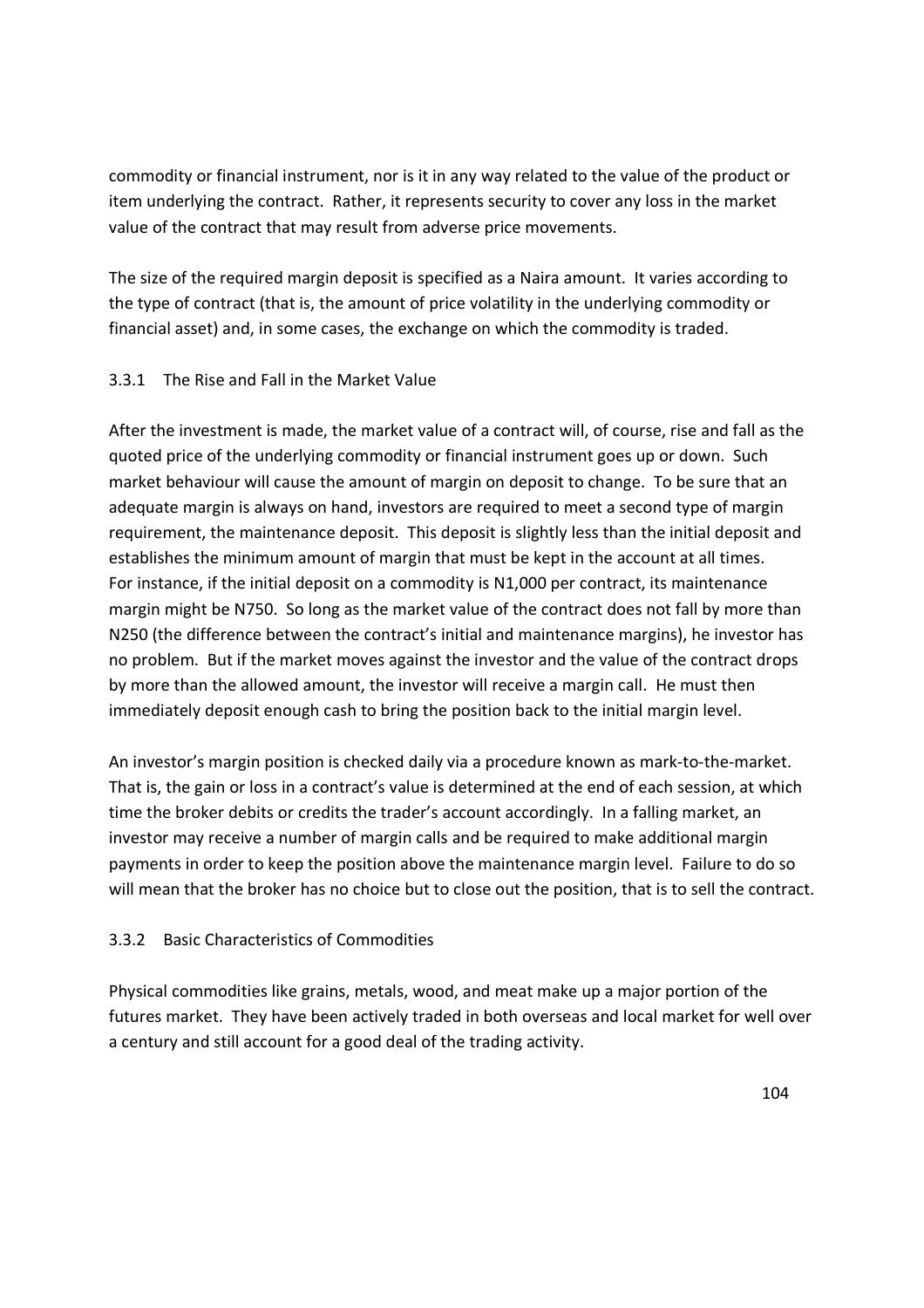Various types of physical commodities are found on nearly all U.S. and developing countries' futures exchanges. The market for commodity contracts is divided into four major segments; grains, and oilseeds, livestock and meat, food and fiber, and metals and petroleum. Such segmentation does not affect trading mechanics and procedures but provides a convenient way of categorizing commodities into groups based on similar underlying characteristics.

#### Price Behaviour of Commodities

Commodity prices react to a unique set of economic, political, and international pressures, (as well as to the weather). However, it is important to note that commodity price changes do not move up and down just like any other investment instrument, and this is exactly what speculators want. Because commodity market deals in such large trading units, such as, (10,000 bushels of this or 20,000 pounds of that), even a modest price change can have an enormous impact on the market value of a contract and therefore on investors' returns or losses. For example, if the price of corn goes up or down by just 20 cents per bushel, the value of a single contract will change so much. It is easy to see the effect this kind of price behaviour can have on investor return.

#### Return on Invested Capital

Futures contracts have only one source of return, and that is, the capital gains that can be earned when prices move in a favourable direction. There is no current income of any kind. The volatile price behaviour of futures contracts is one reason why high returns are possible; the other is leverage. Because all futures trading is done on margin, it takes only a small amount of money to control a large investment position and to participate in the price swings that accompany many futures contracts. Of course, the use of leverage also means that it is possible for an investment to be wiped out with just one or two bad day

Investment returns can be measured by calculating return on invested capital. This is simply a variation of the standard holding period return formula, where return is based on the amount of money actually invested in the contract, rather than on the value of the contract itself. It is used because of the generous amount of leverage (margin) used in commodities trading. The return on investment capital for a commodities position can be determined according to the following simple formula: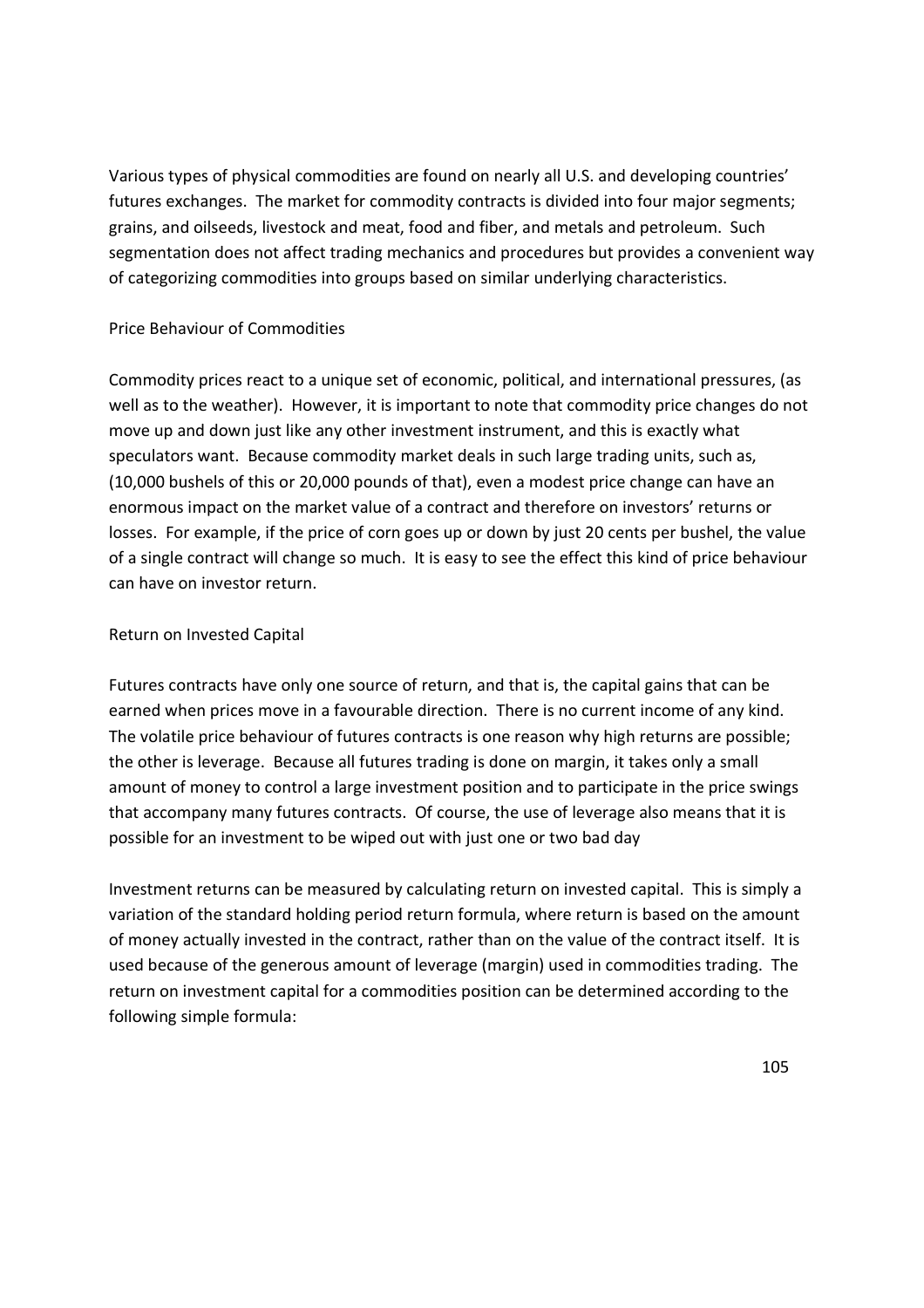Selling price of purchase price of commodity contract - commodity contract Return on Invested Capital = --------------------------------------------------------------

Amount of margin

## 4.0 CONCLUSION

We studied in this unit, commodities and financial futures. We noted that investment in futures represents a more exotic side of investment and that it often involves a considerable amount of speculation. The risks are enormous but if one is lucky to come out clean, the payoffs could be tremendous.

#### 5.0 SUMMARY

Futures market is the organized market for the trading of futures contracts. The amount of futures trading in the United State as well as the third world countries has mushroomed over the past few decades. Increasing number of investors are turning to futures trading as a way of earning attractive and highly competitive rates of return. The major reason behind the growth in the volume of futures trading currently is the big jump in the number and variety of contracts available for trading.

## 6.0 TUTOR-MARKED ASSIGNMENT

- \* Describe the commodities segment of the futures market and the basic characteristics of these investment instruments.
- What are the essential features of a futures contract?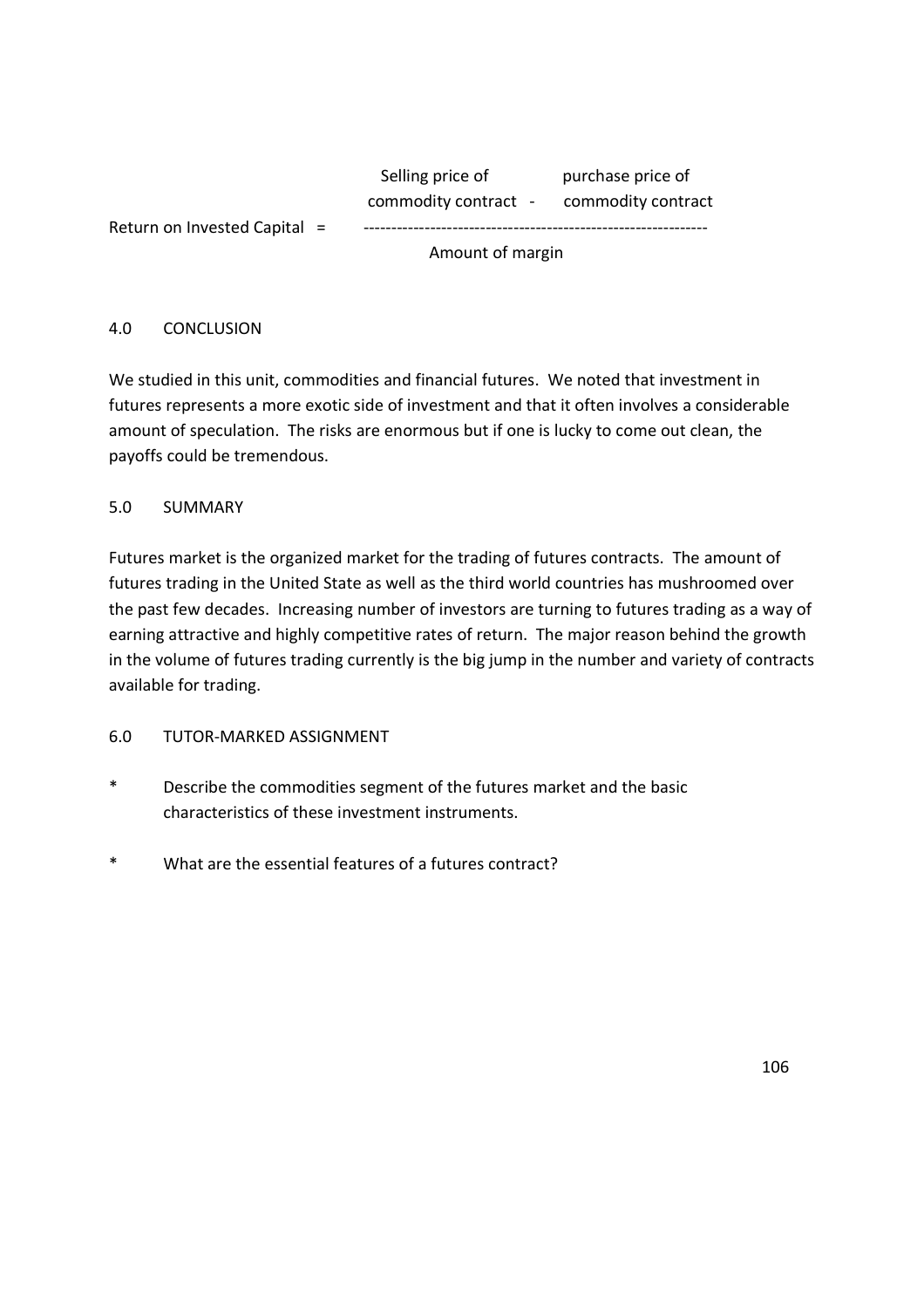#### 7.0 REFERENCES/FURTHER READING

- Bodie, Z. et al. (2001) Essentials of Investment (Fourth Edition) Published by McGraw-Hill Company Inc., 1221 Avenue, New York, U.S.A.
- Cohen, J. (1977) Investment Analysis & Portfolio Management (Third Edition) Richard D. Irwin Inc. New York, U.S.A.
- Gitman, L.J and Joehnk, M.D. (1998). Fundamentals of Investment (Seventh Edition) Printed by RR Donnelley & Sons Company , U.S.A.
- Rufus, I.A. (2004) Investment Decisions, Concepts, Analysis and Management Glorious Hope Printers, Glorious Hope House, 53 Jagunmolu Street, Bariga, Lagos.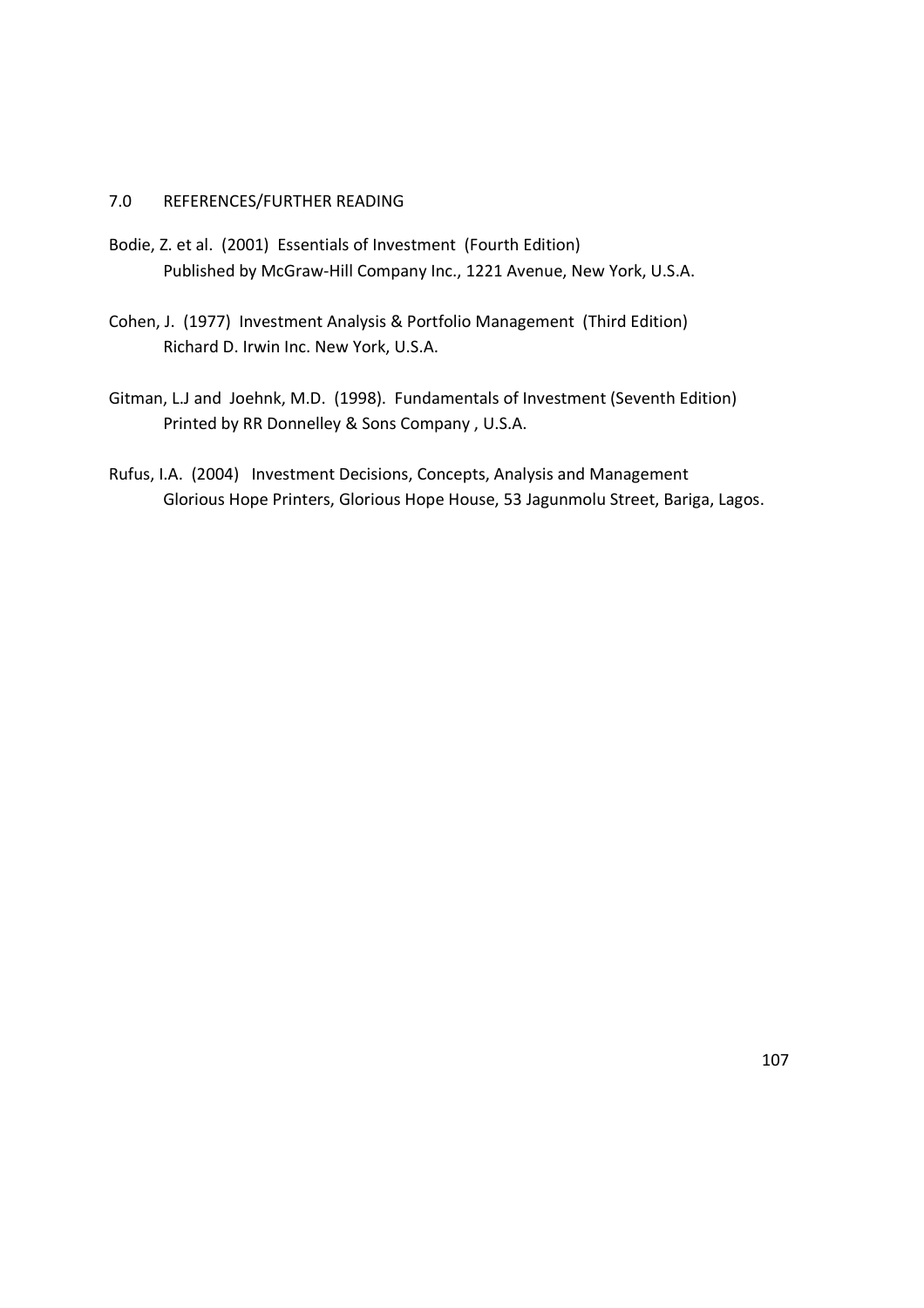ENT 331 MODULE 4

MODULE 4

UNIT 3 FINANCIAL FUTURES

#### CONTENTS

- 1.0 Introduction
- 2.0 Objectives
- 3.0 Main Content
	- 3.1 The Financial Futures Market
		- 3.1.1 Foreign Currencies, Interest Rates and Stock Indexes
		- 3.1.2 The success of Interest Rate Futures
		- 3.1.3 Contract Specifications
	- 3.2 Prices and Profits
		- 3.2.1 Stock-Index Futures
		- 3.2.2 Pricing Futures on Treasury Bills and Other Short-Term Securities
	- 3.3 Trading Techniques
		- 3.3.1 Speculating in Financial Futures
		- 3.3.2 Going Long a Foreign Currency Contract
- 4.0 Conclusions
- 5.0 Summary
- 6.0 Tutor-Marked Assignment
- 7.0 Reference/Further Reading

#### 1.0 INTRODUCTION

Another dimension of the futures market is financial futures, a segment of the market in which futures contracts are traded on a variety of financial instruments. Actually, financial futures are little more than an extension of the commodities concept. They were created for much the same reason as commodity futures, they are traded in the same market, their prices behave a lot like commodities and they have similar investment merits. Yet, despite all these similarities financial futures are a unique type of investment instrument. This unit will look at these instruments and how investors can use them more closely.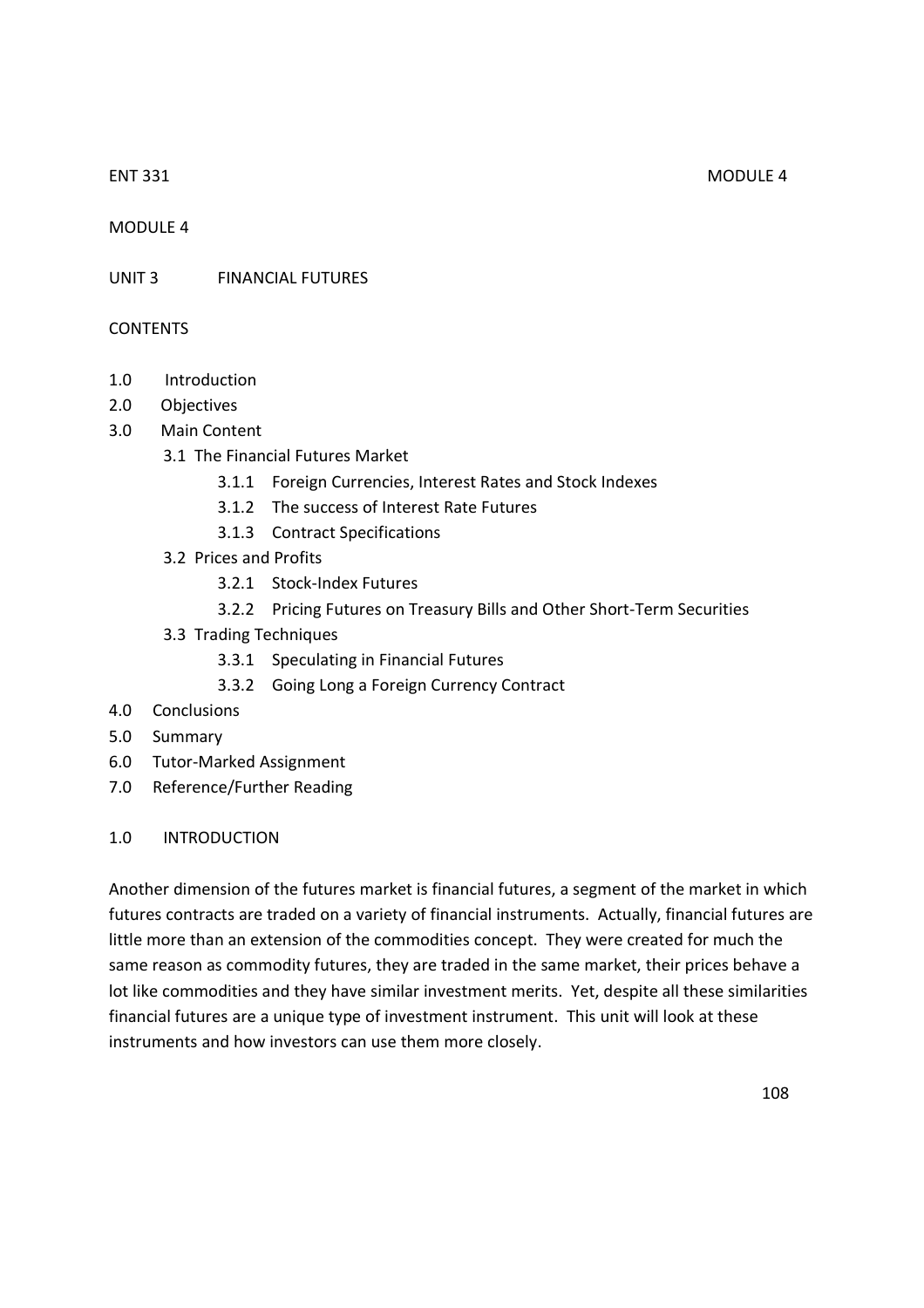#### 2.0 OBJECTIVES

After studying this unit, the student will understand:

- \* The difference between a physical commodity and a financial future.
- \* The reason for the growing role of financial futures in the market today.

## 3.0 MAIN CONTENT

3.1 The Financial Futures Market

Even though the financial futures market has been around for about 20 years, it is today a dominant force in the whole futures market. Indeed, the level of trading today in the financial futures market far surpasses that of the traditional commodities market. Much of the interest in financial futures is due to hedgers and big institutional investors who use these contracts as portfolio and debt management tools. But individual investors can also find plenty of opportunities here. For example, financial futures offer yet another way of speculating on the behaviour of interest rates. They can also be used to speculate in the stock market. They even offer a convenient way to speculate in the highly specialized, and often highly profitable, foreign currency markets.

## 3.1.1 Foreign Currencies, Interest Rates, and Stock Indexes

The financial futures market started rather inconspicuously in Nigeria in the 1980s with the listing of a handful of local and foreign currency contracts known as currency futures. They have become a major hedging instrument as international trade to and from this country has mushroomed. Most of the currency trading today is conducted in the following currencies:

- British pound sterling
- Euro
- Swiss Franc
- Japanese yen
- U.S Dollar
- Nigerian Naira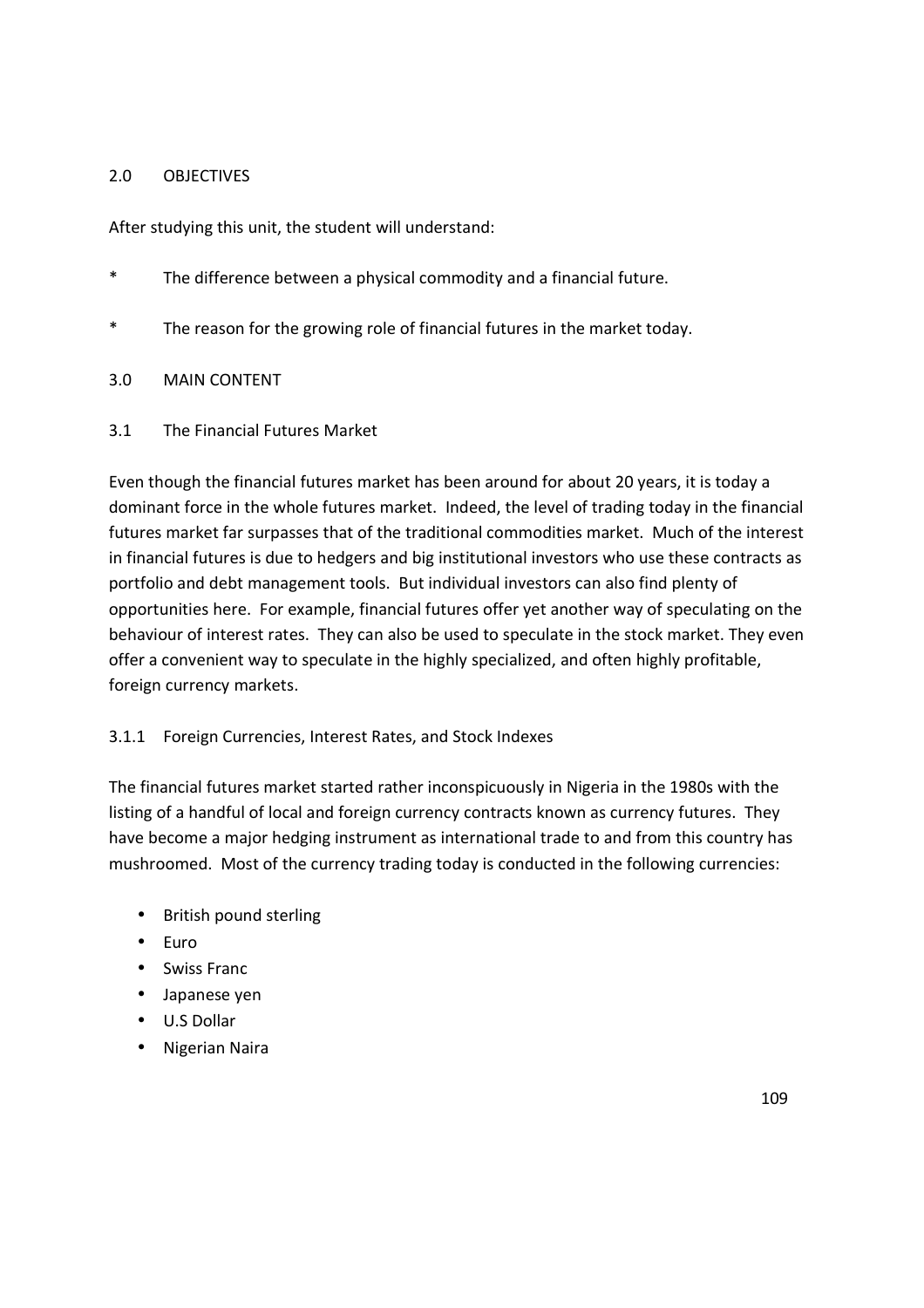All of these currencies involve countries with which the United States has strong international trade and exchange ties. Trading in futures contract on debt securities, or interest rate futures as they are more commonly known are popularly traded today.

## 3.1.2 The success of Interest Rate Futures

Interest rate futures have also been successful and their popularity continues to grow today. In about 1980a new trading instrument was introduced called the stock-index futures contract. Stock index futures are futures contracts written on broad-based measures of stock market performance, allowing investors to participate in the general movements of the stock market.

At present, investors can trade stock-index futures contracts in the Nigerian Stock Exchange as well as in London and Paris stock exchanges. Stock index futures which are similar to the stock index options allow investors to participate in the general movements of the entire stock market. These index futures (and other futures contracts) represent a type of derivative security because they, like options, derive their value from the price behaviour of the assets that underlie them. In the case of stock index future, they are supposed to reflect the general performance of the stock market as a whole, as measured by a particular index. Thus when the market value of a particular firm's stock index goes up, the value of the futures contract of the firm goes up as well.

## 3.1.3 Contract Specifications

In principle, financial futures contracts are like commodities contracts. They control large sums of the underlying financial instrument and are issued with a variety of delivery months. In a hypothetical list of quotes for several foreign currency futures, interest rate, and stock-index futures contracts, the currency futures contract can entitle the holders to a certain position in the specified foreign currency. In effect, the owner of a currency future holds a claim on a certain amount of foreign money. Similarly, holders of interest rate futures have a claim on a certain amount of the underlying debt security. These claims can be quite large in sum total.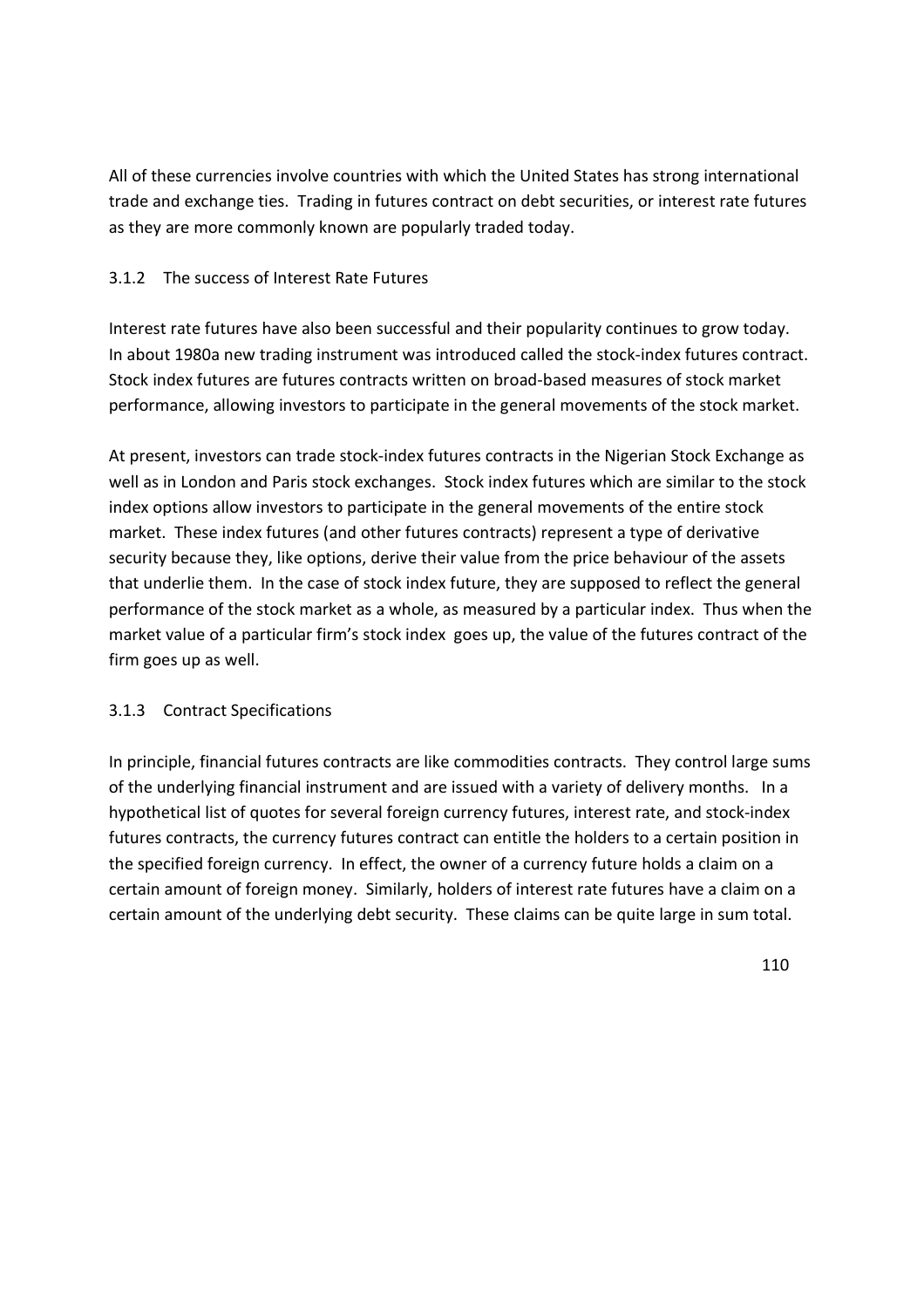#### 3.2 Prices and Profits

There are three basic types of financial futures, and no surprisingly, the price of each type of contract is quoted somewhat differently.

Foreign Currency Futures: All currency futures are quoted in Naira per unit of the underlying foreign currency. For example, certain figure of Naira against a British pound sterling or a given figure of Naira against an American dollar.

\* Interest Rate Futures: Except for the quotes on Treasury bills and other short=term securities, interest rate futures contracts are priced as a percentage of the par value of the underlying debt instrument, (for example, Treasury notes or treasury bonds).

\* Stock-index futures: Stock-index futures are quoted in terms of the actual underlying index, but, as noted above, they carry a face value of anywhere from N100 to N1000 times the index.

## 3.2.1 Response of Interest Rate futures

The value of an interest rate futures contract responds to interest rates exactly as the debt instrument that underlies the contract does. That is, when interest rates go up, the value of an interest rate futures contract goes up. But, the value of an interest rate futures contract goes down and vice versa. However, the quote system for interest rate as well as currency and stock-index futures is set up to reflect the market value of the contract itself. Thus, when the price of quoted for financial futures contract increases, the investor who is long makes money. In contrast, when the price decreases, the short seller makes money.

Price behaviour is the only source of return to speculators, for even though stocks and debt securities are involved in some financial futures, such contracts have no claim on the dividend and interest income of the underlying issues. Even so, huge profits (or losses) are possible with financial futures because of the equally large size of the contracts.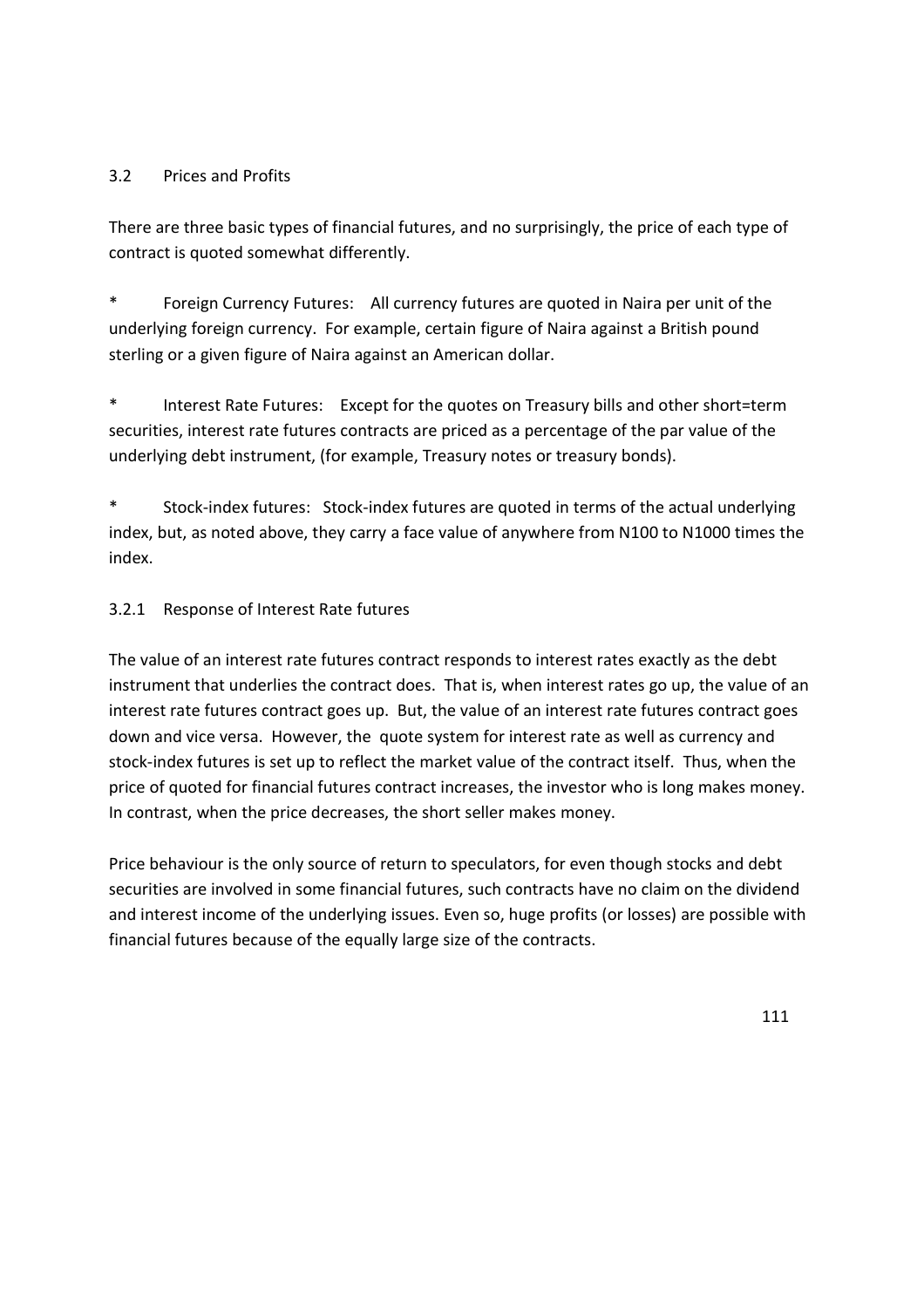## 3.2.2 Pricing Futures on Treasury Bills and other Short-Term Securities

Because Treasury bills and other short-term securities are normally traded in the money market on what is known as a discount basis, it was necessary to devise a special pricing system that would reflect the actual price movements of these futures contracts. To accomplish this, an index price system was developed whereby the yield is subtracted from an index of 100. Thus, when the yield on an underlying on an underlying security, such as a Treasury bill or Eurodollar deposit, is 5.25%, the contract would be quoted at an index of 94.75% (i.e. 100.00 – 5.25). Under such a system, when someone buys, say, a Treasury bill future and the index goes up, that individual has made money; when the index goes down, a short seller has made money.

Note also that 30-day interest rate futures, as well as 90-day Treasury bill and Euro-dollar/Euromarket contracts, are all quoted on basis point, where I basis point equals 1/100.

## 3.3 Trading Techniques

Like commodities, financial futures can be used for hedging, spreading, and speculating. Multinational companies and firms that are active in international trade might consider hedging with currency of Naira and Euro-market futures, whereas various financial institutions and corporate money managers often use interest rate futures for hedging purposes. In either case, the objective is the same; to lock in the best monetary exchange or interest rate possible. In addition, individual investors and portfolio managers use stock-index futures for hedging purposes to protect their security holdings against temporary market declines.

Financial futures can also be used for spreading. This tactic is popular with investors who adopt strategies of simultaneously buying and selling combinations of two or more contracts to form a desired investment position. One type of futures spread is described in the Investing for Action box. Note in this case that the spread is set up to capture profits in the stock market. Finally, financial futures are widely used for speculation.

## 3.3.1 Speculating in Financial Futures

Speculators are especially interested in financial futures because of the size of the contracts. For instance, to quote a financial example, in early 1998, Canadian dollar contracts were worth over \$70,000, Treasury notes were going for over \$100,000, and Treasury bill contracts were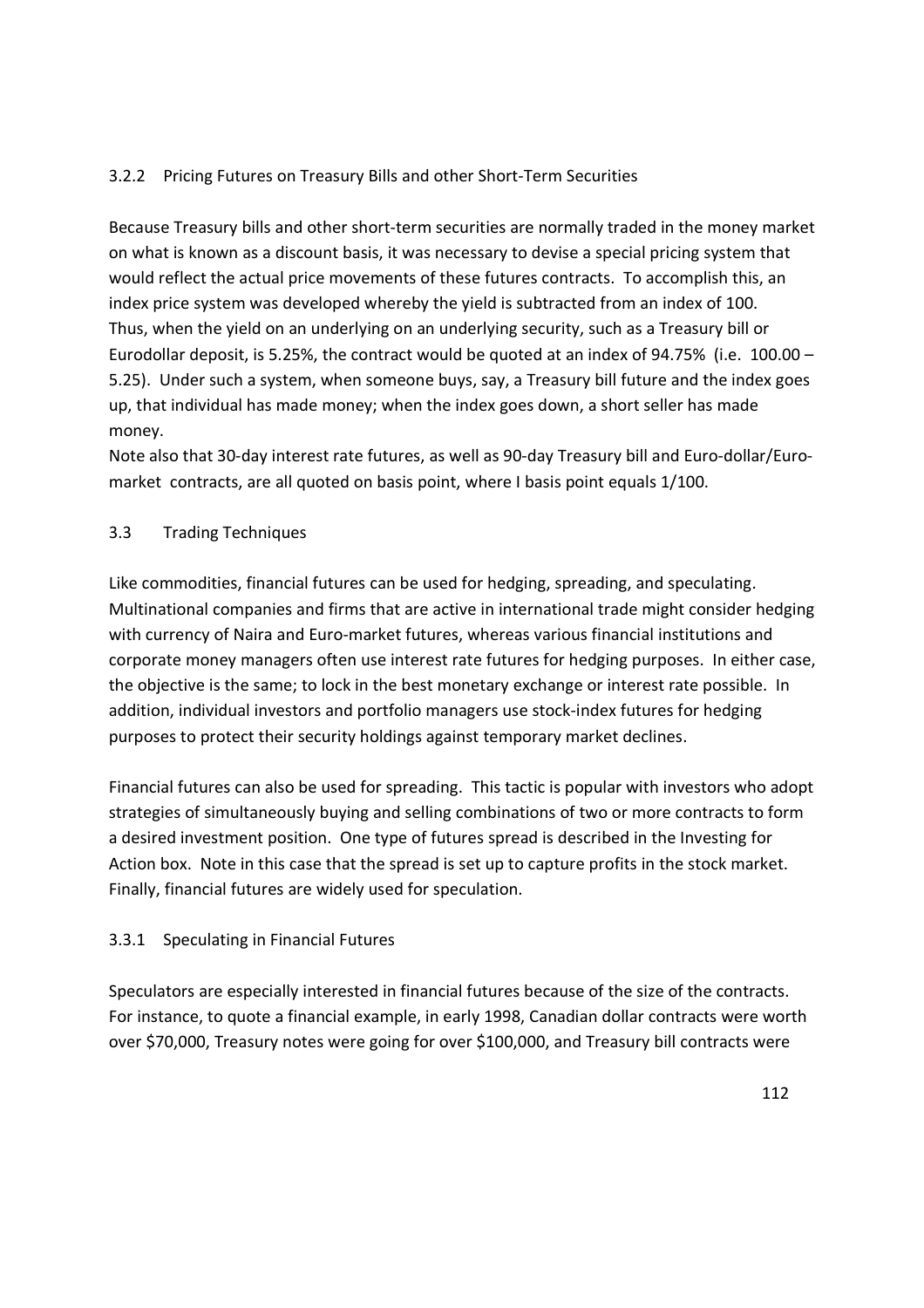being quoted at close to \$1 million. With contracts of this size, it obviously does not take much movement in the underlying asset to produce big price swings, and therefore big profits. Currency or interest rate futures are popular with investors, and can be used for just about any speculative purpose. For example, if you expect the dollar to be devalued relative to the Euro, you would buy Euro currency futures, because the contracts should go up in value. In a similar fashion, if you anticipate a rise in interest rates, you might consider going short (selling) interest rate futures, because they should go down in value.

#### 3.3.2 Going Short an Interest Rate Contract

Let us assume that you are anticipating a sharp rise in long-term rates. Because a rise in rates means that interest rate futures will drop in value, you decide to short sell two June Treasury bond contracts at 115.00 which means that the contracts are trading at 115% of par. Thus, the two contracts are worth N230,000 (100,000 X 1.15 X 2), but the amount of money required to make the investment is only N5,400, (the initial margin deposit is N2,700 per contract). Assume that interest rates do, in fact, move up and that as a result, the price on Treasury bond contracts, that is, drops to 106-16. Under such circumstances, you would buy back the two June Treasury bond contracts (in order to cover the short position) and in the process make a profit of N17,000. (Remember, you originally sold the two contracts at N230,000 and bought them back sometime later at N213,000, as with any investment, such a difference between what you pay for a security and what you sell it for in profit). In this case, the return on invested capital amounts to 315%. Again, however, this kind of return is due in no small part to the enormous risk of loss the investor assumes.

#### Trading Stock Index Futures

Most investors use stock-index futures for speculation or hedging. Stock-index futures are similar to the index options, therefore much of the discussions that follow also apply to index options. Whether speculating or hedging, the key to success is to intelligently predict the future course of the stock market. Because you are "buying the market" with stock index figures, it is important to get a handle on the future direction of the market via technical analysis or some other techniques. Once you have a feel of the market's direction, you can formulate a stock-index futures trading or hedging strategy. For example, if you feel strongly that the market is heading upwards, you would want to go long (buy stock-index futures); in contrast, if your analysis of the market suggests a sharp drop in equity values, you could make money by going short (selling stock-index futures).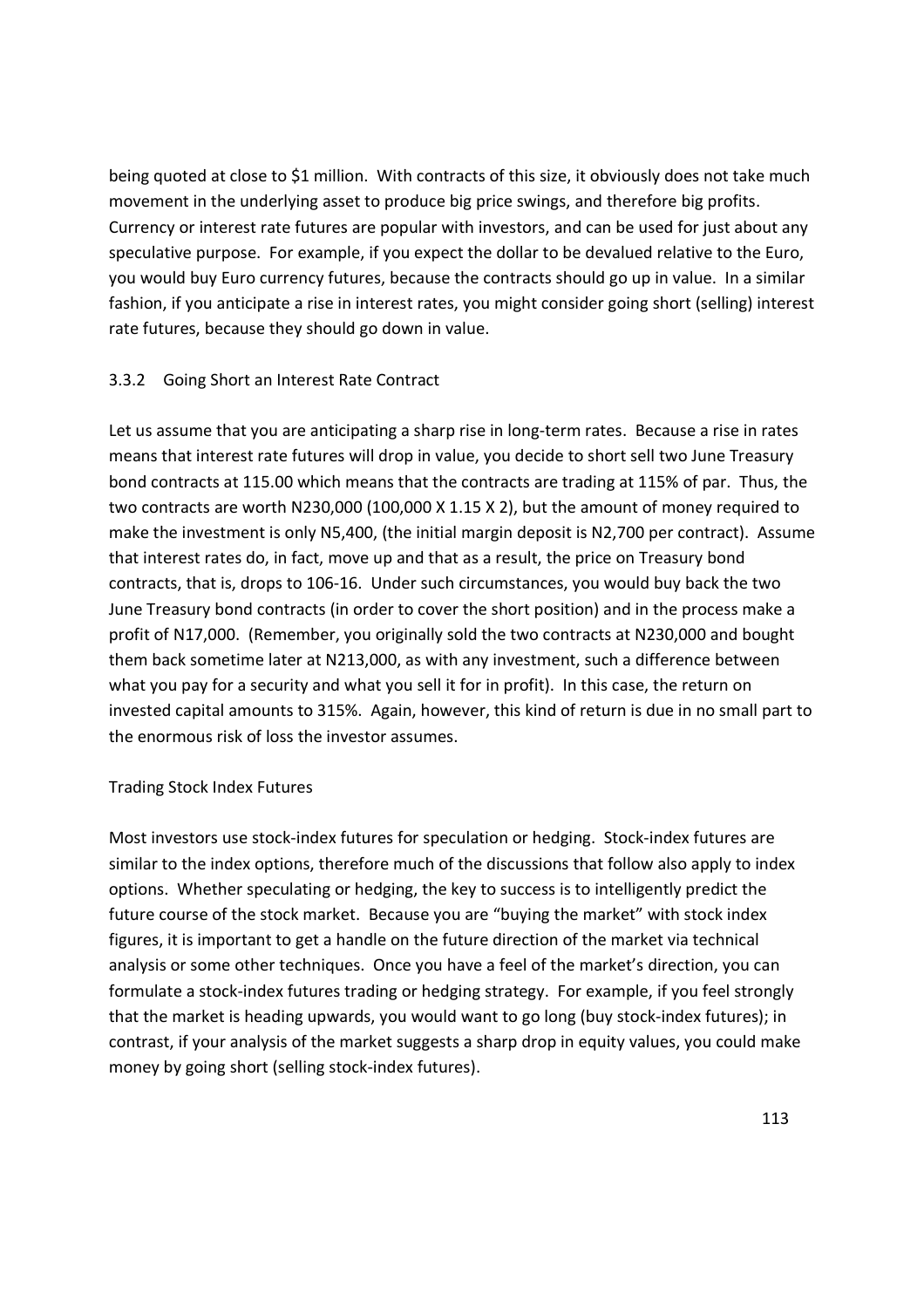Assume, for instance, that you believe the market is undervalued and a move up is imminent. You can try to identify one or a handful of stocks that could go up with the market (and assume the stock selection risk that goes with this approach), or you can buy Nigerian Breweries 500 stock-index futures currently trading at, say, 974.45. To execute this speculative transaction, you would need to deposit an initial margin of only N10,500. Now, if your expectations are correct and the market does rise so that the Nigerian Breweries 500 index moves to 990.95 by the expiration of the futures contract, you will earn a profit of N4,125 (that is, 990.95 – 974.45) X N250 = N4,125. Given that this was earned on a N10.500 investment, your return on invested capital would amount to a very respectable 39.3% Of course, keep in mind that if the market drops by 42 points (or just 4.2%), the investment will be a total loss.

Hedging with Stock-Index Future. Stock-index futures also make excellent hedging instruments in that they provide investors with a highly effective way of protecting stock holdings in a declining market. Although this tactic is not perfect, it does enable investors to obtain desired protection against a decline in market value without disturbing their equity holdings. Here is how a short hedge would work: Assume that an investor holds a total of 2,000 shares of stock in a dozen different companies and that the market value of this portfolio is around N235,000. If the investor thinks that the market is about to undergo a temporary sharp decline, he can do one of two things: Sell all of his shares or buy puts on each of the stocks. Clearly, these alternatives are cumbersome and/or costly and therefore undesirable for protecting a widely diversified portfolio. The desired result could also be achieved, however, by short selling stock-index futures. Note that basically the same protection can be obtained in this hedging situation by turning to options and buying a stock index put).

## 4.0 CONCLUSION

Under this unit we discussed financial futures. We noted that financial futures represent a type of contract in which the underlying commodity is a financial asset, such as debt securities, foreign currencies, or market baskets of common stocks. Even though the financial futures market has not been around for too long, it has today become a dominant force in the whole futures market.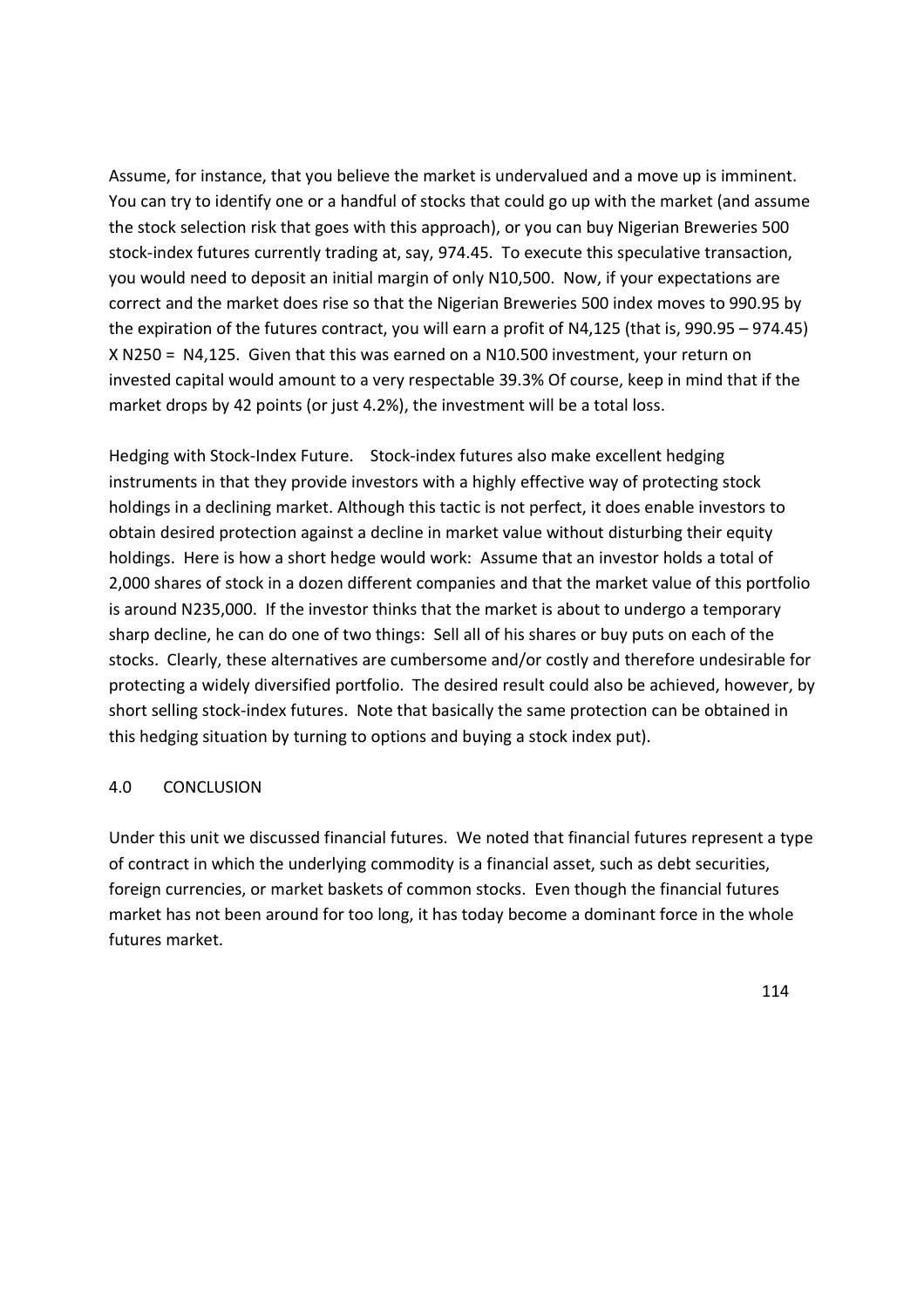#### 5.0 SUMMARY

Another dimension of the futures market is financial futures, a segment of the market iun which futures contracts are traded on a variety of financial instruments. Truly, financial futures are little more than an extension of the commodities and they have similar investment merits. Yet, despite all these similarities, financial futures are unique type of investment instrument.

#### 6.0 TUTOR-MARKED ASSIGNMENT

- \* What is the difference between financial futures and commodity futures?
- \* Discuss the use of financial futures in speculation and hedging.

#### 7.0 REFERENCES/FURTHER READING

- Bodie, Z. et al. (2001) Essentials of Investment (Fourth Edition) Published by McGraw-Hill Company Inc., 1221 Avenue, New York, U.S.A.
- Cohen, J. (1977) Investment Analysis & Portfolio Management (Third Edition) Richard D. Irwin Inc. New York, U.S.A.
- Gitman, L.J and Joehnk, M.D. (1998). Fundamentals of Investment (Seventh Edition) Printed by RR Donnelley & Sons Company , U.S.A.
- Rufus, I.A. (2004) Investment Decisions, Concepts, Analysis and Management Glorious Hope Printers, Glorious Hope House, 53 Jagunmolu Street, Bariga, Lagos.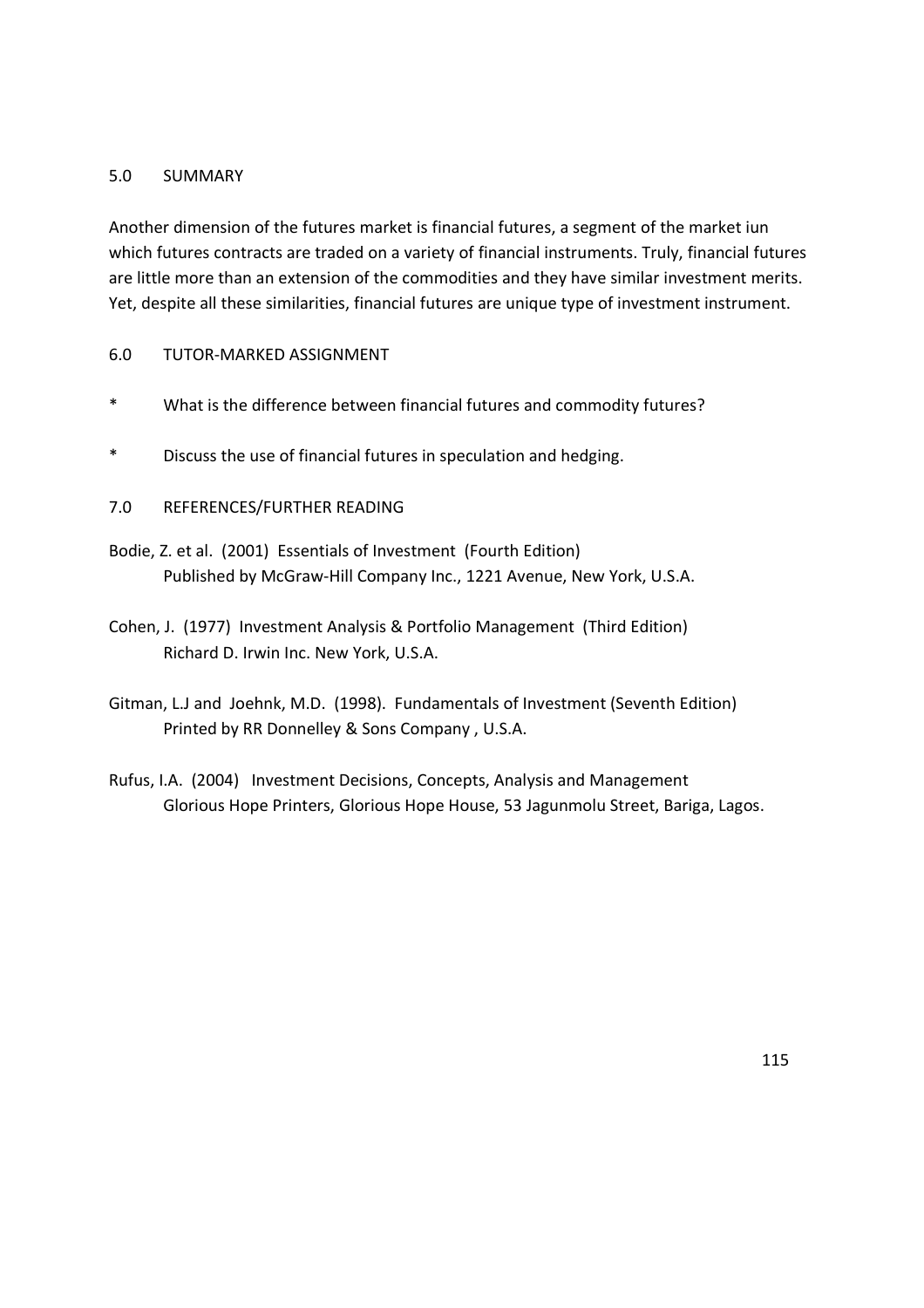#### MODULE 4

UNIT 4 MUTUAL FUNDS

#### CONTENTS

- 1.0 Introduction
- 2.0 Objectives
- 3.0 Main Content
	- 3.1 The Mutual Fund Phenomenon
		- 3.1.1 An overview of Mutual Funds
		- 3.1.2 Attractions and Drawbacks of Mutual Fund Ownership
	- 3.2 How Mutual Funds are Organized and Run
		- 3.2.1 The Key Players in a Mutual Fund
		- 3.2.2 Mutual Funds Regulations
	- 3.3 Essential Characteristics
		- 3.3.1 3.3.1 Open-End Investment Companies
		- 3.3.2 3.3.2 Closed-End Investment Companies
- 4.0 Conclusions
- 5.0 Summary
- 6.0 Tutor-Marked Assignment
- 7.0 Reference/Further Reading

#### 1.0 INTRODUCTION

A well-managed mutual funds outfit can become a large company within a few years, especially when the company is operating in a booming economy. Investing in a mutual fund is a good way for individual investors to accomplish objectives that they could not achieve otherwise.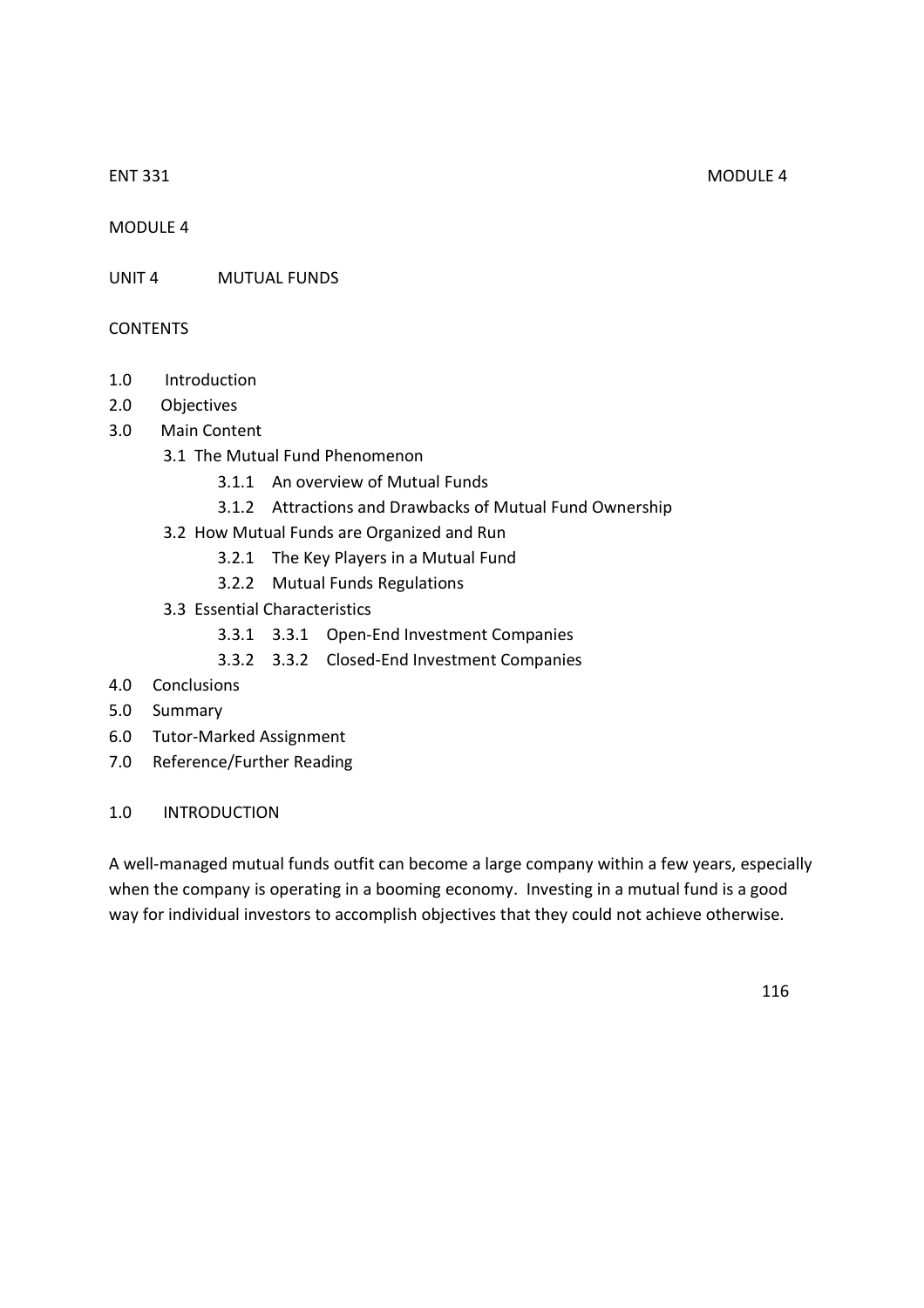#### 2.0 OBJECTIVES

After studying this unit, the student should be able to:

- Describe the basic features of mutual funds and what they have to offer as investment instruments.
- \* Discuss the difference between open-end and closed-end mutual funds.

#### 3.0 MAIN CONTENT

#### 3.1 The Mutual Fund Phenomenon

Since the advent of organized capital markets, the questions relating to; which stock or bond to select, when to buy, and when to sell have troubled investors. Such questions facing prospective investors lie at the very heart of the mutual fund concept, and in large part explain the growth that mutual funds have experienced. Many investors lack the time, know-how, or commitment to manage their own portfolios, so they turn to professional fund managers and simply let them decide which securities to buy and when to sell.

Basically, a mutual fund is an investment company that invests its shareholders' money in a diversified portfolio of securities. In other words, a mutual fund is a type of financial services organization that receives money from its shareholders and then invests those funds on their behalf in a diversified portfolio of securities.

Mutual fund industry has grown so much during the last 25 years that it is now the largest financial intermediary almost ahead of even banks. Though we tend to think of mutual fund as an American phenomenon, the fact s that mutual funds, in one form or another, are found in all the major markets of the world including Nigeria.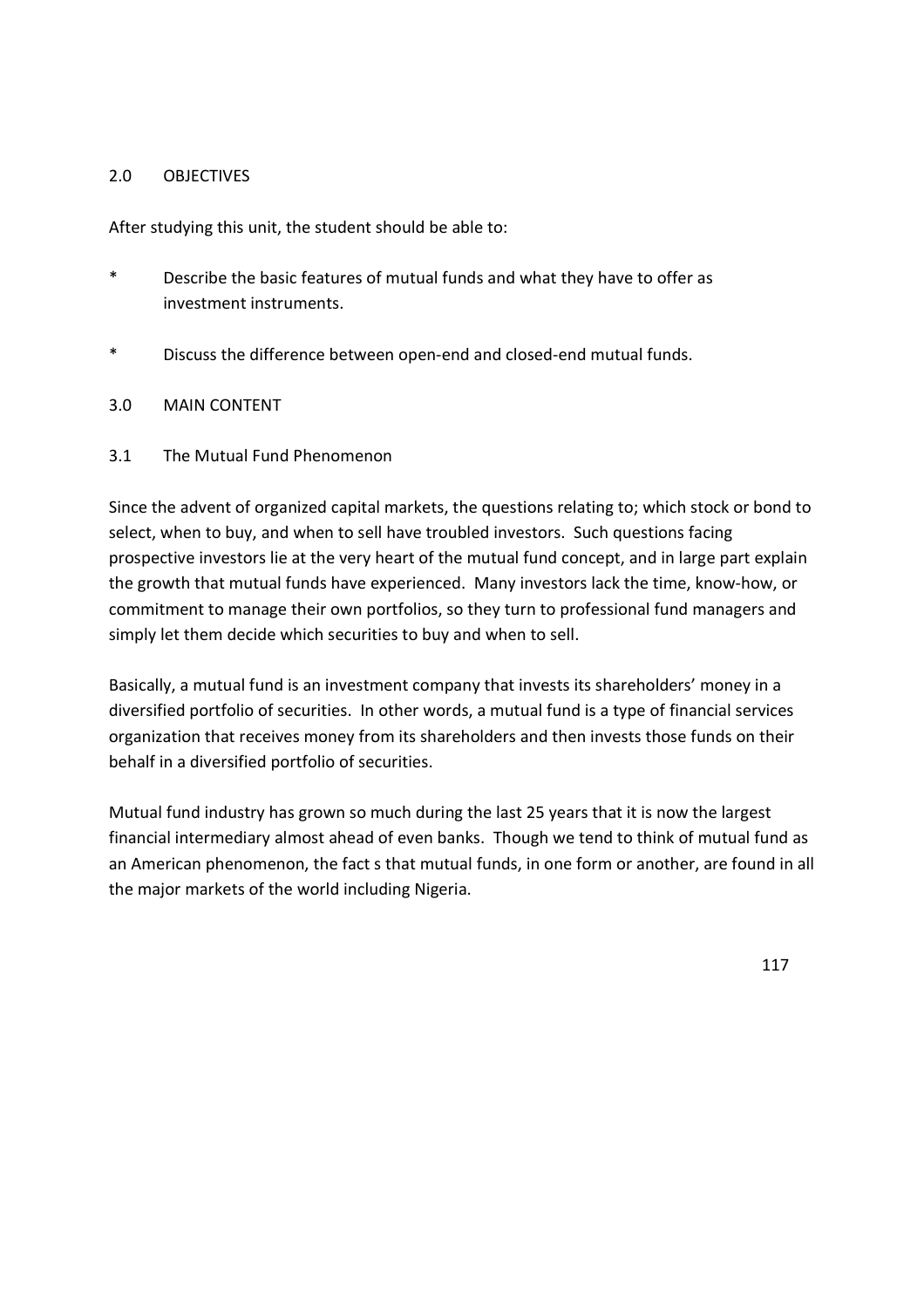## 3.1.1 An Overview of Mutual Funds

Mutual funds investors come from all walks of life and from all income levels. They range from highly inexperienced to highly experienced investors who all share a common view: Each has decided, for one reason or another, to turn over at least, a part of his or her investment management activities to professionals who can do the job better.

Pooled Diversification: An investment in a mutual fund really represents an ownership position in a professionally managed portfolio of securities. When you have shares in a mutual fund, you become a part owner of a portfolio of securities. That is because a mutual fund combines the investment capital of many people who have similar investment goals and invests the funds for those individuals in a wide variety of securities.

In an abstract sense, think of a mutual fund as the financial product that is sold to the public by an investment company. That is, the investment company builds and manages a portfolio of securities and sells ownership interests (shares of stock) in that portfolio through a medium known as a mutual fund. Investors in mutual funds are able to enjoy much wider investment diversification than they could otherwise achieve if they operate individually. The whole idea of mutual fund, in fact, rests on the concept of pooled diversification, which is a process whereby investors buy into a diversified portfolio of securities for the collective benefit of the individual investors. Pooled diversification works very much like health insurance, whereby individuals pool their resources for the collective benefit of all the contributors.

## 3.1.2 Attractions and Drawbacks of Mutual Fund Ownership

## Attractions:

The attractions in the ownership of mutual fund are numerous. One of the most important is diversification which benefits mutual fund shareholders by spreading out holdings over a wide variety of industries and companies. This practice has the effect of reducing the risk inherent in any one investment.

Another appeal of mutual funds is full-time professional management, which relieves investors of many day-to-day management and record keeping headaches. What is more, then fund may be able to offer better investment talents than individual investors can provide.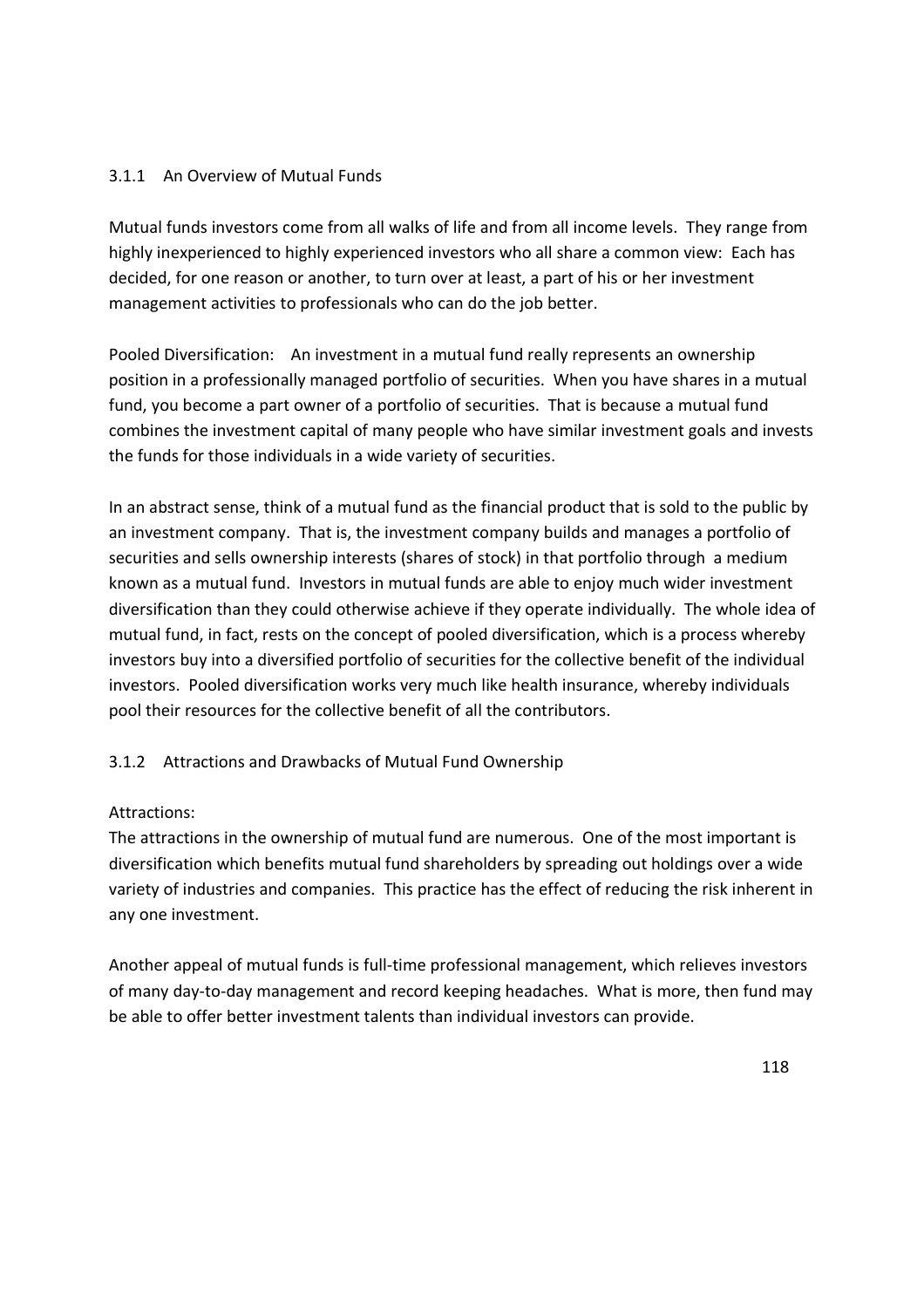Still another advantage is that most mutual fund investments can be started with a modest capital outlay. Sometimes no minimum investment is required (just bring in what you have for now). After the initial investment has been made, the investor has the opportunity and freedom to purchase additional shares later.

The services that mutual funds offer also make them appealing to many investors. These services include; automatic reinvestment of dividends, withdrawal plans, and exchange privileges.

Finally, mutual funds offer convenience. They are relatively easy to acquire; the funds handle the paper-work and record keeping, their prices are widely quoted, and it is possible to deal in fractional shares.

#### Drawbacks:

There are, of course, some major drawbacks to mutual fund ownership. One of the biggest disadvantages is that mutual funds in general can be costly and involve substantial transaction costs. Many funds carry sizeable commission charges sometimes called "load charge." In addition, a management fee is levied annually for the professional services provided, and it is deducted right off the top, regardless of whether the fund has had a good or a bad year. Yet, even in spite of all the professional management skills and advice, it seems that mutual fund performance over the long run is at best about equal to what you would expect from the market as a whole. There are some notable exceptions, but most funds do little more than keep up with the market.

## 3.2 How Mutual Funds Are Organized and Run

Although, it is tempting to think of a mutual fund as a single large entity, that view is not really accurate. Various functions, such as; investing, record-keeping, safe-keeping, and others, are split among two or more companies. To begin with, there is the fund itself, which is organized as a separate company or trust and is owned by the shareholders, not by the firm that runs it.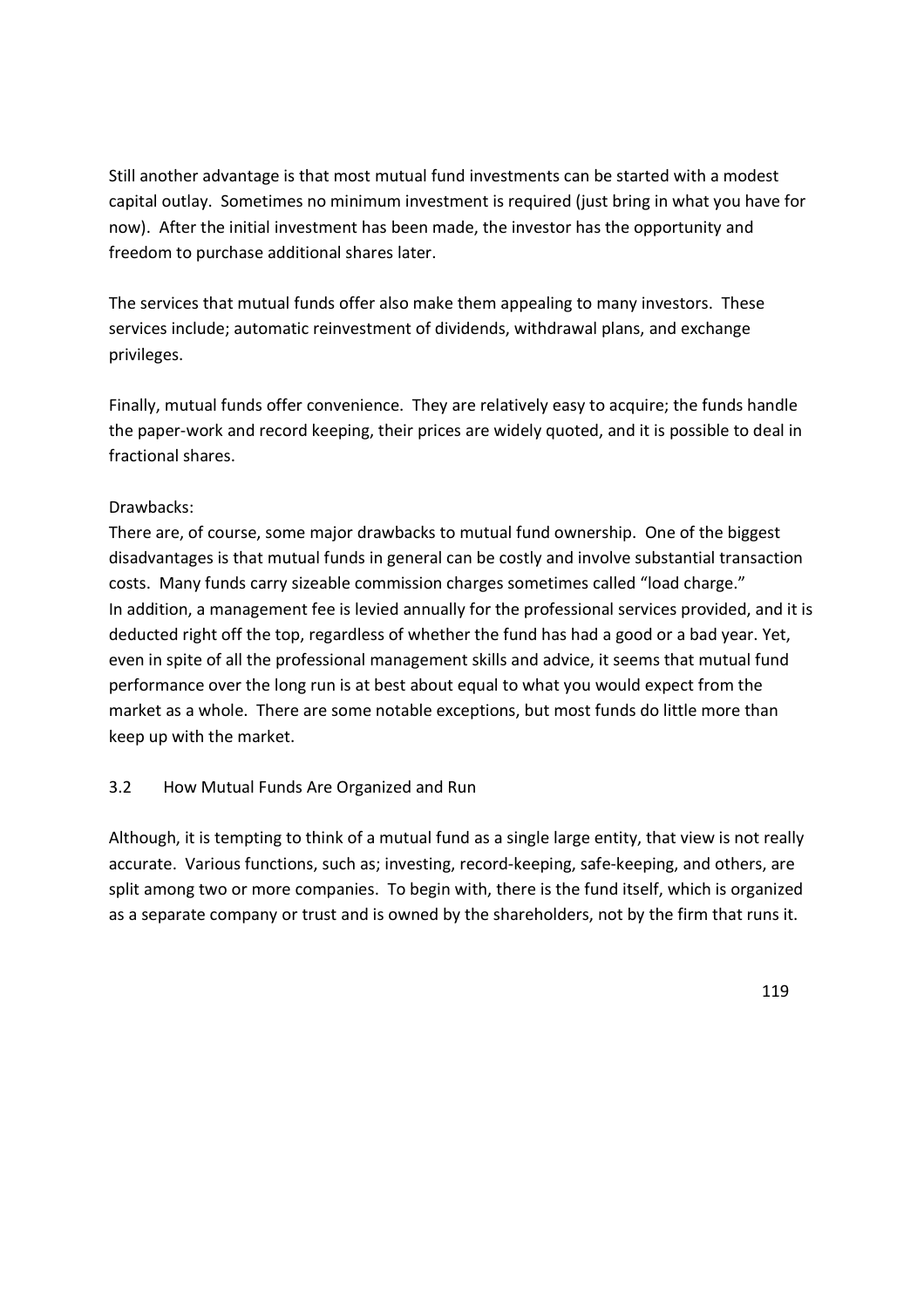## 3.2.1 Key Players in a Mutual Fund

We discuss below some of the key players in a mutual fund.

(a) The Management Company. The management company runs the fund's daily operations. The management company is the original company that created the fund before asking investors to come and invest in the pool.

(b) The Investment Adviser. The investment adviser buys and sells stocks or bonds and oversees the portfolio. Usually, three parties participate in this phase of the operation: (i) The money manager, who actually runs the portfolio and makes the buy and sell decisions; (ii) Securities analysts, who analyze securities and look for viable investment candidates, and (iii) Traders, who buy and sell big blocks of securities at the best possible price.

(c) The distributor. He sells fund shares, either directly to the public or through authorized dealers (like major brokerage houses and commercial banks). When you request a prospectus and sales literature, you deal with the distributor.

(d) The Custodian. The custodian physically safeguards the securities and other assets of the fund, without taking part in the investment decisions. To discourage foul play, an independent party (usually a bank) serves in this capacity.

(e) The Transfer Agent. He keeps track of purchase and redemption requests from shareholders and maintains other shareholder records.

The separation of duties analyzed above is designed to protect the mutual fund investor/shareholder. Obviously, as a mutual fund investor, you will lose money if your fund's stock or bond holdings go down in value. But that is really the only risk of loss you face, because the chance of your ever losing money from fraud, scandal, or a mutual fund collapse is almost non-existent. Here is why: In addition to the separation of duties we have noted, the only formal link between the mutual fund and the company that manages it (the management company) is a contract that must be renewed (and approved by shareholders) on a regular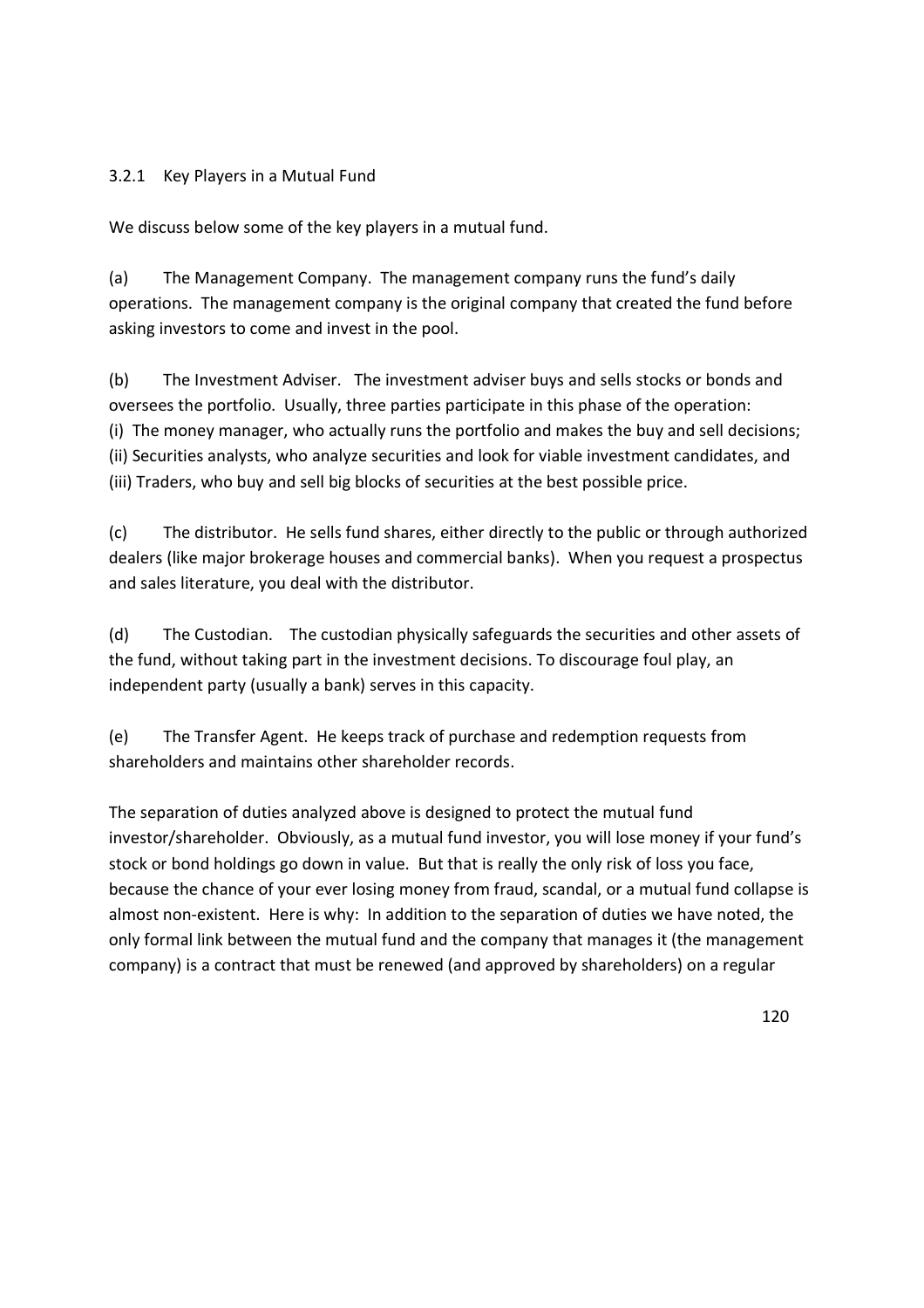basis. One of the provisions of this contractual agreement is that the fund's assets (stocks, bonds, cash or other securities in the portfolio) can never be in the hands of the management company.

Another safeguard is that each fund must have a board of directors, or board of trustees, who are elected by shareholders and are charged with keeping tabs on the management company and renewing its contract.

## 3.2.2 Mutual Fund Regulations

Let us review some of the major regulatory provisions that apply to mutual funds. To begin with, the Securities Act in every country requires the filing of full information about a mutual fund with the Securities and Exchange Commission (SEC). This Act also requires the fund to provide potential investors with a fund profile or current prospectus, disclosing the fund's management, its investment policies and objectives, and other essential data. In addition, he purchase and sell of mutual fund shares are subject to the antifraud provisions of the Securities Exchange and Investment Advisers Acts.

Most importantly, in order to qualify and occupy the status of an investment company, a fund must comply with the provisions of the country's Investment Company Act. That comprehensive piece of legislation provides the foundation for the regulation of the mutual fund industry and, among other things, establishes standards of income distribution, fee structures, and diversification of assets.

## 3.3 Essential Characteristics

Although investing in mutual funds has been made as simple as possible, investors nevertheless should have a clear understanding of what they are getting into. For starters, it is essential that you be aware of the many different types of mutual funds available. In addition, you should become familiar with the differences in organizational structures, as well as with the wide array of fees and charges that you might encounter when investing in mutual funds.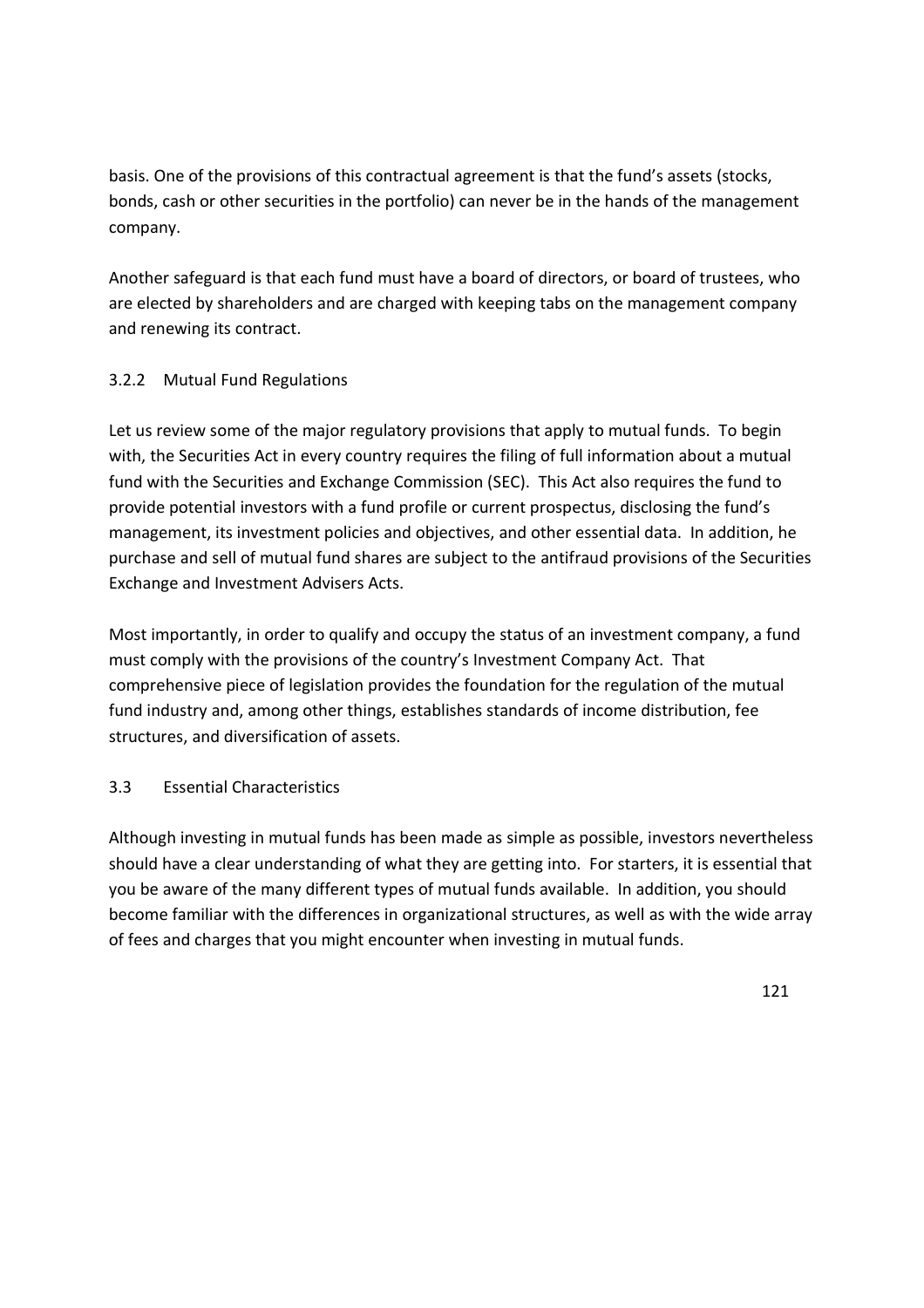#### 3.3.1 Open-End Investment Companies

 The term Mutual Fund is commonly used to describe an open-end investment company. In an open-end investment company, investors buy their shares from the mutual fund and sell them back to the same mutual fund. When an investor buys shares in an open-end fund, the fund issues new shares of stock and fills the purchase order with those new shares. There is no limit, other than the extent of investor demand, to the number of shares the fund can issue. All open-end mutual funds stand behind their shares and buy them back when investors decide to sell. Thus, there is never any trading between individuals. Open-end mutual funds are the most popular type of investment company.

Both buy and sell transactions in (open-end) mutual funds are carried out at price based on the current market value of all the securities held in the fund's portfolio. Technically, this will also include the book value of any other assets, such as cash and receivables from securities transactions, that the fund might hold at the time, though for all practical purposes, these other assets generally account for only a tiny fraction of the fund's total portfolio).

#### 3.3.2 Closed-End Investment Companies

Whereas the term mutual fund is supposed to be used only with open-end funds, it is also commonly used to refer to closed-end investment companies. Closed-end investment companies operate with a fixed number of shares outstanding and do not regularly issue new shares of stock. In effect, they have a capital structure, like any other corporation, except that the corporation's business happens to be investing in marketable securities. Shares in closed end investment companies, like those of any other common stock, are actively traded in the secondary market. But, unlike open-end funds, all trading in closed-end funds is done between investors in the open market. The mutual fund plays no role in either buy or sell transactions. Once the shares are issued, the fund is out of the picture. By far, most closed-end investment companies are traded on the Nigerian Stock Exchange and New York Stock. Occasionally some are traded in the Over the Counter (OTC) market.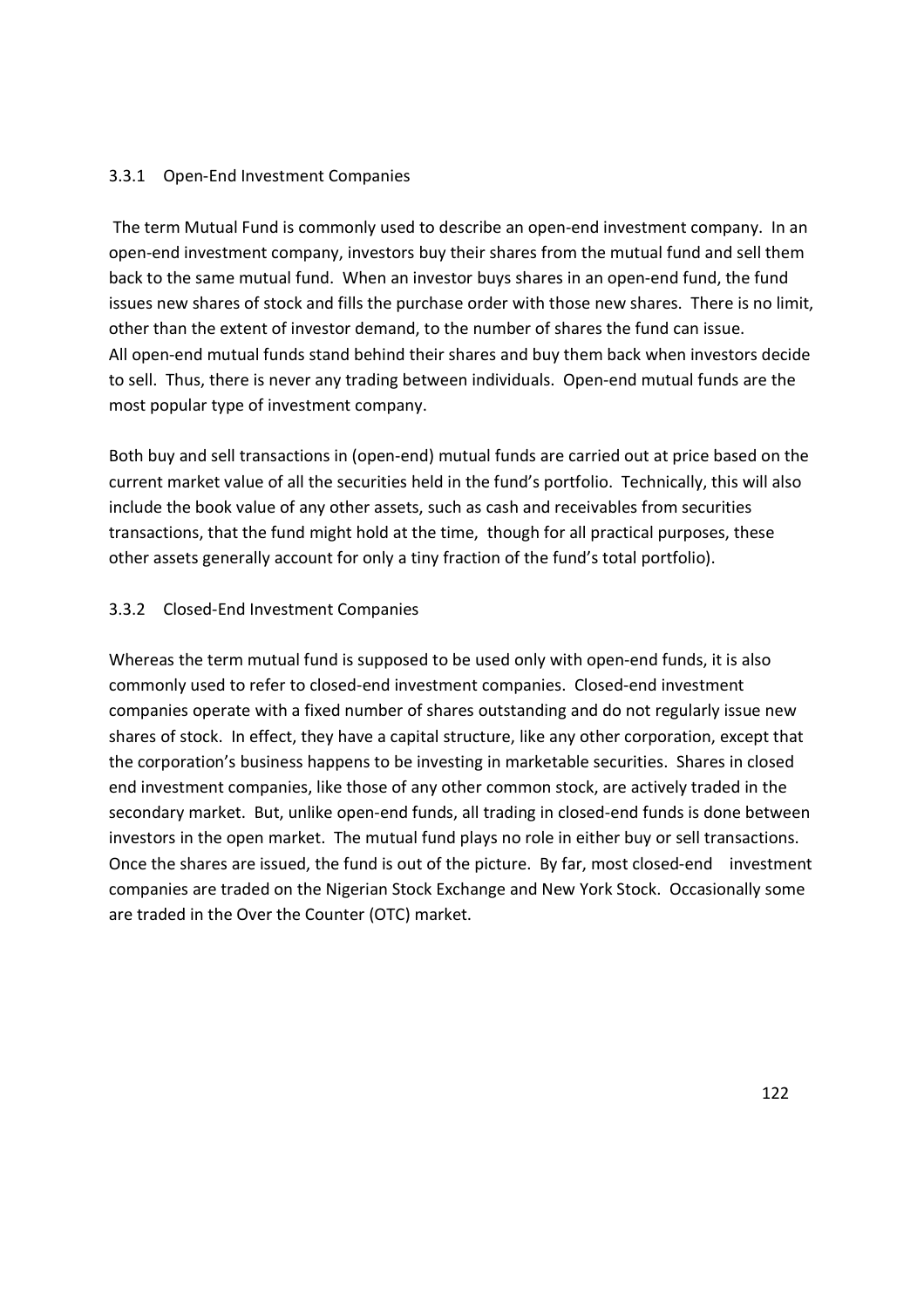#### 4.0 CONCLUSION

Under this unit we discussed the mutual fund and the advantages of investing in a mutual fund. Although, there are many advantages open to investors, there are disadvantages and risks too which an investor in a mutual fund faces. We defined mutual fund as an investment company that invests its shareholders' money in a diversified portfolio of securities. An investment in a mutual fund really represents an ownership position in a professionally managed portfolio of securities.

#### 5.0 SUMMARY

We saw that basically, a mutual fund is a type of financial services organization that receives money from its shareholders and then invests those funds on their behalf in a diversified portfolio of securities. In recent times, mutual fund industry has grown so much that it is now about the largest financial intermediary almost ahead of banks. Mutual funds today are found in all the major markets of the world.

- 6.0 TUTOR-MARKED ASSIGNMENT
- \* Discuss three advantages open to an investor in a mutual fund investment
- \* What is the main difference between an Open-End Mutual A Closed-End Mutual Fund
- 7.0 REFERENCES/FURTHER READING
- Bodie, Z. et al. (2001) Essentials of Investment (Fourth Edition) Published by McGraw-Hill Company Inc., 1221 Avenue, New York, U.S.A.
- Cohen, J. (1977) Investment Analysis & Portfolio Management (Third Edition) Richard D. Irwin Inc. New York, U.S.A.
- Gitman, L.J and Joehnk, M.D. (1998). Fundamentals of Investment (Seventh Edition) Printed by RR Donnelley & Sons Company , U.S.A.
- Rufus, I.A. (2004) Investment Decisions, Concepts, Analysis and Management Glorious Hope Printers, Glorious Hope House, 53 Jagunmolu Street, Bariga, Lagos.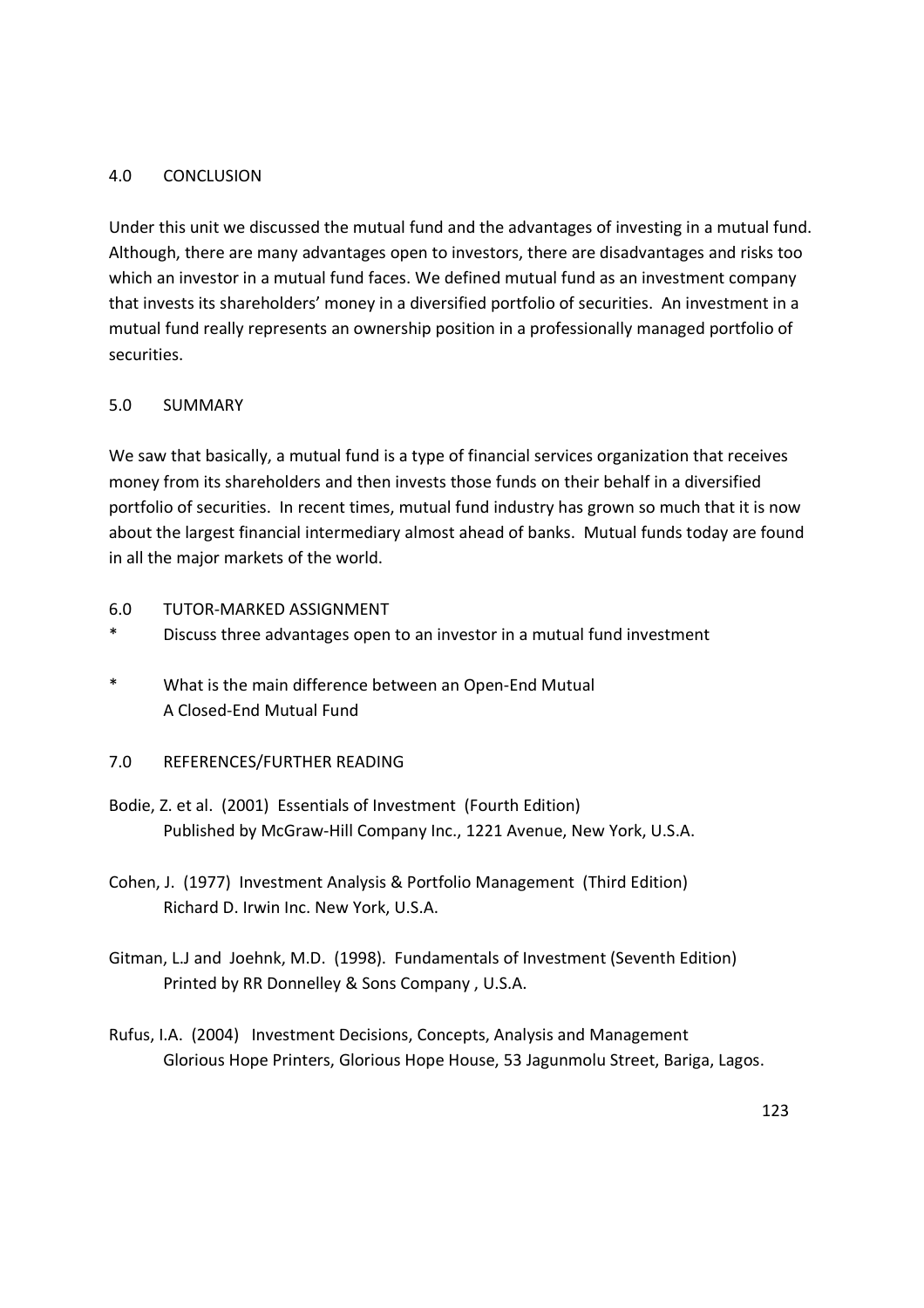#### **INVESTMENT ADVICE**

Based on personal experience and today's realities in the investment world, the Course Writer provides the following investment advice:

- 1. If you invest in corporate bonds, beware of "Junk Bonds." These are dishonestly issued corporate bonds which promise to pay high rate of interest because the bonds have high risks involved in them. They are often used for raising money quickly by firms which are in serious financial problem and virtually at the verge of collapse. under the present economic downturn, many of such bonds are in the market.
- 2. Do not invest in any newly established company, no matter how large, rich or sophisticated the company may look. Consider putting your money in a firm when such company has operated for, at least, five years. This advice is based on the following facts:
	- (a) Some firms sustain themselves, in the short-term, with borrowed funds whose maturity date has not come.
	- (b) Some firms remain afloat by taking new loans to settle old debts with the hope that they will soon be able to stand on their own financially. Five years period will give the investing public an opportunity to know whether a company in this practice of joggling old and new debts will sink or survive.
	- (c) Some dishonest businessmen deliberately establish fake businesses just to cheat investors and disappear into the tin air. We saw this scenario in Nigeria during the last two decades. Many finance companies came on stream and collected savings and fixed deposits from the public only to bolt with the money after a short time.
- 3. Under the present business climate, it is imperative for any investor in equity securities to exercise due care and caution. This has become very necessary because a "blue chip" firm today can turn "bear" tomorrow in the face of the present world economic downturn.
- 4. Never engage in a speculative business of any type. That is, a promise of some big profit in future but whose success is uncertain. A pool betting young man once borrowed money from his friend with the promise to pay back double because he was sure that his betting on English Soccer results for the season would hit the jackpot. What happened? The soccer result was a disaster. He became a big debtor overnight and could not pay back the money.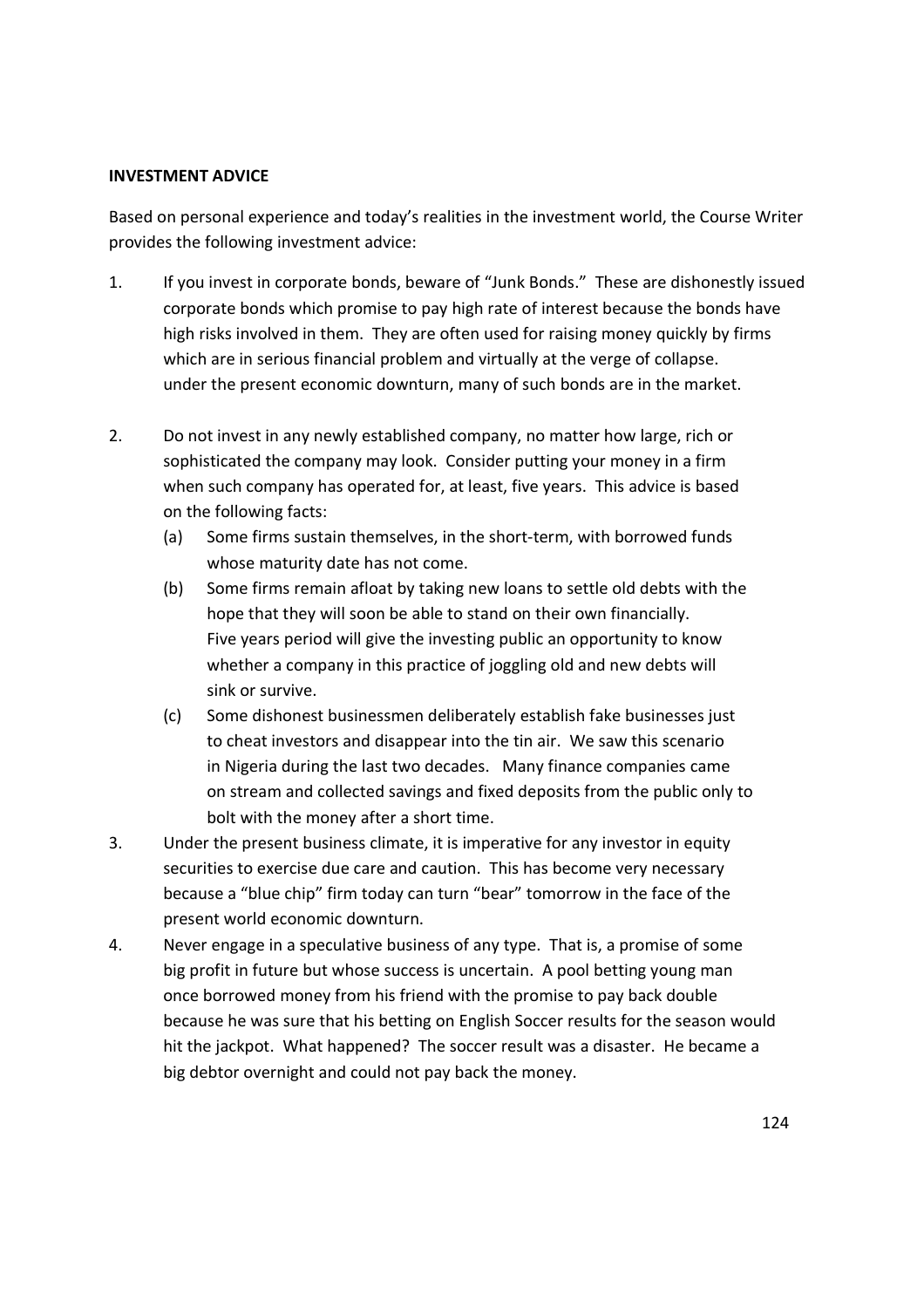- 5. Do not make big donation promises in your home town or community with the hope that your future business would thrive for you to discharge the self-imposed obligation. Tomorrow is pregnant with uncertain events. You never can say what will happen. William Shakespeare summarized it when he wrote saying: "Tomorrow is in the womb of time, what it holds no one knows."
- 6. Do not follow the "bandwagon" in your investment decisions. Always look well before you leap.
- 7 If you are a money lender, lending money to people with little interest. It is good because you are helping society and people to survive. But be very wise about it. Watch out for people with sugar-coated tongue because many Africans have the mentality of borrowing with thanks and paying back with curses (that is, if you are lucky to get paid at all).
- 8. "Time" is money, business people say. Surely, time is a valuable commodity. If you invest it in doing something good today, it will yield for you future gains; If you waste your time today doing nothing reasonable, it will produce for you future regrets. As a young person, learn new trade, undertake vocational training, engage in honest and clean business, join good sporting club to practise professional sporting and God will see you through. The bigger gain for all of us at the end is that society will be at peace.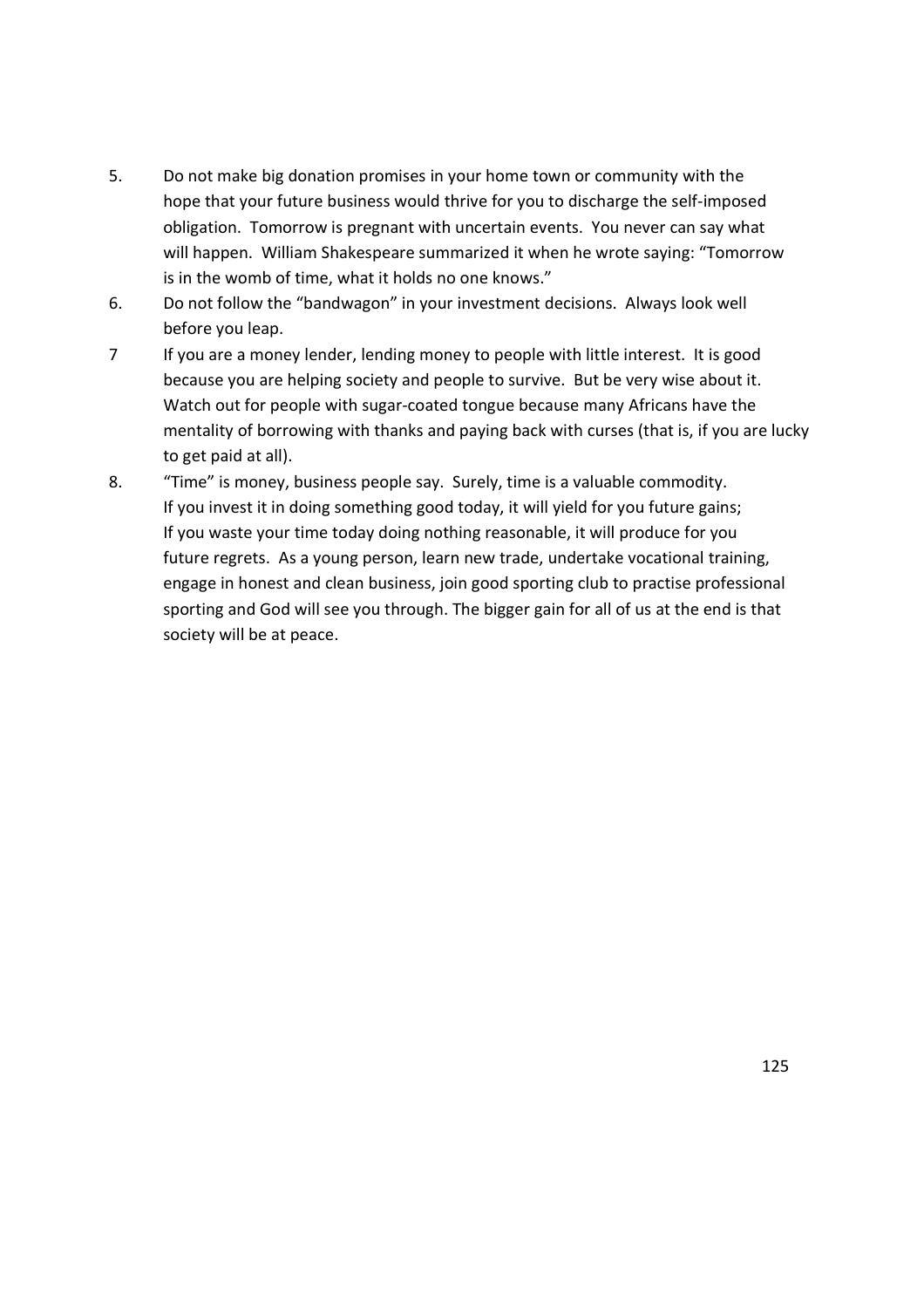

# NATIONAL OPEN UNIVERSITY OF NIGERIA NIGERIA

COURSE GUIDE

**COURSE CODE: ENT331** 

COURSE TITLE: INVESTMENT MANAGEMENT ANALYSIS I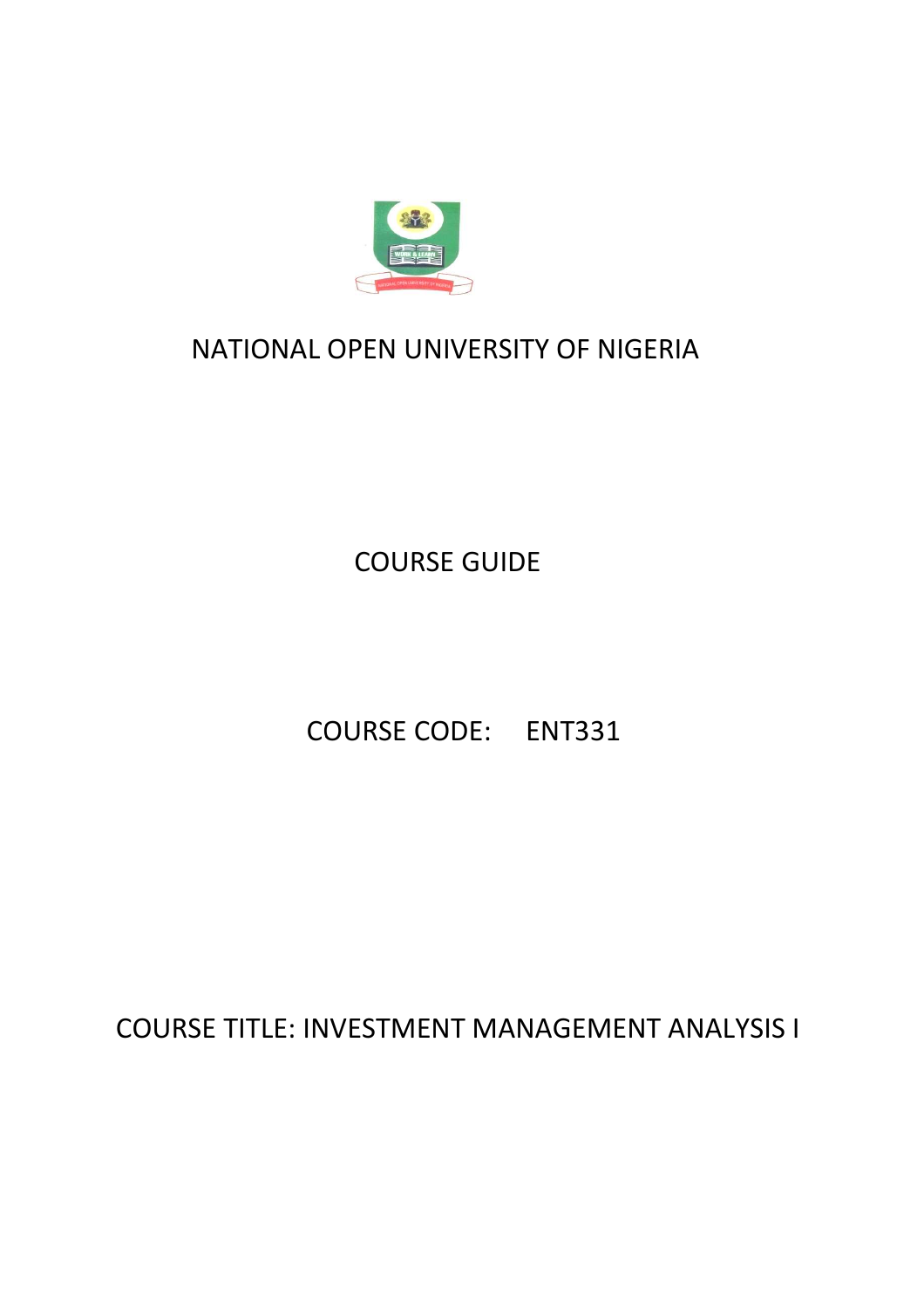#### **COURSE GUIDE**

#### **ENT 331: INVESTMENT MANAGEMENT ANALYSIS 1**

| Course Code             | <b>ENT 331</b>                                       |
|-------------------------|------------------------------------------------------|
| Course Title            | <b>Investment Management Analysis I</b>              |
| Course Developer/Writer | Dr. J. N. Obi<br>National Open University of Nigeria |
| Course Editor           | Dr. J. N. Obi<br>National Open University of Nigeria |
| Programme Leader        | Dr. O.J. Onwe<br>National Open University of Nigeria |
| Course Coordinator      | Dr. J.N. Obi<br>National Open University of Nigeria  |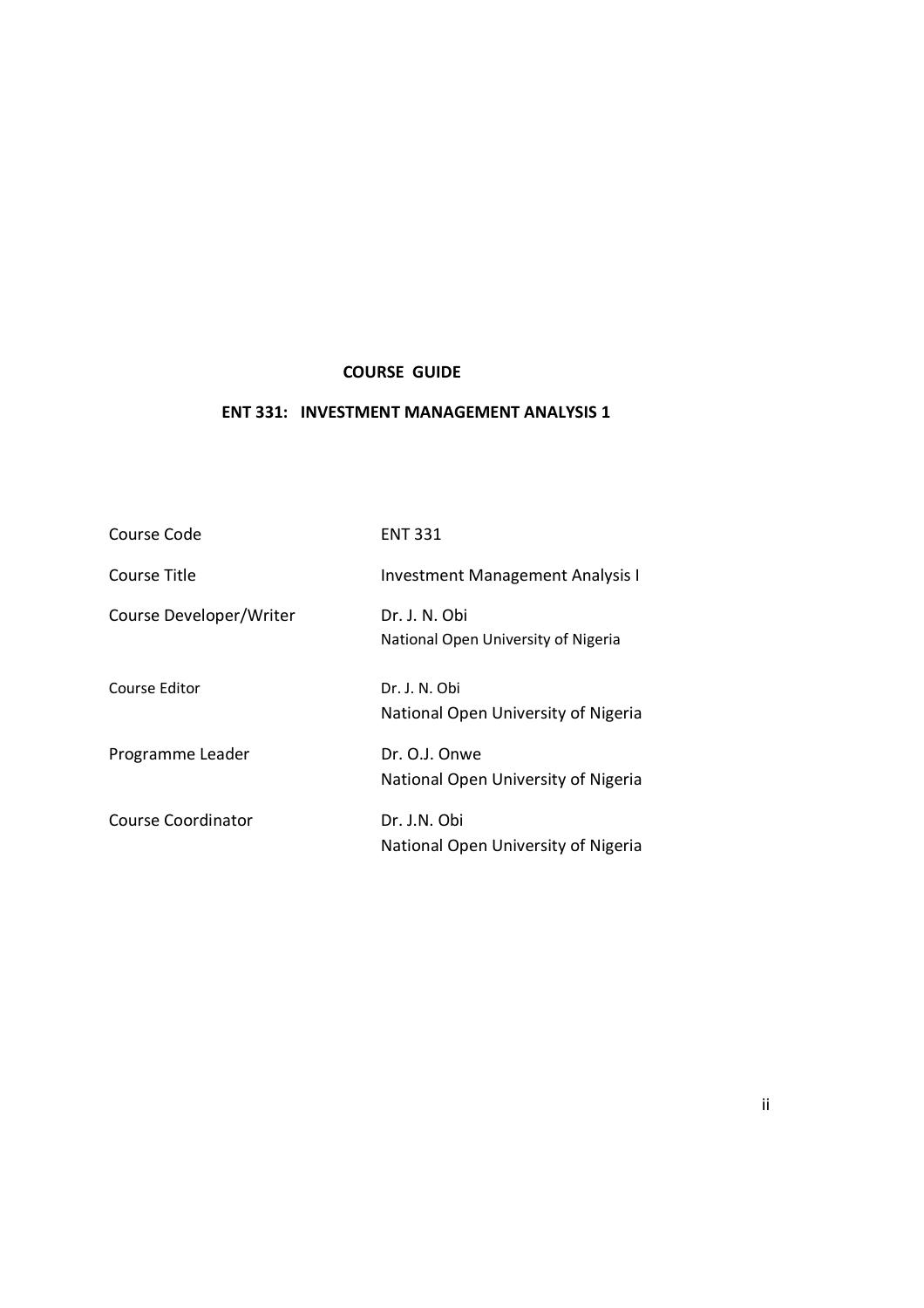#### **ENT 331** COURSE GUIDE

| <b>CONTENTS</b>                          | <b>PAGE</b> |
|------------------------------------------|-------------|
| <b>Introduction</b>                      | 1           |
| <b>Course Contents</b>                   | 1           |
| <b>Course Aims</b>                       | 2           |
| <b>Course Objectives</b>                 | 2           |
| Working through This Course              | 3           |
| <b>Course Materials</b>                  | 3           |
| <b>Study Units</b>                       | 3           |
| <b>Textbooks and References</b>          | 4           |
| <b>Assignment File</b>                   | 4           |
| Assessment                               | 4           |
| <b>Tutor-Marked Assignment</b>           | 4           |
| <b>Final Examination and Grading</b>     | 5           |
| How to get the Best out of this Course   | 5           |
| <b>Facilitators/Tutors and Tutorials</b> | 5           |
| <b>Useful Advice</b>                     | 5           |
| Summary                                  | 5           |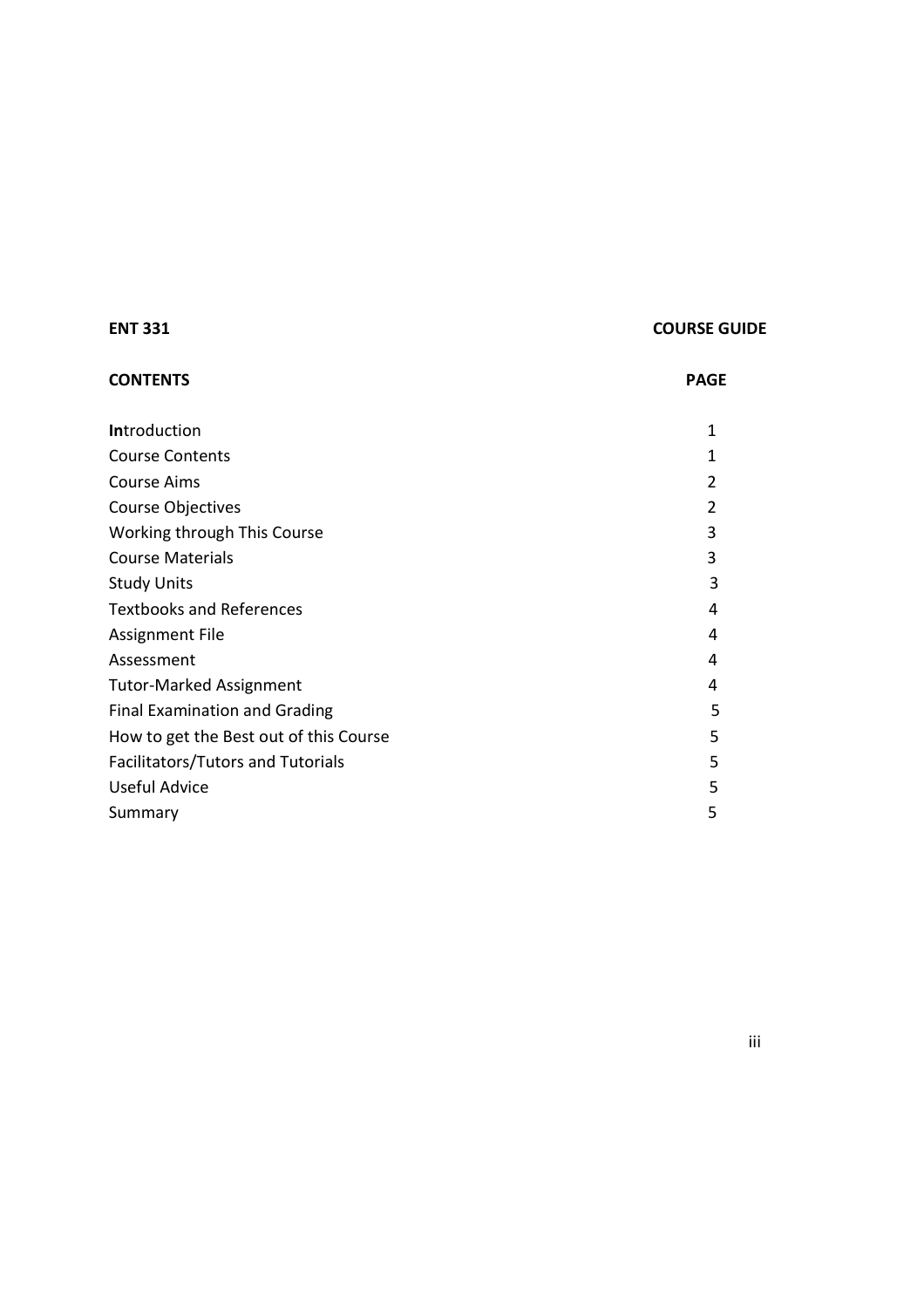#### **INTRODUCTION**

ENT 331: Investment Management Analysis 1, is a one semester course work having two credit units. It is available to students on undergraduate programme in the School of Management Sciences at the National Open University of Nigeria.

The course of made up of 16 units covering essential topics in Investment Management Analysis. It also treated in detail investment in common stocks, bonds and preferred stock and discussed the risks and returns inherent in them.

This course guide tells you what the course is all about, the relevant textbooks you should consult, and how to work through your course materials to get the best out of it. It also contains some guidelines on your tutor-marked assignments.

#### **COURSE CONTENTS**

The aim of this course "Investment management Analysis 1" is to introduce you to the subject of investment in securities and to teach you how to analyze and manage your investments. The course contains core investment topics such as securities trading, how to measure risks and returns on your investment instruments, and how to manage investment portfolios.

Investment is a daily affair in human life. Sometimes we carry out an investment activity without even being aware that what we are doing is investment. Whenever we put money in any undertaking with a view to making profit out of it in future, what we are doing is investment.

We can also look at investment in its traditional or rudimentary form. For instance, a farmer buys a head of corn and sows the seeds in the soil around his farmland. Within that same annual farming season, each seed of corn germinates, grows to full maturity and produces one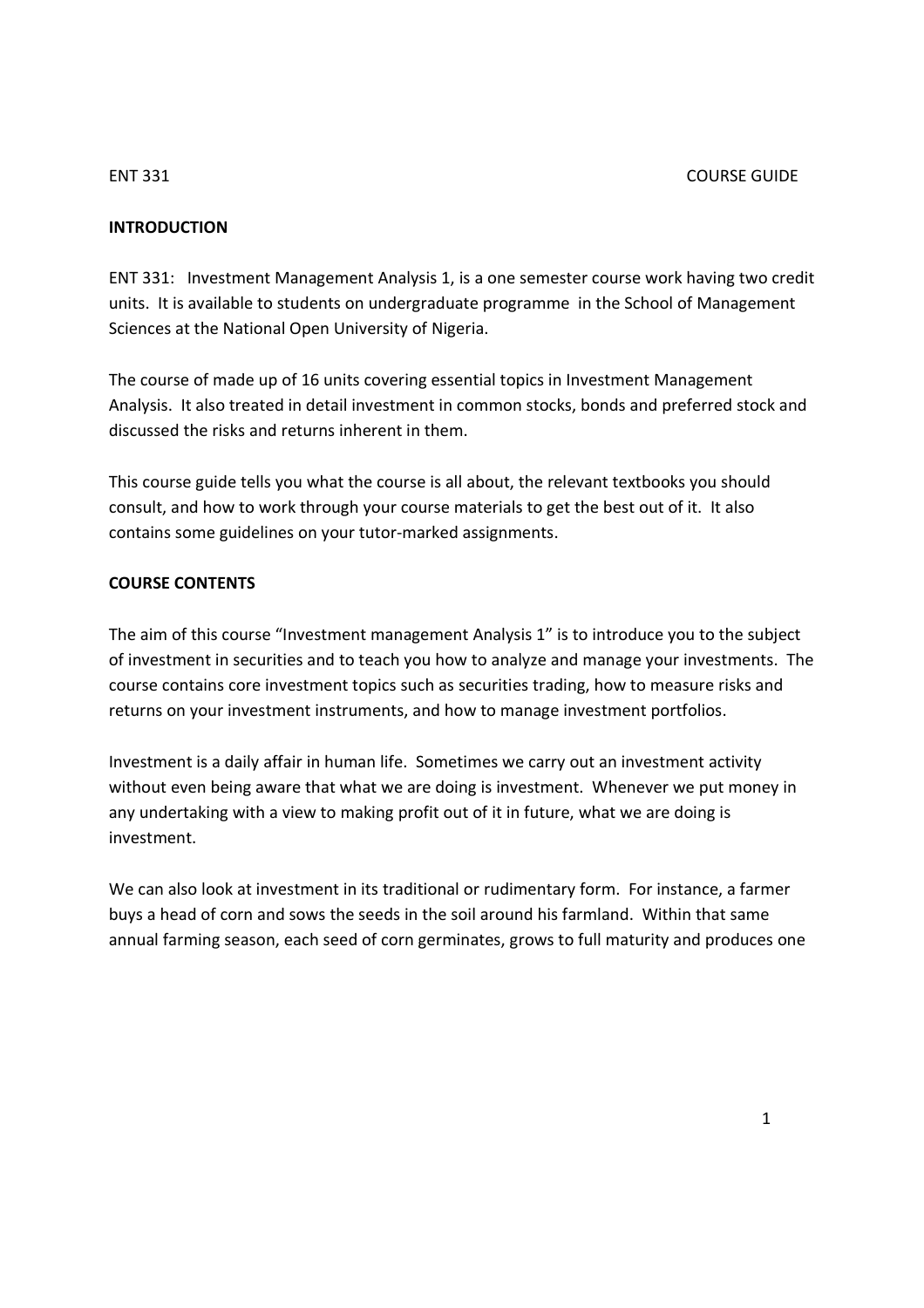or two heads of corn. That is farming investment in traditional agriculture. However, the course discussed investment in modern commerce and industry which involves the purchase of stocks and bonds in the exchange markets and holding them to maturity to make interest profits.

#### **COURSE AIMS**

The course aims to groom the student in the process of investment which prepares him for investment journey through life. Sooner or later, the student, after his studies, will be involved in making one investment or another to make gains to sustain himself and his family. Also, knowledge of investment and the understanding of the tricks and intricacies of risks and returns will be useful to the student in other areas of human endeavour, especially where he has to weigh possible risks and returns in any investment move he wants to make.

#### **COURSE OBJECTIVES**

In order to achieve the full aims of the course, the study is divided into coherent units and each unit states, at the beginning, the objective it is out to achieve. You are therefore advised to read through the specific objectives before reading through the unit. However, the following represent some of the broad objectives of the course. That is to say, after studying the course as a whole, you should be able to:

- \* Understand the meaning of the term "Investment"
- \* Describe the participants in the investment process and the various types of investors
- \* Understand the principal types of investment instruments available in the market
- \* Describe the basic types of security markets and the characteristics
- \* Explain the role of stockbrokers in security transactions
- \* Describe steps in the investment process and the establishment of investment goals
- \* Discuss investing over the life cycle and investing in different economic climates
- \* Understand the key features of short-term investment instruments
- \* Review the concept of return, its components and its importance
- \* Discuss the importance of earning returns on your investment
- \* Discuss the sources of risks in investments
- \* Discuss business risk, financial risk, purchasing risk and liquidity risk in investments
- \* Discuss the pros and cons of common stock ownership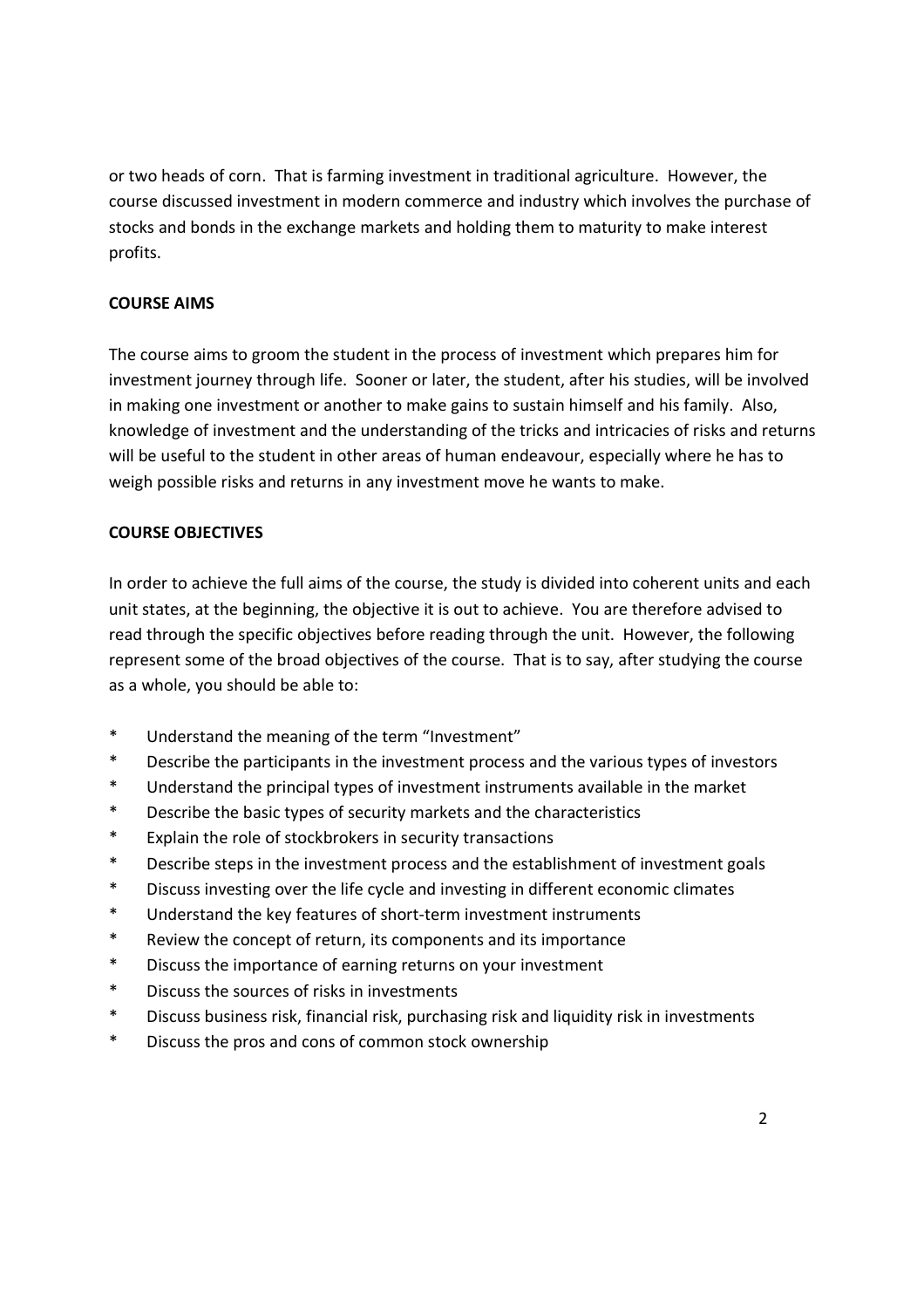#### **WORKING THROUGH THIS COURSE**

It is imperative that you read through the units carefully consulting the suggested texts and other relevant materials to broaden your understanding. Some of the units may contain selfassessment exercises and tutor-marked assignments to help you. Only when you have gone through all the study materials provided by the National Open University of Nigeria (NOUN) can you satisfy yourself that indeed you have completed the course. Note that at certain points in the course you are expected to submit assignments for assessment, especially the Tutor-Marked Assignment (TMAs). At the end of the course, there will be a final examination to test your general understanding of the course.

#### **COURSE MATERIALS**

Major components and study units in the study materials are: Course Title: ENT 331 INVESTMENT MANAGEMENT ANALYSIS I

#### **Study Units**

| Module 1 |                                |
|----------|--------------------------------|
| Unit 1   | The Role of Investments        |
| Unit 2   | <b>Fixed income Securities</b> |

- Unit 3 Securities Markets
- Unit 4 Investment Planning

#### Module 2

| Unit 1 | Investment Return                  |
|--------|------------------------------------|
| Unit 2 | Risk: The other side of the Coin   |
| Unit 3 | Investing in Common Stock          |
| Unit 4 | Buying and selling of Common Stock |

#### Module 3

| Unit 1 | <b>Security Analysis</b>                           |
|--------|----------------------------------------------------|
| Unit 2 | Investing in Fixed-Income Securities               |
| Unit 3 | <b>Bond Valuation and Analysis</b>                 |
| Unit 4 | <b>Preferred Stocks and Convertible Securities</b> |

#### Module 4

| Unit 1 | <b>Puts and Calls Options</b>            |
|--------|------------------------------------------|
| Unit 2 | <b>Commodities and Financial Futures</b> |
| Unit 3 | <b>Financial Futures</b>                 |
| Unit 4 | <b>Mutual Funds</b>                      |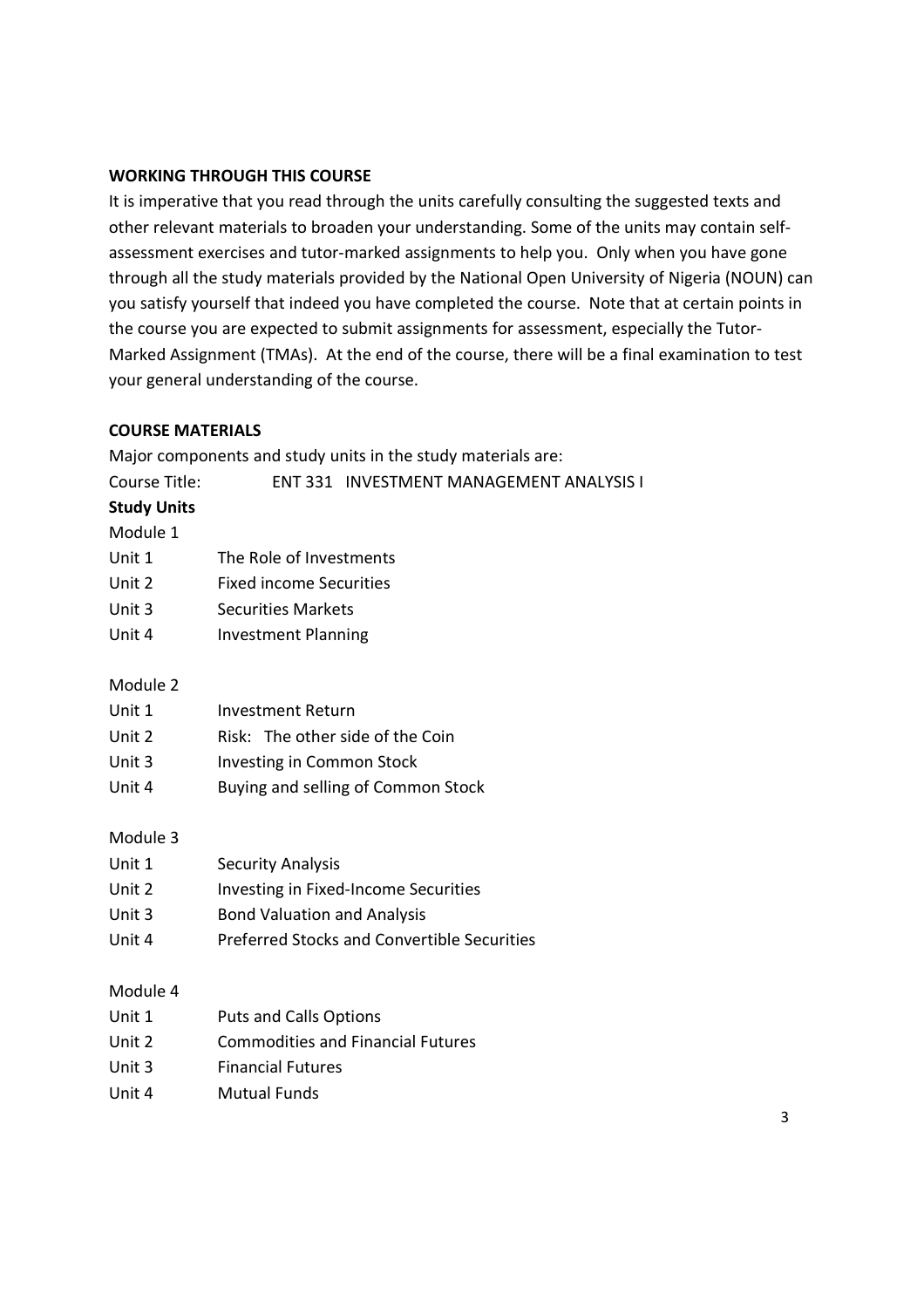#### **TEXTBOOKS AND REFERENCES**

You should use the prepared text for the course made available to you by NOUN. However, in your own interest, do not limit yourself to this study text. Make effort to read the recommended texts to broaden your horizon on the course.

#### **ASSIGNMENT FILE**

The assignment file will be made available to you (where applicable). There, you will find details of all the work you must submit to your tutor for marking. The marks you obtain from these assignments will count towards the final mark you will obtain to hit the required pass-mark for the course.

#### **ASSESSMENT**

Your performance on this course will be determined through two major approaches. The first is through your total score in the Tutor-Marked Assignments, and the second is through the final examination that will be conducted at the end of the course. Thus, your assessment in the course is made up of two components:

| <b>Tutor-market Assignment</b> | 30% |
|--------------------------------|-----|
| <b>Final Examination</b>       | 70% |

The self-assessment tests which may be provided under some units do not form part of your final assessment. They are meant to help you understand the course better. However, it is important that you complete work on them religiously so that they will help in building you strongly and serving you as mock-examination.

#### **TUTOR-MARKED ASSIGNMENT**

At the end of each unit, there is a Tutor-Market Assignment (TMA), which you are encouraged to do and submit accordingly. The study centre manager/ tutorial facilitator will guide you on the number of TMAs to be submitted for grading.

Each unit of this course has a TMA attached to it. You can only do this assignment after covering the materials and exercise in each unit. Normally, the TMAs are kept in a separate file. Currently, they are being administered on-line. When you answer the questions on-line, the system will automatically grade you. Always pay careful attention to the feedback and comments made by your tutor and use them to improve your subsequent assignments.

Do each assignment using materials from your study texts and other sources. Try to demonstrate evidence of proper understanding, and reading widely will help you to do this easily. The assignments are in most cases easy questions. If you have read the study texts provided by NOUN, you will be able to answer them. Cite examples from your own experience (where relevant) while answering the questions. You will impress your tutor and score higher marks if you are able to do this appropriately.